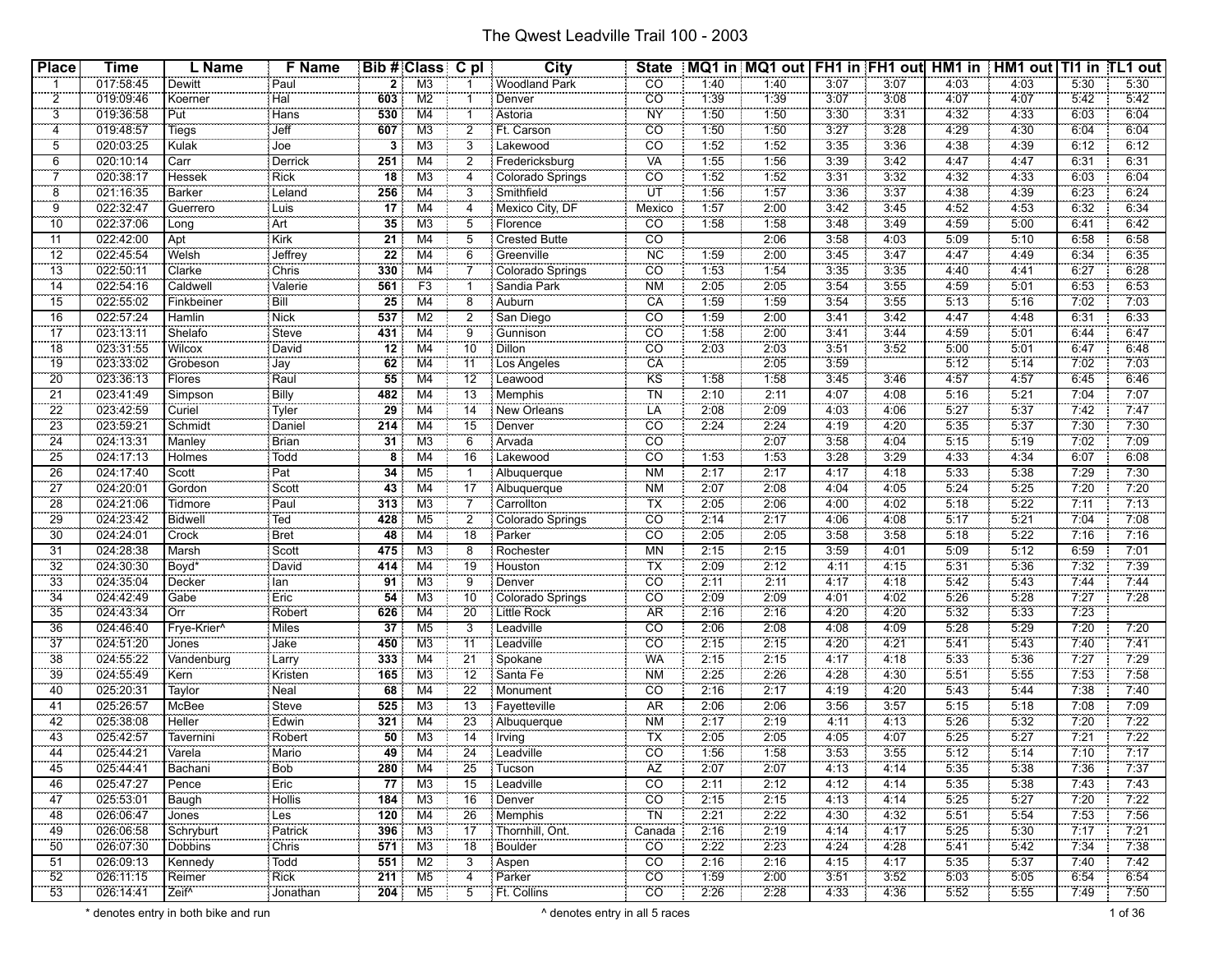| <b>Place</b>    | <b>Time</b> | L Name            | <b>F</b> Name    |                                    | Bib # Class C pl          |                         | City                 | <b>State</b>                   | $HPI$ in | Win in |
|-----------------|-------------|-------------------|------------------|------------------------------------|---------------------------|-------------------------|----------------------|--------------------------------|----------|--------|
|                 | 017:58:45   | Dewitt            | Paul             | $\overline{\mathbf{2}}$            | M <sub>3</sub>            |                         | Woodland Park        | CO                             | 6:57     | 8:03   |
| $\overline{2}$  | 019:09:46   | Koerner           | Hal              | 603                                | M <sub>2</sub>            | 1                       | Denver               | cö                             | 7:15     | 8:28   |
| $\overline{3}$  | 019:36:58   | Put               | Hans             | 530                                | M4                        | 1                       | Astoria              | <b>NY</b>                      | 7:34     | 8:46   |
| $\overline{4}$  | 019:48:57   | Tiegs             | Jeff             | 607                                | M <sub>3</sub>            | $\overline{2}$          | Ft. Carson           | CO                             | 7:46     | 9:00   |
| 5               | 020:03:25   | Kulak             | Joe              | 3                                  | M <sub>3</sub>            | $\overline{3}$          | Lakewood             | cö                             | 7.42     | 8:56   |
| $\overline{6}$  | 020:10:14   | Carr              | Derrick          | 251                                | M4                        | $\overline{\mathbf{c}}$ | Fredericksburg       | <b>VA</b>                      | 8:02     | 9:18   |
| $\overline{7}$  | 020:38:17   | Hessek            | Rick             | 18                                 | M <sub>3</sub>            | $\overline{4}$          | Colorado Springs     | CO                             | 7:34     | 8:46   |
| $\ddot{\bf 8}$  | 021:16:35   | Barker            | Leland           | 256                                | M4                        | $\overline{3}$          | Smithfield           | ÜΤ                             | 7:47     | 9:00   |
| $\overline{9}$  | 022:32:47   | Guerrero          | Luis             | 17                                 | M4                        | 4                       | Mexico City, DF      | Mexico                         | 8:15     | 9:41   |
| $\overline{10}$ | 022:37:06   | Long              | Art              | 35                                 | M <sub>3</sub>            | $\overline{5}$          | Florence             | $\overline{CO}$                | 8:38     | 10:02  |
| 11              | 022:42:00   | Apt               | Kirk             | 21                                 | M4                        | $\overline{5}$          | <b>Crested Butte</b> | $\overline{co}$                | 8:40     | 10:06  |
| 12              | 022:45:54   | Welsh             | Jeffrey          | $\overline{22}$                    | M4                        | 6                       | Greenville           | <b>NC</b>                      | 8:14     | 9:43   |
| $\overline{13}$ | 022:50:11   | Clarke            | Chris            | 330                                | M <sub>4</sub>            | 7                       | Colorado Springs     | $\overline{c}\overline{o}$     | 8:16     | 9:54   |
| $\overline{14}$ | 022:54:16   | Caldwell          | Valerie          | 561                                | F <sub>3</sub>            | $\overline{1}$          | Sandia Park          | <b>NM</b>                      | 8:54     | 10:23  |
| 15              | 022:55:02   | Finkbeiner        | Bill             | 25                                 | M4                        | 8                       | Auburn               | CA                             | 8:47     | 10:16  |
| $\overline{16}$ | 022:57:24   | Hamlin            | <b>Nick</b>      | 537                                | M <sub>2</sub>            | $\overline{2}$          | San Diego            | $\overline{co}$                | 8:09     | 9:54   |
| $\overline{17}$ | 023:13:11   | Shelafo           | Steve            | 431                                | M4                        | $\overline{9}$          | Gunnison             | cö                             | 8:28     | 9:51   |
| 18              | 023:31:55   | Wilcox            | David            | 12                                 | M4                        | 10                      | <b>Dillon</b>        | CÖ                             | 8:32     | 9:53   |
| 19              | 023:33:02   | Grobeson          | Jay<br>Raul      | 62                                 | $\overline{\mathsf{M}}$ 4 | $\overline{11}$         | Los Angeles          | $\overline{CA}$                | 8:48     | 10:12  |
| 20              | 023:36:13   | Flores            |                  | 55                                 | M4                        | $\overline{12}$         | Leawood              | KS                             | 8:36     | 10:04  |
| $\overline{21}$ | 023:41:49   | Simpson           | <b>Billy</b>     | 482                                | M4                        | 13                      | <b>Memphis</b>       | <b>TN</b>                      | 8:48     | 10:16  |
| $\overline{22}$ | 023:42:59   | Curiel            | Tyler            | 29                                 | M <sub>4</sub>            | $\overline{14}$         | New Orleans          | LÄ                             | 9:32     | 10:55  |
| 23              | 023:59:21   | Schmidt           | Daniel           | 214                                | M4                        | 15                      | Denver               | cö                             | 9:26     | 10:59  |
| $\overline{24}$ | 024:13:31   | Manley            | Brian            | 31                                 | M <sub>3</sub>            | 6                       | Arvada               | CÖ                             | 8:47     | 10:16  |
| 25              | 024:17:13   | Holmes            | Todd             | $\overline{\overline{\mathbf{8}}}$ | $\overline{M4}$           | 16                      | Lakewood             | CO                             | 8:16     | 9:48   |
| 26              | 024:17:40   | Scott             | $\overline{Pat}$ | 34                                 | M <sub>5</sub>            | $\overline{1}$          | Albuquerque          | <b>NM</b>                      | 9:24     | 10:56  |
| $\overline{27}$ | 024:20:01   | Gordon            | Scott            | 43                                 | M4                        | 17                      | Albuquerque          | <b>NM</b>                      | 9:03     | 10:32  |
| 28              | 024:21:06   | Tidmore           | Paul             | $\overline{313}$                   | M <sub>3</sub>            | $\overline{7}$          | Carrollton           | <b>TX</b>                      | 9:00     | 10:32  |
| 29              | 024:23:42   | Bidwell           | Ted              | 428                                | M <sub>5</sub>            | $\overline{2}$          | Colorado Springs     | cö                             | 8:50     | 10:25  |
| $\overline{30}$ | 024:24:01   | Crock             | <b>Bret</b>      | 48                                 | M4                        | 18                      | Parker               | CÖ                             | 9:09     | 10:31  |
| $\overline{31}$ | 024:28:38   | Marsh             | Scott            | 475                                | M <sub>3</sub>            | $\overline{8}$          | Rochester            | <b>MN</b>                      | 8:55     | 10:18  |
| 32              | 024:30:30   | Boyd*             | David            | 414                                | M4                        | 19                      | Houston              | TX                             | 9:32     | 11:08  |
| $\overline{33}$ | 024:35:04   | Decker            | lan              | 91                                 | M <sub>3</sub>            | 9                       | Denver               | CO                             | 9:31     | 11:02  |
| $\overline{34}$ | 024:42:49   | Gabe              | Eric             | 54                                 | M <sub>3</sub>            | $\overline{10}$         | Colorado Springs     | CÖ                             | 9:17     | 10:51  |
| 35              | 024:43:34   | Örr               | Robert           | 626                                | M4                        | 20                      | Little Rock          | <b>AR</b>                      | 9:03     |        |
| 36              | 024:46:40   | Frye-Krier^       | <b>Miles</b>     | 37                                 | M <sub>5</sub>            | $\overline{3}$          | Leadville            | $\overline{co}$                | 9:15     | 10:51  |
| $\overline{37}$ | 024:51:20   | Jones             | Jake<br>Larry    | 450                                | M <sub>3</sub>            | $\frac{1}{11}$          | Leadville            | CO                             | 9:31     | 11:01  |
| 38              | 024:55:22   | Vandenburg        |                  | 333                                | M4                        | $\overline{21}$         | Spokane              | WÄ                             | 9:14     | 10:50  |
| $\overline{39}$ | 024:55:49   | Kern              | Kristen          | 165                                | $\overline{M3}$           | $\overline{12}$         | Santa Fe             | <b>NM</b>                      | 9:41     | 11:17  |
| 40              | 025:20:31   | Taylor            | Neal             | 68                                 | M4                        | $\overline{22}$         | Monument             | CÖ                             |          | 10:48  |
| 41              | 025:26:57   | McBee             | Steve            | 525                                | M <sub>3</sub>            | 13                      | Fayetteville         | <b>AR</b>                      | 8:53     | 10:25  |
| 42              | 025:38:08   | Heller            | Edwin            | 321                                | $\overline{M4}$           | 23<br>$\overline{14}$   | Albuquerque          | <b>NM</b>                      | 9:03     | 10:32  |
| 43              | 025:42:57   | Tavernini         | Robert           | 50                                 | M <sub>3</sub>            |                         | Trving<br>Leadville  | $\overline{\mathsf{TX}}$<br>cö | 9:22     | 11:04  |
| 44              | 025:44:21   | Varela            | Mario            | 49                                 | M <sub>4</sub>            | $\overline{24}$         |                      |                                | 9:11     | 10:46  |
| 45              | 025:44:41   | Bachani           | Bob              | 280                                | M4                        | 25                      | : Tucson             | ÄŻ                             | 9:35     | 11:12  |
| 46              | 025:47:27   | Pence             | Eric             | 77                                 | M <sub>3</sub>            | 15                      | : Leadville          | $\overline{co}$                | 9:40     | 11:16  |
| 47              | 025:53:01   | Baugh             | <b>Hollis</b>    | 184                                | M <sub>3</sub>            | 16                      | Denver               | cö                             |          | 10:50  |
| 48              | 026:06:47   | Jones             | Les              | 120                                | M4                        | 26<br>$\overline{17}$   | Memphis              | TN                             | 9:45     | 11:23  |
| 49              | 026:06:58   | Schryburt         | Patrick          | 396                                | M <sub>3</sub>            |                         | Thornhill, Ont.      | Canada                         | 8:58     | 10:32  |
| 50              | 026:07:30   | <b>Dobbins</b>    | Chris            | 571                                | MЗ                        | 18                      | Boulder              | CÖ.                            |          | 11:07  |
| 51              | 026:09:13   | Kennedy           | Todd<br>Rick     | 551                                | M <sub>2</sub>            | 3<br>$\overline{4}$     | Aspen                | CO                             | 9:24     | 11:13  |
| 52              | 026:11:15   | Reimer            |                  | 211                                | M <sub>5</sub>            |                         | Parker               | $\overline{CO}$                | 8:38     | 9:59   |
| 53              | 026:14:41   | Zeif <sup>^</sup> | Jonathan         | 204                                | M5                        | $\overline{5}$          | Ft. Collins          | CÖ.                            | 9:42     | 11:18  |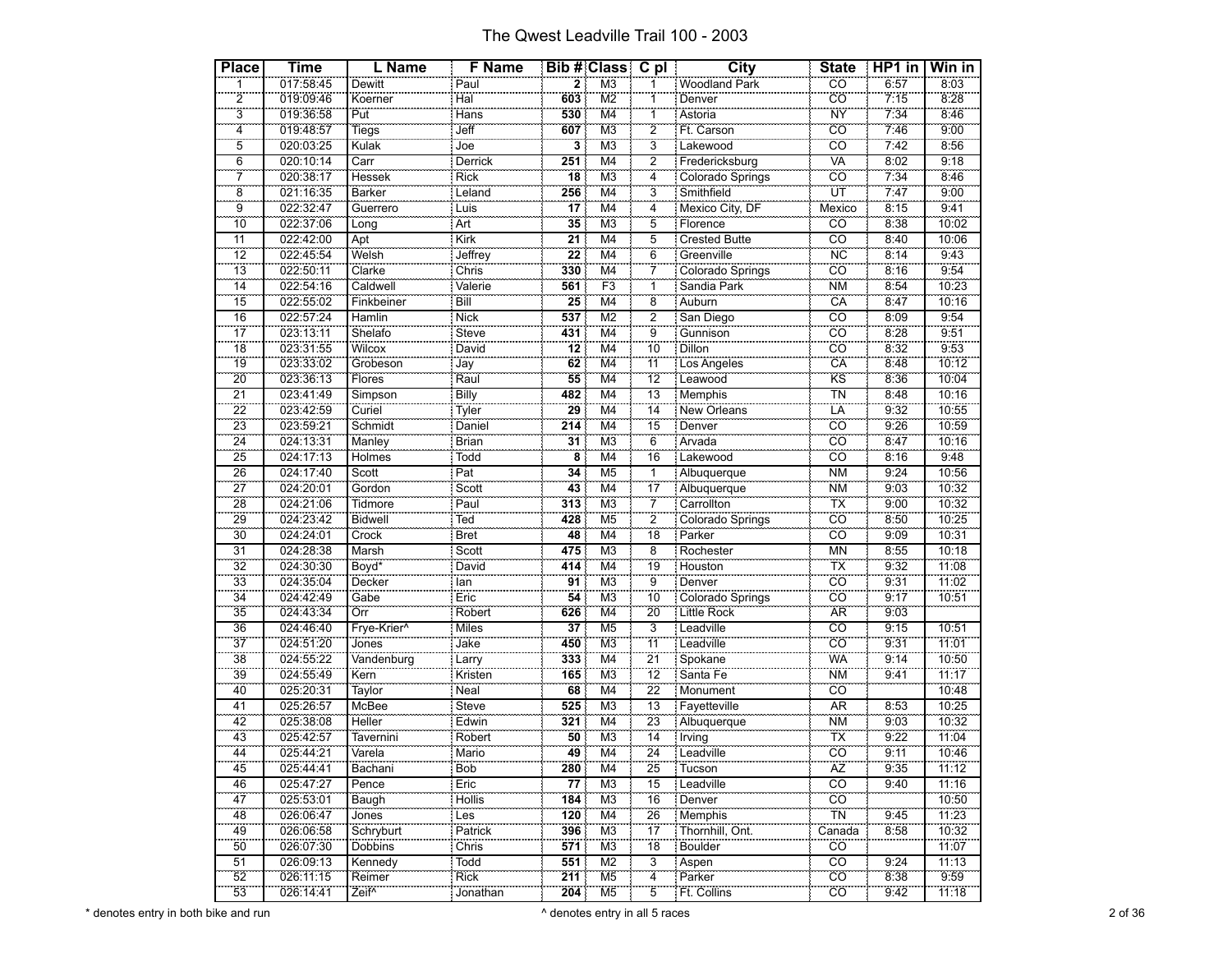| <b>Place</b>          | <b>Time</b>            | L Name              | F Name              |                 | Bib # Class C pl          |                 | <b>City</b>                     | <b>State</b>             | Win out   HP2 in   TL2 in   TL2 out   HM2 in   HM2 out   FH2 in   FH2 out |                |                |       |       |       |       |       |
|-----------------------|------------------------|---------------------|---------------------|-----------------|---------------------------|-----------------|---------------------------------|--------------------------|---------------------------------------------------------------------------|----------------|----------------|-------|-------|-------|-------|-------|
|                       | 017:58:45              | Dewitt              | Paul                | $\overline{2}$  | M3                        |                 | Woodland Park                   | $\overline{CO}$          | 8:09                                                                      | 9:37           | 10:29          | 10:29 | 12:13 | 12:13 | 13:20 | 13:24 |
| $\overline{2}$        | 019:09:46              | Koerner             | Hal                 | 603             | M2                        |                 | Denver                          | $\overline{CO}$          | 8:32                                                                      | 10:09          | 11:06          | 71:07 | 13:07 | 13:09 | 14:20 | 14:28 |
| 3                     | 019:36:58              | Put                 | Hans                | 530             | M4                        |                 | Astoria                         | <b>NY</b>                | 8:47                                                                      | 10:28          | 11:24          | 11:25 | 13:22 | 13:23 | 14:30 | 14:32 |
| 4                     | 019:48:57              | Tiegs               | Jeff                | 607             | M <sub>3</sub>            | 2               | Ft. Carson                      | CO                       | 9:01                                                                      | 10:40          | 11:34          | 11:34 | 13:41 | 13:43 | 14:55 | 14:57 |
| $\overline{5}$        | 020:03:25              | Kulak               | .<br>Joe            |                 | M <sub>3</sub>            | 3               | Lakewood                        | $\overline{co}$          | 8:57                                                                      | 10:36          | 11:23          | 11:23 |       |       | 14:37 | 14:37 |
| 6                     | 020:10:14              | Carr                | Derrick             | 251             | M4                        | 2               | Fredericksburg                  | VA                       | 9:19                                                                      | 10:54          | 11:49          | 11:39 | 13:50 | 13:51 | 15:02 | 15:03 |
| $\overline{7}$        | 020:38:17              | Hessek              | <b>Rick</b>         | $\overline{18}$ | M <sub>3</sub>            |                 | Colorado Springs                | CO                       | 8:47                                                                      | 10:28          | 11:27          | 11:27 | 13:28 | 13:29 | 14:43 | 14:45 |
| $\overline{8}$        | 021:16:35              | Barker              | معدودو<br>Leland    | 256             | $\overline{M4}$           | 3               | Smithfield                      | ÜŤ                       | 9:01                                                                      | 10:39          | 71:36          | 11:37 | 13:46 | 13:47 | 15:00 | 15:03 |
| 9                     | 022:32:47              | Guerrero            | : Luis              | 17              | M4                        |                 | Mexico City, DF                 | Mexico                   | 9:43                                                                      | 11:41          | 12:51          | 12:58 | 14:55 | 14:58 | 16:15 | 16:27 |
| 10                    | 022:37:06              |                     | Art                 | 35              | MЗ                        | 5               | Florence                        | CO.                      | 10:02                                                                     | 12:07          | 13:11          | 13:12 | 15:30 | 15:32 | 16:46 | 16:48 |
| 11                    | 022:42:00              | Long<br>Apt         | <b>Kirk</b>         | 21              | M4                        | 5               | Crested Butte                   | $\overline{c}$           | 10:07                                                                     | 12:04          | 13:12          | 13:12 | 15:22 | 15:23 | 16:36 | 16:44 |
| 12                    | 022:45:54              |                     |                     | 22              |                           | 6               |                                 | <b>NC</b>                | 9:46                                                                      | 11:39          | 12:49          | 13:00 | 15:13 | 15:15 |       | 16:28 |
|                       |                        | Welsh<br>Clarke     | Jeffrey             |                 | M4                        |                 | Greenville                      | $\overline{CO}$          |                                                                           |                |                | 12:49 |       | 15:15 | 16:24 | 16:37 |
| 13<br>$\overline{14}$ | 022:50:11<br>022:54:16 | Caldwell            | Chris<br>Valerie    | 330<br>561      | M4<br>F <sub>3</sub>      |                 | Colorado Springs<br>Sandia Park | <b>NM</b>                | 9:58<br>10:24                                                             | 11:40<br>12:12 | 12:48<br>13:15 | 13:16 | 15:08 |       | 16:31 | 16:53 |
|                       |                        |                     |                     |                 |                           |                 |                                 |                          |                                                                           |                |                |       |       |       | 16:50 |       |
| 15                    | 022:55:02              | Finkbeiner          | Bill                | 25              | M4                        |                 | Auburn                          | CA                       | 10:18                                                                     | 12:19          | 13:28          | 13:29 | 15:33 | 15:34 | 16:54 | 16:59 |
| 16                    | 022:57:24              | Hamlin              | Nick                | 537             | M <sub>2</sub>            | 2               | San Diego                       | $\overline{CO}$          | 10:19                                                                     | 12:02          | 13:02          | 13:05 | 15:33 | 16:10 | 17:44 | 17:55 |
| $\overline{17}$       | 023:13:11              | Shelafo             | Steve               | 431             | $\overline{\mathsf{M}}$ 4 | ö               |                                 | $\overline{co}$          | 9.59                                                                      | 11:51          | 12:54          | 12:59 | 75:12 | 15:16 | 16:43 | 16:47 |
| 18                    | 023:31:55              | <b>Wilcox</b>       | David               | 12              | M4                        | 10              | <b>Dillon</b>                   | $\overline{CO}$          | 9:55                                                                      | 11:57          |                | 13:02 | 15:21 | 15:23 | 16:50 | 16:52 |
| 19                    | 023:33:02              | Grobeson            | Jay<br>Raul         | 62              | M4                        | 11              | Los Angeles                     | CA                       |                                                                           | 12:16          | 13:29          | 13:30 | 15:33 | 15:36 | 17:01 | 17:03 |
| 20                    | 023:36:13              | Flores              |                     | 55              | M4                        | 12              | Leawood                         | KS                       | 10:05                                                                     | 12:07          | 13:17          | 13:18 | 15:38 | 15:36 | 17:10 | 17:11 |
| 21                    | 023:41:49              | Simpson             | Billy               | 482             | M4                        | 13              | Memphis                         | TN                       | 10:22                                                                     | 12:10          | 13:21          | 13:30 | 15:41 | 15:48 | 17:15 | 17:23 |
| 22                    | 023:42:59              | Curiel              | Tyler               | 29              | M <sub>4</sub>            | 14              | New Orleans                     | <b>LA</b>                | 10:56                                                                     | 12:40          | 13:39          | 13:43 | 15:57 | 16:06 | 17:40 | 17:44 |
| 23                    | 023:59:21              | Schmidt             | Daniel              | 214             | M <sub>4</sub>            | 15              | Denver                          | $\overline{CO}$          | 11:04                                                                     | 12:53          | 14:07          | 14:07 |       | 16:21 | 17:43 | 17:45 |
| $\overline{24}$       | 024:13:31              | Manley              | Brian               | 31              | M3                        | 6               | Arvada                          | CO                       | 10:33                                                                     | 12:27          | 13:29          | 13:39 | 15:51 | 15:57 | 17:29 | 17:50 |
| 25                    | 024:17:13              | Holmes              | Todd                | 8               | M4                        | 16              | Lakewood                        | CO                       | 9:54                                                                      | 12:05          | 13:33          | 13:35 | 16:04 | 16:05 | 17:53 | 17:57 |
| 26                    | 024:17:40              | Scott               | Pat                 | 34              | M <sub>5</sub>            |                 | Albuquerque                     | <b>NM</b>                | 11:05                                                                     | 12:54          | 14:00          | 14:06 | 16:22 | 16:29 | 17:51 | 18:01 |
| 27                    | 024:20:01              | Gordon              | Scott               | 43              | M <sub>4</sub>            | 17              | Albuquerque                     | <b>NM</b>                | 10:33                                                                     | 12:27          | 13:47          | 13:48 | 16:10 | 16:12 | 17:45 | 17:59 |
| 28                    | 024:21:06              | Tidmore             | Paul                | 313             | M <sub>3</sub>            |                 | Carrollton                      | $\overline{\mathsf{TX}}$ | 10:39                                                                     |                | 13:46          | 13:47 | 16:05 | 16:11 | 17:38 | 17:43 |
| 29                    | 024:23:42              | Bidwell             | Ted                 | 428             | M <sub>5</sub>            | $\overline{2}$  | Colorado Springs                | CO                       | 10:29                                                                     | 12:22          | 13:42          | 13:47 | 16:03 | 16:07 | 77:31 | 17:39 |
| 30                    | 024:24:01              | Crock               | Bret                | 48              | M4                        | 18              | Parker                          | CO                       | 10:37                                                                     | 12:33          | 13:47          | 13:49 |       | 16:11 | 18:03 | 18:12 |
| 31                    | 024:28:38              | Marsh               | Scott               | 475             | M <sub>3</sub>            | 8               | Rochester                       | <b>MN</b>                | 10:28                                                                     | 12:30          | 13:53          | 13:58 | 16:44 | 16:51 | 18:17 | 18:18 |
| 32                    | 024:30:30              | Boyd <sup>®</sup>   | David               | 414             | M <sub>4</sub>            | 19              | Houston                         | <b>TX</b>                | 11:13                                                                     |                | 14:26          | 14:38 | 16:55 | 17:05 | 78:27 | 18:37 |
| 33                    | 024:35:04              | Decker              | lan                 | 91              | M3                        | 9               | Denver                          | CO                       | 11:04                                                                     | 12:55          | 14:12          | 14:13 | 16:30 | 16:33 |       | 18:25 |
| 34                    | 024:42:49              | Gabe                | Eric                | $\overline{54}$ | M <sub>3</sub>            | 10              | Colorado Springs                | $\overline{CO}$          | 10:53                                                                     | 12:52          | 14:10          | 14:11 | 16:31 | 16:33 | 18:19 |       |
| 35                    | 024:43:34              | Örr                 | Robert              | 626             | $\overline{\mathsf{M}}$ 4 | 20              | Little Rock                     | <b>AR</b>                | 10:36                                                                     | 12:35          | 13:45          | 13:45 | 16:30 | 16:31 | 18:12 | 18:13 |
| 36                    | 024:46:40              | Frye-Krier^         | Miles               | 37              | M <sub>5</sub>            | 3               | Leadville                       | $\overline{co}$          | 10:51                                                                     | 13:04          | 14:44          | 14:45 | 17:02 | 17:06 | 18:37 | 18:43 |
| 37                    | 024:51:20              |                     |                     | 450             | M3                        | 11              | Leadville                       | $\overline{CO}$          | 11:05                                                                     | 12:55          | 14:09          | 14:10 | 16:33 | 16:41 | 18:21 | 18:23 |
| 38                    | 024:55:22              | Jones<br>Vandenburg | Jake<br>,,,,,,,     | 333             | M <sub>4</sub>            | 21              | Spokane                         | <b>WA</b>                | 10:56                                                                     | 12:53          | 14:15          | 14:19 | 16:46 | 16:51 | 18:19 | 18:24 |
|                       |                        |                     | Larry               |                 |                           |                 |                                 |                          |                                                                           |                |                |       |       | 17:32 |       | 19:07 |
| 39                    | 024:55:49              | Kern                | Kristen             | 165             | M3                        | 12              | Santa Fe                        | <b>NM</b>                | 11:25                                                                     | 13:26          | 14:43          | 14:56 | 17:15 |       | 19:02 | 18:57 |
| 40                    | 025:20:31              | Taylor              | Neal                | 68              | M4                        | 22              | : Monument                      | CO                       | 10:56                                                                     | 12:51          | 14:19          | 14:20 | 16:50 | 16:51 | 18:55 |       |
| 41                    | 025:26:57              | McBee               | Steve               | 525             | M3                        | 13              | Fayetteville                    | AR                       | 10:32                                                                     | 12:36          | 13:49          | 13:51 | 15:53 | 15:55 | 17:40 | 17:51 |
| 42                    | 025:38:08              | <b>Heller</b>       | Edwin               | 321             | M4                        | 23              | Albuquerque                     | <b>NM</b>                | 10:40                                                                     | 12:47          | 14:11          | 14:13 | 16:40 | 16:45 | 18:26 | 18:36 |
| 43                    | 025:42:57              | Tavernini           | Robert              | $\overline{50}$ | M3                        | 14              | <b>I</b> Irving                 | $\overline{\mathsf{TX}}$ | 11:07                                                                     | 13:03          | 14:29          | 14:29 | 16:55 | 17:03 | 18:37 | 18:43 |
| 44                    | 025:44:21              | Varela<br>          | $\frac{1}{1}$ Mario | 49              | M4                        | $\overline{24}$ | Leadville                       | $\overline{CO}$          | 10:59                                                                     | 13:07          | 14:19          | 14:27 | 16:56 | 16:58 | 78:33 | 18:41 |
| 45                    | 025:44:41              | Bachani             | : Bob               |                 | 280 M4                    |                 | 25 Tucson                       | AZ                       | 11:13                                                                     | 13:19          | 14:42          | 14:43 | 17:09 | 17:15 | 18:54 | 18:55 |
| 46                    | 025:47:27              | Pence               | Eric                | 77              | M3                        | 15              | Leadville                       | $\overline{CO}$          | 11:18                                                                     | 13:18          | 14:47          | 14:48 | 17:08 | 17:13 | 18:51 | 19:04 |
| 47                    | 025:53:01              | Baugh               | Hollis              | 184             | M3                        | 16              | Denver                          | $\overline{CO}$          | 10:54                                                                     | 13:07          | 14:28          | 14:30 | 16:56 | 17:03 | 18:45 | 19:00 |
| 48                    | 026:06:47              | Jones               | : Les               | 120             | M4                        | 26              | Memphis                         | TN                       | 11:27                                                                     | 13:23          | 14:35          | 14:45 | 17:21 | 17:24 | 18:56 | 19:00 |
| 49                    | 026:06:58              | Schryburt           | Patrick             | 396             | M3                        | 17              | Thornhill, Ont.                 | Canada                   | 10:38                                                                     | 12:36          | 13:54          | 13:58 | 16:26 | 16:33 | 18:09 | 18:19 |
| 50                    | 026:07:30              | Dobbins             | : Chris             | 571             | M3                        | 18              | : Boulder                       | $\overline{CO}$          | 11:11                                                                     | 73:10          | 14:37          | 14:46 | 77:11 | 17:16 | 18:53 | 18:58 |
| 51                    | 026:09:13              | Kennedy             | : Todd              | 551             | M2                        | 3               | Aspen                           | $\overline{co}$          | 11:21                                                                     | 13:25          | 14:43          | 14:43 | 17:05 | 17:15 | 18:55 | 19:10 |
| 52                    | 026:11:15              | Reimer              | : Rick              | 211             | M <sub>5</sub>            | 4               | Parker                          | $\overline{CO}$          | 10:00                                                                     | 11:55          | 13:12          | 13:12 | 15:23 | 15:23 | 17:01 | 17:03 |
| 53                    | 026:14:41              | Zeif <sup>^</sup>   | .<br>: Jonathan     | 204             | M5                        | $\overline{5}$  | Ft. Collins                     | CO                       | 71:25                                                                     | 13:26          | 14:40          | 14:50 | 17:26 | 17:29 | 19:10 | 19:16 |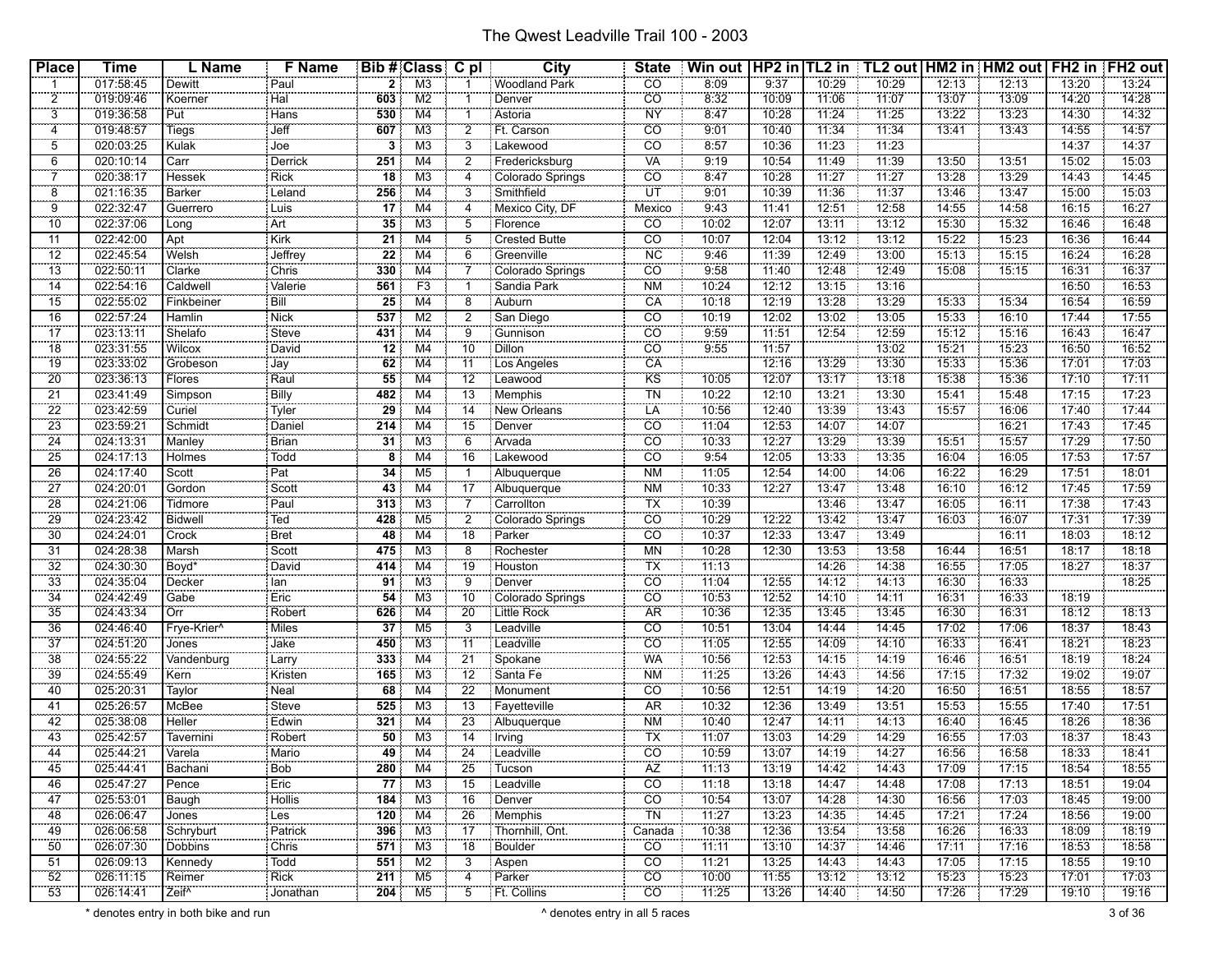| <b>Place</b>            | Time                   | L Name                      | <b>F</b> Name             |                         | Bib # Class C pl                                      |                                   | <b>City</b>                | <b>State</b>                          |                | MQ2 in MQ2 ot  |
|-------------------------|------------------------|-----------------------------|---------------------------|-------------------------|-------------------------------------------------------|-----------------------------------|----------------------------|---------------------------------------|----------------|----------------|
| $\overline{1}$          | 017:58:45              | Dewitt                      | Paul                      | $\overline{\mathbf{2}}$ | M3                                                    | 1                                 | Woodland Park              | <b>CO</b>                             | 15:35          | 15:35          |
| $\overline{2}$          | 019:09:46              | Koerner                     | Hal                       | 603                     | $\overline{\text{M2}}$                                | 1                                 | Denver                     | <b>CO</b>                             | 16:38          | 16:42          |
| $\overline{3}$          | 019:36:58              | Put                         | Hans                      | 530                     | M4                                                    | 1                                 | Astoria                    | <b>NY</b>                             | 16:53          | 16:54          |
| $\frac{1}{4}$           | 019:48:57              | Tiegs                       | Jeff                      | 607                     | M <sub>3</sub>                                        | $\overline{2}$                    | Ft. Carson                 | $\overline{co}$                       | 17:18          | 17:20          |
| $\overline{5}$          | 020:03:25              | Kulak                       | Joe                       | $\overline{\mathbf{3}}$ | M <sub>3</sub>                                        | $\overline{3}$                    | Lakewood                   | cö                                    | 17:11          | 17:13          |
| $\overline{6}$          | 020:10:14              | Carr                        | Derrick                   | 251                     | M4                                                    | 2                                 | Fredericksburg             | VA                                    | 17:24          | 17:25          |
| $\overline{7}$          | 020:38:17              | Hessek                      | Rick                      | $\overline{18}$         | $\overline{\mathsf{M}3}$                              | $\overline{4}$                    | Colorado Springs           | co                                    | 17:36          | 17:36          |
| $\overline{\mathbf{8}}$ | 021:16:35              | Barker                      | Leland                    | 256                     | $\overline{\mathsf{M}}$ 4                             | $\overline{3}$                    | Smithfield                 | ÜΤ                                    | 17:41          | 17:42          |
| $\overline{9}$          | 022:32:47              | Guerrero                    | Luis                      | $\overline{17}$         | M4                                                    | 4                                 | Mexico City, DF            | Mexico                                | 19:16          | 19:20          |
| $\overline{10}$         | 022:37:06              | Long                        | Art                       | $\overline{35}$         | M <sub>3</sub>                                        | $\overline{5}$                    | Florence                   | CO                                    | 19:26          | 19:28          |
| 11                      | 022:42:00              | Apt                         | Kirk                      | 21                      | M4                                                    | $\overline{5}$                    | <b>Crested Butte</b>       | $\overline{co}$                       | 19:31          | 19:37          |
| 12                      | 022:45:54              | Welsh                       | Jeffrey                   | $\overline{22}$         | M4                                                    | 6<br>÷                            | Greenville                 | <b>NC</b>                             | 19:23          | 19:26          |
| $\overline{13}$         | 022:50:11              | Clarke                      | $\overline{\text{Chris}}$ | 330                     | $\overline{\mathsf{M}}$ 4                             | 7                                 | Colorado Springs           | $\overline{co}$                       | 19:47          | 19:53          |
| $\overline{14}$         | 022:54:16              | Caldwell                    | Valerie                   | 561                     | F <sub>3</sub>                                        | ï                                 | Sandia Park                | <b>NM</b>                             | 19:40          | 19:45          |
| 15                      | 022:55:02              | Finkbeiner                  | Bill                      | $\overline{25}$         | M4                                                    | $\overline{8}$                    | Auburn                     | CA                                    | 19:52          | 19:53          |
| 16                      | 022:57:24              | Hamlin                      | <b>Nick</b>               | 537                     | M <sub>2</sub>                                        | $\overline{2}$                    | San Diego                  | $\overline{co}$                       | 20:07          | 20:11          |
| $\overline{17}$         | 023:13:11              | Shelafo                     | Steve                     | 431                     | M4                                                    | g.                                | Gunnison                   | <b>CO</b>                             | 19:40          | 19:45          |
| 18                      | 023:31:55              | Wilcox                      | David                     | 12                      | M4                                                    | 10                                | <b>Dillon</b>              | ĈÖ                                    | 20:04          | 20:04          |
| $\overline{19}$         | 023:33:02              | Grobeson                    | Jay                       | 62                      | $\overline{\mathsf{M}}$ 4                             | $\overline{11}$                   | Los Angeles                | CÄ                                    | 20:15          | 20:19          |
| 20                      | 023:36:13              | Flores                      | Raul                      | 55                      | $\overline{M4}$                                       | $\overline{12}$                   | Leawood                    | <b>KS</b>                             | 20:13          | 20:18          |
| $\overline{21}$         | 023:41:49              | Simpson                     | <b>Billy</b>              | 482                     | M4                                                    | 13                                | Memphis                    | <b>TN</b>                             | 20:17          | 20:21          |
| $\overline{22}$         | 023:42:59              | Curiel                      | Tyler                     | 29                      | $\overline{\mathsf{M}}$ 4                             | $\overline{14}$                   | New Orleans                | <b>LA</b>                             | 20:27          | 20:34          |
| 23                      | 023:59:21              | Schmidt                     | Daniel                    | 214                     | M <sub>4</sub>                                        | $\overline{15}$                   | Denver                     | <b>CO</b>                             | 20:44          | 20:47          |
| $\overline{24}$         | 024:13:31              | Manley                      | Brian                     | $\overline{31}$         | M <sub>3</sub>                                        | 6                                 | Arvada                     | ĈÖ                                    | 20:41          | 20:51          |
| $\overline{25}$         | 024:17:13              | Holmes                      | Todd                      | $\frac{1}{8}$           | $\overline{\mathsf{M}}$ 4                             | 16                                | Lakewood                   | $\overline{CO}$                       | 20:49          | 20:50          |
| 26                      | 024:17:40              | Scott                       | Pat                       | 34                      | M <sub>5</sub>                                        | $\overline{1}$                    | Albuquerque                | <b>NM</b>                             | 20:54          | 21:00          |
| 27                      | 024:20:01              | Gordon                      | Scott                     | 43                      | M4                                                    | $\overline{17}$                   | Albuquerque                | <b>NM</b>                             | 20:58          | 20:59          |
| 28                      | 024:21:06              | Tidmore                     | Paul                      | 313                     | M3                                                    | $\bar{7}$                         | Carrollton                 | $\overline{\mathsf{TX}}$              | 20:45          | 20:55          |
| 29                      | 024:23:42              | Bidwell                     | Ted                       | 428                     | M <sub>5</sub>                                        | $\overline{2}$                    | Colorado Springs           | <b>CO</b>                             | 20:28          | 20:31          |
| $\overline{30}$         | 024:24:01              | Crock                       | <b>Bret</b>               | 48                      | M4                                                    | $\overline{18}$                   | Parker                     | ĈÖ                                    | 21:04          | 21:07          |
| $\overline{31}$         | 024:28:38              | Marsh                       | Scott                     | 475                     | M <sub>3</sub>                                        | $\overline{8}$                    | Rochester                  | <b>MN</b>                             | 21:17          | 21:19          |
| 32                      | 024:30:30              | Boyd <sup>*</sup>           | David                     | 414                     | M4                                                    | 19                                | Houston                    | TX                                    | 21:12          | 21:17          |
| 33                      | 024:35:04              | Decker                      | lan                       | $\overline{91}$         | M <sub>3</sub>                                        | $\overline{9}$<br>$\overline{10}$ | Denver                     | CÔ                                    | 21:13          | 21:19          |
| $\overline{34}$         | 024:42:49              | Gabe                        | Eric<br>Robert            | 54                      | M <sub>3</sub>                                        |                                   | Colorado Springs           | $\overline{co}$                       | 21:15          | 21:18          |
| 35                      | 024:43:34              | Örr                         |                           | 626                     | M <sub>4</sub>                                        | 20                                | Little Rock                | <b>AR</b>                             | 21:20          | 21:21          |
| 36<br>$\overline{37}$   | 024:46:40              | Frye-Krier^                 | Miles                     | 37                      | M <sub>5</sub>                                        | $\overline{3}$<br>$\overline{11}$ | Leadville                  | $\overline{co}$<br>$\overline{CO}$    | 21:26          | 21:28<br>21:32 |
|                         | 024:51:20              | Jones                       | Jake                      | 450                     | $\overline{\mathsf{M}3}$<br>$\overline{\mathsf{M}}$ 4 | $\overline{21}$                   | Leadville<br>Spokane       | WÄ                                    | 21:25<br>21:13 | 21:26          |
| 38                      | 024:55:22              | Vandenburg                  | Larry                     | 333                     |                                                       | $\overline{12}$                   | Santa Fe                   |                                       |                |                |
| 39<br>40                | 024:55:49              | Kern                        | Kristen                   | 165                     | M <sub>3</sub><br>$\overline{\mathsf{M}}$ 4           | $\overline{22}$                   |                            | <b>NM</b>                             | 21:50          | 21:57          |
|                         | 025:20:31<br>025:26:57 | Taylor                      | Neal<br><b>Steve</b>      | 68<br>525               | M <sub>3</sub>                                        | 13                                | Monument                   | CO<br><b>AR</b>                       | 22:14<br>21:19 | 22:18<br>21:26 |
| 41                      |                        | McBee                       |                           |                         |                                                       | 23                                | Fayetteville               |                                       | 21:56          | 22:01          |
| 42<br>$\overline{43}$   | 025:38:08<br>025:42:57 | Heller                      | Edwin                     | 321<br>50               | M4<br>M3                                              | $\overline{14}$                   | Albuquerque                | <b>NM</b><br>$\overline{\mathsf{TX}}$ | 21:55          | 21:57          |
| 44                      | 025:44:21              | Tavernini<br>Varela         | Robert<br>Mario           | 49                      | $\overline{M4}$                                       | $\overline{24}$                   | Trving<br>Eleadville       | cö                                    | 21:51          | 21:54          |
|                         |                        |                             |                           | 280                     |                                                       | 25                                |                            | AZ <sup>"</sup>                       | 22:13          | 22:19          |
| 45<br>46                | 025:44:41              | Bachani                     | Bob                       | 77                      | M4<br>M3                                              |                                   | <b>Tucson</b>              | $\overline{co}$                       | 22:08          |                |
|                         | 025:47:27<br>025:53:01 | Pence                       | Eric<br>Hollis            | 184                     |                                                       | 15<br>16                          | Leadville<br>Denver        | <b>CO</b>                             | 21:59          | 22:16<br>22:09 |
| 47                      |                        | Baugh                       |                           |                         | M <sub>3</sub>                                        |                                   |                            |                                       | 22:18          | 22:25          |
| 48<br>49                | 026:06:47<br>026:06:58 | Jones                       | Les                       | 120<br>396              | M4<br>M <sub>3</sub>                                  | 26<br>$\overline{17}$             | Memphis<br>Thornhill, Ont. | $\overline{\mathsf{TN}}$              | 21:56          | 22:00          |
|                         | 026:07:30              | Schryburt<br><b>Dobbins</b> | Patrick                   |                         |                                                       | $\overline{18}$                   | Boulder                    | Canada<br>CÖ.                         | 21:58          | 22:04          |
| 50<br>51                |                        |                             | Chris                     | 571<br>551              | M <sub>3</sub>                                        |                                   |                            |                                       |                |                |
| 52                      | 026:09:13<br>026:11:15 | Kennedy<br>Reimer           | Todd<br>Rick              | $\overline{211}$        | M2<br>M <sub>5</sub>                                  | 3<br>4                            | Aspen<br>Parker            | CO<br>$\overline{CO}$                 | 22:13<br>20:42 | 22:31<br>20:44 |
| 53                      | 026:14:41              | Zeif <sup>^</sup>           |                           | 204                     | M5                                                    | $\overline{5}$                    | Ft. Collins                | <b>CO</b>                             | 22:26          | 22:30          |
|                         |                        |                             | Jonathan                  |                         |                                                       |                                   |                            |                                       |                |                |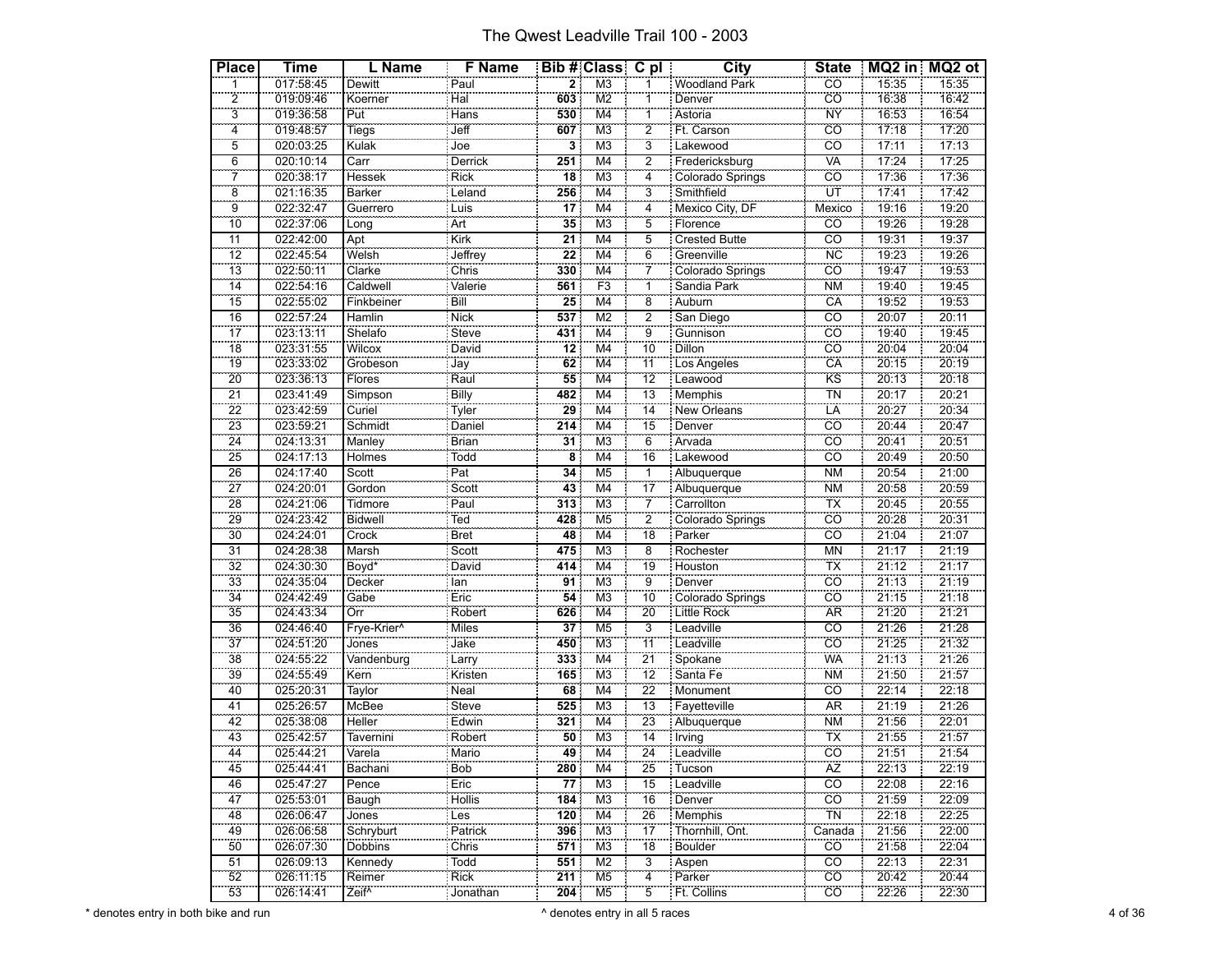| <b>Place</b>     | <b>Time</b>            | L Name            | <b>F</b> Name            |                        | Bib # Class C pl                 |                      | City                         | <b>State</b>                      |              | MQ1 in MQ1 out   FH1 in FH1 out   HM1 in   HM1 out   TI1 in TL1 out |              |              |              |              |              |              |
|------------------|------------------------|-------------------|--------------------------|------------------------|----------------------------------|----------------------|------------------------------|-----------------------------------|--------------|---------------------------------------------------------------------|--------------|--------------|--------------|--------------|--------------|--------------|
| 54               | 026:16:26              | Baker             | Keith                    | 598                    | M4                               | 27                   | Farmington                   | <b>NM</b>                         | 2:25         | 2:28                                                                | 4:36         | 4:44         | 6:04         | 6:11         | 8:12         | 8:29         |
| 55               | 026:19:44              | E                 | Bobby                    | 302                    | M <sub>5</sub>                   | $\overline{6}$       | Tijeras                      | <b>NM</b>                         | 2:16         | 2:16                                                                | 4:13         | 4:14         | 5:32         | 5:34         | 7:27         | 7:28         |
| 56               | 026:27:39              | Schwartz          | Steph                    | 447                    | F3                               | $\overline{2}$       | Superior                     | CO                                | 2:21         | 2:23                                                                | 4:23         | 4:24         | 5:40         | 5:43         | 7:40         | 7:40         |
| $\overline{57}$  | 026:33:00              | Hewitt            | Tim                      | 507                    | M4                               | 28                   |                              | PA                                | 1:55         | 1:55                                                                | 3:51         | 3:52         | 5:01         | 5:03         | 6:54         | 6:59         |
| 58               | 026:38:33              | Nelson            | Stuart                   | 69                     | M <sub>6</sub>                   |                      | Greensburg<br>East Lansing   | MI                                | 2:36         | 2:36                                                                | 4:47         | 4.49         | 6:15         | 6:17         | 8:19         | 8:19         |
| 59               | 026:40:24              | Biles             | Bobby                    | 346                    | M <sub>3</sub>                   | 19                   | Carrboro                     | NC <sup></sup>                    | 2:06         | 2:07                                                                | 4:03         | 4:04         | 5:19         | 5:23         | 7:20         | 7:21         |
| 60               | 026:44:23              | Wrolstad          | David                    | 371                    | M4                               | 29                   | Fargo                        | <b>ND</b>                         | 2:15         | 2:16                                                                | 4:21         | 4:24         | 5:43         | 5:48         | 7:48         | 7:58         |
| 61               | 026:55:37              | Schoenlaub        | Paul                     | 252                    | M4                               | 30                   | St. Joseph                   | МO                                | 2:14         | 2:17                                                                | 4:15         | 4:18         | 5:28         | 5:31         | 7:25         | 7:30         |
| 62               | 026:56:06              | Bloom             | Jerry                    | 267                    | M5                               |                      | Shingle Springs              | CA                                | 2:15         | 2:15                                                                | 4:14         | 4:15         | 5:32         | 5:34         | 7:35         | 7:37         |
| 63               | 026:57:54              | Genet             | John                     | $\overline{52}$        | M4                               | 31                   | Colorado Springs             | $\overline{c}$                    | 2:05         | 2:05                                                                | 4:02         | 4:03         | 5:17         | 5:19         | 7:20         | 7:21         |
| 64               | 026:58:35              | Campbell          | Michael                  | 464                    | M <sub>5</sub>                   | $\ddot{\mathbf{8}}$  | Dale City                    | <b>VA</b>                         | 2:07         | 2:08                                                                | 3:59         | 4:01         | 5:11         | 5:13         | 7:03         | 7:04         |
| 65               | 026:58:37              | Laster            | Bill                     | 319                    | M <sub>5</sub>                   | 9                    | Bailey                       | $\overline{CO}$                   | 2:31         |                                                                     | 4:40         | 4:48         | 6:07         | 6:09         | 7:54         | 7:54         |
| 66               | 027:00:04              | Bear <sup>^</sup> | Jan                      | 296                    | M4                               | $\overline{32}$      | Santa Fe                     | N <sub>M</sub>                    | 2:10         | 2:10                                                                | 4:12         | 4:14         | 5:37         | 5:39         | 7:40         | 7:42         |
| 67               | 027:02:25              | Cofer             | Chuck                    | 28                     | M <sub>5</sub>                   | 10                   | Houston                      | TX                                |              | 2:05                                                                | 3:54         | 3:55         | 5:07         | 5:09         | 6:55         | 6:56         |
| 68               | 027:02:32              | Cospolich         | Helen                    | 359                    | F2                               |                      | Breckenridge                 | $\overline{CO}$                   | 2:10         | 2:10                                                                | 4:08         | 4:08         | 5:25         | 5:26         | 7:29         | 7:30         |
| 69               | 027:05:46              | Klopfenstein      | Scott                    | 143                    | M3                               | 20                   | Colorado Springs             | $\overline{co}$                   | 2:26         | 2:26                                                                | 4:31         | 4:33         | 5:52         | 5:54         | 7:55         | 7:56         |
| 70               | 027:10:09              | Gimenez           | Kim                      | 512                    | F3                               | $\overline{3}$       | Long Beach                   | CA                                | 2:16         | 2:16                                                                | 4:18         | 4:19         | 5:37         | 5:40         | 7:38         | 7:38         |
| 71               | 027:10:44              | Steward           | Dan                      | 532                    | M4                               | 33                   | Pueblo                       | CO                                | 2:08         | 2:08                                                                | 4:03         | 4:04         | 5:23         | 5:25         | 7:21         | 7:23         |
| $\overline{72}$  | 027:13:40              | Martin            | Christopher              | 305                    | M <sub>3</sub>                   | $\overline{21}$      | <b>Bedford</b>               | NH                                | 2:21         | 2:21                                                                | 4:28         | 4:30         | 6:12         | 6:14         | 8:42         | 8:44         |
| 73               | 027:14:46              | Reed              | Pamela                   | 47                     | F4                               |                      | Tucson                       | ÄZ                                | 2:05         | 2:05                                                                | 4:07         | 4.08         | 5:23         | 5:26         | 7:24         | 7:24         |
| 74               | 027:18:44              | Stephon           | Michael                  | 539                    | M <sub>3</sub>                   | 22                   | Denver                       | $\overline{co}$                   | 2:07         | 2:07                                                                | 4:09         | 4:10         | 5:32         | 5:34         | 7:30         | 7:31         |
| 75               | 027:24:34              | Mahoney           | Matt                     | 156                    | M4                               | 34                   | Melbourne                    | FL                                | 2:32         | 2:32                                                                | 4:48         | 4:50         | 6:14         | 6:17         | 8:25         | 8:28         |
| 76               | 027:27:41              | Graim             | Timothy                  | 210                    | M <sub>5</sub>                   | 11                   | Evergreen                    | CO                                | 2:31         | 2:32                                                                | 4:45         | 4:46         | 6:22         | 6:23         | 8:31         | 8:32         |
| 77               | 027:28:01              | Bur               | Michael                  | 80                     | M <sub>3</sub>                   | 23                   | Kensington                   | <b>MD</b>                         | 2:22         | 2:26                                                                | 4:33         | 4:34         | 5:56         | 5:57         | 7:53         | 7:54         |
| 78               | 027:29:38              | Watts             | Matthew                  | 393                    | M4                               | 35                   | Broomfield                   | <b>CO</b>                         | 2:36         | 2:38                                                                | 4:48         | 4:50         | 6:14         | 6:17         | 8:34         | 8:38         |
| 79               | 027:31:00              | Meyers            | Scott                    | 476                    | M <sub>3</sub>                   | 24                   | Oshkosh                      | WI                                | 2:14         | 2:16                                                                | 4.18         | 4:20         | 5:40         | 5:43         | 7:56         | 7:59         |
| 80               | 027:31:35              | DeMoss            |                          | 164                    | F <sub>3</sub>                   | 4                    | Denver                       | $\overline{C}\overline{O}$        | 2:23         | 2:23                                                                | 4:30         | 4:32         | 5:54         | 5:56         | 7:57         |              |
| 81               | 027:31:54              | Trefenanko        | Jean<br>Charlene         | 449                    | F2                               | $\overline{2}$       | St. Paul, Alb.               | Canada                            | 2:34         | 2:34                                                                | 4:45         | 4:48         | 6:08         | 6:13         | 8:14         | 8:15         |
| 82               | 027:32:24              | Deupree           | Chisholm                 | 79                     | M <sub>3</sub>                   | 25                   | Edmond                       | $\overline{\overline{\text{OK}}}$ | 2:10         | 2:11                                                                | 4:23         | 4:25         | 5:43         | 5:45         | 7:43         | 7:46         |
|                  | 027:33:08              |                   |                          |                        | M <sub>5</sub>                   | 12                   |                              | <b>NM</b>                         | 2:19         |                                                                     | 4:26         |              | 5:49         | 5:52         | 7:48         |              |
| 83               | 027:35:16              | Cawthon           | Lawrence                 | 316                    | M <sub>5</sub>                   | $\overline{13}$      | Rio Rancho                   |                                   | 2:25         | 2:20<br>2:25                                                        | 4:27         | 4:28<br>4:28 | 5:47         | 5.48         | 7:44         | 7:54         |
| 84<br>85         | 027:36:13              | Balsley<br>Turner | David<br>Joy             | 326<br>$\overline{64}$ | F4                               | $\overline{2}$       | New York<br>Eldorado Springs | <b>NY</b><br>CO                   | 2:23         | 2:23                                                                | 4:32         | 4:36         | 6:02         | 6:05         | 8:16         | 7:44<br>8:18 |
|                  |                        |                   |                          |                        |                                  |                      |                              |                                   |              |                                                                     |              |              |              |              |              |              |
| 86<br>87         | 027:36:47              | May<br>Schnitzius | Emily                    | 84                     | F <sub>3</sub><br>M <sub>5</sub> | 5                    | Leadville                    | CO<br>$\overline{\mathsf{IL}}$    | 2:34         | 2:34                                                                | 4:56         | 4:57         | 6:29         | 6:32         | 8:37         | 8:38         |
| 88               | 027:37:09<br>027:46:03 | Bursler           | Thomas<br>David          | 407<br>270             | M <sub>3</sub>                   | 14<br>26             | <b>Niles</b><br>Bear         | ÖΕ                                | 2:16<br>2:25 | 2:16<br>2:26                                                        | 4:30<br>4:50 | 4:31<br>4:52 | 6:00<br>6:24 | 6:01<br>6:26 | 8:12<br>8:31 | 8:13<br>8:32 |
|                  |                        |                   |                          |                        |                                  |                      |                              |                                   |              |                                                                     |              |              |              |              |              |              |
| 89               | 027:46:55              | Nowakowski        | Stan                     | 510                    | M4                               | 36                   | Minneapolis                  | MN                                | 2:20         | 2:21                                                                | 4:28         | 4:31         | 5:42         | 5:46         | 7:43         | 7:50         |
| 90               | 027:50:59              | Kosek             | Jon                      | 600                    | M <sub>3</sub>                   | 27                   | Stanford                     | CA                                | 2:16         | 2:17                                                                | 4:11         | 4:12         | 5:28         | 5:31         | 7:30         | 7:32         |
| 91               | 027:53:07              | <b>Boak</b>       | Roger                    | 102                    | M <sub>5</sub>                   | 15                   | Houston                      | <b>TX</b>                         | 2:35         | 2:36                                                                | 4:47         | 4:48         | 6:16         | 6:20         | 8:23         | 8:24         |
| 92<br>93         | 027:54:37              | Skrien*           | Orlyn                    | 200                    | M <sub>6</sub>                   | 2<br>$\overline{37}$ | Leadville<br>Racine          | $\overline{co}$<br>WI             | 2:23         | 2:23<br>2:26                                                        | 4:24         | 4:25         | 5:51         | 5:54         | 7:43<br>7:52 | 7:44<br>7:53 |
|                  | 027:56:07              | Wielgat           | Douglas                  | 403                    | M4                               |                      |                              |                                   | 2:26         |                                                                     | 4:36         | 4:37         | 5:52         | 5:53         |              |              |
| 94               | 027:56:08              | Bosard            | Bradley                  | 579                    | M <sub>5</sub>                   | 16                   | Colorado Springs             | CO                                | 2:37         | 2:40                                                                | 4:52         | 4:57         | 6:25         | 6:31         | 8:34         |              |
| 95               | 027:56:49              | Fall              | Christopher              | 364                    | M4                               | 38                   | Tucson                       | AZ                                | 2:07         | 2:08                                                                | 4:04         | 4:06         | 5:26         | 5:30         | 7:36         | 7:37         |
| 96               | 027:57:39              | Anderson          | Kirk                     | 622                    | M <sub>3</sub>                   | 28                   | Libertyville                 | IL                                | 2:17         | 2:17                                                                | 4:22         | 4:23         | 5:47         | 5:48         | 7:44         | 7:44         |
| 97               | 027:58:39              | Sandoval<br>      | Johnny<br><u>.</u>       | 286                    | M4                               | 39                   | Gypsum                       | $\overline{CO}$                   | 2:08         | 2:09                                                                | 4:08         | 4:10         | 5:31         | 5:33         | 7:32         | 7:34         |
| 98               | 028:00:36              | Woodbeck          | : Ben                    |                        | <b>522</b> M3                    | - 29                 | South Fork                   | CO.                               | 2:25         | 2:25                                                                | 4:44         | 4:45         | 6:16         | 6:20         | 8:36         | 8:37         |
| 99               | 028:01:53              | Kahn              | Phil                     |                        | $325$ M5                         | $\overline{17}$      | Boulder                      | $\overline{co}$                   | 2:37         | 2:39                                                                | 5:00         | 5:04         | 6:29         | 6:32         | 8:40         | 8:43         |
| $\overline{100}$ | 028:06:40              | Hurd              | Steven                   | 229                    | M2                               | 4                    | Colorado Springs             | $\overline{co}$                   | 2:27         | 2:29                                                                | 4:44         | 4:46         | 6:15         | 6:16         | 8:26         | 8:27         |
| 101              | 028:06:41              | <b>Busse</b>      | Dan                      |                        | $139$ M3                         | 30                   | Worcester                    | МA                                | 2:31         | 2:31                                                                | 4:44         | 4:46         | 6:14         | 6:16         | 8:27         | 8:28         |
| 102              | 028:11:56              | Vinci             | Paul                     |                        | 363 M5                           | $\overline{18}$      | Ludlow                       | <b>MA</b>                         | 2:23         | 2:24                                                                | 4:32         | 4:38         | 6:03         | 6:08         | 8:21         | 8:26         |
| 103              | 028:13:02              | Johnson           | Marco                    |                        | 283 M4                           | 40                   | Lander                       | WY                                | 2:29         | 2:29                                                                | 4:40         |              | 6:12         | 6:14         | 8:12         | 8:15         |
| 104              | 028:13:11              | McCarville        | kirk (<br><b>CONTROL</b> |                        | 406 M4                           | 41                   | Phoenix                      | AZ                                | 2:27         | 2:27                                                                | 4:37         | 4:38         | 6:09         | 6:12         | 8:18         | 8:19         |
| 105              | 028:14:29              | Bennett           | Bradley                  |                        | $99$ M4                          | 42                   | Missoula                     | MT <sup>-</sup>                   | 2:16         | 2:16                                                                | 4:10         | 4:11         | 5:26         | 5:27         | 7:28         | 7:29         |
| 106              | 028:15:40              | Loehding          | Ryan                     |                        | 597 M3                           |                      | 31   Sugarland               | TX                                | 2:06         | 2:07                                                                | 4:01         | 4:04         | 5:27         | 5:30         | 7:28         | 7:34         |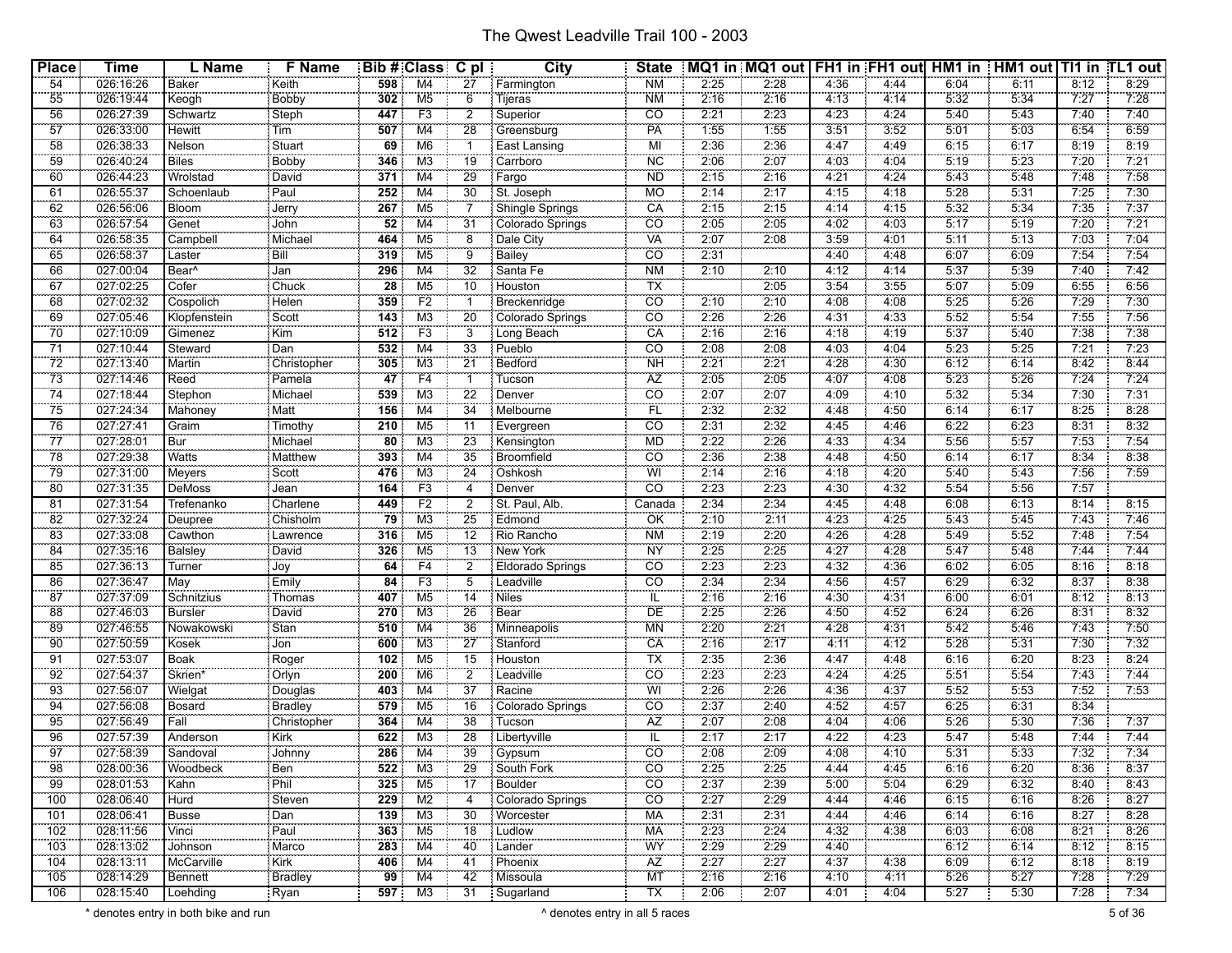| <b>City</b><br>54<br>598<br>M4<br><b>NM</b><br>11:51<br>026:16:26<br>Baker<br>27<br>10:14<br>Keith<br>Farmington<br>55<br>Bobby<br>302<br>M <sub>5</sub><br>Tijeras<br><b>NM</b><br>9:28<br>Keogh<br>11:02<br>026:19:44<br>6<br>56<br>447<br>F3<br>$\overline{co}$<br>11:09<br>026:27:39<br><b>Steph</b><br>2<br>Superior<br>9:32<br>Schwartz<br><br>Tim<br>$\overline{57}$<br>28<br>PÄ<br>507<br>M4<br>8:49<br>10:27<br>026:33:00<br>Hewitt<br>Greensburg<br>East Lansing<br>Stuart<br>ï<br>10:11<br>58<br>MI<br>M <sub>6</sub><br>11:57<br>026:38:33<br>Nelson<br>69<br>59<br><b>Biles</b><br><b>NC</b><br>10:56<br>026:40:24<br><b>Bobby</b><br>346<br>M <sub>3</sub><br>19<br>Carrboro<br>29<br>M4<br>60<br>026:44:23<br>371<br><b>ND</b><br>9:24<br>11:53<br>Wrolstad<br>David<br>Fargo<br>61<br>026:55:37<br>Schoenlaub<br>Paul<br>252<br>M4<br>30<br>St. Joseph<br><b>MO</b><br>9:35<br>11:32<br>CA<br>267<br>M <sub>5</sub><br>11:12<br>62<br>026:56:06<br>Bloom<br>Shingle Springs<br>9:35<br>Jerry<br>7<br>$\overline{31}$<br>co<br>Genet<br>63<br>M <sub>4</sub><br>9:16<br>52<br>026:57:54<br>Colorado Springs<br>10:55<br>John<br>Campbell<br>Michael<br>64<br>M <sub>5</sub><br>$\overline{\mathbf{8}}$<br>VÄ<br>026:58:35<br>464<br>10:24<br>Dale City<br>CÖ<br>65<br>319<br>$\overline{9}$<br>9:46<br>11:26<br>026:58:37<br>Bill<br>M <sub>5</sub><br>Laster<br><b>Bailey</b><br>$\overline{32}$<br>66<br>Bear <sup>^</sup><br>296<br>M <sub>4</sub><br>Santa Fe<br><b>NM</b><br>9:30<br>11:08<br>027:00:04<br>Jan<br>Cofer<br>67<br>Chuck<br>M <sub>5</sub><br>10<br>TX<br>8:43<br>28<br>10:16<br>027:02:25<br>Houston<br>CÖ<br>F2<br>68<br>9:24<br>10:58<br>027:02:32<br>Cospolich<br><b>Helen</b><br>359<br><b>Breckenridge</b><br>1<br>Scott<br>20<br>69<br>co<br>M <sub>3</sub><br>9:46<br>027:05:46<br>11:32<br>Klopfenstein<br>143<br>Colorado Springs<br>$\frac{300}{\text{Kim}}$<br>70<br>$\overline{3}$<br>CÄ<br>F <sub>3</sub><br>512<br>027:10:09<br>Gimenez<br>9:32<br>11:14<br>Long Beach<br>$\overline{co}$<br>$\overline{71}$<br>532<br>33<br>9:21<br>11:06<br>027:10:44<br>M4<br>Pueblo<br>Steward<br>Dan<br>$\overline{72}$<br>$\overline{21}$<br>305<br>M <sub>3</sub><br>Bedford<br><b>NH</b><br>10:36<br>027:13:40<br>12:22<br>Martin<br>Christopher<br>Pamela<br>47<br>Reed<br>Tucson<br>73<br>F4<br>ï<br>ÄŻ<br>10:46<br>027:14:46<br>cö<br>9:27<br>74<br>027:18:44<br>Stephon<br>Michael<br>539<br>M <sub>3</sub><br>22<br>11:02<br>Denver<br>75<br>FL<br>34<br>027:24:34<br>Matt<br>156<br>M4<br>10:36<br>12:16<br>Mahoney<br>Melbourne<br>027:27:41<br>$\overline{c}$<br>76<br>Timothy<br>210<br>M <sub>5</sub><br>11<br>Evergreen<br>10:25<br>12:01<br>Graim<br><b>MD</b><br>027:28:01<br>$\overline{80}$<br>23<br>9:45<br>11:37<br>77<br>Bur<br>Michael<br>M <sub>3</sub><br>Kensington<br>78<br>35<br>Broomfield<br>co<br>10:30<br>$\overline{\text{M4}}$<br>Watts<br>393<br>12:15<br>027:29:38<br>Matthew<br>$rac{1}{\sqrt{1-\frac{1}{2}}}\frac{1}{\sqrt{1-\frac{1}{2}}\sqrt{1-\frac{1}{2}}\sqrt{1-\frac{1}{2}}\sqrt{1-\frac{1}{2}}\sqrt{1-\frac{1}{2}}\sqrt{1-\frac{1}{2}}\sqrt{1-\frac{1}{2}}\sqrt{1-\frac{1}{2}}\sqrt{1-\frac{1}{2}}\sqrt{1-\frac{1}{2}}\sqrt{1-\frac{1}{2}}\sqrt{1-\frac{1}{2}}\sqrt{1-\frac{1}{2}}\sqrt{1-\frac{1}{2}}\sqrt{1-\frac{1}{2}}\sqrt{1-\frac{1}{2}}\sqrt{1-\frac{1}{2}}\sqrt{1-\frac{1}{2}}\sqrt$<br>79<br>24<br>WI<br>10:22<br>476<br>M <sub>3</sub><br>12:13<br>027:31:00<br>Meyers<br>Oshkosh<br>F3<br><b>CO</b><br>80<br>027:31:35<br>DeMoss<br>164<br>9:58<br>11:42<br>Jean<br>4<br>Denver<br>$\overline{F2}$<br>$\overline{2}$<br>$\overline{81}$<br>027:31:54<br>449<br>St. Paul, Alb.<br>9:21<br>12:27<br>Trefenanko<br>Charlene<br>Canada<br>Chisholm<br>82<br>M <sub>3</sub><br>25<br>79<br>ÖK<br>9:31<br>11:05<br>027:32:24<br>Edmond<br>Deupree<br><b>NM</b><br>11:33<br>83<br>027:33:08<br>Cawthon<br>316<br>M <sub>5</sub><br>12<br>Rio Rancho<br>9:47<br>Lawrence<br>$\overline{13}$<br>M <sub>5</sub><br><b>NY</b><br>David<br>9:40<br>11:24<br>84<br>027:35:16<br>326<br><b>New York</b><br><b>Balsley</b><br>————<br>Joy<br>85<br>F4<br>$\overline{2}$<br>64<br>CO<br>Turner<br>12:16<br>027:36:13<br>Eldorado Springs<br>F3<br>$\overline{co}$<br>12:29<br>86<br>027:36:47<br>$\overline{5}$<br>Emily<br>84<br>Leadville<br>10:47<br>May<br>$\overline{14}$<br>87<br>ïĔ<br>M <sub>5</sub><br>10:19<br>12:02<br>027:37:09<br><b>Niles</b><br>Schnitzius<br>Thomas<br>407<br>David<br>26<br>DE<br>88<br>M <sub>3</sub><br>12:06<br>027:46:03<br>270<br>Bear<br>Bursler<br><b>MN</b><br>510<br>89<br>Stan<br>36<br>9:41<br>11:29<br>027:46:55<br>Nowakowski<br>M4<br>Minneapolis<br>Stanford<br>CA<br>9:24<br>90<br>027:50:59<br>600<br>M <sub>3</sub><br>27<br>11:04<br>Kosek<br>Jon<br>91<br>102<br>M <sub>5</sub><br>15<br>TX<br>11:55<br>027:53:07<br>Boak<br>Roger<br>Houston<br>10:15<br>$\overline{2}$<br>200<br>CÖ<br>11:32<br>92<br>027:54:37<br>M <sub>6</sub><br>Leadville<br>9:45<br>Skrien*<br>Orlyn<br>$\overline{37}$<br>93<br>WÏ<br>Racine<br>8:42<br>M4<br>11:26<br>027:56:07<br>Douglas<br>403<br>Wielgat |
|--------------------------------------------------------------------------------------------------------------------------------------------------------------------------------------------------------------------------------------------------------------------------------------------------------------------------------------------------------------------------------------------------------------------------------------------------------------------------------------------------------------------------------------------------------------------------------------------------------------------------------------------------------------------------------------------------------------------------------------------------------------------------------------------------------------------------------------------------------------------------------------------------------------------------------------------------------------------------------------------------------------------------------------------------------------------------------------------------------------------------------------------------------------------------------------------------------------------------------------------------------------------------------------------------------------------------------------------------------------------------------------------------------------------------------------------------------------------------------------------------------------------------------------------------------------------------------------------------------------------------------------------------------------------------------------------------------------------------------------------------------------------------------------------------------------------------------------------------------------------------------------------------------------------------------------------------------------------------------------------------------------------------------------------------------------------------------------------------------------------------------------------------------------------------------------------------------------------------------------------------------------------------------------------------------------------------------------------------------------------------------------------------------------------------------------------------------------------------------------------------------------------------------------------------------------------------------------------------------------------------------------------------------------------------------------------------------------------------------------------------------------------------------------------------------------------------------------------------------------------------------------------------------------------------------------------------------------------------------------------------------------------------------------------------------------------------------------------------------------------------------------------------------------------------------------------------------------------------------------------------------------------------------------------------------------------------------------------------------------------------------------------------------------------------------------------------------------------------------------------------------------------------------------------------------------------------------------------------------------------------------------------------------------------------------------------------------------------------------------------------------------------------------------------------------------------------------------------------------------------------------------------------------------------------------------------------------------------------------------------------------------------------------------------------------------------------------------------------------------------------------------------------------------------------------------------------------------------------------------------------------------------------------------------------------------------------------------------------------------------------------------------------------------------------------------------------------------------------------------------------------------------------------------------------------------------------------------------------------------------------------------------------------------------------------------------------------------------------------------------------------------------------------------------------------------------------------------------------------------------------------------------------------------------------------------------------------------------------------------------------------------------------------------------------------------------------------------------------------------------------|
|                                                                                                                                                                                                                                                                                                                                                                                                                                                                                                                                                                                                                                                                                                                                                                                                                                                                                                                                                                                                                                                                                                                                                                                                                                                                                                                                                                                                                                                                                                                                                                                                                                                                                                                                                                                                                                                                                                                                                                                                                                                                                                                                                                                                                                                                                                                                                                                                                                                                                                                                                                                                                                                                                                                                                                                                                                                                                                                                                                                                                                                                                                                                                                                                                                                                                                                                                                                                                                                                                                                                                                                                                                                                                                                                                                                                                                                                                                                                                                                                                                                                                                                                                                                                                                                                                                                                                                                                                                                                                                                                                                                                                                                                                                                                                                                                                                                                                                                                                                                                                                                                                                                          |
|                                                                                                                                                                                                                                                                                                                                                                                                                                                                                                                                                                                                                                                                                                                                                                                                                                                                                                                                                                                                                                                                                                                                                                                                                                                                                                                                                                                                                                                                                                                                                                                                                                                                                                                                                                                                                                                                                                                                                                                                                                                                                                                                                                                                                                                                                                                                                                                                                                                                                                                                                                                                                                                                                                                                                                                                                                                                                                                                                                                                                                                                                                                                                                                                                                                                                                                                                                                                                                                                                                                                                                                                                                                                                                                                                                                                                                                                                                                                                                                                                                                                                                                                                                                                                                                                                                                                                                                                                                                                                                                                                                                                                                                                                                                                                                                                                                                                                                                                                                                                                                                                                                                          |
|                                                                                                                                                                                                                                                                                                                                                                                                                                                                                                                                                                                                                                                                                                                                                                                                                                                                                                                                                                                                                                                                                                                                                                                                                                                                                                                                                                                                                                                                                                                                                                                                                                                                                                                                                                                                                                                                                                                                                                                                                                                                                                                                                                                                                                                                                                                                                                                                                                                                                                                                                                                                                                                                                                                                                                                                                                                                                                                                                                                                                                                                                                                                                                                                                                                                                                                                                                                                                                                                                                                                                                                                                                                                                                                                                                                                                                                                                                                                                                                                                                                                                                                                                                                                                                                                                                                                                                                                                                                                                                                                                                                                                                                                                                                                                                                                                                                                                                                                                                                                                                                                                                                          |
|                                                                                                                                                                                                                                                                                                                                                                                                                                                                                                                                                                                                                                                                                                                                                                                                                                                                                                                                                                                                                                                                                                                                                                                                                                                                                                                                                                                                                                                                                                                                                                                                                                                                                                                                                                                                                                                                                                                                                                                                                                                                                                                                                                                                                                                                                                                                                                                                                                                                                                                                                                                                                                                                                                                                                                                                                                                                                                                                                                                                                                                                                                                                                                                                                                                                                                                                                                                                                                                                                                                                                                                                                                                                                                                                                                                                                                                                                                                                                                                                                                                                                                                                                                                                                                                                                                                                                                                                                                                                                                                                                                                                                                                                                                                                                                                                                                                                                                                                                                                                                                                                                                                          |
|                                                                                                                                                                                                                                                                                                                                                                                                                                                                                                                                                                                                                                                                                                                                                                                                                                                                                                                                                                                                                                                                                                                                                                                                                                                                                                                                                                                                                                                                                                                                                                                                                                                                                                                                                                                                                                                                                                                                                                                                                                                                                                                                                                                                                                                                                                                                                                                                                                                                                                                                                                                                                                                                                                                                                                                                                                                                                                                                                                                                                                                                                                                                                                                                                                                                                                                                                                                                                                                                                                                                                                                                                                                                                                                                                                                                                                                                                                                                                                                                                                                                                                                                                                                                                                                                                                                                                                                                                                                                                                                                                                                                                                                                                                                                                                                                                                                                                                                                                                                                                                                                                                                          |
|                                                                                                                                                                                                                                                                                                                                                                                                                                                                                                                                                                                                                                                                                                                                                                                                                                                                                                                                                                                                                                                                                                                                                                                                                                                                                                                                                                                                                                                                                                                                                                                                                                                                                                                                                                                                                                                                                                                                                                                                                                                                                                                                                                                                                                                                                                                                                                                                                                                                                                                                                                                                                                                                                                                                                                                                                                                                                                                                                                                                                                                                                                                                                                                                                                                                                                                                                                                                                                                                                                                                                                                                                                                                                                                                                                                                                                                                                                                                                                                                                                                                                                                                                                                                                                                                                                                                                                                                                                                                                                                                                                                                                                                                                                                                                                                                                                                                                                                                                                                                                                                                                                                          |
|                                                                                                                                                                                                                                                                                                                                                                                                                                                                                                                                                                                                                                                                                                                                                                                                                                                                                                                                                                                                                                                                                                                                                                                                                                                                                                                                                                                                                                                                                                                                                                                                                                                                                                                                                                                                                                                                                                                                                                                                                                                                                                                                                                                                                                                                                                                                                                                                                                                                                                                                                                                                                                                                                                                                                                                                                                                                                                                                                                                                                                                                                                                                                                                                                                                                                                                                                                                                                                                                                                                                                                                                                                                                                                                                                                                                                                                                                                                                                                                                                                                                                                                                                                                                                                                                                                                                                                                                                                                                                                                                                                                                                                                                                                                                                                                                                                                                                                                                                                                                                                                                                                                          |
|                                                                                                                                                                                                                                                                                                                                                                                                                                                                                                                                                                                                                                                                                                                                                                                                                                                                                                                                                                                                                                                                                                                                                                                                                                                                                                                                                                                                                                                                                                                                                                                                                                                                                                                                                                                                                                                                                                                                                                                                                                                                                                                                                                                                                                                                                                                                                                                                                                                                                                                                                                                                                                                                                                                                                                                                                                                                                                                                                                                                                                                                                                                                                                                                                                                                                                                                                                                                                                                                                                                                                                                                                                                                                                                                                                                                                                                                                                                                                                                                                                                                                                                                                                                                                                                                                                                                                                                                                                                                                                                                                                                                                                                                                                                                                                                                                                                                                                                                                                                                                                                                                                                          |
|                                                                                                                                                                                                                                                                                                                                                                                                                                                                                                                                                                                                                                                                                                                                                                                                                                                                                                                                                                                                                                                                                                                                                                                                                                                                                                                                                                                                                                                                                                                                                                                                                                                                                                                                                                                                                                                                                                                                                                                                                                                                                                                                                                                                                                                                                                                                                                                                                                                                                                                                                                                                                                                                                                                                                                                                                                                                                                                                                                                                                                                                                                                                                                                                                                                                                                                                                                                                                                                                                                                                                                                                                                                                                                                                                                                                                                                                                                                                                                                                                                                                                                                                                                                                                                                                                                                                                                                                                                                                                                                                                                                                                                                                                                                                                                                                                                                                                                                                                                                                                                                                                                                          |
|                                                                                                                                                                                                                                                                                                                                                                                                                                                                                                                                                                                                                                                                                                                                                                                                                                                                                                                                                                                                                                                                                                                                                                                                                                                                                                                                                                                                                                                                                                                                                                                                                                                                                                                                                                                                                                                                                                                                                                                                                                                                                                                                                                                                                                                                                                                                                                                                                                                                                                                                                                                                                                                                                                                                                                                                                                                                                                                                                                                                                                                                                                                                                                                                                                                                                                                                                                                                                                                                                                                                                                                                                                                                                                                                                                                                                                                                                                                                                                                                                                                                                                                                                                                                                                                                                                                                                                                                                                                                                                                                                                                                                                                                                                                                                                                                                                                                                                                                                                                                                                                                                                                          |
|                                                                                                                                                                                                                                                                                                                                                                                                                                                                                                                                                                                                                                                                                                                                                                                                                                                                                                                                                                                                                                                                                                                                                                                                                                                                                                                                                                                                                                                                                                                                                                                                                                                                                                                                                                                                                                                                                                                                                                                                                                                                                                                                                                                                                                                                                                                                                                                                                                                                                                                                                                                                                                                                                                                                                                                                                                                                                                                                                                                                                                                                                                                                                                                                                                                                                                                                                                                                                                                                                                                                                                                                                                                                                                                                                                                                                                                                                                                                                                                                                                                                                                                                                                                                                                                                                                                                                                                                                                                                                                                                                                                                                                                                                                                                                                                                                                                                                                                                                                                                                                                                                                                          |
|                                                                                                                                                                                                                                                                                                                                                                                                                                                                                                                                                                                                                                                                                                                                                                                                                                                                                                                                                                                                                                                                                                                                                                                                                                                                                                                                                                                                                                                                                                                                                                                                                                                                                                                                                                                                                                                                                                                                                                                                                                                                                                                                                                                                                                                                                                                                                                                                                                                                                                                                                                                                                                                                                                                                                                                                                                                                                                                                                                                                                                                                                                                                                                                                                                                                                                                                                                                                                                                                                                                                                                                                                                                                                                                                                                                                                                                                                                                                                                                                                                                                                                                                                                                                                                                                                                                                                                                                                                                                                                                                                                                                                                                                                                                                                                                                                                                                                                                                                                                                                                                                                                                          |
|                                                                                                                                                                                                                                                                                                                                                                                                                                                                                                                                                                                                                                                                                                                                                                                                                                                                                                                                                                                                                                                                                                                                                                                                                                                                                                                                                                                                                                                                                                                                                                                                                                                                                                                                                                                                                                                                                                                                                                                                                                                                                                                                                                                                                                                                                                                                                                                                                                                                                                                                                                                                                                                                                                                                                                                                                                                                                                                                                                                                                                                                                                                                                                                                                                                                                                                                                                                                                                                                                                                                                                                                                                                                                                                                                                                                                                                                                                                                                                                                                                                                                                                                                                                                                                                                                                                                                                                                                                                                                                                                                                                                                                                                                                                                                                                                                                                                                                                                                                                                                                                                                                                          |
|                                                                                                                                                                                                                                                                                                                                                                                                                                                                                                                                                                                                                                                                                                                                                                                                                                                                                                                                                                                                                                                                                                                                                                                                                                                                                                                                                                                                                                                                                                                                                                                                                                                                                                                                                                                                                                                                                                                                                                                                                                                                                                                                                                                                                                                                                                                                                                                                                                                                                                                                                                                                                                                                                                                                                                                                                                                                                                                                                                                                                                                                                                                                                                                                                                                                                                                                                                                                                                                                                                                                                                                                                                                                                                                                                                                                                                                                                                                                                                                                                                                                                                                                                                                                                                                                                                                                                                                                                                                                                                                                                                                                                                                                                                                                                                                                                                                                                                                                                                                                                                                                                                                          |
|                                                                                                                                                                                                                                                                                                                                                                                                                                                                                                                                                                                                                                                                                                                                                                                                                                                                                                                                                                                                                                                                                                                                                                                                                                                                                                                                                                                                                                                                                                                                                                                                                                                                                                                                                                                                                                                                                                                                                                                                                                                                                                                                                                                                                                                                                                                                                                                                                                                                                                                                                                                                                                                                                                                                                                                                                                                                                                                                                                                                                                                                                                                                                                                                                                                                                                                                                                                                                                                                                                                                                                                                                                                                                                                                                                                                                                                                                                                                                                                                                                                                                                                                                                                                                                                                                                                                                                                                                                                                                                                                                                                                                                                                                                                                                                                                                                                                                                                                                                                                                                                                                                                          |
|                                                                                                                                                                                                                                                                                                                                                                                                                                                                                                                                                                                                                                                                                                                                                                                                                                                                                                                                                                                                                                                                                                                                                                                                                                                                                                                                                                                                                                                                                                                                                                                                                                                                                                                                                                                                                                                                                                                                                                                                                                                                                                                                                                                                                                                                                                                                                                                                                                                                                                                                                                                                                                                                                                                                                                                                                                                                                                                                                                                                                                                                                                                                                                                                                                                                                                                                                                                                                                                                                                                                                                                                                                                                                                                                                                                                                                                                                                                                                                                                                                                                                                                                                                                                                                                                                                                                                                                                                                                                                                                                                                                                                                                                                                                                                                                                                                                                                                                                                                                                                                                                                                                          |
|                                                                                                                                                                                                                                                                                                                                                                                                                                                                                                                                                                                                                                                                                                                                                                                                                                                                                                                                                                                                                                                                                                                                                                                                                                                                                                                                                                                                                                                                                                                                                                                                                                                                                                                                                                                                                                                                                                                                                                                                                                                                                                                                                                                                                                                                                                                                                                                                                                                                                                                                                                                                                                                                                                                                                                                                                                                                                                                                                                                                                                                                                                                                                                                                                                                                                                                                                                                                                                                                                                                                                                                                                                                                                                                                                                                                                                                                                                                                                                                                                                                                                                                                                                                                                                                                                                                                                                                                                                                                                                                                                                                                                                                                                                                                                                                                                                                                                                                                                                                                                                                                                                                          |
|                                                                                                                                                                                                                                                                                                                                                                                                                                                                                                                                                                                                                                                                                                                                                                                                                                                                                                                                                                                                                                                                                                                                                                                                                                                                                                                                                                                                                                                                                                                                                                                                                                                                                                                                                                                                                                                                                                                                                                                                                                                                                                                                                                                                                                                                                                                                                                                                                                                                                                                                                                                                                                                                                                                                                                                                                                                                                                                                                                                                                                                                                                                                                                                                                                                                                                                                                                                                                                                                                                                                                                                                                                                                                                                                                                                                                                                                                                                                                                                                                                                                                                                                                                                                                                                                                                                                                                                                                                                                                                                                                                                                                                                                                                                                                                                                                                                                                                                                                                                                                                                                                                                          |
|                                                                                                                                                                                                                                                                                                                                                                                                                                                                                                                                                                                                                                                                                                                                                                                                                                                                                                                                                                                                                                                                                                                                                                                                                                                                                                                                                                                                                                                                                                                                                                                                                                                                                                                                                                                                                                                                                                                                                                                                                                                                                                                                                                                                                                                                                                                                                                                                                                                                                                                                                                                                                                                                                                                                                                                                                                                                                                                                                                                                                                                                                                                                                                                                                                                                                                                                                                                                                                                                                                                                                                                                                                                                                                                                                                                                                                                                                                                                                                                                                                                                                                                                                                                                                                                                                                                                                                                                                                                                                                                                                                                                                                                                                                                                                                                                                                                                                                                                                                                                                                                                                                                          |
|                                                                                                                                                                                                                                                                                                                                                                                                                                                                                                                                                                                                                                                                                                                                                                                                                                                                                                                                                                                                                                                                                                                                                                                                                                                                                                                                                                                                                                                                                                                                                                                                                                                                                                                                                                                                                                                                                                                                                                                                                                                                                                                                                                                                                                                                                                                                                                                                                                                                                                                                                                                                                                                                                                                                                                                                                                                                                                                                                                                                                                                                                                                                                                                                                                                                                                                                                                                                                                                                                                                                                                                                                                                                                                                                                                                                                                                                                                                                                                                                                                                                                                                                                                                                                                                                                                                                                                                                                                                                                                                                                                                                                                                                                                                                                                                                                                                                                                                                                                                                                                                                                                                          |
|                                                                                                                                                                                                                                                                                                                                                                                                                                                                                                                                                                                                                                                                                                                                                                                                                                                                                                                                                                                                                                                                                                                                                                                                                                                                                                                                                                                                                                                                                                                                                                                                                                                                                                                                                                                                                                                                                                                                                                                                                                                                                                                                                                                                                                                                                                                                                                                                                                                                                                                                                                                                                                                                                                                                                                                                                                                                                                                                                                                                                                                                                                                                                                                                                                                                                                                                                                                                                                                                                                                                                                                                                                                                                                                                                                                                                                                                                                                                                                                                                                                                                                                                                                                                                                                                                                                                                                                                                                                                                                                                                                                                                                                                                                                                                                                                                                                                                                                                                                                                                                                                                                                          |
|                                                                                                                                                                                                                                                                                                                                                                                                                                                                                                                                                                                                                                                                                                                                                                                                                                                                                                                                                                                                                                                                                                                                                                                                                                                                                                                                                                                                                                                                                                                                                                                                                                                                                                                                                                                                                                                                                                                                                                                                                                                                                                                                                                                                                                                                                                                                                                                                                                                                                                                                                                                                                                                                                                                                                                                                                                                                                                                                                                                                                                                                                                                                                                                                                                                                                                                                                                                                                                                                                                                                                                                                                                                                                                                                                                                                                                                                                                                                                                                                                                                                                                                                                                                                                                                                                                                                                                                                                                                                                                                                                                                                                                                                                                                                                                                                                                                                                                                                                                                                                                                                                                                          |
|                                                                                                                                                                                                                                                                                                                                                                                                                                                                                                                                                                                                                                                                                                                                                                                                                                                                                                                                                                                                                                                                                                                                                                                                                                                                                                                                                                                                                                                                                                                                                                                                                                                                                                                                                                                                                                                                                                                                                                                                                                                                                                                                                                                                                                                                                                                                                                                                                                                                                                                                                                                                                                                                                                                                                                                                                                                                                                                                                                                                                                                                                                                                                                                                                                                                                                                                                                                                                                                                                                                                                                                                                                                                                                                                                                                                                                                                                                                                                                                                                                                                                                                                                                                                                                                                                                                                                                                                                                                                                                                                                                                                                                                                                                                                                                                                                                                                                                                                                                                                                                                                                                                          |
|                                                                                                                                                                                                                                                                                                                                                                                                                                                                                                                                                                                                                                                                                                                                                                                                                                                                                                                                                                                                                                                                                                                                                                                                                                                                                                                                                                                                                                                                                                                                                                                                                                                                                                                                                                                                                                                                                                                                                                                                                                                                                                                                                                                                                                                                                                                                                                                                                                                                                                                                                                                                                                                                                                                                                                                                                                                                                                                                                                                                                                                                                                                                                                                                                                                                                                                                                                                                                                                                                                                                                                                                                                                                                                                                                                                                                                                                                                                                                                                                                                                                                                                                                                                                                                                                                                                                                                                                                                                                                                                                                                                                                                                                                                                                                                                                                                                                                                                                                                                                                                                                                                                          |
|                                                                                                                                                                                                                                                                                                                                                                                                                                                                                                                                                                                                                                                                                                                                                                                                                                                                                                                                                                                                                                                                                                                                                                                                                                                                                                                                                                                                                                                                                                                                                                                                                                                                                                                                                                                                                                                                                                                                                                                                                                                                                                                                                                                                                                                                                                                                                                                                                                                                                                                                                                                                                                                                                                                                                                                                                                                                                                                                                                                                                                                                                                                                                                                                                                                                                                                                                                                                                                                                                                                                                                                                                                                                                                                                                                                                                                                                                                                                                                                                                                                                                                                                                                                                                                                                                                                                                                                                                                                                                                                                                                                                                                                                                                                                                                                                                                                                                                                                                                                                                                                                                                                          |
|                                                                                                                                                                                                                                                                                                                                                                                                                                                                                                                                                                                                                                                                                                                                                                                                                                                                                                                                                                                                                                                                                                                                                                                                                                                                                                                                                                                                                                                                                                                                                                                                                                                                                                                                                                                                                                                                                                                                                                                                                                                                                                                                                                                                                                                                                                                                                                                                                                                                                                                                                                                                                                                                                                                                                                                                                                                                                                                                                                                                                                                                                                                                                                                                                                                                                                                                                                                                                                                                                                                                                                                                                                                                                                                                                                                                                                                                                                                                                                                                                                                                                                                                                                                                                                                                                                                                                                                                                                                                                                                                                                                                                                                                                                                                                                                                                                                                                                                                                                                                                                                                                                                          |
|                                                                                                                                                                                                                                                                                                                                                                                                                                                                                                                                                                                                                                                                                                                                                                                                                                                                                                                                                                                                                                                                                                                                                                                                                                                                                                                                                                                                                                                                                                                                                                                                                                                                                                                                                                                                                                                                                                                                                                                                                                                                                                                                                                                                                                                                                                                                                                                                                                                                                                                                                                                                                                                                                                                                                                                                                                                                                                                                                                                                                                                                                                                                                                                                                                                                                                                                                                                                                                                                                                                                                                                                                                                                                                                                                                                                                                                                                                                                                                                                                                                                                                                                                                                                                                                                                                                                                                                                                                                                                                                                                                                                                                                                                                                                                                                                                                                                                                                                                                                                                                                                                                                          |
|                                                                                                                                                                                                                                                                                                                                                                                                                                                                                                                                                                                                                                                                                                                                                                                                                                                                                                                                                                                                                                                                                                                                                                                                                                                                                                                                                                                                                                                                                                                                                                                                                                                                                                                                                                                                                                                                                                                                                                                                                                                                                                                                                                                                                                                                                                                                                                                                                                                                                                                                                                                                                                                                                                                                                                                                                                                                                                                                                                                                                                                                                                                                                                                                                                                                                                                                                                                                                                                                                                                                                                                                                                                                                                                                                                                                                                                                                                                                                                                                                                                                                                                                                                                                                                                                                                                                                                                                                                                                                                                                                                                                                                                                                                                                                                                                                                                                                                                                                                                                                                                                                                                          |
|                                                                                                                                                                                                                                                                                                                                                                                                                                                                                                                                                                                                                                                                                                                                                                                                                                                                                                                                                                                                                                                                                                                                                                                                                                                                                                                                                                                                                                                                                                                                                                                                                                                                                                                                                                                                                                                                                                                                                                                                                                                                                                                                                                                                                                                                                                                                                                                                                                                                                                                                                                                                                                                                                                                                                                                                                                                                                                                                                                                                                                                                                                                                                                                                                                                                                                                                                                                                                                                                                                                                                                                                                                                                                                                                                                                                                                                                                                                                                                                                                                                                                                                                                                                                                                                                                                                                                                                                                                                                                                                                                                                                                                                                                                                                                                                                                                                                                                                                                                                                                                                                                                                          |
|                                                                                                                                                                                                                                                                                                                                                                                                                                                                                                                                                                                                                                                                                                                                                                                                                                                                                                                                                                                                                                                                                                                                                                                                                                                                                                                                                                                                                                                                                                                                                                                                                                                                                                                                                                                                                                                                                                                                                                                                                                                                                                                                                                                                                                                                                                                                                                                                                                                                                                                                                                                                                                                                                                                                                                                                                                                                                                                                                                                                                                                                                                                                                                                                                                                                                                                                                                                                                                                                                                                                                                                                                                                                                                                                                                                                                                                                                                                                                                                                                                                                                                                                                                                                                                                                                                                                                                                                                                                                                                                                                                                                                                                                                                                                                                                                                                                                                                                                                                                                                                                                                                                          |
|                                                                                                                                                                                                                                                                                                                                                                                                                                                                                                                                                                                                                                                                                                                                                                                                                                                                                                                                                                                                                                                                                                                                                                                                                                                                                                                                                                                                                                                                                                                                                                                                                                                                                                                                                                                                                                                                                                                                                                                                                                                                                                                                                                                                                                                                                                                                                                                                                                                                                                                                                                                                                                                                                                                                                                                                                                                                                                                                                                                                                                                                                                                                                                                                                                                                                                                                                                                                                                                                                                                                                                                                                                                                                                                                                                                                                                                                                                                                                                                                                                                                                                                                                                                                                                                                                                                                                                                                                                                                                                                                                                                                                                                                                                                                                                                                                                                                                                                                                                                                                                                                                                                          |
|                                                                                                                                                                                                                                                                                                                                                                                                                                                                                                                                                                                                                                                                                                                                                                                                                                                                                                                                                                                                                                                                                                                                                                                                                                                                                                                                                                                                                                                                                                                                                                                                                                                                                                                                                                                                                                                                                                                                                                                                                                                                                                                                                                                                                                                                                                                                                                                                                                                                                                                                                                                                                                                                                                                                                                                                                                                                                                                                                                                                                                                                                                                                                                                                                                                                                                                                                                                                                                                                                                                                                                                                                                                                                                                                                                                                                                                                                                                                                                                                                                                                                                                                                                                                                                                                                                                                                                                                                                                                                                                                                                                                                                                                                                                                                                                                                                                                                                                                                                                                                                                                                                                          |
|                                                                                                                                                                                                                                                                                                                                                                                                                                                                                                                                                                                                                                                                                                                                                                                                                                                                                                                                                                                                                                                                                                                                                                                                                                                                                                                                                                                                                                                                                                                                                                                                                                                                                                                                                                                                                                                                                                                                                                                                                                                                                                                                                                                                                                                                                                                                                                                                                                                                                                                                                                                                                                                                                                                                                                                                                                                                                                                                                                                                                                                                                                                                                                                                                                                                                                                                                                                                                                                                                                                                                                                                                                                                                                                                                                                                                                                                                                                                                                                                                                                                                                                                                                                                                                                                                                                                                                                                                                                                                                                                                                                                                                                                                                                                                                                                                                                                                                                                                                                                                                                                                                                          |
|                                                                                                                                                                                                                                                                                                                                                                                                                                                                                                                                                                                                                                                                                                                                                                                                                                                                                                                                                                                                                                                                                                                                                                                                                                                                                                                                                                                                                                                                                                                                                                                                                                                                                                                                                                                                                                                                                                                                                                                                                                                                                                                                                                                                                                                                                                                                                                                                                                                                                                                                                                                                                                                                                                                                                                                                                                                                                                                                                                                                                                                                                                                                                                                                                                                                                                                                                                                                                                                                                                                                                                                                                                                                                                                                                                                                                                                                                                                                                                                                                                                                                                                                                                                                                                                                                                                                                                                                                                                                                                                                                                                                                                                                                                                                                                                                                                                                                                                                                                                                                                                                                                                          |
|                                                                                                                                                                                                                                                                                                                                                                                                                                                                                                                                                                                                                                                                                                                                                                                                                                                                                                                                                                                                                                                                                                                                                                                                                                                                                                                                                                                                                                                                                                                                                                                                                                                                                                                                                                                                                                                                                                                                                                                                                                                                                                                                                                                                                                                                                                                                                                                                                                                                                                                                                                                                                                                                                                                                                                                                                                                                                                                                                                                                                                                                                                                                                                                                                                                                                                                                                                                                                                                                                                                                                                                                                                                                                                                                                                                                                                                                                                                                                                                                                                                                                                                                                                                                                                                                                                                                                                                                                                                                                                                                                                                                                                                                                                                                                                                                                                                                                                                                                                                                                                                                                                                          |
|                                                                                                                                                                                                                                                                                                                                                                                                                                                                                                                                                                                                                                                                                                                                                                                                                                                                                                                                                                                                                                                                                                                                                                                                                                                                                                                                                                                                                                                                                                                                                                                                                                                                                                                                                                                                                                                                                                                                                                                                                                                                                                                                                                                                                                                                                                                                                                                                                                                                                                                                                                                                                                                                                                                                                                                                                                                                                                                                                                                                                                                                                                                                                                                                                                                                                                                                                                                                                                                                                                                                                                                                                                                                                                                                                                                                                                                                                                                                                                                                                                                                                                                                                                                                                                                                                                                                                                                                                                                                                                                                                                                                                                                                                                                                                                                                                                                                                                                                                                                                                                                                                                                          |
|                                                                                                                                                                                                                                                                                                                                                                                                                                                                                                                                                                                                                                                                                                                                                                                                                                                                                                                                                                                                                                                                                                                                                                                                                                                                                                                                                                                                                                                                                                                                                                                                                                                                                                                                                                                                                                                                                                                                                                                                                                                                                                                                                                                                                                                                                                                                                                                                                                                                                                                                                                                                                                                                                                                                                                                                                                                                                                                                                                                                                                                                                                                                                                                                                                                                                                                                                                                                                                                                                                                                                                                                                                                                                                                                                                                                                                                                                                                                                                                                                                                                                                                                                                                                                                                                                                                                                                                                                                                                                                                                                                                                                                                                                                                                                                                                                                                                                                                                                                                                                                                                                                                          |
|                                                                                                                                                                                                                                                                                                                                                                                                                                                                                                                                                                                                                                                                                                                                                                                                                                                                                                                                                                                                                                                                                                                                                                                                                                                                                                                                                                                                                                                                                                                                                                                                                                                                                                                                                                                                                                                                                                                                                                                                                                                                                                                                                                                                                                                                                                                                                                                                                                                                                                                                                                                                                                                                                                                                                                                                                                                                                                                                                                                                                                                                                                                                                                                                                                                                                                                                                                                                                                                                                                                                                                                                                                                                                                                                                                                                                                                                                                                                                                                                                                                                                                                                                                                                                                                                                                                                                                                                                                                                                                                                                                                                                                                                                                                                                                                                                                                                                                                                                                                                                                                                                                                          |
|                                                                                                                                                                                                                                                                                                                                                                                                                                                                                                                                                                                                                                                                                                                                                                                                                                                                                                                                                                                                                                                                                                                                                                                                                                                                                                                                                                                                                                                                                                                                                                                                                                                                                                                                                                                                                                                                                                                                                                                                                                                                                                                                                                                                                                                                                                                                                                                                                                                                                                                                                                                                                                                                                                                                                                                                                                                                                                                                                                                                                                                                                                                                                                                                                                                                                                                                                                                                                                                                                                                                                                                                                                                                                                                                                                                                                                                                                                                                                                                                                                                                                                                                                                                                                                                                                                                                                                                                                                                                                                                                                                                                                                                                                                                                                                                                                                                                                                                                                                                                                                                                                                                          |
| Colorado Springs<br>94<br>Bosard<br>579<br>M <sub>5</sub><br>16<br>CÖ<br>10:37<br>12:14<br>027:56:08                                                                                                                                                                                                                                                                                                                                                                                                                                                                                                                                                                                                                                                                                                                                                                                                                                                                                                                                                                                                                                                                                                                                                                                                                                                                                                                                                                                                                                                                                                                                                                                                                                                                                                                                                                                                                                                                                                                                                                                                                                                                                                                                                                                                                                                                                                                                                                                                                                                                                                                                                                                                                                                                                                                                                                                                                                                                                                                                                                                                                                                                                                                                                                                                                                                                                                                                                                                                                                                                                                                                                                                                                                                                                                                                                                                                                                                                                                                                                                                                                                                                                                                                                                                                                                                                                                                                                                                                                                                                                                                                                                                                                                                                                                                                                                                                                                                                                                                                                                                                                     |
| <b>Extra</b><br>Bradley<br>Fall<br>95<br>38<br>027:56:49<br>Christopher<br>364<br>M4<br><b>AZ</b><br>9:48<br>11:33<br>Tucson                                                                                                                                                                                                                                                                                                                                                                                                                                                                                                                                                                                                                                                                                                                                                                                                                                                                                                                                                                                                                                                                                                                                                                                                                                                                                                                                                                                                                                                                                                                                                                                                                                                                                                                                                                                                                                                                                                                                                                                                                                                                                                                                                                                                                                                                                                                                                                                                                                                                                                                                                                                                                                                                                                                                                                                                                                                                                                                                                                                                                                                                                                                                                                                                                                                                                                                                                                                                                                                                                                                                                                                                                                                                                                                                                                                                                                                                                                                                                                                                                                                                                                                                                                                                                                                                                                                                                                                                                                                                                                                                                                                                                                                                                                                                                                                                                                                                                                                                                                                             |
| M3<br>$\overline{28}$<br>96<br>622<br>9:29<br>027:57:39<br><b>Kirk</b><br>Libertyville<br>IL<br>11:07<br>Anderson                                                                                                                                                                                                                                                                                                                                                                                                                                                                                                                                                                                                                                                                                                                                                                                                                                                                                                                                                                                                                                                                                                                                                                                                                                                                                                                                                                                                                                                                                                                                                                                                                                                                                                                                                                                                                                                                                                                                                                                                                                                                                                                                                                                                                                                                                                                                                                                                                                                                                                                                                                                                                                                                                                                                                                                                                                                                                                                                                                                                                                                                                                                                                                                                                                                                                                                                                                                                                                                                                                                                                                                                                                                                                                                                                                                                                                                                                                                                                                                                                                                                                                                                                                                                                                                                                                                                                                                                                                                                                                                                                                                                                                                                                                                                                                                                                                                                                                                                                                                                        |
| 39<br>CO<br>97<br>M4<br>11:35<br>027:58:39<br>Sandoval<br>286<br>Gypsum<br>9:46<br>Johnny                                                                                                                                                                                                                                                                                                                                                                                                                                                                                                                                                                                                                                                                                                                                                                                                                                                                                                                                                                                                                                                                                                                                                                                                                                                                                                                                                                                                                                                                                                                                                                                                                                                                                                                                                                                                                                                                                                                                                                                                                                                                                                                                                                                                                                                                                                                                                                                                                                                                                                                                                                                                                                                                                                                                                                                                                                                                                                                                                                                                                                                                                                                                                                                                                                                                                                                                                                                                                                                                                                                                                                                                                                                                                                                                                                                                                                                                                                                                                                                                                                                                                                                                                                                                                                                                                                                                                                                                                                                                                                                                                                                                                                                                                                                                                                                                                                                                                                                                                                                                                                |
| .<br>$\overline{98}$<br>cö<br>12:13<br>028:00:36<br>522<br>MЗ<br>29<br>10:42<br>Woodbeck<br>Ben                                                                                                                                                                                                                                                                                                                                                                                                                                                                                                                                                                                                                                                                                                                                                                                                                                                                                                                                                                                                                                                                                                                                                                                                                                                                                                                                                                                                                                                                                                                                                                                                                                                                                                                                                                                                                                                                                                                                                                                                                                                                                                                                                                                                                                                                                                                                                                                                                                                                                                                                                                                                                                                                                                                                                                                                                                                                                                                                                                                                                                                                                                                                                                                                                                                                                                                                                                                                                                                                                                                                                                                                                                                                                                                                                                                                                                                                                                                                                                                                                                                                                                                                                                                                                                                                                                                                                                                                                                                                                                                                                                                                                                                                                                                                                                                                                                                                                                                                                                                                                          |
| South Fork<br>Phil<br>Boulder<br>99<br>17<br>CO<br>M <sub>5</sub><br>325<br>10:45<br>12:32<br>028:01:53<br>Kahn                                                                                                                                                                                                                                                                                                                                                                                                                                                                                                                                                                                                                                                                                                                                                                                                                                                                                                                                                                                                                                                                                                                                                                                                                                                                                                                                                                                                                                                                                                                                                                                                                                                                                                                                                                                                                                                                                                                                                                                                                                                                                                                                                                                                                                                                                                                                                                                                                                                                                                                                                                                                                                                                                                                                                                                                                                                                                                                                                                                                                                                                                                                                                                                                                                                                                                                                                                                                                                                                                                                                                                                                                                                                                                                                                                                                                                                                                                                                                                                                                                                                                                                                                                                                                                                                                                                                                                                                                                                                                                                                                                                                                                                                                                                                                                                                                                                                                                                                                                                                          |
| $rac{1}{\text{Steven}}$<br>CO<br>100<br>$\overline{\mathsf{M2}}$<br>10:14<br>229<br>12:02<br>Colorado Springs<br>028:06:40<br><b>Hurd</b><br>4                                                                                                                                                                                                                                                                                                                                                                                                                                                                                                                                                                                                                                                                                                                                                                                                                                                                                                                                                                                                                                                                                                                                                                                                                                                                                                                                                                                                                                                                                                                                                                                                                                                                                                                                                                                                                                                                                                                                                                                                                                                                                                                                                                                                                                                                                                                                                                                                                                                                                                                                                                                                                                                                                                                                                                                                                                                                                                                                                                                                                                                                                                                                                                                                                                                                                                                                                                                                                                                                                                                                                                                                                                                                                                                                                                                                                                                                                                                                                                                                                                                                                                                                                                                                                                                                                                                                                                                                                                                                                                                                                                                                                                                                                                                                                                                                                                                                                                                                                                           |
| 12:00<br>101<br>139<br><b>MA</b><br>028:06:41<br><b>Busse</b><br>MЗ<br>30<br>Worcester<br>Dan                                                                                                                                                                                                                                                                                                                                                                                                                                                                                                                                                                                                                                                                                                                                                                                                                                                                                                                                                                                                                                                                                                                                                                                                                                                                                                                                                                                                                                                                                                                                                                                                                                                                                                                                                                                                                                                                                                                                                                                                                                                                                                                                                                                                                                                                                                                                                                                                                                                                                                                                                                                                                                                                                                                                                                                                                                                                                                                                                                                                                                                                                                                                                                                                                                                                                                                                                                                                                                                                                                                                                                                                                                                                                                                                                                                                                                                                                                                                                                                                                                                                                                                                                                                                                                                                                                                                                                                                                                                                                                                                                                                                                                                                                                                                                                                                                                                                                                                                                                                                                            |
| 102<br>363<br>M <sub>5</sub><br>$\overline{18}$<br>12:23<br>028:11:56<br>Vinci<br>Paul<br>MA<br>10:30<br>Ludlow                                                                                                                                                                                                                                                                                                                                                                                                                                                                                                                                                                                                                                                                                                                                                                                                                                                                                                                                                                                                                                                                                                                                                                                                                                                                                                                                                                                                                                                                                                                                                                                                                                                                                                                                                                                                                                                                                                                                                                                                                                                                                                                                                                                                                                                                                                                                                                                                                                                                                                                                                                                                                                                                                                                                                                                                                                                                                                                                                                                                                                                                                                                                                                                                                                                                                                                                                                                                                                                                                                                                                                                                                                                                                                                                                                                                                                                                                                                                                                                                                                                                                                                                                                                                                                                                                                                                                                                                                                                                                                                                                                                                                                                                                                                                                                                                                                                                                                                                                                                                          |
| 103<br>WY<br>10:13<br>283<br>M <sub>4</sub><br>40<br>11:58<br>028:13:02<br>Lander<br>Johnson<br>Marco                                                                                                                                                                                                                                                                                                                                                                                                                                                                                                                                                                                                                                                                                                                                                                                                                                                                                                                                                                                                                                                                                                                                                                                                                                                                                                                                                                                                                                                                                                                                                                                                                                                                                                                                                                                                                                                                                                                                                                                                                                                                                                                                                                                                                                                                                                                                                                                                                                                                                                                                                                                                                                                                                                                                                                                                                                                                                                                                                                                                                                                                                                                                                                                                                                                                                                                                                                                                                                                                                                                                                                                                                                                                                                                                                                                                                                                                                                                                                                                                                                                                                                                                                                                                                                                                                                                                                                                                                                                                                                                                                                                                                                                                                                                                                                                                                                                                                                                                                                                                                    |
| ÄŻ<br>104<br>406<br>12:28<br>028:13:11<br>McCarville<br>Kirk<br>M4<br>Phoenix<br>10:19<br>41                                                                                                                                                                                                                                                                                                                                                                                                                                                                                                                                                                                                                                                                                                                                                                                                                                                                                                                                                                                                                                                                                                                                                                                                                                                                                                                                                                                                                                                                                                                                                                                                                                                                                                                                                                                                                                                                                                                                                                                                                                                                                                                                                                                                                                                                                                                                                                                                                                                                                                                                                                                                                                                                                                                                                                                                                                                                                                                                                                                                                                                                                                                                                                                                                                                                                                                                                                                                                                                                                                                                                                                                                                                                                                                                                                                                                                                                                                                                                                                                                                                                                                                                                                                                                                                                                                                                                                                                                                                                                                                                                                                                                                                                                                                                                                                                                                                                                                                                                                                                                             |
| 105<br>028:14:29<br>99<br>42<br>9:22<br>11:06<br><b>Bradley</b><br>M4<br>Missoula<br>МT<br>Bennett                                                                                                                                                                                                                                                                                                                                                                                                                                                                                                                                                                                                                                                                                                                                                                                                                                                                                                                                                                                                                                                                                                                                                                                                                                                                                                                                                                                                                                                                                                                                                                                                                                                                                                                                                                                                                                                                                                                                                                                                                                                                                                                                                                                                                                                                                                                                                                                                                                                                                                                                                                                                                                                                                                                                                                                                                                                                                                                                                                                                                                                                                                                                                                                                                                                                                                                                                                                                                                                                                                                                                                                                                                                                                                                                                                                                                                                                                                                                                                                                                                                                                                                                                                                                                                                                                                                                                                                                                                                                                                                                                                                                                                                                                                                                                                                                                                                                                                                                                                                                                       |
| 106<br>028:15:40<br>31<br>Loehding<br>597<br>MЗ<br>Sugarland<br>ТX<br>9:24<br>11:07<br>Ryan                                                                                                                                                                                                                                                                                                                                                                                                                                                                                                                                                                                                                                                                                                                                                                                                                                                                                                                                                                                                                                                                                                                                                                                                                                                                                                                                                                                                                                                                                                                                                                                                                                                                                                                                                                                                                                                                                                                                                                                                                                                                                                                                                                                                                                                                                                                                                                                                                                                                                                                                                                                                                                                                                                                                                                                                                                                                                                                                                                                                                                                                                                                                                                                                                                                                                                                                                                                                                                                                                                                                                                                                                                                                                                                                                                                                                                                                                                                                                                                                                                                                                                                                                                                                                                                                                                                                                                                                                                                                                                                                                                                                                                                                                                                                                                                                                                                                                                                                                                                                                              |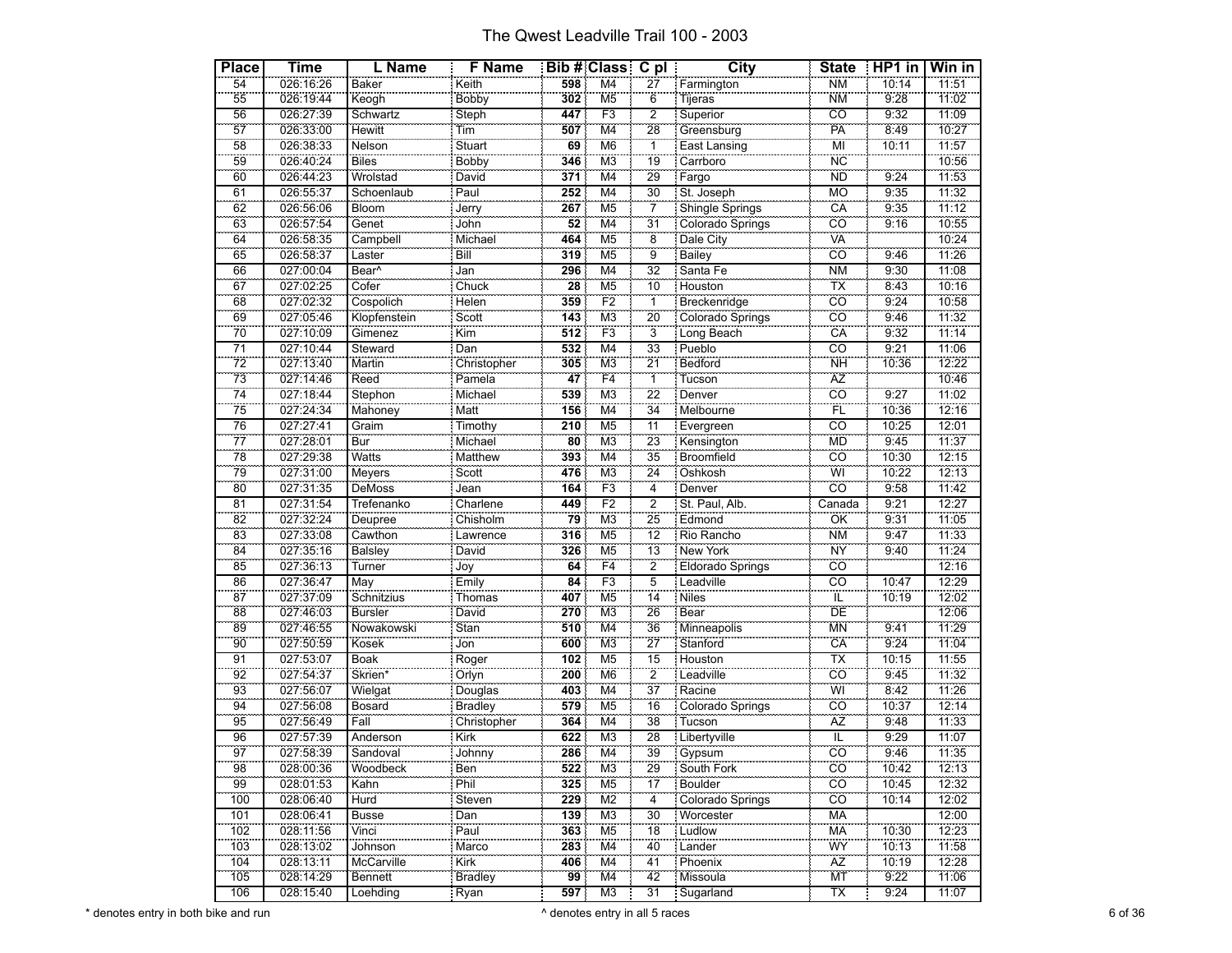| <b>Place</b>          | <b>Time</b>            | L Name                   | <b>F</b> Name                |                 | Bib # Class C pl                 |                 | City                       | <b>State</b>    | Win out   HP2 in   TL2 in   TL2 out   HM2 in   HM2 out   FH2 in   FH2 out |                |                |                |                |                |                |                |
|-----------------------|------------------------|--------------------------|------------------------------|-----------------|----------------------------------|-----------------|----------------------------|-----------------|---------------------------------------------------------------------------|----------------|----------------|----------------|----------------|----------------|----------------|----------------|
| 54                    | 026:16:26              | Baker                    | Keith                        | 598             | M4                               | 27              | Farmington                 | <b>NM</b>       | 11:59                                                                     | 13:52          | 15:00          | 15:14          | 17:29          |                | 19:12          | 19:33          |
| 55                    | 026:19:44              | Keogh                    | Bobby                        | 302             | M <sub>5</sub>                   | $\overline{6}$  | Tijeras                    | <b>NM</b>       | 11:02                                                                     | 13:11          | 14:41          | 14:42          | 17:02          | 17:06          | 18:45          | 18:46          |
| 56                    | 026:27:39              | Schwartz                 | Steph                        | 447             | F3                               | $\overline{2}$  | Superior                   | $\overline{co}$ | 11:13                                                                     | 13:18          | 14:37          | 14:38          | 17:11          | 17:16          | 18:59          | 19:01          |
| 57                    | 026:33:00              | <b>Hewitt</b>            | Tim                          | 507             | M4                               | 28              | Greensburg                 | PA              | 10:39                                                                     | 13:07          | 14:40          | 15:16          | 17:51          | 17:55          | 19:30          | 19:39          |
| 58                    | 026:38:33              | Nelson <sup>1</sup>      | Stuart                       | 69              | M <sub>6</sub>                   |                 | East Lansing               | ΪŴΙ             | 12:01                                                                     | 14:11          | 15:44          | 15:47          | 18:17          | 18:19          | 20:04          | 20:09          |
| 59                    | 026:40:24              | <b>Biles</b>             | <b>Bobby</b>                 | 346             | MЗ                               | 19              | Carrboro                   | <b>NC</b>       | 11:01                                                                     | 13:10          | 14:38          | 14:40          | 17:09          | 17:11          | 18:50          | 18:55          |
| 60                    | 026:44:23              | Wrolstad                 | David                        | 371             | M4                               | 29              | : Fargo                    | <b>ND</b>       | 12:04                                                                     | 14:11          | 15:26          | 15:37          | 18:21          | 18:29          | 20:06          | 20:10          |
| 61                    | 026:55:37              | Schoenlaub               | Paul                         | 252             | M4                               | 30              | St. Joseph                 | <b>MO</b>       | 11:40                                                                     | 14:11          | 15:40          | 15:42          | 18:38          | 18:46          | 20:22          | 20:44          |
| 62                    | 026:56:06              | Bloom                    | <br>Jerry                    | 267             | M5                               |                 | Shingle Springs            | CA              | 11:14                                                                     | 13:26          | 14:37          | 14:38          | 17:27          | 17:37          | 19:18          | 19:36          |
| 63                    | 026:57:54              | Genet                    | John                         | $\overline{52}$ | M4                               | 31              | Colorado Springs           | $\overline{co}$ | 11:00                                                                     | 13:03          | 14:42          | 14:43          | 17:13          | 17:21          | 19:04          | 19:18          |
| 64                    | 026:58:35              | Campbell                 | Michael                      | 464             | M <sub>5</sub>                   | ë.              | Dale City                  | <b>VA</b>       | 10:29                                                                     | 12:30          | 13:49          | 13:59          | 16:32          | 16:35          | 18:32          | 18:39          |
| 65                    | 026:58:37              | Laster                   | Bill                         | 319             | M5                               | 9               | Bailey                     | $\overline{co}$ | 11:27                                                                     | 13:33          | 14:43          | 14:57          | 17:18          | 17:21          | 19:05          | 19:20          |
| 66                    | 027:00:04              | Bear <sup>^</sup>        | Jan                          | 296             | M4                               | $\overline{32}$ | Santa Fe                   | N <sub>M</sub>  | 11:11                                                                     | 13:14          | 15:03          |                | 17:34          | 17:38          | 19:28          | 19:39          |
| 67                    | 027:02:25              | Cofer                    | Chuck                        | 28              | M <sub>5</sub>                   | 10              | Houston                    | ТX              | 10:18                                                                     | 72:15          | 13:36          | 13:39          | 16:03          | 16:03          | 78:10          | 18:12          |
| 68                    | 027:02:32              | Cospolich                | Helen                        | 359             | F2                               |                 | Breckenridge               | $\overline{CO}$ | 11:06                                                                     | 12:55          | 14:03          | 14:03          | 16:38          | 16:41          | 18:25          | 18:27          |
| 69                    | 027:05:46              | Klopfenstein             | Scott                        | 143             | M3                               | $\overline{20}$ | Colorado Springs           | $\overline{co}$ | 11:33                                                                     | 14:00          | 15:33          | 15:35          | 18:09          | 18:11          | 19:52          | 19:54          |
| 70                    | 027:10:09              | Gimenez                  | Kim                          | 512             | F <sub>3</sub>                   | 3               | Long Beach                 | CA              | 11:16                                                                     | 13:33          | 15:04          | 15:08          | 17:36          | 17:37          |                | 19:48          |
| 71                    | 027:10:44              | Steward                  | : Dan                        | 532             | M4                               | $\overline{33}$ | Pueblo                     | $\overline{co}$ | 11:14                                                                     | 13:29          | 14:57          | 14:58          | 17:34          | 17:37          | 19:23          | 19:30          |
| $\overline{72}$       | 027:13:40              | Martin                   | Christopher                  | 305             | M3                               | $\overline{21}$ | Bedford                    | <b>NH</b>       | 12:24                                                                     | 14:24          | 15:47          | 15:48          | 18:07          | 18:10          | 19:47          | 19:50          |
| 73                    | 027:14:46              | Reed                     | Pamela                       | 47              | F4                               |                 | Tucson                     | ÄZ              | 10:49                                                                     | 12:52          | 14:21          | 14:35          | 17.31          | 17:37          | 19:52          | 20:04          |
| $\overline{74}$       | 027:18:44              | Stephon                  | Michael                      | 539             | MЗ                               | 22              | : Denver                   | $\overline{co}$ | 11:04                                                                     | 13:00          | 14:11          | 14:12          | 16:57          | 17:02          | 18:51          | 18:53          |
| 75                    | 027:24:34              | Mahoney                  | Matt                         | 156             | M4                               | 34              | : Melbourne                | FL              | 12:19                                                                     | 14:39          | 15:55          | 15:58          | 18:54          | 18:58          | 20:42          | 20:45          |
| 76                    | 027:27:41              | Graim                    | Timothy                      | 210             | M <sub>5</sub>                   | 11              | Evergreen                  | $\overline{c}$  | 12:03                                                                     | 14:09          | 15:31          | 15:33          | 18:07          |                | 20:02          | 20:07          |
| 77                    | 027:28:01              | Bur                      | Michael                      | $\overline{80}$ | MЗ                               | 23              | Kensington                 | MD              | 11:39                                                                     | 13:52          | 15:25          | 15:26          | 18:13          | 18:23          | 20:14          | 20:36          |
| 78                    | 027:29:38              | Watts                    | Matthew                      | 393             | M4                               | $\overline{35}$ | <b>Broomfield</b>          | CO              | 12:19                                                                     | 14:30          | 15:47          | 15:49          | 18:37          | 18:40          | 20:20          | 20:24          |
| 79                    | 027:31:00              | Meyers                   | Scott                        | 476             | M <sub>3</sub>                   | $\overline{24}$ | Oshkosh                    | WI              | 12:23                                                                     | 14:43          | 16:07          | 16:19          | 19:23          | 19:36          | 21:12          | 21:23          |
| 80                    | 027:31:35              | DeMoss                   | Jean                         | 164             | F <sub>3</sub>                   | 4               | Denver                     | CO              | 11:47                                                                     | 13:59          | 15:28          | 15:30          | 18:19          | 18:28          | 20:08          | 20:13          |
| 81                    | 027:31:54              | Trefenanko               | Charlene                     | 449             | F <sub>2</sub>                   | 2               | St. Paul, Alb.             | Canada          |                                                                           | 14:39          | 15:55          | 16:10          | 19:00          | 19:06          | 20:53          | 20:56          |
| $\overline{82}$       | 027:32:24              | Deupree                  | Chisholm                     | 79              | M <sub>3</sub>                   | 25              | Edmond                     | ÖK              | 11:08                                                                     | 73:10          | 14:51          | 14:54          | 17:34          | 17:35          | 19:54          | 20:18          |
| 83                    | 027:33:08              | Cawthon                  | Lawrence                     | 316             | M5                               | 12              | Rio Rancho                 | ΝM              | 11:40                                                                     | 13:51          | 15:19          | 15:21          | 18:05          | 18:07          | 20:02          | 20:09          |
| 84                    | 027:35:16              | <b>Balsley</b><br>Turner | David                        | 326             | M <sub>5</sub>                   | 13              | : New York                 | <b>NY</b>       | 11:27                                                                     | 13:47          | 15:12          | 15:13          | 17:59          | 17:59          | 19:51          | 19:52          |
| 85                    | 027:36:13              |                          | <br>  Joy                    | 64              | F4                               | $\overline{2}$  | Eldorado Springs           | CO              | 12:21                                                                     | 14:38          | 16:10          | 16:11          | 18:51          | 19:00          | 20:35          | 20:41          |
| 86                    | 027:36:47              | May                      | Emily                        | 84              | F3                               | 5               | Leadville<br>Niles         | $\overline{co}$ | 12:39                                                                     | 14:40          | 16:16          | 16:16<br>15:40 | 19:09          | 19:12          | 20:54          | 20:56          |
| $\overline{87}$<br>88 | 027:37:09              | Schnitzius               | Thomas<br>David              | 407             | M <sub>5</sub><br>M <sub>3</sub> | 14<br>26        | Bear                       | IL<br>DE        | 12:03<br>12:07                                                            | 14:14          | 15:39          | 15:56          | 18:17          | 18:18<br>19:06 | 20:05          | 20:08<br>21:03 |
|                       | 027:46:03              | Bursler                  | .                            | 270             |                                  |                 |                            |                 |                                                                           | 14:21          | 15:55          |                | 19:01          |                | 21:01          |                |
| 89                    | 027:46:55              | Nowakowski               | $\frac{1}{2}$ Stan           | 510             | M4<br>M <sub>3</sub>             | 36              | Minneapolis                | ΜN<br>CA        | 11:41                                                                     | 13:46          | 15:18<br>14:38 | 15:21<br>14:50 | 17:53<br>17:29 | 18:09<br>17:37 | 20:01          | 20:26<br>19:39 |
| 90<br>91              | 027:50:59<br>027:53:07 | Kosek<br>Boak            | Jon                          | 600<br>102      | M <sub>5</sub>                   | 27<br>15        | Stanford<br>Houston        | ТX              | 11:59                                                                     | 13:20<br>14:04 | 15:37          | 15:39          | 18:29          | 18:37          | 19:28<br>20:28 | 20:39          |
| 92                    | 027:54:37              | Skrien*                  | Roger                        |                 |                                  |                 |                            | $\overline{CO}$ | 11:38                                                                     |                |                |                |                |                |                | 19:51          |
|                       | 027:56:07              | Wielgat                  | Orlyn                        | 200             | M6                               | $\overline{37}$ | Leadville                  | WI              | 11:27                                                                     | 13:00          | 15:07<br>15:10 | 15:08<br>15:11 | 17:36<br>17:46 | 17:45<br>17:47 | 19:46<br>19:28 | 19:33          |
| 93<br>94              | 027:56:08              | Bosard                   | Douglas<br>Bradley           | 403<br>579      | M4<br>M <sub>5</sub>             | 16              | Racine<br>Colorado Springs | $\overline{CO}$ | 12:25                                                                     | 14:33          | 15:51          | 16:03          | 18:48          | 18:56          | 20:42          | 20:57          |
| 95                    | 027:56:49              | Fall                     | Christopher                  | 364             | M4                               | 38              | : Tucson                   | ÄŻ              | 11:51                                                                     | 14:08          | 15:40          | 15:41          | 18:48          | 18:58          | 20:48          | 21:02          |
| 96                    | 027:57:39              | Anderson                 | Kirk                         | 622             | M3                               | $\overline{28}$ | Libertyville               | IL              | 11:30                                                                     | 13:35          | 14:54          | 14:54          | 18:20          | 18:39          | 20:37          | 20:50          |
| 97                    | 027:58:39              | Sandoval                 | Johnny                       | 286             | M4                               | 39              | Gypsum                     | $\overline{co}$ | 71:37                                                                     | 14:01          | 15:29          | 15:31          | 18:53          | 79:19          | 21:23          | 21:24          |
| <br>98                | 028:00:36              | .<br>Woodbeck            | <b></b><br>Ben               | 522             | M3                               | 29              | South Fork                 | <br>CO.         | 12:16                                                                     | 14:27          | 15:44          | 15:45          | 18:33          | 18:37          | 20:28          | 20:37          |
| 99                    | 028:01:53              | Kahn                     | Phil                         | 325             | M5                               | 17              | Boulder                    | $\overline{CO}$ | 12:47                                                                     | 14:44          | 16:28          | 16:33          | 19:14          | 19:26          | 21:11          | 21:19          |
| 100                   | 028:06:40              | Hurd <sup>1</sup>        | Steven                       | 229             | M2                               | 4               | Colorado Springs           | $\overline{CO}$ | 12:06                                                                     | 74:17          | 15:41          | 15:42          | 18:26          | 18:38          |                | 20:46          |
| 101                   | 028:06:41              | Busse                    | : Dan                        | 139             | M3                               | 30              | Worcester                  | <b>MA</b>       | 12:02                                                                     | 14:17          | 15:49          | 15:50          | 18:26          | 18:38          | 20:29          | 20:46          |
| 102                   | 028:11:56              | Vinci                    | Paul                         | 363             | M <sub>5</sub>                   | 18              | Ludlow                     | МA              | 12:31                                                                     | 14:40          | 16:14          | 16:18          | 19:11          |                | 21:06          | 21:18          |
| 103                   | 028:13:02              | Johnson                  | Marco                        | 283             | M4                               | 40              | : Lander                   | WY              | 12:03                                                                     | 14:24          | 15:55          | 15:58          | 18:42          | 18:46          | 20:35          | 20:38          |
| 104                   | 028:13:11              | McCarville               | : Kirk                       | 406             | M4                               | 41              | Phoenix                    | $\overline{AZ}$ | 12:31                                                                     | 15:01          | 16:47          | 16:48          | 19:30          | 19:40          | 21:23          | 21:33          |
| 105                   | 028:14:29              | Bennett                  | <b>CONTRACTOR</b><br>Bradley | 99              | M4                               | 42              | : Missoula                 | <b>MT</b>       | 11:08                                                                     | 13:25          | 15:02          | 15:03          | 18:06          | 18:07          | 20:07          | 20:14          |
| 106                   | 028:15:40              | Loehding                 | Ryan                         | 597             | M3                               |                 | 31 Sugarland               | TX              | 11:10                                                                     | 13:20          | 14:46          | 14:46          | 17:23          |                | 19:24          | 19:58          |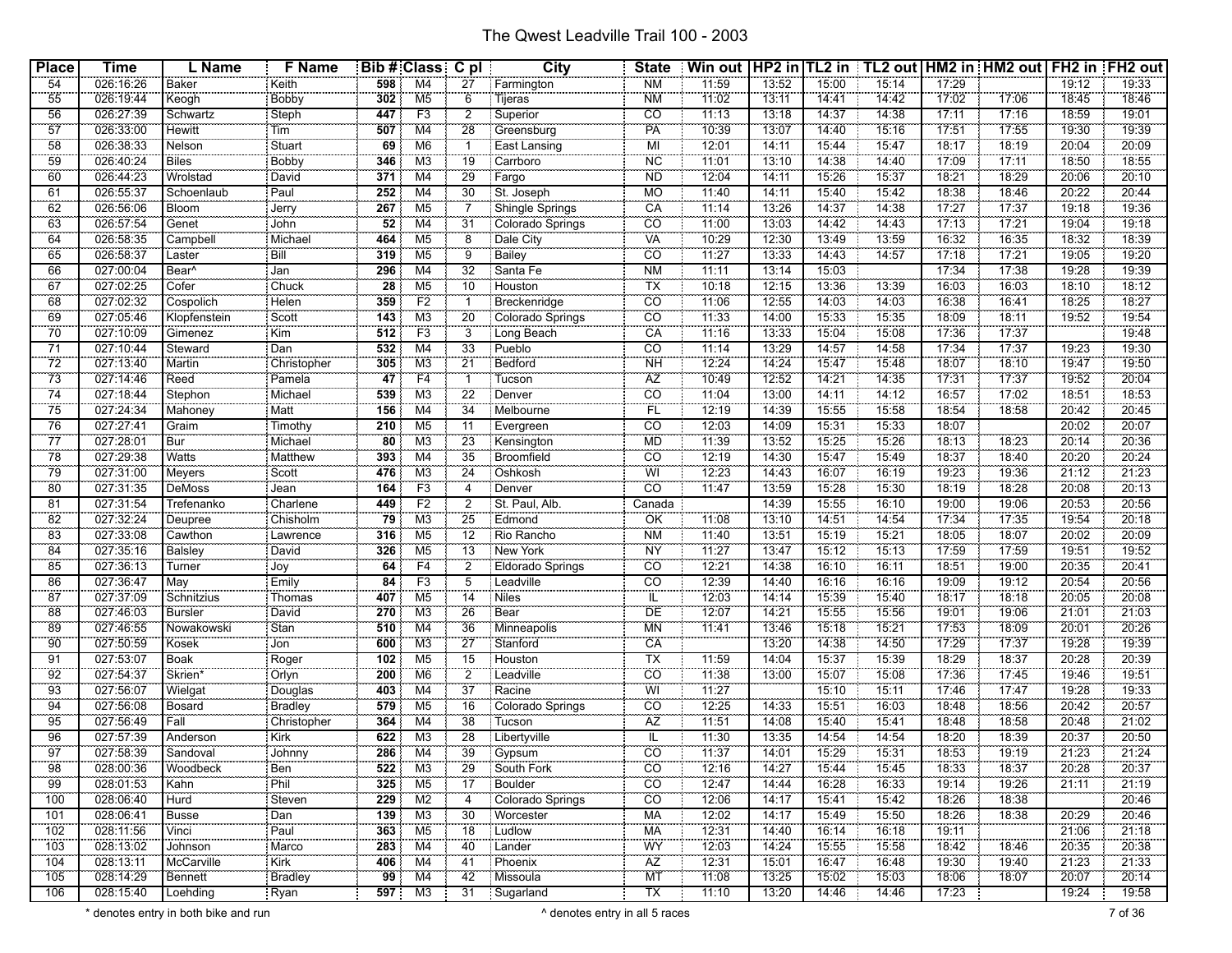| <b>Place</b>    | Time                   | L Name            | F Name             |                  | Bib#Class Cpl             |                            | <b>City</b>                  | <b>State</b>             |                | MQ2 in MQ2 ot  |
|-----------------|------------------------|-------------------|--------------------|------------------|---------------------------|----------------------------|------------------------------|--------------------------|----------------|----------------|
| 54              | 026:16:26              | Baker             | Keith              | 598              | M <sub>4</sub>            | 27                         | Farmington                   | <b>NM</b>                | 22:31          | 22:48          |
| 55              | 026:19:44              | Keogh             | Bobby              | 302              | M <sub>5</sub>            | $\overline{6}$             | Tijeras                      | <b>NM</b>                | 21:57          | 22:07          |
| 56              | 026:27:39              | Schwartz          | Steph              | 447              | F3                        | $\overline{2}$             | Superior                     | $\overline{co}$          | 22:28          | 22:32          |
| $\overline{57}$ | 026:33:00              | Hewitt            | Tim                | 507              | M <sub>4</sub>            | 28                         | Greensburg                   | PÄ                       | 22:48          | 22:54          |
| 58              | 026:38:33              | Nelson            | Stuart             | 69               | M <sub>6</sub>            | $\overline{1}$             | East Lansing                 | Mİ                       | 23:11          | 23:12          |
| 59              | 026:40:24              | <b>Biles</b>      | <b>Bobby</b>       | 346              | M <sub>3</sub>            | $\overline{19}$            | Carrboro                     | <b>NC</b>                | 22:48          | 23:00          |
| 60              | 026:44:23              | Wrolstad          | David              | 371              | M <sub>4</sub>            | 29                         | Fargo                        | <b>ND</b>                | 23:10          | 23:19          |
| 61              | 026:55:37              | Schoenlaub        | Paul               | 252              | M4                        | 30                         | St. Joseph                   | <b>MO</b>                | 23:37          | 23:44          |
| 62              | 026:56:06              | Bloom             | Jerry              | 267              | M <sub>5</sub>            | 7                          | Shingle Springs              | CA                       | 23:06          | 23:13          |
| 63              | 026:57:54              | Genet             | John               | $\overline{52}$  | $\overline{\mathsf{M}}$ 4 | $\overline{31}$            | Colorado Springs             | $\overline{co}$          | 22:49          | 23:03          |
| 64              | 026:58:35              | Campbell          | Michael            | 464              | M <sub>5</sub>            | $\overline{\bf 8}$         | Dale City                    | <b>VA</b>                | 22:27          | 22:44          |
| 65              | 026:58:37              | Laster            | Bill               | 319              | M <sub>5</sub>            | ġ,                         | <b>Bailey</b>                | $\overline{CO}$          | 22:41          | 22:56          |
| 66              | 027:00:04              | Bear <sup>^</sup> | Jan                | 296              | M <sub>4</sub>            | 32                         | Santa Fe                     | N <sub>M</sub>           | 22:53          | 23:14          |
| 67              | 027:02:25              | Cofer             | $C$ huck           | 28               | M <sub>5</sub>            | 10                         | Houston                      | TX                       | 22:09          | 22:19          |
| 68              | 027:02:32              | Cospolich         | Helen              | 359              | F2                        | 1                          | Breckenridge                 | CÖ                       | 22:06          | 22:13          |
| 69              | 027:05:46              | Klopfenstein      | Scott              | 143              | $\overline{\mathsf{M}3}$  | $\overline{20}$            | Colorado Springs             | $\overline{co}$          | 23:32          | 23:33          |
| 70              | 027:10:09              | Gimenez           | Kim                | $\overline{512}$ | F <sub>3</sub>            | $\overline{3}$             | Long Beach                   | CA                       | 23:04          | 23:20          |
| $\overline{71}$ | 027:10:44              | Steward           | Dan                | 532              | M4                        | 33                         | Pueblo                       | $\overline{co}$          | 22:55          | 23:00          |
| $\overline{72}$ | 027:13:40              | Martin            | Christopher        | 305              | M <sub>3</sub>            | $\overline{21}$            | Bedford                      | NH                       | 23:12          | 23:18          |
| 73              | 027:14:46              | Reed              | Pamela             | 47               | F4                        | $\overline{1}$             | Tucson                       | ÄŻ                       | 23:16          | 23:24          |
| 74              | 027:18:44              | Stephon           | Michael            | 539              | M <sub>3</sub>            | $\overline{2}\overline{2}$ | Denver                       | CO                       | 22:48          | 23:00          |
| 75              | 027:24:34              | Mahoney           | Matt               | 156              | M4                        | $\overline{34}$            | Melbourne                    | $\overline{FL}$          | 23:50          | 23:53          |
| 76              | 027:27:41              | Graim             | <b>Timothy</b>     | 210              | M <sub>5</sub>            | $\overline{11}$            | Evergreen                    | $\overline{c}$           | 23:27          | 23:29          |
| $\overline{77}$ | 027:28:01              | Bur               | Michael            | $\overline{80}$  | M <sub>3</sub>            | 23                         | Kensington                   | <b>MD</b>                | 24:04          | 24:07          |
| 78              | 027:29:38              | Watts             | Matthew            | 393              | $\overline{\mathsf{M}}$ 4 | $\overline{35}$            | <b>Broomfield</b>            | $\overline{co}$          | 23:38          | 23:40          |
| 79              | 027:31:00              | Meyers            | Scott              | 476              | M <sub>3</sub>            | $\overline{24}$            | Oshkosh                      | Wi                       | 24:22          | 24:28          |
| $\overline{80}$ | 027:31:35              | DeMoss            | Jean               | 164              | F <sub>3</sub>            | 4                          | Denver                       | $\overline{CO}$          | 23:43          | 23:49          |
| 81              | 027:31:54              | Trefenanko        | Charlene           | 449              | F <sub>2</sub>            | $\overline{2}$             | St. Paul, Alb.               | Canada                   | 24:14          | 24:22          |
| 82              | 027:32:24              | Deupree           | Chisholm           | 79               | M <sub>3</sub>            | 25                         | Edmond                       | ÖK                       | 23:29          | 23:33          |
| 83              | 027:33:08              | Cawthon           | Lawrence           | 316              | M <sub>5</sub>            | 12                         | Rio Rancho                   | <b>NM</b>                | 23:17          | 23:28          |
| 84              | 027:35:16              | <b>Balsley</b>    | David              | 326              | M <sub>5</sub>            | $\overline{13}$            | New York                     | <b>NY</b>                | 23:35          | 23:36          |
| 85              | 027:36:13              | Turner            | Joy                | 64               | F <sub>4</sub>            | $\overline{2}$             | Eldorado Springs             | co                       | 23:53          | 23:58          |
| 86              | 027:36:47              | May               | Emily              | 84               | F3                        | 5                          | Leadville                    | $\overline{co}$          | 24:04          | 24:14          |
| 87              | 027:37:09              | Schnitzius        | Thomas             | 407              | M <sub>5</sub>            | $\overline{14}$            | <b>Niles</b>                 | ΪĹ                       | 23:30          | 23:34          |
| 88              | 027:46:03              | <b>Bursler</b>    | David              | 270              | M <sub>3</sub>            | 26                         | E <sub>ear</sub>             | ΪÖ                       | 24:09          | 24:10          |
| 89              | 027:46:55              | Nowakowski        | Stan               | 510              | M <sub>4</sub>            | 36                         | Minneapolis                  | <b>MN</b>                | 23:49          | 24:04          |
| 90              | 027:50:59              | Kosek             | Jon                | 600              | M <sub>3</sub>            | $\overline{27}$            | Stanford                     | CA                       | 23:20          | 23:33          |
| 91              | 027:53:07              | Boak              | Roger              | 102              | M <sub>5</sub>            | 15                         | Houston                      | TX                       | 23:57          | 24:05          |
| 92              | 027:54:37              | Skrien*           | Orlyn              | 200              | M <sub>6</sub>            | $\overline{2}$             | Leadville                    | CÖ                       | 23:36          | 23:41          |
| 93              | 027:56:07              | Wielgat           |                    | 403              | $\overline{\mathsf{M}}$ 4 | $\overline{37}$            | Racine                       | WI                       | 23:20          | 23:23          |
| 94              | 027:56:08              | Bosard            | Douglas<br>Bradley | 579              | M <sub>5</sub>            | 16                         | Colorado Springs             | CÖ                       | 24:12          | 24:20          |
| 95              | 027:56:49              | Fall              | Christopher        | 364              | M4                        | 38                         | Tucson                       | <b>AZ</b>                | 24:09          | 24:22          |
| 96              | 027:57:39              | Anderson          | <b>Kirk</b>        | 622              | M <sub>3</sub>            | 28                         | Libertyville                 | $\overline{\mathsf{IL}}$ | 24:05          | 24:16          |
| 97              | 027:58:39              | Sandoval          | Johnny             | 286              | M <sub>4</sub>            | 39                         | : Gypsum                     | co                       | 24:33          | 24:46          |
| 98              | 028:00:36              | Woodbeck          | .                  | $\overline{522}$ | M3                        | 29                         |                              | $\overline{co}$          | 23:56          | 24:02          |
| 99              | 028:01:53              | Kahn              | Ben<br>Phil        | 325              | M <sub>5</sub>            | $\overline{17}$            | South Fork<br><b>Boulder</b> | $\overline{CO}$          | 24:28          | 24:34          |
| 100             | 028:06:40              | Hurd              | Steven             | 229              | M2                        | $\overline{4}$             | Colorado Springs             | CÖ                       | 24:02          | 24:20          |
|                 | 028:06:41              |                   |                    |                  | M <sub>3</sub>            |                            | Worcester                    | <b>MA</b>                |                |                |
| 101<br>102      | 028:11:56              | Busse<br>Vinci    | Dan<br>Paul        | 139<br>363       | M <sub>5</sub>            | 30<br>18                   | Ludlow                       | MA                       | 24:02<br>24:39 | 24:21<br>24:47 |
| 103             | 028:13:02              |                   |                    | 283              | M <sub>4</sub>            | 40                         |                              | WŸ                       | 24:05          | 24:10          |
|                 |                        | Johnson           | Marco              |                  |                           |                            | Lander                       |                          |                |                |
| 104             | 028:13:11<br>028:14:29 | McCarville        | Kirk               | 406              | M4                        | 41<br>42                   | Phoenix                      | AZ<br>ΜT                 | 24:44<br>23:48 | 25:01<br>23:53 |
| 105<br>106      | 028:15:40              | Bennett           | Bradley            | 99<br>597        | M4<br>M3                  | 31                         | Missoula                     | TX                       | 23:48          | 24:02          |
|                 |                        | Loehding          | : Ryan             |                  |                           |                            | Sugarland                    |                          |                |                |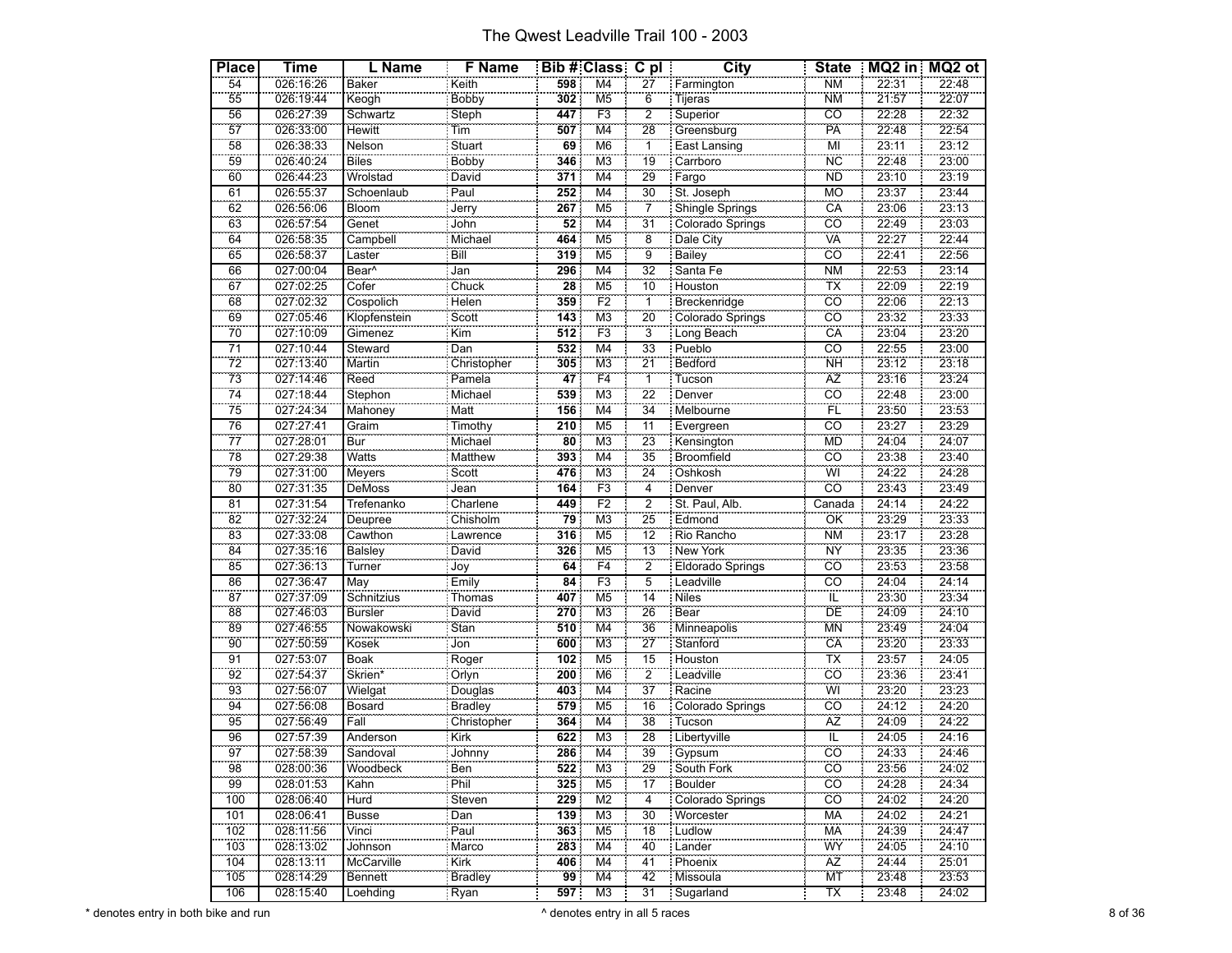| <b>Place</b>     | <b>Time</b>            | L Name                  | <b>F</b> Name    |                  | Bib # Class C pl |                       | City                     | <b>State</b>                                |              | MQ1 in  MQ1 out   FH1 in  FH1 out  HM1 in   HM1 out   TI1 in  TL1 out |              |              |              |              |              |              |
|------------------|------------------------|-------------------------|------------------|------------------|------------------|-----------------------|--------------------------|---------------------------------------------|--------------|-----------------------------------------------------------------------|--------------|--------------|--------------|--------------|--------------|--------------|
| 107              | 028:17:43              | Bartzen <sup>®</sup>    | Gene             | 75:              | M4               | 43                    | Sheboygan Falls          | WI                                          | 2:10         | 2:10                                                                  | 4:14         | 4:15         | 5:33         | 5:35         | 7:34         | 7:34         |
| 108              | 028:20:44              | Geisler                 | Brenda           | 489              | F <sub>4</sub>   | 3                     | Steamboat Springs        | CO                                          | 2:29         | 2:30                                                                  |              | 4:52         | 6:23         | 6:25         | 8:34         | 8:36         |
| 109              | 028:26:19              | Galvan                  | Juan             | 538              | M3               | 32                    | Houston                  | $\overline{\mathsf{TX}}$                    | 2:16         | 2:21                                                                  | 4:39         | 4:45         | 6:20         | 6:33         | 8:44         | 8:55         |
| 110              | 028:26:41              | Johnson                 | Randy            | 411              | M4               | 44                    | Los Alamos               | <b>NM</b>                                   | 2:13         | 2:16                                                                  | 4:07         | 4:12         | 5:25         | 5:29         | 7:28         | 7:35         |
| 111              | 028:28:30              | Wallace                 | Ryan             | 237              | M <sub>2</sub>   | 5                     | <b>Buena Vista</b>       | CO                                          | 2:17         | 2:18                                                                  | 4:17         | 4:19         | 5:35         | 5:38         | 7:35         | 7:37         |
| $\overline{112}$ | 028:28:31              | Lewis                   | Bobby            | 357              | M <sub>3</sub>   | 33                    | <b>Buena Vista</b>       | <b>CO</b>                                   | 2:17         | 2:18                                                                  | 4:16         | 4:18         | 5:35         | 5:37         | 7:35         | 7:36         |
| $\overline{113}$ | 028:29:15              | 00000000<br>Curry       | Garry            | 107              | M4               | 45                    | <b>Boulder</b>           | CO                                          | 2:27         | 2:28                                                                  | 4:42         | 4:46         | 6:12         | 6:14         | 8:20         |              |
| 114              | 028:30:11              | Collins                 | Jeff             | 297              | M4               | 46                    | Vallejo                  | CA                                          | 2:37         | 2:39                                                                  | 4:49         | 4:53         | 6:18         | 6:20         | 8:16         |              |
| 115              | 028:31:29              | Sauld                   | Alfred           | 348              | M5               | 19                    | Niagara                  | WI                                          | 2:40         | 2:40                                                                  | 4:57         | 4:59         | 6:27         | 6:31         | 8:45         | 8:48         |
| 116              | 028:33:55              | Arter                   | Julie            | 301              | F <sub>4</sub>   | 4                     | Tucson                   | AZ                                          | 2:07         | 2:07                                                                  | 4:10         | 4:11         | 5:36         | 5:37         | 7:37         | 7:38         |
| 117              | 028:33:57              | Garrison                | Tom              | 93               | M4               | 47                    | Ojo Caliente             | <b>NM</b>                                   | 2:34         | 2:34                                                                  | 4:47         | 5:03         | 6:28         | 6:33         | 8:40         | 8:49         |
| 118              | 028:34:31              | Hagen                   | Chris            | 582              | M <sub>2</sub>   | 6                     | Ft. Collins              | $\overline{CO}$                             | 2:31         | 2:32                                                                  | 4:47         | 4:48         | 6:16         | 6:23         | 8:28         | 8:29         |
| 119              | 028:36:56              | Schloss                 | Henry            | 518              | M <sub>2</sub>   |                       | Denver                   | CO                                          | 2:17         | 2:18                                                                  | 4:23         | 4:25         | 5:51         | 5:55         | 7:58         | 7:59         |
| 120              | 028:37:36              | Andrews                 | Steven           | 578              | $\overline{M2}$  | ë.                    | Garrett Park             | <b>MD</b>                                   | 2:22         | 2:23                                                                  | 4:38         | 4:42         | 6:09         | 6:13         | 8:25         | 8:30         |
| 121              | 028:38:28              | Zucker                  | Zeke             | 274              | M <sub>5</sub>   | 20                    | Jeffersonville           | VT                                          | 2:29         | 2:29                                                                  | 4:33         | 4:34         | 5:58         | 6:00         | 8:04         | 8:05         |
| 122              | 028:38:39              | Crawford                | Jim              | 45               | M <sub>5</sub>   | 21                    | Marietta                 | GA                                          | 2:17         | 2:17                                                                  | 4:23         | 4:24         | 5:46         | 5.47         | 7:52         | 7:53         |
| 123              | 028:44:10              | Lichtenfels             | Christine        | 610              | F <sub>4</sub>   | 5                     | Lander                   | WY                                          | 2:29         | 2:29                                                                  | 4:40         | 4:42         | 6:15         | 6:20         | 8:33         | 8:35         |
| 124              | 028:45:08              | Grooms                  | Jeanie           | 366              | F4               | 6                     | <b>Grand Junction</b>    | <b>CO</b>                                   | 2:40         | 2:40                                                                  | 4:54         | 4:55         | 6:19         | 6:22         | 8:24         | 8:25         |
| 125              | 028:47:34              | Perry                   | Dale             | 553              | M4               | 48                    | Loveland                 | CO                                          | 2:11         | 2:11                                                                  | 4:11         | 4:12         | 5:32         | 5:34         | 7:39         | 7:40         |
| 126              | 028:48:24              | Gomez-Rosas             | Camilo           | 654              | M <sub>3</sub>   | 34                    | <b>Mexico City</b>       | Mexico                                      | 2:22         | 2:26                                                                  | 4:27         | 4:42         | 5:55         | 6:03         | 8:06         | 8:10         |
| 127              | 028:48:32              | Kern                    | Leland           | 401              | M4               | 49                    | Red Lodge                | <b>MT</b>                                   | 2:11         | 2:12                                                                  | 4:11         | 4:14         | 5:29         | 5:33         | 7:30         | 7:33         |
| 128              | 028:48:39              | Gordon                  | Ken              | 44               | M3               | 35                    | Albuquerque              | <b>NM</b>                                   | 2:16         | 2:17                                                                  | 4:12         | 4:17         | 5:29         | 5:32         | 7:23         | 7:24         |
| 129              | 028:49:52              | Rainey                  | John             | 104              | M5               | 22                    | Leadville                | CO                                          | 2:23         | 2:25                                                                  | 4:37         | 4:37         | 6:11         | 6:13         | 8:25         | 8:25         |
| 130              | 028:50:08              | Despres                 | Renee            | 163              | F <sub>3</sub>   | 6                     | <b>Silver City</b>       | <b>NM</b>                                   | 2:30         |                                                                       | 4:51         | 4:52         | 6:19         | 6:20         | 8:35         | 8:35         |
| 131              | 028:50:16              | Thompson                | David            | 521              | M4               | 50                    | Parker                   | CO                                          | 2:21         | 2:21                                                                  | 4:20         | 4:24         | 5:42         | 5:46         | 7:35         | 7:37         |
| 132              | 028:51:23              | Pidcock                 | Kathy            | 349              | F4               |                       | Parker                   | CO                                          | 2:33         | 2:33                                                                  | 4:55         | 4:57         | 6:26         | 6:27         | 8:35         | 8:36         |
| 133              | 028:52:16              | Shay                    | Timothy          | 569              | M5               | 23                    | Stockton                 | NJ                                          | 2:27         | 2:30                                                                  | 4:51         | 5:00         | 6:34         | 6:39         | 8:48         | 8:56         |
| 134              | 028:52:23              | Minnehan                | Brian            | 351              | M3               | 36                    | New York                 | <b>NY</b>                                   | 2:22         | 2:23                                                                  | 4:39         | 4:44         | 6:11         | 6:14         | 8:16         | 8:26         |
| 135              | 028:52:28              | Ledesma                 | Vincente         | 129              | M <sub>5</sub>   | $\overline{21}$       | El Campo                 | TX                                          | 2:16         | 2:16                                                                  | 4:24         | 4:28         | 5:52         | 5.54         | 8:10         | 8:12         |
| 136              | 028:53:00              | VanDeren                | Diane            | 219              | F4               | 8                     | Sedalia                  | CO                                          | 2:32         | 2:33                                                                  | 4:52         | 4:56         | 6:25         | 6:30         | 8:35         | 8:39         |
| 137              | 028:56:41              | <b>Burchenal</b>        | Jeb              | 473              | M4               | 51                    | Golden                   | CO                                          | 2:27         |                                                                       | 4:42         | 4:53         | 6:32         | 6:37         | 8:37         | 8:48         |
| 138              | 028:56:48              | Olmer                   | Scott            | $\overline{514}$ | M3               | $\overline{37}$       | Westminster              | CO                                          | 2:31         | 2:32                                                                  | 4:49         | 4:51         | 6:25         | 6:29         | 8:35         | 8:37         |
| 139              | 028:57:28              |                         | Bill             | 633              | M3               | 38                    | Warren                   | OH                                          | 2:28         | 2:29                                                                  | 4:43         |              | 6:18         | 6:21         | 8:27         | 8:38         |
| 140              | 028:57:42              | Losey                   |                  | 387              | M <sub>5</sub>   | 25                    | Tyler                    | TX                                          | 2:15         | 2:15                                                                  | 4:39         | 4:45         | 6:18         | 6:19         | 8:40         | 8:40         |
| 141              | 028:57:47              | Thompson                | Dennis<br>Lee    | 395              | M4               | 52                    | <b>Divide</b>            | CO                                          | 2:19         | 2:20                                                                  | 4:30         | 4:41<br>4:33 | 6:08         | 6:13         | 8:23         | 8:24         |
| 142              | 028:58:27              | <b>Burton</b>           |                  | 546              | F <sub>3</sub>   |                       |                          | $\overline{co}$                             | 2:07         | 2:07                                                                  | 4:08         | 4:09         | 5:31         | 5:32         | 7:33         | 7:36         |
| 143              | 028:59:11              | Schwartz<br>Hall        | Michelle         | 101              |                  | 53                    | Fort Collins             | IL                                          | 2:11         | 2:16                                                                  | 4:17         | 4:19         | 5:31         | 5:39         | 7:46         | 7:53         |
| 144              | 028:59:22              | Allmon                  | Larry<br>Butch   | 66               | M4<br>M4         | 54                    | Lake Bluff<br>Fort Worth | ТX                                          | 2:16         | 2:18                                                                  | 4:23         | 4:27         | 5:54         | 5:57         | 7:59         | 8:04         |
| 145              | 028:59:24              | Teodoru                 | Daniel           |                  | M3               | 39                    |                          | CO                                          | 2:07         | 2:14                                                                  | 4:32         | 4:49         | 6:19         | 6:31         | 8:36         | 8:46         |
|                  |                        |                         |                  | 700              |                  |                       | Breckenridge             |                                             |              |                                                                       |              |              |              |              |              |              |
| 146<br>147       | 029:00:21<br>029:01:10 | Turner<br>Rahmer        | Glen<br>Mike     | 65<br>634        | M4<br>M3         | 55<br>40              | <b>Eldorado Springs</b>  | CO<br><b>NM</b>                             | 2:06<br>2:07 | 2:06<br>2:08                                                          | 4:04<br>4:16 | 4:07<br>4:18 | 5:28<br>5:43 | 5:29<br>5:46 | 7:22<br>7:51 | 7:24<br>7:55 |
|                  |                        |                         |                  |                  |                  |                       | Tijeras                  |                                             |              |                                                                       |              |              |              |              |              |              |
| 148              | 029:01:25              | Priestley               | Terry            | 374              | M3<br>M5         | 41                    | Los Alamos               | <b>NM</b>                                   | 2:11<br>2:22 | 2:15<br>2:28                                                          | 4:07         | 4:12         | 5:25<br>5:55 | 5:28         | 7:28         | 7:35         |
| 149<br>150       | 029:02:01              | Anaya-Acevedo<br>Wright | Mario<br>Ron     | 592              | $\overline{M5}$  | 26<br>$\overline{27}$ | Mexico City<br>Aurora    | Mexico<br>$\overline{\overline{\text{co}}}$ | 2:20         | 2:21                                                                  | 4:28<br>4:29 | 4:42<br>4:30 | 6:01         | 6:04<br>6:02 | 8:01<br>8:16 | 8:10<br>8:17 |
|                  | 029:02:08              |                         |                  | 731              |                  |                       |                          |                                             |              |                                                                       |              |              |              |              |              |              |
| 151              | 029:03:10              | Cruthirds               | Letha<br>------- | 177              | F5<br>F3         |                       | Bedford                  | TX                                          | 2:41         | 2:45                                                                  | 5:15         | 5:18         | 6:47         | 6:50         | 9:03         | 9:06         |
| $152$            | 029:03:54              | Brozik                  | Susan<br>Richard | 19               |                  | $\overline{8}$        | Tijeras                  | <b>NM</b>                                   | 2:18         | 2:19                                                                  | 4:11         | 4:17         | 5:23         | 5:28         | 7:14         | 7:15         |
| $\frac{1}{153}$  | 029:04:04              | Knapp                   |                  | 329              | M5               | 28                    | Albuquerque              | <b>NM</b>                                   | 2:35         | 2:35                                                                  | 4:56         | 4:58         | 6:20         | 6:25         | 8:27         | 8:30         |
| 154              | 029:04:48              | Perrault                | Mark<br>.        | 273              | M4               | 56                    | Montpelier               | VT                                          | 2:39         | 2:40                                                                  | 4:55         | 4:58         | 6:26         | 6:29         | 8:35         | 8:47         |
| 155              | 029:05:01              | Olexa                   | Raymond          | 258              | M3               | 42                    | Jamestown                | CO                                          | 2:16         | 2:17                                                                  | 4:17         | 4:22         | 5:43         | 5:44         | 7:40         | 7:47         |
| 156              | 029:05:22              | Smith-Batchen           | l Lisa           | 74               | F4               | 9                     | Victor                   | ID                                          | 2:22         | 2:22                                                                  | 4:35         | 4:37         | 6:21         | 6:22         | 8:43         | 9:01         |
| $\overline{157}$ | 029:05:49              | Martell                 | Gregg            |                  | 288 M4           | 57                    | Teton Village            | WY                                          | 2:31         | 2:33                                                                  | 4:55         | 5:02         | 6:38         | 6:40         | 8:49         | 8:49         |
| 158              | 029:07:51              | Rieland                 | Dan              | 263              | $\overline{M3}$  | 43                    | Billings                 | <b>MT</b>                                   | 2:40         | 2:45                                                                  | 5:03         | 5:09         | 6:32         | 6:35         | 8:37         | 8:45         |
| 159              | 029:08:09              | Johnson                 | Dennis           | 248              | M5               | 29                    | Des Moines               | <b>IA</b>                                   | 2:38         | 2:41                                                                  | 5:03         | 5:07         | 6:38         | 6:41         | 8:54         | 9:00         |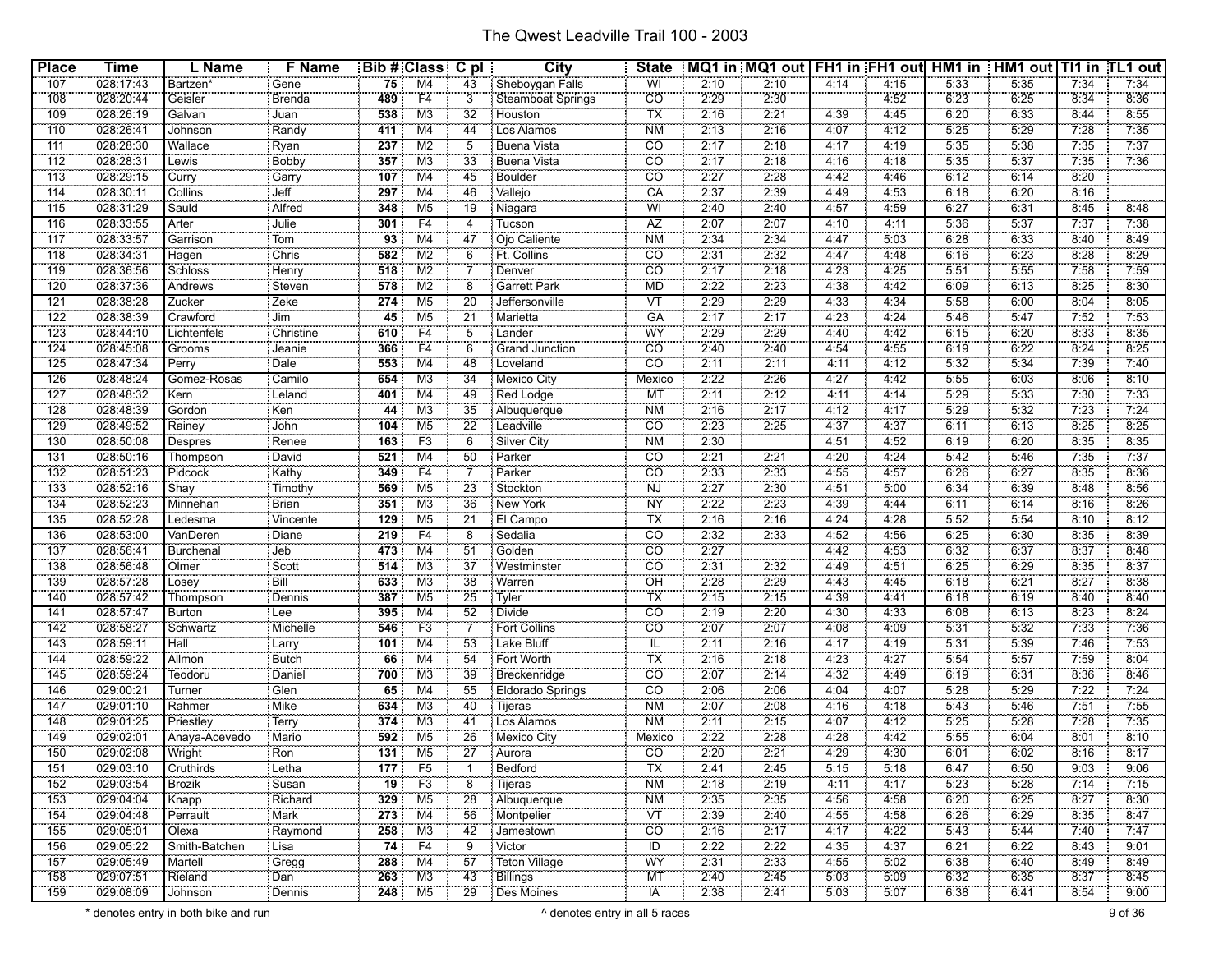| <b>Place</b> | <b>Time</b> | L Name           | <b>F</b> Name          |                 | <b>Bib # Class C pl</b>   |                           | City                    | <b>State</b>               | $HPI$ in | Win in |
|--------------|-------------|------------------|------------------------|-----------------|---------------------------|---------------------------|-------------------------|----------------------------|----------|--------|
| 107          | 028:17:43   | Bartzen*         | Gene                   | 75              | $\overline{M4}$           | 43                        | Sheboygan Falls         | WÏ                         | 9:46     | 11:34  |
| 108          | 028:20:44   | Geisler          | Brenda                 | 489             | F <sub>4</sub>            | $\overline{3}$            | Steamboat Springs       | cö                         | 10:31    | 12:11  |
| 109          | 028:26:19   | Galvan           | Juan                   | 538             | M <sub>3</sub>            | 32                        | Houston                 | <b>TX</b>                  | 11:06    | 13:03  |
| 110          | 028:26:41   | Johnson          | Randy                  | 411             | M4                        | $\overline{44}$           | Los Alamos              | <b>NM</b>                  | 9:21     | 11:05  |
| 111          | 028:28:30   | Wallace          | Ryan                   | 237             | M <sub>2</sub>            | 5                         | Buena Vista             | $\overline{c}$             | 9:24     | 11:06  |
| 112          | 028:28:31   | Lewis            | Bobby                  | 357             | M <sub>3</sub>            | 33                        | <b>Buena Vista</b>      | CÖ                         | 9:24     | 11:06  |
| 113          | 028:29:15   | Curry            |                        | 107             | M <sub>4</sub>            | 45                        | <b>Boulder</b>          | $\overline{c}\overline{o}$ | 10:19    | 11:57  |
| 114          | 028:30:11   | Collins          | Garry<br>Jeff          | 297             | M <sub>4</sub>            | 46                        | Vallejo                 | CÄ                         | 10:06    | 11:49  |
| 115          | 028:31:29   | Sauld            | Alfred                 | 348             | M <sub>5</sub>            | 19                        | Niagara                 | WI                         | 10:51    | 12:55  |
| 116          | 028:33:55   | Arter            | Julie                  | 301             | F4                        | $\overline{4}$            | Tucson                  | AZ                         | 9:32     | 11:06  |
| 117          | 028:33:57   | Garrison         |                        | 93              | M <sub>4</sub>            | 47                        | Ojo Caliente            | <b>NM</b>                  | 10:37    | 12:15  |
| 118          | 028:34:31   | Hagen            | Chris                  | 582             | M <sub>2</sub>            | 6                         | Ft. Collins             | CÖ                         | 10:51    | 12:35  |
| 119          | 028:36:56   | Schloss          |                        | 518             | $\overline{\text{M2}}$    | $\overline{7}$            | Denver                  | cö                         | 10:28    | 12:24  |
| 120          | 028:37:36   | Andrews          | Henry<br>Steven        | 578             | M <sub>2</sub>            | $\overline{\overline{8}}$ | Garrett Park            | <b>MD</b>                  | 10:30    | 12:12  |
| 121          | 028:38:28   | Zucker           | Zeke                   | 274             | M <sub>5</sub>            | 20                        | Jeffersonville          | $\overline{\text{VT}}$     | 10:11    | 12:00  |
| 122          | 028:38:39   | Crawford         | Jim                    | 45              | M <sub>5</sub>            | $\overline{21}$           | <b>Marietta</b>         | GÄ                         |          | 11:55  |
| 123          | 028:44:10   | Lichtenfels      | Christine              | 610             | F <sub>4</sub>            | $\overline{5}$            | Lander                  | WY                         | 10:41    | 12:41  |
| 124          | 028:45:08   | Grooms           | Jeanie                 | 366             | F4                        | 6                         | <b>Grand Junction</b>   | <b>CO</b>                  | 10:25    | 12:16  |
| 125          | 028:47:34   | Perry            | Dale                   | 553             | M <sub>4</sub>            | 48                        | Loveland                | CO                         | 9:56     | 11:45  |
| 126          | 028:48:24   | Gomez-Rosas      | Camilo                 | 654             | M <sub>3</sub>            | 34                        | <b>Mexico City</b>      | Mexico                     | 9:46     | 11:32  |
| 127          | 028:48:32   | Kern             | Leland                 | 401             | M4                        | 49                        | Red Lodge               | МT                         | 9:26     | 11:10  |
| 128          | 028:48:39   | Gordon           | Ken                    | 44              | M <sub>3</sub>            | $\overline{35}$           | Albuquerque             | <b>NM</b>                  | 9:11     | 10:45  |
| 129          | 028:49:52   | Rainey           | John                   | 104             | M <sub>5</sub>            | $\overline{22}$           | Leadville               | CÖ                         | 10:25    | 12:17  |
| 130          | 028:50:08   | Despres          | Renee                  | 163             | F3                        | 6                         | <b>Silver City</b>      | <b>NM</b>                  | 10:53    | 12:47  |
| 131          | 028:50:16   | Thompson         | David                  | 521             | M <sub>4</sub>            | $\overline{50}$           | Parker                  | $\overline{co}$            | 9:28     | 11:11  |
| 132          | 028:51:23   | Pidcock          | Kathy                  | 349             | F4                        | 7                         | Parker                  | CÖ                         | 10:42    | 12:25  |
| 133          | 028:52:16   | Shay             | Timothy                | 569             | M <sub>5</sub>            | 23                        | Stockton                | <b>NJ</b>                  | 10:55    | 12:55  |
| 134          | 028:52:23   | Minnehan         | Brian                  | 351             | M <sub>3</sub>            | 36                        | New York                | <b>NY</b>                  | 10:17    | 11:48  |
| 135          | 028:52:28   | Ledesma          | Vincente               | 129             | M <sub>5</sub>            | $\overline{21}$           | El Campo                | TX                         | 10:17    | 11:55  |
| 136          | 028:53:00   | VanDeren         | Diane                  | 219             | F4                        | 8                         | Sedalia                 | CO                         | 10:36    | 12:16  |
| 137          | 028:56:41   | <b>Burchenal</b> | Jeb                    | 473             | M <sub>4</sub>            | $\overline{51}$           | Golden                  | CO                         | 10:42    | 12:33  |
| 138          | 028:56:48   | Olmer            | Scott                  | 514             | M3                        | $\overline{37}$           | Westminster             | cö                         |          | 12:09  |
| 139          | 028:57:28   | Losey            | Bill                   | 633             | M <sub>3</sub>            | 38                        | Warren                  | ÖĤ                         | 10:34    | 12:17  |
| 140          | 028:57:42   | Thompson         | Dennis                 | 387             | M <sub>5</sub>            | $\overline{25}$           | Tyler                   | TX                         | 11:12    | 13:16  |
| 141          | 028:57:47   | <b>Burton</b>    | Lee                    | 395             | M <sub>4</sub>            | 52                        | Divide                  | $\overline{c}$             | 10:19    | 12:10  |
| 142          | 028:58:27   | Schwartz         | Michelle               | 546             | F3                        | $\overline{7}$            | Fort Collins            | CÖ                         | 9:13     | 11:06  |
| 143          | 028:59:11   | Hall             | Larry<br>Butch         | 101             | $\overline{\mathsf{M}}$ 4 | $\overline{53}$           | Lake Bluff              | ΪĽ                         | 9:54     | 11:49  |
| 144          | 028:59:22   | <b>Allmon</b>    |                        | 66              | M4                        | 54                        | Fort Worth              | TX                         | 9:49     | 10:33  |
| 145          | 028:59:24   | Teodoru          | Daniel                 | 700             | M <sub>3</sub>            | 39                        | Breckenridge            | $\overline{co}$            | 10:54    | 12:54  |
| 146          | 029:00:21   | Turner           | Glen                   | 65              | M <sub>4</sub>            | 55                        | <b>Eldorado Springs</b> | $\overline{co}$            | 9:13     | 10:49  |
| 147          | 029:01:10   | Rahmer           | Mike                   | 634             | M <sub>3</sub>            | 40                        | Tijeras                 | <b>NM</b>                  | 10:01    | 11:42  |
| 148          | 029:01:25   | Priestley        | Terry                  | 374             | M <sub>3</sub>            | 41                        | Los Alamos              | <b>NM</b>                  | 9:20     | 11:05  |
| 149          | 029:02:01   | Anaya-Acevedo    | Mario                  | 592             | M <sub>5</sub>            | $\overline{26}$           | Mexico City             | Mexico                     | 9:46     | 11:21  |
| 150          | 029:02:08   | Wright           | $\frac{1}{\text{Ron}}$ | 131             | M <sub>5</sub>            | 27                        | Aurora                  | CO                         | 10:23    | 12:17  |
| 151          | 029:03:10   | Cruthirds        | Letha                  | 177             | F <sub>5</sub>            | 1                         | Bedford                 | ТX                         | 11:16    | 13:03  |
| 152          | 029:03:54   | <b>Brozik</b>    | Susan                  | $\overline{19}$ | F <sub>3</sub>            | $\overline{8}$            | Tijeras                 | <b>NM</b>                  |          | 10:32  |
| 153          | 029:04:04   | Knapp            | Richard                | 329             | M <sub>5</sub>            | $\overline{28}$           | Albuquerque             | <b>NM</b>                  | 10:31    | 12:18  |
| 154          | 029:04:48   | Perrault         | Mark                   | 273             | M4                        | 56                        | Montpelier              | ΪVΤ                        | 10:46    | 12:22  |
| 155          | 029:05:01   | Olexa            | Raymond                | 258             | M <sub>3</sub>            | 42                        | Jamestown               | CO                         | 9:39     | 11:18  |
| 156          | 029:05:22   | Smith-Batchen    | Lisa                   | 74              | F <sub>4</sub>            | 9                         | Victor                  | ID                         | 11:06    | 13:04  |
| 157          | 029:05:49   | Martell          | Gregg                  | 288             | M4                        | 57                        | Teton Village           | WY                         | 10:51    | 12:42  |
| 158          | 029:07:51   | Rieland          | Dan                    | 263             | M <sub>3</sub>            | 43                        | Billings                | <b>MT</b>                  | 10:37    | 12:25  |
| 159          | 029:08:09   | Johnson          | Dennis                 | 248             | M <sub>5</sub>            | $\overline{29}$           | Des Moines              | IÄ                         | 11:02    | 12:51  |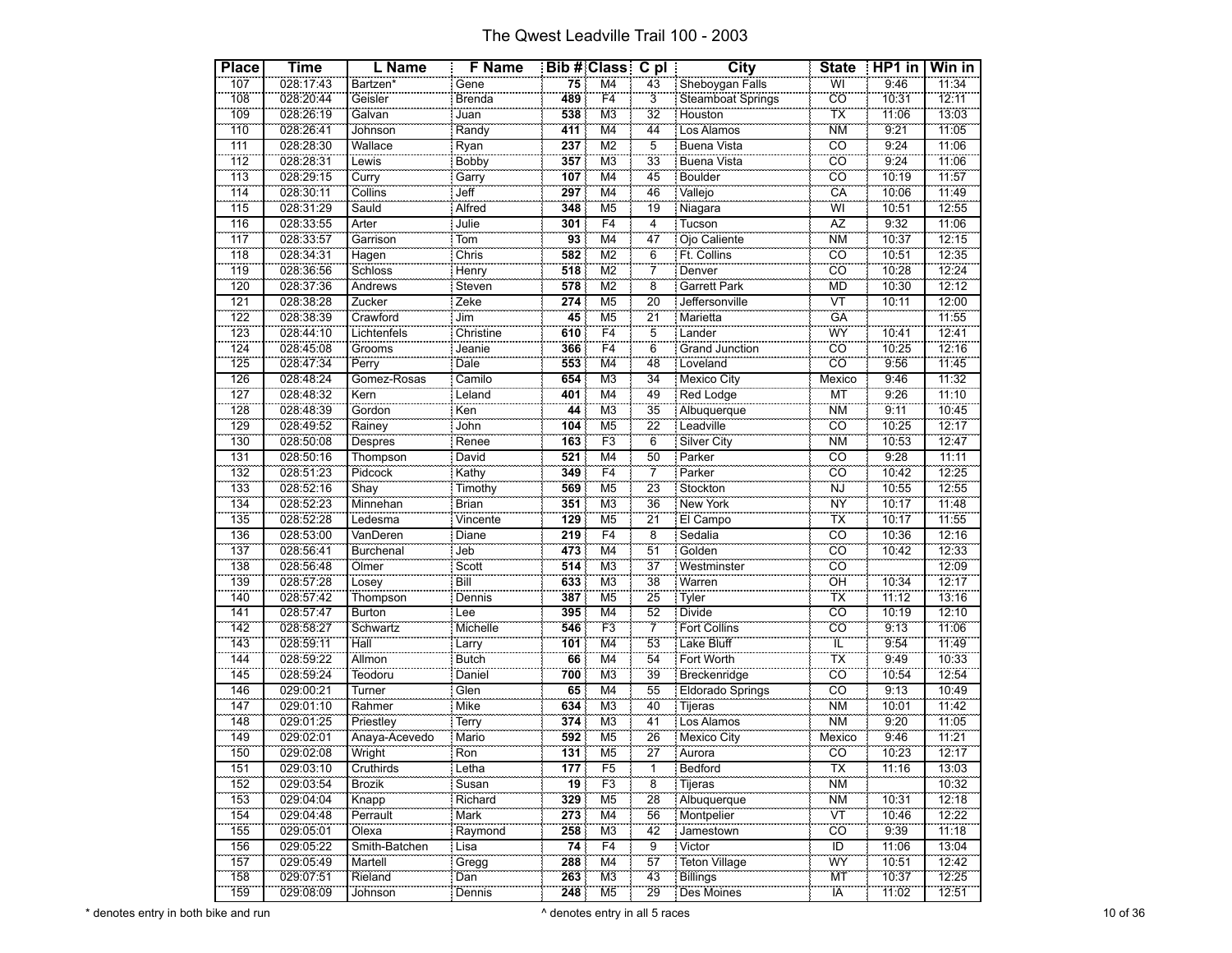| <b>Place</b>    | <b>Time</b> | L Name           | <b>F</b> Name             |                  | Bib # Class C pl          |                       | <b>City</b>              | <b>State</b>                             | Win out   HP2 in   TL2 in   TL2 out   HM2 in   HM2 out   FH2 in   FH2 out |                |                |       |                |       |                |       |
|-----------------|-------------|------------------|---------------------------|------------------|---------------------------|-----------------------|--------------------------|------------------------------------------|---------------------------------------------------------------------------|----------------|----------------|-------|----------------|-------|----------------|-------|
| 107             | 028:17:43   | Bartzen*         | Gene                      | 75               | M4                        | 43                    | Sheboygan Falls          | WI                                       | 11:41                                                                     | 14:06          | 15:37          | 15:39 | 18:34          | 18:40 | 20:45          | 20:58 |
| 108             | 028:20:44   | Geisler          | Brenda                    | 489              | F4                        | 3                     | Steamboat Springs        | <b>CO</b>                                | 12:14                                                                     | 14:23          | 15:49          | 15:51 | 18:48          | 18:59 | 20:52          | 21:13 |
| 109             | 028:26:19   | Galvan           | I Juan                    | 538              | MЗ                        | 32                    | Houston                  | $\overline{\mathsf{TX}}$                 | 13:08                                                                     |                | 16:43          | 17:03 | 19:56          | 20:06 | 21:47          | 22:02 |
| 110             | 028:26:41   | Johnson          | Randy                     | 411              | M4                        | 44                    | Los Alamos               | <b>NM</b>                                | 11:19                                                                     | 13:18          | 14:55          | 15:12 | 18:06          | 18:32 | 20:17          | 20:37 |
| 111             | 028:28:30   | Wallace          | Ryan                      | 237              | M <sub>2</sub>            | 5                     | Buena Vista              | CO                                       | 11:13                                                                     | 13:22          | 15:16          | 15:19 | 18:04          | 18:09 | 20:04          | 20:09 |
| 112             | 028:28:31   | Lewis            | <b>Bobby</b>              | 357              | M <sub>3</sub>            | 33                    | Buena Vista              | <u>CO</u>                                | 71:14                                                                     | 13:21          | 15:16          | 15:17 | 18:04          | 18:08 | 20:04          | 20:08 |
| 113             | 028:29:15   | Curry            | Garry                     | 107              | M <sub>4</sub>            | 45                    | <b>Boulder</b>           | $\overline{CO}$                          | 12:00                                                                     | 14:27          | 15:51          | 15:55 | 18:57          | 19:18 | 21:14          | 21:31 |
| 114             | 028:30:11   | Collins          | Jeff                      | 297              | $\overline{\mathsf{M}}$ 4 | 46                    | Vallejo                  | CA                                       | 11:52                                                                     | 14:09          | 15:39          | 15:41 | 18:50          | 18:56 | 20:45          | 20:47 |
| 115             | 028:31:29   | Sauld            | Alfred                    | 348              | M5                        | 19                    | Niagara                  | WI                                       | 13:01                                                                     | 15:22          | 16:51          | 16:53 | 19:42          | 19:47 | 21:34          | 21:37 |
| 116             | 028:33:55   | Arter            | : Julie                   | 301              | F <sub>4</sub>            | 4                     | Tucson                   | $\overline{AZ}$                          | 11:12                                                                     | 13:09          | 14:55          | 14:58 | 17:49          | 18:02 | 20:00          | 20:59 |
| 117             | 028:33:57   | Garrison         | <u>.</u><br>: Tom         | $\overline{93}$  | M4                        | 47                    | Ojo Caliente             | <b>NM</b>                                | 12:34                                                                     | 14:30          | 15:43          | 16:10 | 18:53          | 19:18 | 21:06          | 21:38 |
| 118             | 028:34:31   | Hagen            | Chris                     | 582              | M2                        | 6                     | Ft. Collins              | $\overline{CO}$                          | 12:36                                                                     | 15:10          | 16:34          | 16:35 | 20:12          | 20:30 | 22:36          | 22:44 |
| 119             | 028:36:56   | Schloss          |                           | 518              | M <sub>2</sub>            |                       | Denver                   | $\overline{CO}$                          |                                                                           | 14:30          | 15:44          | 15:45 | 18:42          | 18:47 | 20:33          | 20:43 |
| 120             | 028:37:36   | Andrews          | Henry<br>Steven           | 578              | M2                        | ë,                    | Garrett Park             | <b>MD</b>                                | 12:22                                                                     | 14:24          |                | 15:50 | 18:51          | 18:56 | 20:45          | 20:50 |
| 121             | 028:38:28   | Zucker           | : Zeke                    | 274              | M <sub>5</sub>            | 20                    | Jeffersonville           | VT                                       | 12:03                                                                     | 14:21          | 15:59          | 16:00 | 18:55          | 19:04 | 20:51          | 20:54 |
| 122             | 028:38:39   | Crawford         | Jim                       | 45               | M <sub>5</sub>            | 21                    | Marietta                 | GA                                       | 11:59                                                                     | 14:20          | 15:56          | 15:59 | 18:53          | 19:08 | 21:02          | 21:20 |
| $\frac{1}{23}$  | 028:44:10   | Lichtenfels      | Christine                 | 610              | F4                        | $\overline{5}$        | Lander                   | WY                                       | 12:45                                                                     | 15:01          | 16:45          | 16:49 | 19:37          | 19:42 | 21:30          | 21:43 |
| 124             | 028:45:08   | Grooms           | Jeanie                    | 366              | F4                        | 6                     | Grand Junction           | $\overline{CO}$                          | 12:27                                                                     | 14:32          | 16:21          | 16:24 | 19:19          | 19:25 | 21:12          | 21:24 |
| 125             | 028:47:34   | Perry            | Dale                      | 553              | M4                        | 48                    | Loveland                 | CO                                       | 11:48                                                                     | 14:09          | 15:41          | 15:42 | 18:41          | 18:44 | 20:38          | 20:49 |
| 126             | 028:48:24   | Gomez-Rosas      | : Camilo                  | 654              | M <sub>3</sub>            | 34                    | Mexico City              | Mexico                                   | 12:07                                                                     | 14:17          | 15:40          | 16:19 | 19:25          | 19:56 | 22:00          | 22:43 |
| 127             | 028:48:32   |                  |                           |                  | M4                        | 49                    |                          | MT                                       | 11:13                                                                     |                | 15:01          | 15:23 | 18:24          | 18:32 | 20:46          | 20:51 |
|                 | 028:48:39   | Kern             | Leland                    | 401              |                           |                       | Red Lodge                |                                          | 10:51                                                                     |                |                | 14:53 |                |       |                | 20:55 |
| 128<br>129      | 028:49:52   | Gordon<br>Rainey | : Ken<br>John             | 44<br>104        | MЗ<br>M <sub>5</sub>      | 35<br>$\overline{22}$ | Albuquerque<br>Leadville | <b>NM</b><br><b>CO</b>                   | 12:17                                                                     | 13:07<br>14:39 | 14:49<br>16:04 | 16:04 | 19:12<br>19:07 | 19:07 | 20:47<br>21:11 | 21:13 |
|                 |             |                  |                           |                  |                           |                       |                          |                                          |                                                                           |                |                |       |                |       |                |       |
| 130             | 028:50:08   | Despres          | Renee                     | 163              | F <sub>3</sub>            | 6                     | <b>Silver City</b>       | <b>NM</b>                                | 12:49                                                                     | 15:09          | 16:53          | 16:55 | 19:43          | 19:46 | 21:36          | 21:40 |
| 131             | 028:50:16   | Thompson         | David                     | 521              | M <sub>4</sub>            | 50                    | Parker                   | <b>CO</b>                                | 11:26                                                                     | 13:47          | 15:08          | 15:52 | 18:24          | 18:38 | 20:32          | 20:55 |
| $\frac{1}{132}$ | 028:51:23   | Pidcock          | Kathy                     | 349              | F4                        |                       | Parker                   | $\overline{CO}$                          | 12:29                                                                     | 14:41          | 16:25          | 16:26 | 19:31          | 19:43 | 21:53          | 21:56 |
| 133             | 028:52:16   | Shay             | Timothy                   | 569              | M <sub>5</sub>            | 23                    | Stockton                 | <b>NJ</b>                                | 13:11                                                                     | 15:28          | 16:58          | 17:15 | 20:07          | 20:13 | 22:02          | 22:11 |
| 134             | 028:52:23   | Minnehan         | Brian                     | 351              | MЗ                        | 36                    | New York                 | <b>NY</b>                                | 12:03                                                                     | 14:17          | 15:41          | 15:54 | 18:41          | 18:52 | 20:43          | 20:57 |
| 135             | 028:52:28   | Ledesma          | Vincente                  | $\overline{129}$ | M <sub>5</sub>            | $\overline{21}$       | El Campo                 | TX                                       | 11:57                                                                     | 14:06          | 15:36          | 15:44 | 18:50          | 18:56 | 20:40          | 20:51 |
| 136             | 028:53:00   | VanDeren         | Diane                     | 219              | F4                        | 8                     | Sedalia                  | CO                                       | 12:16                                                                     | 14:37          | 15:59          | 16:10 | 19:08          | 19:13 | 21:16          | 21:30 |
| 137             | 028:56:41   | <b>Burchenal</b> | Jeb                       | 473              | M4                        | 51                    | Golden                   | $\overline{co}$                          | 13:04                                                                     | 15:11          | 16:28          | 17:01 | 19:44          | 19:58 | 21:42          | 22:00 |
| $\frac{1}{138}$ | 028:56:48   | Olmer            | $s$ cott                  | 514              | M <sub>3</sub>            | $\overline{37}$       | Westminster              | <b>CO</b>                                | 12:16                                                                     | 14:33          | 15:58          | 16:02 | 19:06          | 19:17 | 21:07          | 21:16 |
| 139             | 028:57:28   | Losey            | Bill<br><b>CONTRACTOR</b> | 633              | M <sub>3</sub>            | 38                    | Warren                   | <b>OH</b>                                | 12:23                                                                     | 14:36          | 15:55          | 16:12 | 19:08          | 19:13 | 21:16          | 21:30 |
| 140             | 028:57:42   | Thompson         | : Dennis                  | 387              | M <sub>5</sub>            | 25                    | : Tyler                  | TX                                       | 13:17                                                                     | 15:35          | 17:11          | 17:12 | 20:02          | 20:05 | 21:55          | 21:58 |
| 141             | 028:57:47   | <b>Burton</b>    | : Lee                     | 395              | M4                        | 52                    | <b>Divide</b>            | $\overline{c}$                           |                                                                           | 14:31          | 16:07          | 16:08 | 18:54          | 19:02 | 20:56          | 21:13 |
| $\frac{1}{142}$ | 028:58:27   | Schwartz         | Michelle                  | 546              | F <sub>3</sub>            | $\overline{7}$        | <b>Fort Collins</b>      | $\overline{co}$                          |                                                                           |                | 15:09          | 15:10 | 18:08          | 18:10 | 20:09          | 20:10 |
| 143             | 028:59:11   | Hall             | : Larry                   | 101              | M4                        | 53                    | Lake Bluff               | $\mathbb{T}^2$                           | 11:54                                                                     | 14:04          | 15:34          | 15:59 | 19:03          | 19:24 | 21:17          | 21:37 |
| 144             | 028:59:22   | Allmon           | Butch                     | 66               | M4                        | 54                    | Fort Worth               | ТX                                       | $\frac{1}{11:31}$                                                         | 13:53          | 15:18          | 15:23 | 18:56          |       | 22:07          | 22:13 |
| 145             | 028:59:24   | Teodoru          | Daniel                    | 700              | MЗ                        | 39                    | Breckenridge             | $\overline{CO}$                          | 13:09                                                                     | 15:12          | 16:26          | 17:07 | 19:56          | 20:08 | 21:56          | 22:15 |
| 146             | 029:00:21   | Turner           | Glen                      | 65               | M <sub>4</sub>            | 55                    | Eldorado Springs         | $\overline{CO}$                          | 10:55                                                                     | 13:09          | 14:54          | 15:06 | 18:00          | 18:10 | 20:10          | 20:31 |
| 147             | 029:01:10   | Rahmer           | Mike                      | 634              | M <sub>3</sub>            | 40                    | Tijeras                  | <b>NM</b>                                | 11:47                                                                     | 13:50          |                | 15:30 | 18:29          | 18:44 | 20:41          | 20:54 |
| 148             | 029:01:25   | Priestley        | : Terry                   | 374              | M <sub>3</sub>            | 41                    | Los Alamos               | <b>NM</b>                                | 11:19                                                                     |                | 14:55          | 15:12 | 18:06          | 18:32 | 20:17          | 20:37 |
| 149             | 029:02:01   | Anaya-Acevedo    | : Mario                   | 592              | M <sub>5</sub>            | 26                    | Mexico City<br>Aurora    | Mexico                                   | 12:07                                                                     | 14:16          | 15:37          | 16:19 | 19:23          | 19:56 |                | 22:43 |
| 150             | 029:02:08   | Wright           | Ron                       | $\overline{131}$ | M <sub>5</sub>            | $\overline{27}$       |                          | $\overline{c}$ correction $\overline{c}$ | 12:18                                                                     | 14:32          | 16:15          | 16:16 | 19:04          | 19:08 | 21:02          | 21:06 |
| 151             | 029:03:10   | Cruthirds        | l Letha                   | 177              | F5                        | -1                    | Bedford                  | $\overline{TX}$                          | 13:10                                                                     | 15:35          | 17:05          | 17:14 | 20:14          | 20:26 | 22:07          | 22:13 |
| 152             | 029:03:54   | <b>Brozik</b>    | Susan                     | $\overline{19}$  | F3                        | 8                     | Tijeras                  | <b>NM</b>                                | 10:44                                                                     | 13:06          | 14:48          | 14:53 | 17:40          | 17:42 | 19:29          | 19:40 |
| 153             | 029:04:04   | $k$ napp         | Richard                   | 329              | M <sub>5</sub>            | 28                    | Albuquerque              | <b>NM</b>                                | 12:26                                                                     | 14:33          | 16:06          | 16:08 | 19:07          | 19:18 | 21:03          | 21:09 |
| 154             | 029:04:48   | Perrault         | Mark                      | 273              | M4                        | 56                    | Montpelier               | <b>VT</b>                                | 12:25                                                                     | 14:39          | 15:59          | 16:01 | 19:00          | 19:10 | 20:54          | 21:00 |
| 155             | 029:05:01   | Olexa            | Raymond                   | 258              | M3                        | 42                    | Jamestown                | CO                                       | 11:24                                                                     | 13:36          | 15:14          | 15:16 | 18:12          | 18:16 | 20:10          | 20:15 |
| 156             | 029:05:22   | Smith-Batchen    | i Lisa                    | 74               | F4                        | 9                     | Victor                   | ID                                       | 13:30                                                                     | 15:53          | 17:33          | 17:34 | 20:28          | 20:31 | 22:31          | 22:34 |
| 157             | 029:05:49   | Martell          | Gregg                     | 288              | M4                        | 57                    | <b>Teton Village</b>     | WY                                       | 12:45                                                                     | 15:03          | 16:40          | 16:41 | 19:52          | 19:58 | 21:53          | 21:53 |
| 158             | 029:07:51   | Rieland          | : Dan                     | 263              | M3                        | 43                    | Billings                 | <b>MT</b>                                | 12:37                                                                     | 14:54          | 16:20          | 16:40 | 19:27          | 19:40 | 21:22          | 21:32 |
| 159             | 029:08:09   | Johnson          | Dennis                    | 248              | M <sub>5</sub>            | 29                    | Des Moines               | <b>IA</b>                                | 12:56                                                                     | 15:14          | 16:43          | 76:56 | 19:41          | 19:45 | 21:35          |       |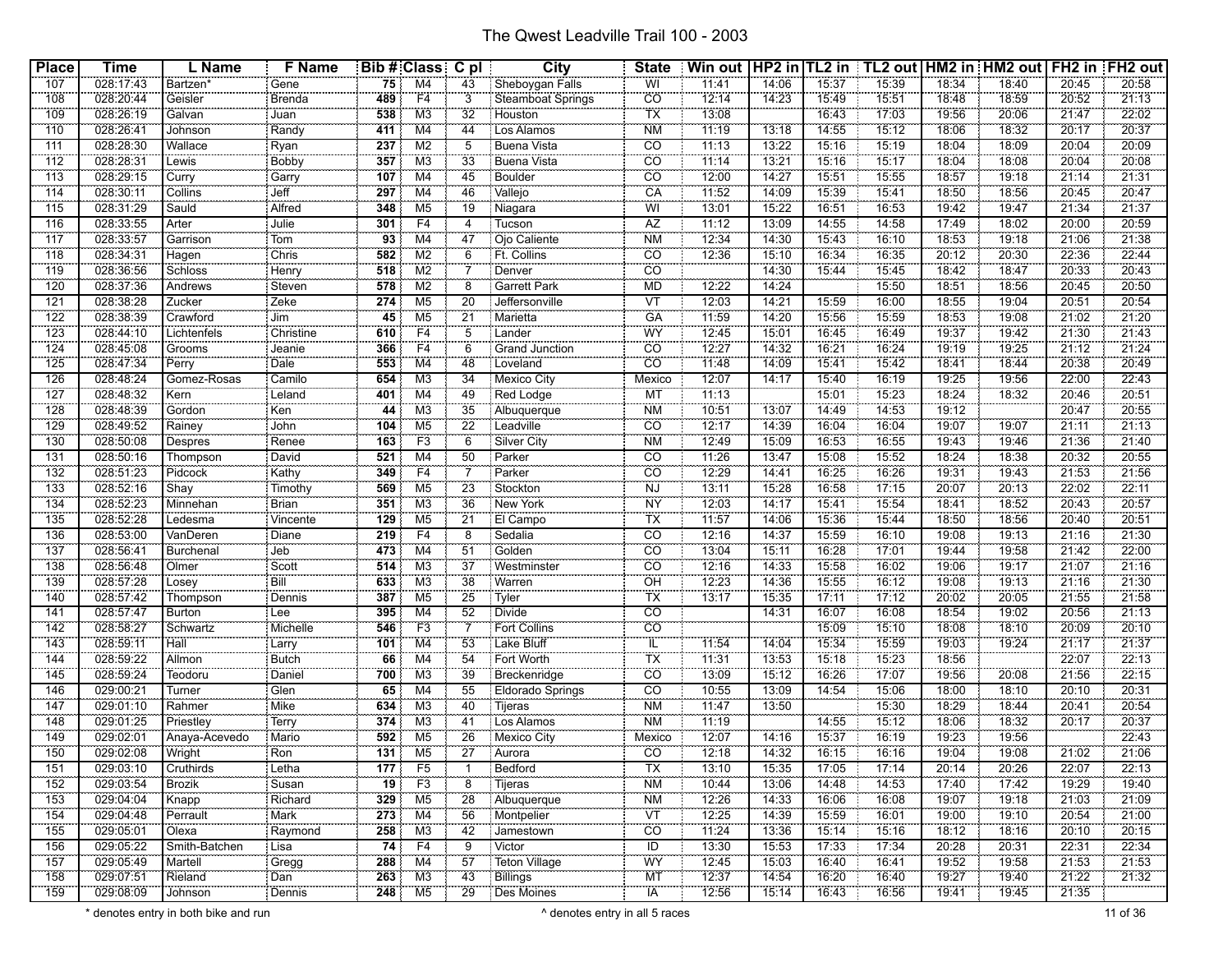| <b>Place</b> | Time                   | L Name             | <b>F</b> Name              |                 | Bib # Class C pl          |                       | <b>City</b>                      | <b>State</b>                      |                | MQ2 in MQ2 ot  |
|--------------|------------------------|--------------------|----------------------------|-----------------|---------------------------|-----------------------|----------------------------------|-----------------------------------|----------------|----------------|
| 107          | 028:17:43              | Bartzen*           | Gene                       | 75              | M <sub>4</sub>            | 43                    | Sheboygan Falls                  | WI                                | 24:18          | 24:29          |
| 108          | 028:20:44              | Geisler            | Brenda                     | 489             | F <sub>4</sub>            | $\overline{3}$        | Steamboat Springs                | CÖ                                | 24:34          | 24:44          |
| 109          | 028:26:19              | Galvan             | Juan                       | 538             | M <sub>3</sub>            | 32                    | Houston                          | TX                                | 25:06          | 25:09          |
| 110          | 028:26:41              | Johnson            | Randy                      | 411             | M4                        | $\overline{44}$       | Los Alamos                       | <b>NM</b>                         | 24:10          | 24:23          |
| 111          | 028:28:30              | Wallace            | Ryan                       | 237             | M <sub>2</sub>            | 5                     | Buena Vista                      | $\overline{c}$                    | 23:56          | 24:02          |
| 112          | 028:28:31              | Lewis              | Bobby                      | 357             | M <sub>3</sub>            | 33                    | Buena Vista                      | CÖ                                | 23:56          | 24:02          |
| 113          | 028:29:15              | Curry              |                            | 107             | M <sub>4</sub>            | 45                    | <b>Boulder</b>                   | $\overline{c}$                    | 25:09          | 25:17          |
| 114          | 028:30:11              | Collins            | Garry<br>Jeff              | 297             | $\overline{\mathsf{M}}$ 4 | 46                    | Vallejo                          | CÄ                                | 24:28          | 24:29          |
| 115          | 028:31:29              | Sauld              | Alfred                     | 348             | M <sub>5</sub>            | $\overline{19}$       | Niagara                          | WI                                | 24:55          |                |
| 116          | 028:33:55              | Arter              | Julie                      | 301             | F <sub>4</sub>            | 4                     | : Tucson                         | AZ                                | 24:36          | 24:47          |
| 117          | 028:33:57              | Garrison           | $\frac{1}{10m}$            | $\overline{93}$ | $\overline{M4}$           | 47                    | Ojo Caliente                     | <b>NM</b>                         | 24:52          | 25:00          |
| 118          | 028:34:31              | Hagen              | Chris                      | 582             | M <sub>2</sub>            | 6                     | Ft. Collins                      | CO                                | 25:34          | 25:48          |
| 119          | 028:36:56              | Schloss            |                            | 518             | $\overline{\mathsf{M2}}$  | $\overline{7}$        | Denver                           | $\overline{c}$ o                  | 24:04          | 24:16          |
| 120          | 028:37:36              | Andrews            | Henry<br>Steven            | 578             | $\overline{\text{M2}}$    | $\overline{8}$        | Garrett Park                     | <b>MD</b>                         | 24:33          | 24:44          |
| 121          | 028:38:28              | Zucker             | Zeke                       | 274             | M <sub>5</sub>            | 20                    | Jeffersonville                   | $\overline{\mathsf{V}\mathsf{T}}$ | 24:28          | 24:28          |
| 122          | 028:38:39              | Crawford           | Jim                        | 45              | M <sub>5</sub>            | $\overline{21}$       | Marietta                         | GÄ                                | 24:36          | 24:47          |
| 123          | 028:44:10              | Lichtenfels        | Christine                  | 610             | F <sub>4</sub>            | $\overline{5}$        | Lander                           | WY                                | 25:16          | 25:29          |
| 124          | 028:45:08              | Grooms             | Jeanie                     | 366             | F4                        | 6                     | Grand Junction                   | CO                                | 24:55          | 25:02          |
| 125          | 028:47:34              | Perry              | Dale                       | 553             | M4                        | 48                    | Loveland                         | $\overline{co}$                   | 24:27          | 24:33          |
| 126          | 028:48:24              | Gomez-Rosas        | Camilo                     | 654             | M <sub>3</sub>            | 34                    | Mexico City                      | Mexico                            | 26:00          | 26:18          |
| 127          | 028:48:32              | Kern               | Leland                     | 401             | M <sub>4</sub>            | 49                    | Red Lodge                        | MT                                | 24:34          | 24:44          |
| 128          | 028:48:39              | Gordon             | Ken                        | 44              | M <sub>3</sub>            | 35                    | Albuquerque                      | <b>NM</b>                         | 24:32          | 24:35          |
| 129          | 028:49:52              | Rainey             | $\overline{\mathsf{John}}$ | 104             | M <sub>5</sub>            | $\overline{22}$       | Leadville                        | <b>CO</b>                         | 25:08          | 25:14          |
| 130          | 028:50:08              | Despres            | Renee                      | 163             | F <sub>3</sub>            | 6                     | <b>Silver City</b>               | <b>NM</b>                         | 25:18          | 25:20          |
| 131          | 028:50:16              | Thompson           | David                      | 521             | M <sub>4</sub>            | 50                    | Parker                           | $\overline{CO}$                   | 24:39          | 24:46          |
| 132          | 028:51:23              | Pidcock            | Kathy                      | 349             | F <sub>4</sub>            | 7                     | Parker                           | CÖ                                | 25:20          | 25:22          |
| 133          | 028:52:16              | Shay               | Timothy                    | 569             | M <sub>5</sub>            | 23                    | Stockton                         | <b>NJ</b>                         | 25:15          | 25:23          |
| 134          | 028:52:23              | Minnehan           | <b>Brian</b>               | 351             | M <sub>3</sub>            | 36                    | New York                         | <b>NY</b>                         | 24:34          | 24:51          |
| 135          | 028:52:28              | Ledesma            | Vincente                   | 129             | M <sub>5</sub>            | $\overline{21}$       | El Campo                         | TX                                | 24:35          | 24:38          |
| 136          | 028:53:00              | VanDeren           | Diane                      | 219             | F4                        | 8                     | Sedalia                          | $\overline{co}$                   | 25:15          | 25:20          |
| 137          | 028:56:41              | Burchenal          | Jeb                        | 473             | M4                        | $\overline{51}$       | Golden                           | $\overline{c}$ o                  | 25:07          | 25:26          |
| 138          | 028:56:48              | Olmer              | Scott                      | 514             | M <sub>3</sub>            | 37                    | Westminster                      | <b>CO</b>                         | 25:09          | 25:17          |
| 139          | 028:57:28              | Losey              | Bill                       | 633             | M <sub>3</sub>            | 38                    | Warren                           | ÖĤ                                | 25:10          | 25:22          |
| 140          | 028:57:42              | Thompson           | Dennis                     | 387             | M <sub>5</sub>            | 25                    | Tyler                            | TX                                | 25:31          | 25:40          |
| 141          | 028:57:47              | <b>Burton</b>      | Lee                        | 395             | M4                        | 52                    | <b>Divide</b>                    | $\overline{co}$                   | 24:45          | 24:54          |
| 142          | 028:58:27              | Schwartz           | Michelle                   | 546             | F3                        | 7                     | Fort Collins                     | CÖ                                | 24:05          |                |
| 143          | 028:59:11              | Hall               | Larry<br>Butch             | 101             | $\overline{M4}$           | $\overline{53}$       | Lake Bluff                       | ΤĖ                                | 25:27          |                |
| 144          | 028:59:22              | Allmon             |                            | 66              | $\overline{\mathsf{M}}$ 4 | 54                    | Fort Worth                       | TX                                | 25:31          | 25:40          |
| 145          | 028:59:24              | Teodoru            | Daniel                     | 700             | M <sub>3</sub>            | 39                    | Breckenridge                     | CO                                | 25:15          | 25:39          |
| 146          | 029:00:21              | Turner             | Glen                       | 65              | M <sub>4</sub>            | 55                    | <b>Eldorado Springs</b>          | $\overline{CO}$                   | 24:48          | 25:01          |
| 147          | 029:01:10              | Rahmer             | Mike                       | 634             | M <sub>3</sub>            | 40                    | Tijeras                          | <b>NM</b>                         | 24:40          | 24:52          |
| 148          | 029:01:25              | Priestley          | Terry                      | 374             | M <sub>3</sub>            | 41                    | Los Alamos                       | <b>NM</b>                         | 24:10          | 24:21          |
| 149          | 029:02:01              | Anaya-Acevedo      | Mario                      | 592<br>131      | M <sub>5</sub>            | $\overline{26}$       | Mexico City                      | Mexico                            | 26:01          | 26:18          |
| 150          | 029:02:08              | Wright             | Ron                        |                 | M <sub>5</sub>            | 27                    | Aurora                           | $\overline{CO}$                   | 24:44          | 24:46          |
| 151          | 029:03:10              | Cruthirds          | Letha                      | 177.            | F5                        | 1                     | Bedford                          | ТX                                | 25:31          | 25:41          |
| 152          | 029:03:54              | <b>Brozik</b>      | Susan                      | 19              | F <sub>3</sub>            | $\overline{8}$<br>28  | Tijeras                          | <b>NM</b>                         | 24:06          | 24:10          |
| 153          | 029:04:04              | Knapp              | Richard                    | 329             | $\overline{\mathsf{M5}}$  |                       | Albuquerque                      | <b>NM</b>                         | 24:38          | 24:44          |
| 154          | 029:04:48              | Perrault           | Mark                       | 273             | M4                        | 56<br>$\overline{42}$ | Montpelier                       | VT                                | 24:46          | 24:58          |
| 155          | 029:05:01              | Olexa              | Raymond                    | 258<br>74       | M <sub>3</sub><br>F4      | 9                     | Jamestown                        | CO<br><b>ID</b>                   | 24:03          | 24:04          |
| 156<br>157   | 029:05:22<br>029:05:49 | Smith-Batchen      | : Lisa                     | 288             |                           | 57                    | <b>Victor</b>                    | WY                                | 26:01          | 26:03<br>25:21 |
| 158          | 029:07:51              | Martell<br>Rieland | Gregg<br>Dan               | 263             | M4<br>M <sub>3</sub>      | 43                    | Teton Village<br><b>Billings</b> | <b>MT</b>                         | 25:18<br>24:59 | 25:13          |
| 159          | 029:08:09              | Johnson            | Dennis                     | 248             | M5                        | 29                    | Des Moines                       | <b>IA</b>                         | 25:18          | 25:24          |
|              |                        |                    |                            |                 |                           |                       |                                  |                                   |                |                |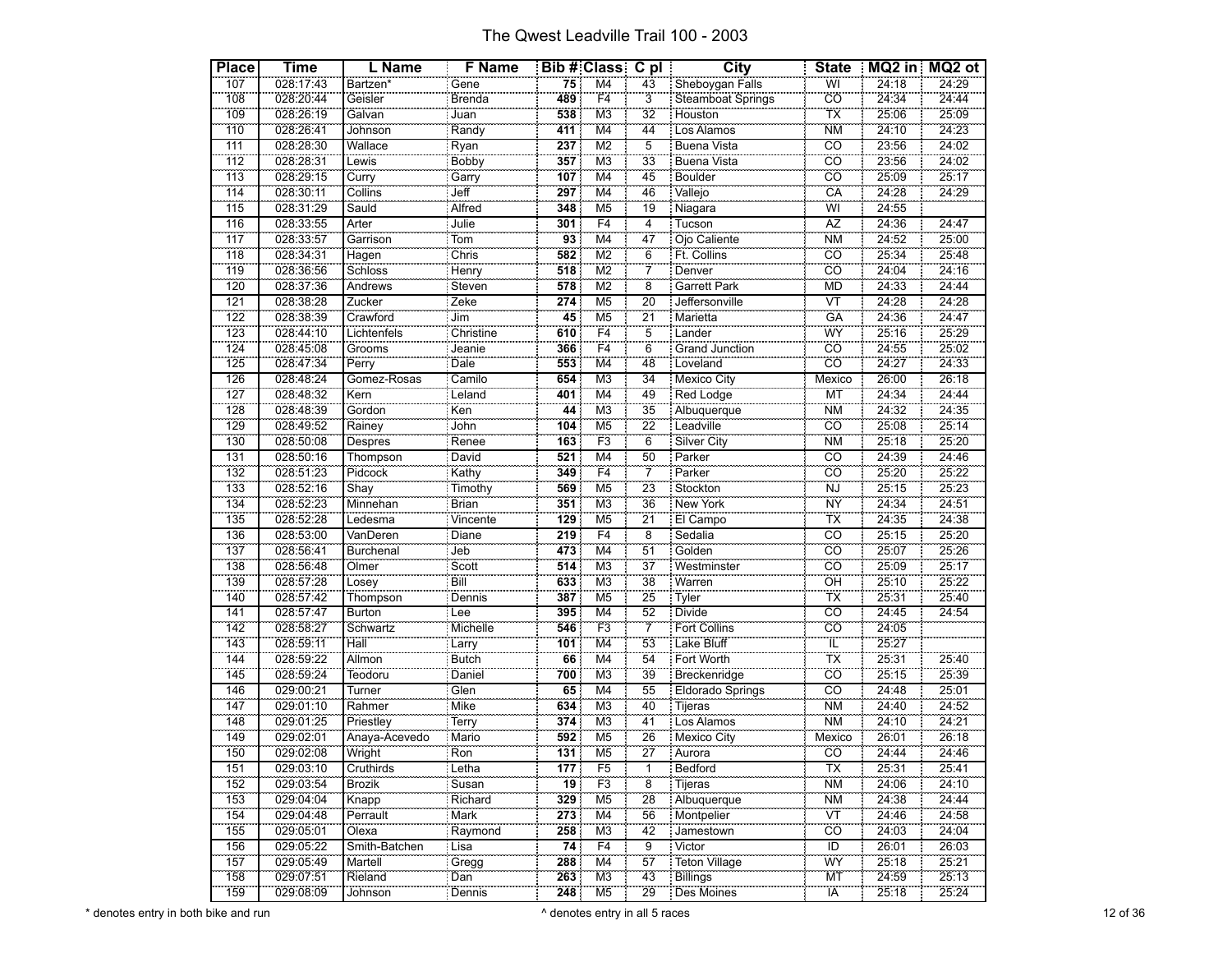| <b>Place</b> | <b>Time</b>            | L Name                                      | <b>F</b> Name        |                  | Bib # Class C pl                 |                 | <b>City</b>                   | <b>State</b>               |              | MQ1 in MQ1 out   FH1 in FH1 out   HM1 in   HM1 out   TI1 in TL1 out |              |         |              |              |              |              |
|--------------|------------------------|---------------------------------------------|----------------------|------------------|----------------------------------|-----------------|-------------------------------|----------------------------|--------------|---------------------------------------------------------------------|--------------|---------|--------------|--------------|--------------|--------------|
| 160          | 029:08:18              | Nakauchi-Hawn                               | : Laurie             | 347              | F3                               | 9               | Arvada                        | CO                         | 2:17         | 2:17                                                                | 4:26         |         | 5:53         | 5:54         | 7:58         | 8:00         |
| 161          | 029:08:19              | <b>Telles</b>                               | David                | 444              | M4                               | 58              | Los Alamos                    | <b>NM</b>                  | 2:37         |                                                                     | 4:56         | 4:58    | 6:32         | 6:35         | 8:46         | 8:49         |
| 162          | 029:08:28              | Penna                                       | Phil                 | 398              | M <sub>5</sub>                   | 30              | Santa Rosa                    | CA                         | 2:27         |                                                                     | 4:43         | 4:45    | 6:06         | 6:08         | 8:18         | 8:20         |
| 163          | 029:08:55              | Ripol                                       | Cosme                | 323              | M4                               | 59              | Farmington                    | <b>NM</b>                  | 2:16         | 2:16                                                                | 4:26         | 4:28    | 5:53         | 5:54         | 8:00         | 8:01         |
| 164          | 029:11:43              | Walker                                      | <b>Liz</b>           | 277              | F4                               | 10              | Plainville                    | GA                         | 2:33         | 2:34                                                                | 4:51         | 4:51    | 6:18         | 6:19         | 8:22         | 8:23         |
| 165          | 029:11:50              | Quiggle                                     | Dee Dee              | 455              | F <sub>5</sub>                   | $\overline{2}$  | <b>Crested Butte</b>          | $\overline{C}\overline{O}$ | 2:22         |                                                                     | 4:44         | 4:48    | 6:16         | 6:21         | 8:47         | 8:48         |
| 166          | 029:14:01              | Kreb*                                       | Kim                  | 377              | F3                               | 10              | Manitou Springs               | CO                         | 2:28         | 2:29                                                                | 4:47         | 4:48    | 6:23         | 6:25         | 8:34         | 8:35         |
| 167          | 029:14:15              | Ostor                                       | Pierre               | 150              | M4                               | 60              | White Bear Lake               | <b>MN</b>                  | 2:32         | 2:32                                                                | 4:48         | 4:50    | 6.16         | 6:21         | 8:35         | 8:38         |
| 168          | 029:15:00              | Ulrich                                      | Marshal              | 63               | M <sub>5</sub>                   | 31              | Brighton                      | $\overline{CO}$            | 2:24         | 2:25                                                                | 4:51         | 4:53    | 6:36         | 6:38         | 8:58         | 9:00         |
| 169          | 029:15:01              | Haefele                                     | Rich                 | 652              | M <sub>3</sub>                   | 44              | Lakewood                      | $\overline{c}$             | 2:38         | 2:39                                                                | 5:05         | 5:12    | 6:40         | 6:42         | 9:00         | 9:15         |
| 170          | 029:15:05              | Sage <sup>*</sup>                           | Gregory              | $\overline{415}$ | M <sub>5</sub>                   | $\overline{32}$ | Oakland                       | CA                         | 2:36         | 2:39                                                                | 4:57         | 5:01    | 6:27         | 6:31         | 8:49         | 8:55         |
| 171          | 029:16:43              | Franz                                       | Daniel               | 113              | M <sub>2</sub>                   | 9               | Sierra Vista                  | AZ                         | 2:22         | 2:24                                                                | 4:30         | 4:35    | 5:45         | 5:48         | 7:38         | 7:40         |
| 172          | 029:17:20              | Murri                                       |                      | 557              | M3                               | 45              | Avon                          | CO                         | 2:21         | 2:21                                                                | 4:38         | 4:38    | 6:18         | 6:20         | 8:20         |              |
| 173          | 029:18:12              | McHugh                                      | Morgan<br>Brendan    | 576              | M <sub>5</sub>                   | 33              | Boulder                       | $\overline{CO}$            | 2:38         | 2:39                                                                | 4.58         | 5:01    | 6:52         | 7:02         | 9:18         | 9:19         |
| 174          | 029:18:13              | Hartnett                                    | Kevin                | 127              | M4                               | 61              | <b>Boulder</b>                | $\overline{CO}$            | 2:35         | 2:35                                                                | 4:52         | 4:55    | 6:28         | 6:35         | 8:52         | 8:54         |
| 175          | 029:18:55              |                                             | Steve                | 106              | M <sub>5</sub>                   | 34              | Pine                          | CO                         | 2:10         | 2:10                                                                | 4:10         | 4:14    | 5:30         | 5:36         | 7:34         | 7:36         |
| 176          | 029:20:11              | Siguaw<br>Muller                            | Chris                | 293              | M <sub>3</sub>                   | 46              | Cerritos                      | CA                         | 2:35         | 2:36                                                                |              | 4:56    | 6:25         | 6:33         | 8:36         | 8:38         |
| 177          | 029:20:30              |                                             |                      | 133              | M <sub>5</sub>                   | 35              |                               | GÄ                         | 2:38         | 2:38                                                                | 5:01         | 5:03    | 6:42         | 6:47         | 8:56         | 8:59         |
| 178          |                        | Ackerman                                    | Roger                | 580              |                                  | $\overline{3}$  | Duluth                        | <b>NC</b>                  | 2:23         | 2:24                                                                |              |         | 6:18         | 6:19         | 8:36         | 8:38         |
| 179          | 029:20:40<br>029:21:21 | Hardwick<br>Weisshaar                       | David<br>Hans Dieter | $\overline{81}$  | M <sub>6</sub><br>M <sub>6</sub> |                 | Rockingham<br>Landwehrhagen   | .                          | 2:39         | 2:41                                                                | 4:40<br>5:05 | $-5.08$ | 6:43         | 6:45         | 8:59         | 9:01         |
|              |                        |                                             |                      |                  |                                  | 4               |                               | Germany                    |              |                                                                     |              |         |              |              |              |              |
| 180          | 029:21:40              | Cunningham                                  | Dave                 | 217              | M3                               | 47              | Superior                      | <b>CO</b>                  | 2:16         | 2:15                                                                | 4:15         | 4:16    | 5:39         | 5:43         | 7:49         | 7:49         |
| 181<br>182   | 029:22:25              | Giampa<br>ΉiΪ                               | Nick                 | 312<br>409       | M <sub>4</sub>                   | 62<br>48        | Portola Valley<br>Austin      | CA<br>ТX                   | 2:38<br>2:15 |                                                                     | 4:57<br>4:21 | 4:58    | 6:39<br>5:42 | 6:46<br>5.46 | 8:54<br>7.47 | 8:55<br>7:53 |
|              | 029:23:25              |                                             | Jon                  |                  | M <sub>3</sub>                   |                 |                               |                            |              | 2:16                                                                |              | 4:27    |              |              |              |              |
| 183          | 029:26:37              | Ballard<br>---------                        | Jim                  | 172              | M <sub>5</sub><br>F4             | 36              | Klamath Falls                 | <b>OR</b>                  | 2:45         | 2:46                                                                | 5:08         | 5:13    | 6:42         | 6:46         | 8:59         | 9:01         |
| 184          | 029:26:47              | Donnelly                                    | Susan                | 594              |                                  | 11              | Oak Ridge                     | TN                         | 2:39         | 2:43                                                                | 5:05         | 5:10    | 6:43         | 6:47         | 8:58         | 9:15         |
| 185          | 029:29:35              | Neupauer                                    | Wendy                | 402              | F <sub>3</sub>                   | 11              | St. Louis Park                | <b>MN</b>                  | 2:26         | 2:26                                                                | 4:46         | 4:47    | 6:18         | 6:22         | 8:35         | 8:37         |
| 186          | 029:30:57              | <b>Burchat</b>                              | Paula                | 513              | F3                               | $\overline{12}$ | Ottawa, Ont.                  | Canada                     | 2:38         | 2:39                                                                | 4:53         | 4:59    | 6:26         | 6:30         | 8:44         | 8:53         |
| 187          | 029:31:55              | Bierman                                     | Tony                 | 516              | M4                               | 63              | Effingham                     | IL                         | 2:41         | 2:42                                                                | 4:53         | 4:56    | 6:23         | 6:25         | 8:39         | 8:41         |
| 188          | 029:33:25              | Hinsey                                      | Kent                 | 628              | M4                               | 64              | Lakewood                      | $\overline{CO}$            | 2:24         | 2:25                                                                | 4:32         | 4:36    | 6:00         | 6:02         | 8:08         | 8:09         |
| 189          | 029:34:09              | Coonrod                                     | Kurt                 | 320              | M4                               | 65              | Albuquerque                   | <b>NM</b>                  | 2:37         |                                                                     | 4:54         | 4:56    | 6:19         | 6:22         | 8:26         | 8:28         |
| 190          | 029:34:10              | Drey                                        | Dennis               | 85               | M5                               | 37              | Albuquerque                   | <b>NM</b>                  | 2:38         | 2:39                                                                | 4:54         | 4:56    | 6:19         | 6:22         | 8:27         | 8:29         |
| 191          | 029:34:45              | Homelvig                                    | Pat                  | 484              | M4                               | 66              | Littleton                     | CO                         | 2:34         | 2:35                                                                | 4:51         | 4:53    | 6:27         | 6:30         | 8:36         | 8:38         |
| 192          | 029:34:47              | Jensen                                      | David                | 238              | M4                               | 67              | El Reno                       | OK                         | 2:39         | 2:40                                                                | 5:00         | 5:02    | 6:30         | 6:35         | 8:44         | 8:47         |
| 193          | 029:38:26              | Hobbs                                       | John                 | 157              | M <sub>5</sub>                   | 38              | Evergreen                     | CO                         | 2:35         | 2:35                                                                | 4:52         | 4:53    | 6:31         | 6:33         | 8:45         | 8:46         |
| 194          | 029:39:41              | Parks                                       | Terry                | 300              | M4                               | 68              | Mill Valley                   | CA                         | 2:19         | 2:19                                                                | 4:32         | 4:33    | 6:03         | 6:05         | 8:12         | 8:13         |
| 195          | 029:40:33              | Snyder                                      | Scott                | 171              | M4                               | 69              | Littleton                     | $\overline{CO}$            | 2:30         | 2:30                                                                | 4:47         | 4:53    | 6:36         | 6:38         | 8:43         | 8:43         |
| 196          | 029:41:05              | Cohn                                        | Alan                 | 531              | M <sub>4</sub>                   | 70              | Leadville                     | CO                         | 2:28         | 2:28                                                                | 4:47         | 4:48    | 6:24         | 6:25         | 8:34         | 8:34         |
| 197          | 029:41:29              | Gutmann                                     | Brenda               | 435              | F4                               | 12              | Louisville                    | KY                         | 2:30         | 2:31                                                                | 4.55         | 4:56    | 6:32         | 6:34         | 8:45         | 8:46         |
| 198          | 029:41:43              | De John                                     | Chris                | 459              | MЗ                               | 49              | Denver                        | CO                         | 2:35         | 2:36                                                                |              | 5:00    | 6:37         | 6:38         | 8:58         | 9:00         |
| 199          | 029:41:45              | Mork                                        | Joanie               | 442              | F4                               | $\overline{13}$ | Auburn                        | CA                         | 2:45         | 2:45                                                                | 5:13         | 5:15    | 6:48         | 6:49         | 9:12         | 9:13         |
| 200          | 029:44:03              | Elkins                                      | Jake                 | 173              | M <sub>5</sub>                   | 39              | Jackson                       | WY                         | 2:38         | 2:38                                                                | 5:02         | 5:07    | 6:37         | 6:37         | 8:43         | 8:53         |
| 201          | 029:47:16              | Calabria                                    | Robert               | 491              | M <sub>6</sub>                   | 5               | Cary                          | <b>NC</b>                  | 2:29         | 2:31                                                                | 4:53         | 4:54    | 6:25         | 6:28         | 8:40         | 8:43         |
| 202          | 029:49:12              | Wallace                                     | Mark                 | 629              | M4                               | $\overline{71}$ | Golden                        | $\overline{co}$            | 2:22         | 2:22                                                                | 4:31         | 4:33    | 6:00         | 6:02         | 8:03         | 8:10         |
| 203          | 029:50:01              | Pearcy <sup>^</sup>                         | Rick                 | 185              | M5                               | 40              | Colorado Springs              | $\overline{CO}$            | 2:30         | 2:31                                                                | 4:52         | 4:53    | 6:30         | 6:31         | 8:51         | 8:51         |
| 204          | 029:51:55              | . <u>.</u><br>Werner                        | : Lynne              |                  | 317 F5                           | 3               | Seattle                       | WA                         | 2:33         | 2:34                                                                | 4:55         | 4:56    | 6:20         | 6:23         | 8:32         | 8:33         |
| 205          | 029:52:41              | 0300000000000<br>Craven                     | <b>Brent</b>         | 242              | M5                               | 41              | -------------<br>: Deweyville | <b>ÜT</b>                  | 2:22         | 2:29                                                                | 4:50         | 4:54    | 6:27         | 6:38         | 8:57         | 9:02         |
| 206          | 029:53:29              | Bear <sup>^</sup>                           | Kim                  | 295              | F4                               | 14              | Santa Fe                      | <b>NM</b>                  |              | 2:34                                                                | 5:01         | 5:06    | 6:48         | 6:52         | 9:26         | 9:29         |
|              |                        | Abramowitz                                  | Fred                 |                  | 335 M5                           |                 | Albuquerque                   | <b>NM</b>                  | 2:31         | 2:31                                                                | 4:42         | 4:43    | 6:07         | 6:09         | 8:08         | 8:09         |
|              |                        | <b><i><u>PARADORES</u></i></b><br>Alexander | 000000000<br>John    | 383 <sup>1</sup> | M3                               |                 | Colorado Springs              | $\overline{co}$            | 2:36         | 2:38                                                                | 5:11         | 5:18    | 6:52         | 7:06         | 9:30         | 9:48         |
|              |                        | Allen                                       | .<br>Lisa            |                  | $\overline{547}$ F3              |                 | Peyton                        | CO                         | 2:36         | 2:36                                                                | 5:07         | $-5:09$ | 7.05         | 7:07         | 9:57         | 9:58         |
|              |                        | Allison*                                    | Russell              |                  | $294$ M3                         |                 | Norman                        | OK                         | 2:05         | 2:05                                                                | 3:55         | 3:57    | 5:06         | 5:07         | 6:59         | 7:00         |
|              |                        | 00000000000000<br>Anderson                  | Janice               |                  | $61$ F3                          |                 | -----------------<br>Kennesaw | GA                         | 2:06         | 2:07                                                                | 4:09         | 4:11    | 5:29         | 5:32         | 7:39         | 7:43         |
|              |                        | Arellano                                    | : Joel               |                  | $152$ M3                         |                 | <b>Grand Junction</b>         | $\overline{CO}$            | 2:05         | 2:05                                                                | 3:54         | 3:55    | 5:15         | 5:17         | 7:29         | 7:30         |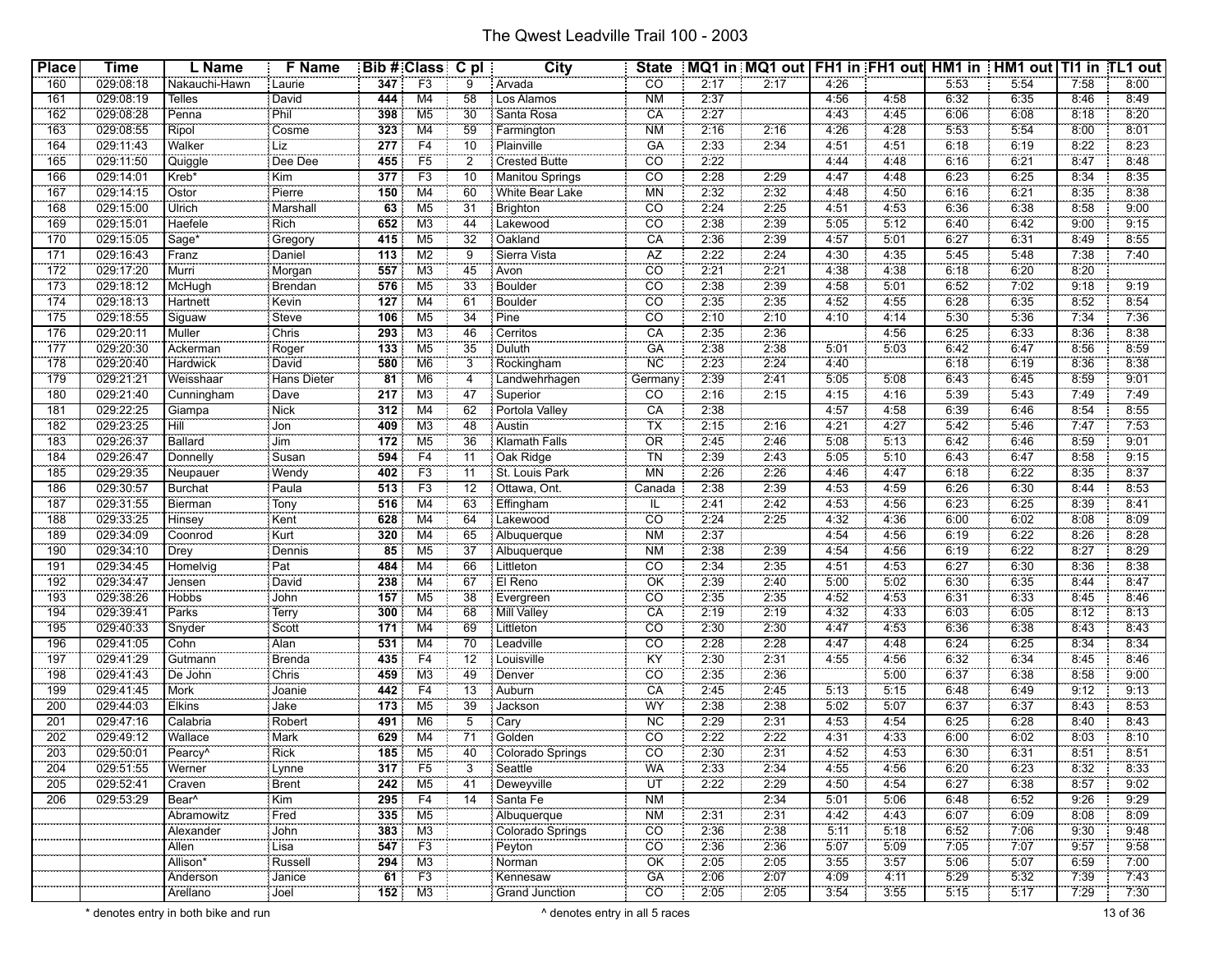| <b>Place</b> | <b>Time</b>            | L Name                | F Name                           |                  | Bib # Class C pl          |                       | <b>City</b>                 | <b>State</b>                   | $HPI$ in       | Win in         |
|--------------|------------------------|-----------------------|----------------------------------|------------------|---------------------------|-----------------------|-----------------------------|--------------------------------|----------------|----------------|
| 160          | 029:08:18              | Nakauchi-Hawn         | Laurie                           | 347              | F <sub>3</sub>            | 9                     | : Arvada                    | $\overline{CO}$                | 10:09          | 11:55          |
| 161          | 029:08:19              | Telles                | David                            | 444              | M4                        | 58                    | Los Alamos                  | <b>NM</b>                      | 11:00          | 12:58          |
| 162          | 029:08:28              | Penna                 | Phil                             | 398              | M <sub>5</sub>            | $\overline{30}$       | Santa Rosa                  | CA                             | 10:22          | 12:19          |
| 163          | 029:08:55              | Ripol                 | Cosme                            | 323              | M4                        | $\frac{1}{59}$        | Farmington                  | <b>NM</b>                      | 10:29          | 12:13          |
| 164          | 029:11:43              | Walker                | .<br>Liz                         | 277              | F4                        | 10                    | Plainville                  | GÄ                             | 10:22          | 12:01          |
| 165          | 029:11:50              | Quiggle               | Dee Dee                          | 455              | F <sub>5</sub>            | $\overline{2}$        | Crested Butte               | CÖ                             | 10:51          | 12:52          |
| 166          | 029:14:01              | Kreb*                 | Kim                              | 377              | F3                        | $\overline{10}$       | Manitou Springs             | $\overline{co}$                | 10:31          | 12:16          |
| 167          | 029:14:15              | Ostor                 | Pierre                           | 150              | M <sub>4</sub>            | 60                    | White Bear Lake             | <b>MN</b>                      | 10:36          | 12:29          |
| 168          | 029:15:00              | Ulrich                | Marshall                         | 63               | M <sub>5</sub>            | 31                    | <b>Brighton</b>             | CÖ                             | 11:26          | 13:15          |
| 169          | 029:15:01              | Haefele               | Rich<br>Gregory                  | 652              | M <sub>3</sub>            | 44                    | Lakewood                    | $\overline{c}\overline{o}$     | 11:27          | 13:12          |
| 170          | 029:15:05              | Sage <sup>*</sup>     |                                  | 415              | M5                        | $\overline{32}$       | Oakland                     | CÄ                             | 10:56          | 12:57          |
| 171          | 029:16:43              | Franz                 | Daniel                           | 113              | M <sub>2</sub>            | 9                     | Sierra Vista                | AZ                             | 9:23           | 10:53          |
| 172          | 029:17:20              | Murri                 | Morgan                           | 557              | M <sub>3</sub>            | $\overline{45}$       | Avon                        | $\overline{co}$                | 10:13          | 12:01          |
| 173          | 029:18:12              | McHugh                | Brendan                          | 576              | M5                        | 33                    | Boulder                     | cö                             | 11:25          | 13:09          |
| 174          | 029:18:13              | Hartnett              | Kevin                            | 127              | $\overline{M4}$           | 61                    | <b>Boulder</b>              | CÖ                             | 11:15          | 13:19          |
| 175          | 029:18:55              | Siguaw                | Steve                            | 106              | M5                        | $\overline{34}$       | Pine                        | $\overline{c}$                 | 9:44           |                |
| 176          | 029:20:11              | Muller                | Chris                            | 293              | M <sub>3</sub>            | 46                    | Cerritos                    | CA                             | 10:43          | 12:42          |
| 177<br>178   | 029:20:30              | Ackerman              | Roger                            | 133<br>580       | M <sub>5</sub>            | 35<br>$\frac{5}{3}$   | Duluth                      | GÄ<br>$\overline{\text{NC}}$   | 11:04<br>10:50 | 12:54          |
|              | 029:20:40<br>029:21:21 | Hardwick              | David<br>Hans Dieter             | $\overline{81}$  | M <sub>6</sub>            | $\overline{4}$        | Rockingham                  | Germany                        | 11:11          | 12:46<br>12:59 |
| 179          |                        | Weisshaar             |                                  |                  | M <sub>6</sub>            |                       | Landwehrhagen               |                                |                |                |
| 180          | 029:21:40              | Cunningham            | Dave                             | 217              | M <sub>3</sub>            | 47                    | Superior                    | CO                             | 10:01          | 11:44          |
| 181<br>182   | 029:22:25<br>029:23:25 | Giampa<br><b>Hill</b> | <b>Nick</b><br>$\overline{J}$ on | 312<br>409       | M4<br>M3                  | 62<br>48              | Portola Valley              | CA<br>$\overline{\mathsf{TX}}$ | 10:58<br>10:06 | 12:56<br>11:48 |
| 183          |                        | <b>Ballard</b>        | <b>Jim</b>                       | 172              |                           | 36                    | Austin<br>Klamath Falls     | <b>OR</b>                      | 11:06          |                |
| 184          | 029:26:37              |                       |                                  | 594              | M <sub>5</sub>            |                       |                             | $\frac{1}{10}$                 |                | 12:48<br>12:59 |
| 185          | 029:26:47<br>029:29:35 | Donnelly<br>Neupauer  | Susan<br>Wendy                   | 402              | F4<br>F <sub>3</sub>      | 11<br>$\overline{11}$ | Oak Ridge<br>St. Louis Park | <b>MN</b>                      | 11:12<br>10:41 | 12:38          |
| 186          | 029:30:57              | <b>Burchat</b>        | Paula                            | 513              | F3                        | 12                    | Ottawa, Ont.                | Canada                         | 10:55          | 12:54          |
| 187          | 029:31:55              | Bierman               |                                  | 516              | $\overline{\mathsf{M}}$ 4 | $\overline{63}$       | Effingham                   | ΪĹ                             | 11:07          | 12:56          |
| 188          | 029:33:25              | Hinsey                | Tony<br>Kent                     | 628              | M4                        | 64                    | Lakewood                    | cö                             | 10:21          | 12:13          |
| 189          | 029:34:09              | Coonrod               | Kurt                             | 320              | M4                        | 65                    | Albuquerque                 | <b>NM</b>                      | 10:32          | 12:20          |
| 190          | 029:34:10              | Drey                  | Dennis                           | $\overline{85}$  | M5                        | $\frac{1}{37}$        | Albuquerque                 | <b>NM</b>                      | 10:31          | 12:20          |
| 191          | 029:34:45              | Homelvig              | Pat                              | 484              | M <sub>4</sub>            | 66                    | Littleton                   | $\overline{c}$                 | 10:41          | 12:17          |
| 192          | 029:34:47              | Jensen                | David                            | 238              | $\overline{M4}$           | 67                    | El Reno                     | ÖK                             | 10:47          | 12:40          |
| 193          | 029:38:26              | Hobbs                 |                                  | 157              | M <sub>5</sub>            | 38                    | Evergreen                   | $\overline{co}$                |                | 12:58          |
| 194          | 029:39:41              | Parks                 | John<br>Terry                    | 300              | M4                        | 68                    | Mill Valley                 | CÄ                             | 10:27          | 12:20          |
| 195          | 029:40:33              | Snyder                | Scott                            | 171              | M4                        | 69                    | Littleton                   | $\overline{CO}$                | 10:52          | 12:46          |
| 196          | 029:41:05              | Cohn                  | Alan                             | 531              | M4                        | 70                    | Leadville                   | $\overline{co}$                | 10:36          | 12:20          |
| 197          | 029:41:29              | Gutmann               | Brenda                           | 435              | F4                        | $\overline{12}$       | Louisville                  | KŸ                             | 11:12          | 13:08          |
| 198          | 029:41:43              | De John               | Chris                            | 459              | M <sub>3</sub>            | 49                    | Denver                      | CÖ                             | 11:12          | 13:12          |
| 199          | 029:41:45              | Mork                  | Joanie                           | 442              | $\overline{F4}$           | $\overline{13}$       | Auburn                      | CÄ                             | 11:21          | 13:20          |
| 200          | 029:44:03              | <b>Elkins</b>         | Jake                             | 173              | M <sub>5</sub>            | 39                    | Jackson                     | WŸ                             | 10:51          | 12:51          |
| 201          | 029:47:16              | Calabria              | Robert                           | 491              | M <sub>6</sub>            | $\overline{5}$        | Cary                        | <b>NC</b>                      | 10:51          | 12:57          |
| 202          | 029:49:12              | Wallace               | Mark<br>Rick                     | 629              | $\overline{\mathsf{M}}$ 4 | $\frac{5}{71}$        | Golden                      | $\overline{CO}$                | 9:57           | 11:41          |
| 203          | 029:50:01              | Pearcy <sup>^</sup>   |                                  | 185              | M <sub>5</sub>            | 40                    | Colorado Springs<br>        | CÖ                             | 10:56          | 12:55          |
| 204          | 029:51:55              | Werner                | Lynne                            | $\overline{317}$ | F <sub>5</sub>            | $\overline{3}$        | Seattle                     | <b>WA</b>                      | 10:31          | 12:18          |
| 205          | 029:52:41              | Craven                | Brent                            | 242              | M5                        | 41                    | Deweyville                  | ÜΤ                             | 11:16          | 13:04          |
| 206          | 029:53:29              | Bear <sup>^</sup>     | Kim                              | 295              | F <sub>4</sub>            | 14                    | Santa Fe                    | <b>NM</b>                      | 11:45          | 13:38          |
|              |                        | Abramowitz            | Fred                             | 335              | M <sub>5</sub>            |                       | Albuquerque                 | <b>NM</b>                      | 10:07          | 11:55          |
|              |                        | Alexander             | John                             | 383              | MЗ                        |                       | Colorado Springs            | $\overline{co}$                | 12:02          | 13:51          |
|              |                        | Allen                 | Lisa<br>                         | 547              | F3                        |                       | Peyton                      | CÖ.                            |                |                |
|              |                        | Allison*              | Russell                          | $\frac{294}{1}$  | M <sub>3</sub>            |                       | Norman                      | ÖK                             | 9:05           | 11:08          |
|              |                        | Anderson              | Janice                           | 61               | F3                        |                       | Kennesaw                    | GA                             | 9:37           | 11:20          |
|              |                        | Arellano              | Joel                             | 152              | M <sub>3</sub>            |                       | <b>Grand Junction</b>       | CÖ                             | 9.37           | 11:44          |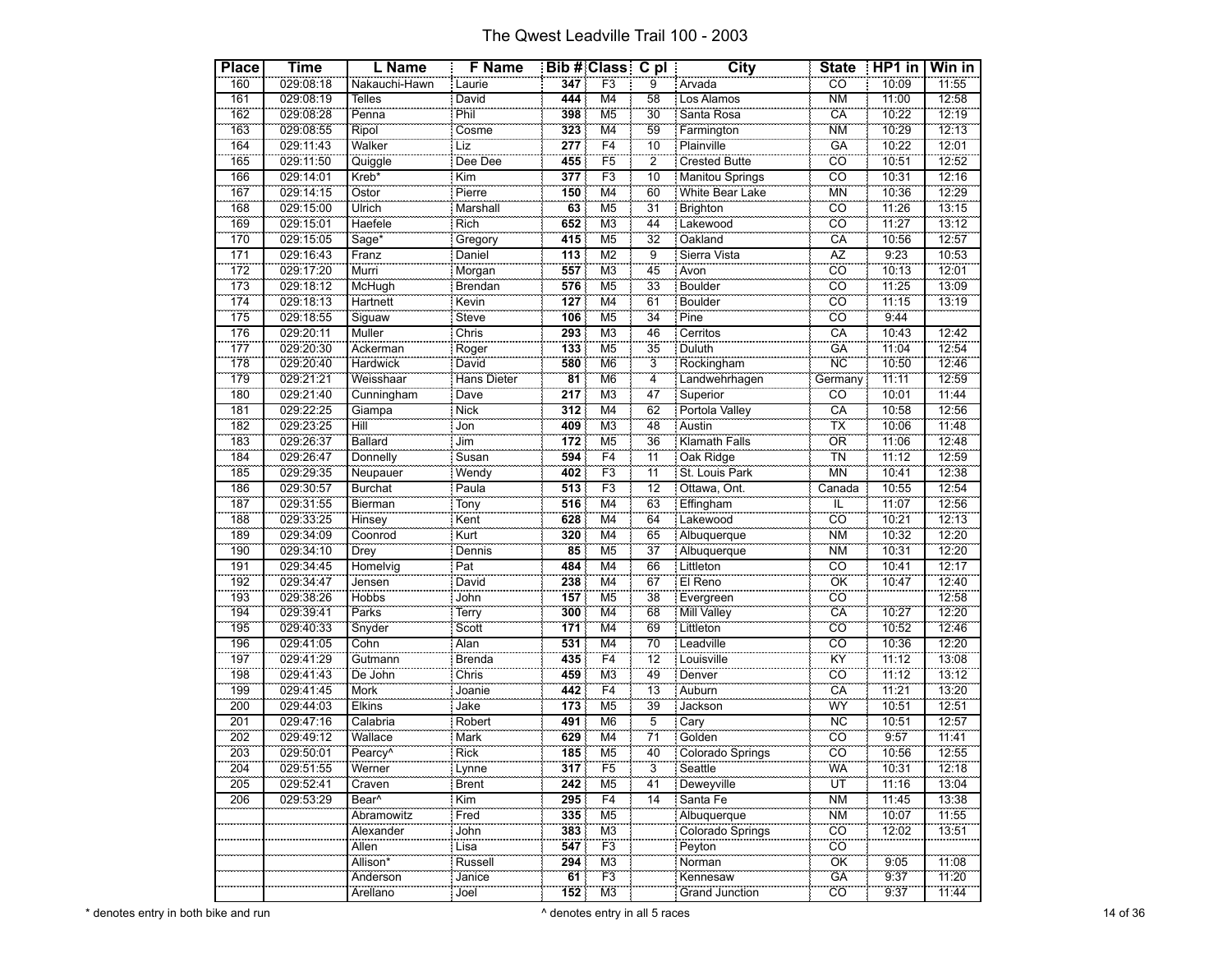| Place | Time      | L Name                         | <b>F</b> Name       |                 | <b>Bib # Class C pl</b> |                 | <b>City</b>               | <b>State</b>    | Win out   HP2 in   TL2 in   TL2 out   HM2 in   HM2 out   FH2 in   FH2 out |       |       |       |       |       |       |       |
|-------|-----------|--------------------------------|---------------------|-----------------|-------------------------|-----------------|---------------------------|-----------------|---------------------------------------------------------------------------|-------|-------|-------|-------|-------|-------|-------|
| 160   | 029:08:18 | Nakauchi-Hawn                  | i Laurie            | 347             | F <sub>3</sub>          | 9               | : Arvada                  | CO              | 12:07                                                                     | 14:18 | 15:29 | 15:38 | 18:44 | 18:48 | 20:44 | 21:00 |
| 161   | 029:08:19 | <b>Telles</b>                  | David               | 444             | M4                      | 58              | : Los Alamos              | <b>NM</b>       | 13:06                                                                     | 15:35 | 17:24 | 17:27 | 20:17 | 20:19 | 22:06 | 22:09 |
| 162   | 029:08:28 | Penna                          | Phil                | 398             | M5                      | 30              | Santa Rosa                | CA              |                                                                           | 14:43 | 16:20 | 16:23 | 19:31 | 19:39 | 21:35 | 21:41 |
| 163   | 029:08:55 | Ripol                          | 0000000000<br>Cosme | 323             | M4                      | 59              | : Farmington              | <b>NM</b>       |                                                                           | 14:28 | 15:52 | 15:54 | 19:02 | 19:08 | 21:19 | 21:31 |
| 164   | 029:11:43 | Walker                         | Liz                 | 277             | F <sub>4</sub>          | $\overline{10}$ | : Plainville              | <b>GA</b>       | 12:03                                                                     |       | 15:39 | 15:39 | 18:39 | 18:39 | 20:37 | 20:46 |
| 165   | 029:11:50 | Quiggle                        | Dee Dee             | 455             | F <sub>5</sub>          | 2               | <b>Crested Butte</b>      | $\overline{CO}$ | 12:57                                                                     | 15:18 | 17:08 |       | 20:01 | 20:06 | 21:50 | 21:53 |
| 166   | 029:14:01 | Kreb*                          | Kim                 | 377             | F3                      | 10              | Manitou Springs           | $\overline{CO}$ | 12:18                                                                     | 14:29 | 15:40 | 15:41 | 18:29 | 18:31 | 20:32 | 20:43 |
| 167   | 029:14:15 | Ostor                          | Pierre              | 150             | M4                      | 60              | White Bear Lake           | <b>MN</b>       | 12:44                                                                     | 15:03 | 16:33 | 16:38 | 19:42 | 19:49 | 21:35 | 21:49 |
| 168   | 029:15:00 | Ulrich                         | Marshall            | 63              | M5                      | 31              | <b>Brighton</b>           | CO              | 13:20                                                                     | 16:11 | 17:42 | 17:43 | 20:27 | 20:29 | 22:08 | 22:10 |
| 169   | 029:15:01 | Haefele                        | Rich                | 652             | MЗ                      | 44              | Lakewood                  | $\overline{co}$ | 13:15                                                                     | 15:26 | 16:47 | 17:02 | 19:46 | 19:58 | 21:44 | 21:58 |
| 170   | 029:15:05 | Sage <sup>®</sup>              | Gregory             | 415             | M <sub>5</sub>          | $\overline{32}$ | Oakland                   | CA              | 13:07                                                                     | 15:28 | 16:48 | 17:03 | 19:51 | 19:53 | 21:53 | 22:05 |
| 171   | 029:16:43 | Franz                          | Daniel              | 113             | M <sub>2</sub>          | 9               | Sierra Vista              | AZ              | 11:06                                                                     | 13:10 | 14:35 | 14:49 | 17:39 | 17:51 | 19:44 | 20:07 |
| 172   | 029:17:20 | Murri                          | Morgan              | 557             | M <sub>3</sub>          | 45              | Avon                      | $\overline{co}$ | 12:03                                                                     | 14:29 | 16:19 | 16:20 | 19:28 | 19:30 | 21:28 | 21:35 |
| 173   | 029:18:12 | McHugh                         | Brendan             | 576             | M <sub>5</sub>          | 33              | Boulder                   | CO              | 13:19                                                                     | 15:28 | 17:10 | 17:11 | 20:12 | 20:19 | 22:02 | 22:13 |
| 174   | 029:18:13 | Hartnett                       | Kevin               | 127             | M4                      | 61              | <b>Boulder</b>            | $\overline{co}$ | 13:33                                                                     | 15:33 | 17:18 | 17:25 | 20:12 | 20:23 | 22:02 | 22:21 |
| 175   | 029:18:55 | Siguaw                         | 000000000<br>Steve  | 106             | M5                      | 34              | 0000000000<br>: Pine      | CO              | 11:37                                                                     | 14:01 | 15:25 | 15:40 | 18:53 | 18:59 | 20:58 | 21:04 |
| 176   | 029:20:11 | Muller                         | Chris               | 293             | M <sub>3</sub>          | 46              | : Cerritos                | CA              | 12:54                                                                     | 15:17 | 16:47 | 17:08 | 20:18 | 20:22 | 22:04 | 22:07 |
| 177   | 029:20:30 | Ackerman                       | Roger               | 133             | M5                      | 35              | Duluth                    | GÄ              | 13:04                                                                     | 15:36 | 17:18 |       | 20:17 | 20:25 | 22:11 | 22:18 |
| 178   | 029:20:40 | Hardwick                       | David               | 580             | M6                      | $\overline{3}$  | Rockingham                | <b>NC</b>       |                                                                           | 15:21 | 16:54 | 16:55 | 20:07 | 20:08 | 22:09 | 22:10 |
| 179   | 029:21:21 | Weisshaar                      | Hans Dieter         | $\overline{81}$ | M6                      | 4               | Landwehrhagen             | Germany         | 13:01                                                                     | 15:20 | 17:11 | 17:12 | 20:02 | 20:04 | 22:00 | 22:03 |
| 180   | 029:21:40 | Cunningham                     | Dave                | 217             | MЗ                      | 47              | Superior                  | CO.             | 11:58                                                                     | 14:05 | 15:33 | 15:34 | 18:43 | 18:48 | 21:10 | 21:11 |
| 181   | 029:22:25 | Giampa                         | Nick                | 312             | M4                      | 62              | Portola Valley            | CA              | 12:57                                                                     | 15:23 | 16:51 | 16:52 | 20:05 | 20:07 | 21:59 | 22:06 |
| 182   | 029:23:25 | <b>Hill</b>                    | Jon                 | 409             | M <sub>3</sub>          | 48              | Austin                    | TX              | 12:03                                                                     | 14:38 | 16:36 | 16:43 | 19:37 | 19:46 | 21:43 | 22:02 |
| 183   | 029:26:37 | <b>Ballard</b>                 | <br>Jim             | 172             | M5                      | 36              | Klamath Falls             | OR              | 13:06                                                                     | 15:28 | 17:05 | 17:08 | 20:03 | 20:22 | 22:07 | 22:20 |
| 184   | 029:26:47 | Donnelly                       | Susan               | 594             | F4                      | 11              | Oak Ridge                 | <b>TN</b>       | 13:13                                                                     | 15:27 | 16:56 | 16:57 | 20:13 | 20:20 | 22:05 | 22:13 |
| 185   | 029:29:35 | Neupauer                       | Wendy               | 402             | F <sub>3</sub>          | 11              | St. Louis Park            | <b>MN</b>       | 12:45                                                                     | 15:08 | 16:54 | 16:59 | 20:24 | 20:28 | 22:16 | 22:31 |
| 186   | 029:30:57 | <b>Burchat</b>                 | Paula               | 513             | F3                      | 12              | Ottawa, Ont.              | Canada          | 13:05                                                                     | 15:23 | 16:56 | 17:14 | 20:16 | 20:32 | 22:24 | 22:32 |
| 187   | 029:31:55 | Bierman                        | Tony                | 516             | M4                      | 63              | Effingham                 | IL              | 13:07                                                                     | 15:28 | 16:58 | 17:14 | 20:30 | 20:31 | 22:22 | 22:32 |
| 188   | 029:33:25 | Hinsey                         | Kent<br>.           | 628             | M4                      | 64              | Lakewood                  | $\overline{co}$ | 12:16                                                                     | 14:46 | 16:27 | 16:30 | 19:33 | 19:35 | 21:45 | 21:48 |
| 189   | 029:34:09 | Coonrod                        | Kurt                | 320             | M4                      | 65              | : Albuquerque             | NM              | 12:21                                                                     | 14:33 | 16:12 | 16:19 | 19:14 | 19:27 | 21:25 | 21:43 |
| 190   | 029:34:10 | Drey                           | Dennis              | 85              | M5                      | 37              | Albuquerque               | ΝM              | 12:22                                                                     | 14:40 | 16:17 | 16:19 | 19:14 | 19:24 | 21:25 | 21:42 |
| 191   | 029:34:45 | Homelvig                       | Pat                 | 484             | M4                      | 66              | : Littleton               | CO              | 12:30                                                                     | 14:48 | 16:28 | 16:30 | 19:29 | 19:40 | 21:38 | 21:48 |
| 192   | 029:34:47 | Jensen                         | David               | 238             | M4                      | 67              | El Reno                   | OK              | 12:46                                                                     | 15:07 | 16:38 | 16:55 | 19:56 | 20:04 | 22:13 | 22:28 |
| 193   | 029:38:26 | Hobbs                          | John                | 157             | M5                      | 38              | Evergreen                 | CO              | 13:01                                                                     | 15:24 | 17:08 | 17:13 | 20:17 | 20:24 | 22:14 | 22:22 |
| 194   | 029:39:41 | Parks                          | Terry               | 300             | M4                      | 68              | Mill Valley               | CA<br>          | 12:20                                                                     | 14:49 | 16:13 | 16:33 | 20:18 | 20:28 | 22:32 | 22:33 |
| 195   | 029:40:33 | Snyder                         | Scott               | 171             | M4                      | 69              | Littleton                 | CO.             | 14:15                                                                     | 15:10 | 16:43 | 16:45 | 19:51 | 19:54 | 22:16 | 22:17 |
| 196   | 029:41:05 | Cohn                           | Alan                | 531             | M4                      | 70              | Leadville                 | $\overline{co}$ | 12:21                                                                     | 14:39 | 16:13 | 16:14 | 19:14 | 19:31 | 21:51 | 21:52 |
| 197   | 029:41:29 | Gutmann                        | <b>Brenda</b><br>.  | 435             | F4                      | 12              | Louisville <sup>®</sup>   | KŸ              | 13:27                                                                     | 15:31 | 16:57 | 17.04 | 19:52 | 20:00 | 21:53 | 22:00 |
| 198   | 029:41:43 | De John                        | Chris<br>00000000   | 459             | ΜЗ                      | 49              | Denver                    | $\overline{CO}$ | 13:15                                                                     | 15:34 | 17:13 | 17:15 | 20:30 | 20:33 | 22:18 | 22:20 |
| 199   | 029:41:45 | Mork                           | Joanie              | 442             | F4                      | 13              | Auburn                    | CA              | 13:21                                                                     | 15:48 | 17:36 | 17:38 | 20:38 | 20:39 | 22:35 | 22:37 |
| 200   | 029:44:03 | <b>Elkins</b>                  | Jake                | 173             | M <sub>5</sub>          | 39              | Jackson                   | WY              | 12:54                                                                     | 15:12 | 16:42 | 16:57 | 20:05 | 20:07 | 22:04 | 22:21 |
| 201   | 029:47:16 | Calabria                       | Robert              | 491             | M6                      | 5               | Cary                      | NC              | 13:01                                                                     | 15:24 | 16:56 | 17:08 |       | 20:11 | 22:02 | 22:04 |
| 202   | 029:49:12 | Wallace                        | Mark                | 629             | M4                      | $\overline{71}$ | : Golden                  | $\overline{CO}$ | 11:43                                                                     | 14:20 | 15:54 | 15:55 | 19:02 | 19:10 | 21:06 | 21:12 |
| 203   | 029:50:01 | Pearcy <sup>^</sup><br>.       | Rick<br>            | 785             | M <sub>5</sub>          | 40              | Colorado Springs<br>      | <b>CO</b>       | 12:55                                                                     | 75:24 | 16:55 |       | 19:59 | 20:00 | 22:09 | 22:10 |
| 204   | 029:51:55 | Werner                         | Lynne<br>ja mana    |                 | $317$ F5                | 3               | Seattle<br><u>in mana</u> | <b>WA</b>       | 12:19                                                                     | 14:42 | 16:31 | 16:32 | 19:39 | 19:41 | 21:39 | 21:41 |
| 205   | 029:52:41 | Craven                         | <b>Brent</b>        | 242             | M5                      | 41              | : Deweyville              | UT              | 13:21                                                                     | 15:35 | 17:09 | 17:26 | 20:16 | 20:23 | 22:05 | 22:19 |
| 206   | 029:53:29 | Bear <sup>^</sup>              | Kim                 | 295             | F4                      | 14              | : Santa Fe                | <b>NM</b>       | 13:43                                                                     | 16:03 | 17:41 | 17:48 |       | 20:50 | 22:47 | 22:50 |
|       |           | Abramowitz                     | Fred<br>            | 335             | M5                      |                 | Albuquerque               | <b>NM</b>       | 12:02                                                                     | 14:59 | 17:12 |       |       |       |       |       |
|       |           | Alexander                      | John                | 383             | ΜЗ                      |                 | Colorado Springs          | $\overline{co}$ | 13:57                                                                     | 16:41 | 18:26 |       |       |       |       |       |
|       |           | Allen                          | Lisa<br>.           | 547             | F3                      |                 | Peyton<br>. <del>.</del>  | CO              |                                                                           |       |       |       |       |       |       |       |
|       |           | Allison*<br><b>programment</b> | Russell             | 294             | ΜЗ                      |                 | Norman<br>ga manan        | OK              | 12:19                                                                     |       |       |       |       |       |       |       |
|       |           | Anderson                       | Janice              | 61              | F3                      |                 | Kennesaw                  | GA              | 11:38                                                                     | 14:02 | 15:54 | 15:58 | 18:53 | 19:05 |       |       |
|       |           | Arellano                       | Joel                | 152             | M3                      |                 | Grand Junction            | CO              | 11:59                                                                     | 14:01 | 15:28 | 15:30 | 18:19 | 18:27 | 20:42 | 20:45 |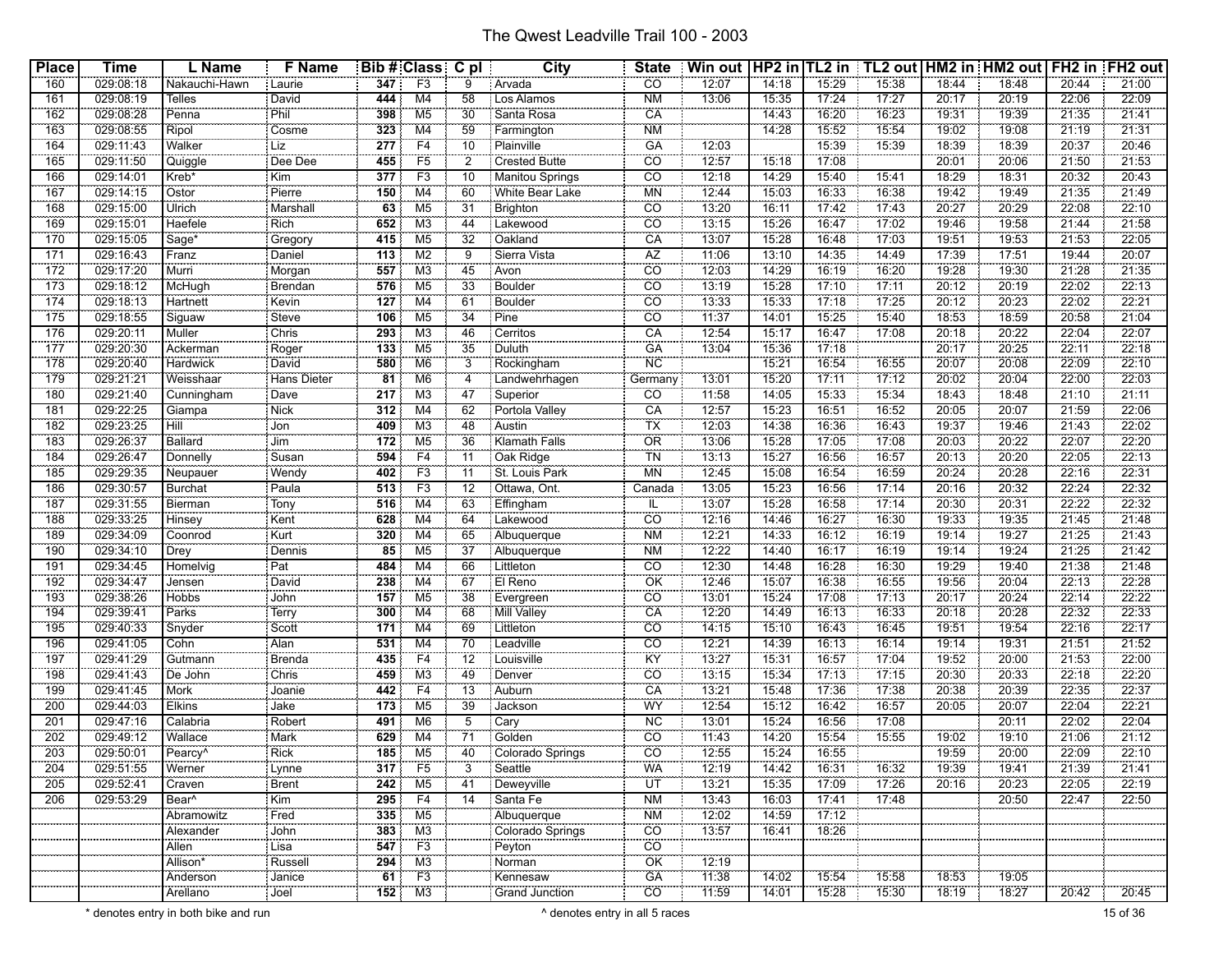| <b>Place</b>     | <b>Time</b> | L Name                   | F Name       |                                     | Bib # Class C pl          |                 | <b>City</b>             | <b>State</b>           |       | MQ2 in MQ2 ot |
|------------------|-------------|--------------------------|--------------|-------------------------------------|---------------------------|-----------------|-------------------------|------------------------|-------|---------------|
| 160              | 029:08:18   | Nakauchi-Hawn            | Laurie       | 347                                 | F3                        | 9               | Arvada                  | $\overline{CO}$        | 25:14 | 25:14         |
| 161              | 029:08:19   | <b>Telles</b>            | <b>David</b> | 444                                 | M4                        | 58              | Los Alamos              | <b>NM</b>              | 25:40 | 25:42         |
| 162              | 029:08:28   | Penna                    | Phil         | 398                                 | M <sub>5</sub>            | 30              | Santa Rosa              | CA                     | 25:18 | 25:22         |
| 163              | 029:08:55   | Ripol                    | Cosme        | 323                                 | $\overline{\mathsf{M}}$ 4 | 59              | Farmington              | $\overline{\text{NM}}$ | 25:22 | 25:30         |
| 164              | 029:11:43   | Walker                   | Liz          | 277                                 | F <sub>4</sub>            | 10              | <b>Plainville</b>       | GÄ                     | 24:49 | 24:49         |
| 165              | 029:11:50   | Quiggle                  | Dee Dee      | 455                                 | F <sub>5</sub>            | $\overline{2}$  | <b>Crested Butte</b>    | <u>co</u>              | 25:30 | 25:32         |
| 166              | 029:14:01   | Kreb*                    | Kim          | 377                                 | F3                        | 10              | <b>Manitou Springs</b>  | $\overline{co}$        | 24:25 | 24:30         |
| 167              | 029:14:15   | Ostor                    | Pierre       | 150                                 | M <sub>4</sub>            | 60              | White Bear Lake         | <b>MN</b>              | 25:20 | 25:26         |
| 168              | 029:15:00   | Ulrich                   | Marshall     | 63                                  | M <sub>5</sub>            | 31              | <b>Brighton</b>         | CO                     | 25:31 | 25:42         |
| 169              | 029:15:01   | Haefele                  | Rich         | 652                                 | M <sub>3</sub>            | 44              | Lakewood                | $\overline{c}$         | 25:24 | 25:35         |
| 170              | 029:15:05   | Sage*                    | Gregory      | 415                                 | M <sub>5</sub>            | 32              | Oakland                 | CA                     | 25:16 | 25:24         |
| 171              | 029:16:43   | Franz                    | Daniel       | 113                                 | M <sub>2</sub>            | 9               | Sierra Vista            | <b>AZ</b>              | 24:05 | 24:19         |
| $\overline{172}$ | 029:17:20   | Murri                    | Morgan       | 557                                 | $\overline{\mathsf{M}3}$  | $\overline{45}$ | Avon                    | $\overline{co}$        | 25:07 | 25:18         |
| 173              | 029:18:12   | McHugh                   | Brendan      | 576                                 | M <sub>5</sub>            | 33              | Boulder                 | cö                     | 25:25 | 25:37         |
| 174              | 029:18:13   | Hartnett                 | : Kevin      | 127                                 | M <sub>4</sub>            | 61              | Boulder                 | CÖ                     | 25:30 | 25:42         |
| 175              | 029:18:55   | Siguaw                   | Steve        | 106                                 | M <sub>5</sub>            | $\overline{34}$ | Pine                    | $\overline{CO}$        | 25:12 | 25:14         |
| 176              | 029:20:11   | Muller                   | Chris        | 293                                 | M <sub>3</sub>            | 46              | Cerritos                | CA                     | 25:43 | 25:49         |
| 177              | 029:20:30   | Ackerman                 | Roger        | 133                                 | M <sub>5</sub>            | 35              | Duluth                  | <b>GA</b>              | 25:46 | 25:52         |
| 178              | 029:20:40   | Hardwick                 | David        | 580                                 | M <sub>6</sub>            | $\frac{1}{3}$   | Rockingham              | $\overline{\text{NC}}$ | 25:40 | 25:41         |
| 179              | 029:21:21   | Weisshaar                | Hans Dieter  | $\overline{81}$                     | M <sub>6</sub>            | $\overline{4}$  | Landwehrhagen           | Germany :              | 25:44 | 25:45         |
| 180              | 029:21:40   | Cunningham               | Dave         | 217                                 | M <sub>3</sub>            | 47              | Superior                | CO                     | 25:20 | 25:34         |
| 181              | 029:22:25   | Giampa                   | <b>Nick</b>  | 312                                 | M <sub>4</sub>            | 62              | Portola Valley          | CA                     | 25:31 | 25:32         |
| 182              | 029:23:25   | <b>Hill</b>              | Jon          | 409                                 | M <sub>3</sub>            | 48              | Austin                  | TX                     | 25:16 | 25:32         |
| 183              | 029:26:37   | <b>Ballard</b>           | Jim          | 172                                 | M <sub>5</sub>            | 36              | Klamath Falls           | OR                     | 25:43 | 25:57         |
| 184              | 029:26:47   | Donnelly                 | Susan        | 594                                 | F4                        | $\frac{1}{11}$  | Oak Ridge               | <b>TN</b>              | 25:38 | 25:50         |
| 185              | 029:29:35   | Neupauer                 | Wendy        | 402                                 | F <sub>3</sub>            | $\overline{11}$ |                         | <b>MN</b>              | 26:07 | 26:07         |
| 186              | 029:30:57   | <b>Burchat</b>           | Paula        | 513                                 | F3                        | $\overline{12}$ | Ottawa, Ont.            | Canada                 | 25:59 | 26:04         |
| 187              | 029:31:55   | Bierman                  | Tony<br>Kent | 516                                 | $\overline{\mathsf{M}}$ 4 | 63              | Effingham               | ïË                     | 25:59 | 26:02         |
| 188              | 029:33:25   | Hinsey                   |              | 628                                 | M <sub>4</sub>            | 64              | Lakewood                | cö                     | 25:49 | 25:51         |
| 189              | 029:34:09   | Coonrod                  | : Kurt       | 320                                 | M4                        | 65              | Albuquerque             | <b>NM</b>              | 25:21 | 25:32         |
| 190              | 029:34:10   | Drey                     | Dennis       | $\overline{\overline{\mathbf{85}}}$ | M <sub>5</sub>            | $\overline{37}$ | Albuquerque             | <b>NM</b>              | 25:18 | 25:32         |
| 191              | 029:34:45   | Homelvig                 | Part         | 484                                 | M4                        | 66              | Littleton               | $\overline{c}$         | 25:34 | 25:37         |
| 192              | 029:34:47   | Jensen                   | David        | 238                                 | M4                        | 67              | El Reno                 | OK                     | 25:49 | 25:50         |
| 193              | 029:38:26   | <b>Hobbs</b>             | John         | 157                                 | M <sub>5</sub>            | 38              | Evergreen               | $\overline{co}$        | 25:53 | 25:54         |
| 194              | 029:39:41   | Parks                    | Terry        | 300                                 | M <sub>4</sub>            | 68              | Mill Valley             | CA                     | 26:00 | 26:03         |
| 195              | 029:40:33   | Snyder                   | Scott        | $\overline{171}$                    | M <sub>4</sub>            | 69              | Littleton               | CÖ                     | 25:43 | 25:43         |
| 196              | 029:41:05   | Cohn                     | : Alan       | 531                                 | M <sub>4</sub>            | 70              | Leadville               | $\overline{co}$        | 25:29 | 25:38         |
| 197              | 029:41:29   | Gutmann                  | Brenda       | 435                                 | F <sub>4</sub>            | $\overline{12}$ | Louisville              | KŸ                     | 25:27 | 25:40         |
| 198              | 029:41:43   | De John                  | Chris        | 459                                 | M <sub>3</sub>            | 49              | Denver                  | CÔ                     | 25:51 | 25:54         |
| 199              | 029:41:45   | Mork                     | Joanie       | 442                                 | F4                        | $\overline{13}$ | Auburn                  | $\overline{CA}$        | 26:09 | 26:09         |
| 200              | 029:44:03   | Elkins                   | Jake         | 173                                 | M <sub>5</sub>            | 39              | Jackson                 | WY                     | 26:01 | 26:01         |
| 201              | 029:47:16   | Calabria                 | Robert       | 491                                 | M <sub>6</sub>            | $\overline{5}$  | Cary                    | $\overline{\text{NC}}$ | 25:46 | 25:55         |
| 202              | 029:49:12   | Wallace                  | Mark<br>Rick | 629                                 | $\overline{\mathsf{M}}$ 4 | $\overline{71}$ | Golden                  | CÔ                     | 26:05 | 26:11         |
| 203              | 029:50:01   | Pearcy <sup>^</sup><br>. |              | 185                                 | M <sub>5</sub>            | 40              | Colorado Springs        | co                     | 25:43 | 25:44         |
| 204              | 029:51:55   | Werner                   | : Lynne      | 317                                 | F5                        | $\overline{3}$  | Seattle                 | WA                     | 25:56 | 25:57         |
| 205              | 029:52:41   | Craven                   | Brent        | 242                                 | M <sub>5</sub>            | $\overline{41}$ | Deweyville              | ÜΤ                     | 25:52 | 26:07         |
| 206              | 029:53:29   | Bear $\overline{A}$      | : Kim        | 295                                 | F4                        | 14              | Santa Fe                | <b>NM</b>              | 26:24 | 26:24         |
|                  |             | Abramowitz               | Fred         | 335                                 | M5                        |                 | Albuquerque             | <b>NM</b>              |       |               |
|                  |             | Alexander                | John         | 383                                 | $\overline{\mathsf{M}3}$  |                 | <b>Colorado Springs</b> | $\overline{co}$        |       |               |
|                  |             | Allen                    | Lisa         | 547                                 | F <sub>3</sub>            |                 | Peyton                  | <b>CO</b>              |       |               |
|                  |             | Allison*<br>ananana      | Russell      | 294                                 | M3                        |                 | Norman                  | OK                     |       |               |
|                  |             | Anderson                 | Janice       | 61                                  | F3                        |                 | Kennesaw                | GÄ                     |       |               |
|                  |             | Arellano                 | : Joel       | 152                                 | M3                        |                 | <b>Grand Junction</b>   | $\overline{CO}$        |       |               |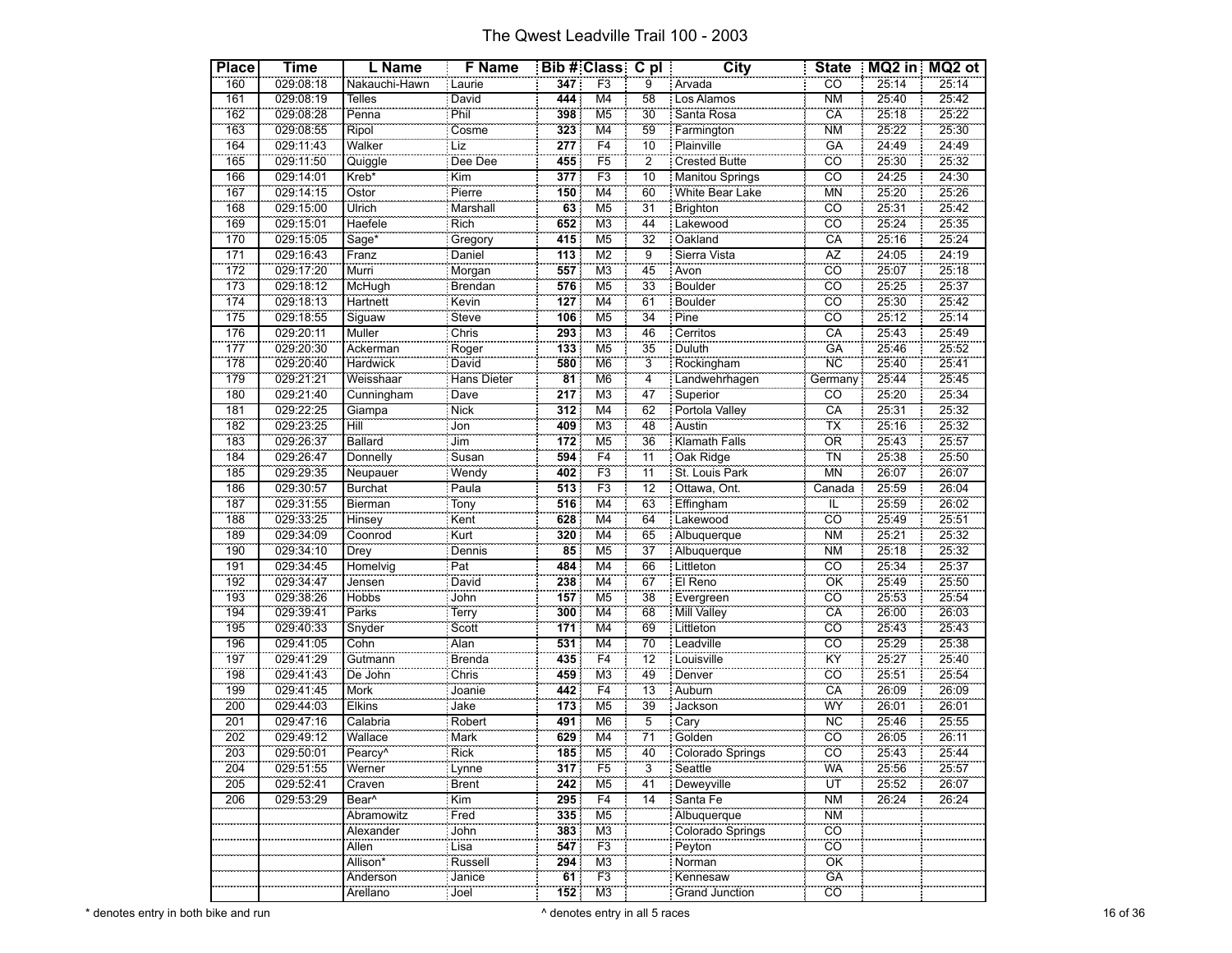| <b>Place</b> | <b>Time</b> | L Name             | <b>F</b> Name |            | Bib # Class C pl          | City                            | <b>State</b>    |              | MQ1 in MQ1 out   FH1 in FH1 out   HM1 in   HM1 out   TI1 in TL1 out |              |              |              |              |       |               |
|--------------|-------------|--------------------|---------------|------------|---------------------------|---------------------------------|-----------------|--------------|---------------------------------------------------------------------|--------------|--------------|--------------|--------------|-------|---------------|
|              |             | Arias              | Jorge         | 581        | M4                        | <b>Boulder</b>                  | CO              | 2:36         | 2:36                                                                | 4:58         | 5:10         | 6:52         | 7:03         | 9:18  | 9:35          |
|              |             | Armold             | Jeremiah      | 572        | $\overline{M2}$           | Ft. Collins                     | CO              | 2:35         | 2:35                                                                | 4:55         | 4.57         | 6:36         | 6:37         | 8:45  | 8:48          |
|              |             | Bailey             | Skip          | 257        | M5                        | <b>Highlands Ranch</b>          | CO              | 2:37         |                                                                     | 5:28         |              |              |              |       |               |
|              |             | Bashor             | Cheri         | 619        | F4                        | Chadron                         | <b>NE</b>       | 2:25         | 2:28                                                                | 4:43         | 4:49         | 6:17         | 6:22         | 8:34  | 8:43          |
|              |             | Beal               | Brent         | 439        | M <sub>6</sub>            | Silverthorne                    | CO              | 2:17         | 2:21                                                                | 4:45         | 4.57         | 7:01         | 7:36         | 10:15 |               |
|              |             | Beaty              | Patricia      | 575        | F <sub>3</sub>            | Salt Lake City                  | ΪŰΤ             | 2:34         | 2:35                                                                | 4:51         | 4:54         | 6:27         | 6:29         | 8:40  | 8:42          |
|              |             | Beine              | Jo Ann        | 614        | F4                        | Littleton                       | CO              |              | 2:14                                                                | 4:24         | 4:26         | 5:51         | 5:53         | 8:12  | 9:29          |
|              |             | Belu               | Anna          | 260        | F <sub>3</sub>            | Minnetonka                      | MN              | 2:29         | 2:29                                                                | 4:46         | 4.47         | 6:23         | 6:31         | 8:45  | 8:46          |
|              |             | Berkshire          | Skip          | 465        | M6                        | <b>Crested Butte</b>            | CO              | 2:27         | 2:28                                                                | 4:50         | 4:57         |              |              |       |               |
|              |             | Bieg               | Jim           | 328        | M5                        | Santa Fe                        | <b>NM</b>       | 2:25         | 2:25                                                                | 4:40         | 4:42         | 6:11         | 6:13         | 8:27  | 8:29          |
|              |             | Blumberg           | Kurt          | 451        | M <sub>5</sub>            | Leadville                       | CO              | 2:11         | 2:12                                                                | 4:11         | 4:13         | 5:30         | 5:33         | 7:29  | 7:32          |
|              |             | Bolyard            | Sandra        | 508        | F <sub>4</sub>            | Ft. Collins                     | $\overline{CO}$ | 2:35         | 2:40                                                                | 4:58         | 5:05         | 6:37         | 6:39         | 8:46  |               |
|              |             | Bond               | Bert          | 493        | M4                        | Littleton                       | CO              | 2:21         | 2:21                                                                | 4:42         | 4:43         | 6:14         | 6:16         | 8:48  | 8:49          |
|              |             | Bono               | Steven        | 548        | M3                        | Boulder                         | CO              | 1:52         | 1:53                                                                | 3:48         | 3:49         | 5:26         |              |       |               |
|              |             | <b>Boulbol</b>     | Scott         | 233        | M <sub>3</sub>            | <b>Boulder</b>                  | $\overline{CO}$ | 2:33         | 2:34                                                                | 4:58         | 5:01         | 6:52         | 7:02         | 9:18  | 9:21          |
|              |             |                    | Elizabeth     | 356        | F <sub>5</sub>            |                                 | CO              | 2:37         | 2:38                                                                | 5:00         | 5:04         | 6:42         | 6:44         | 8:54  | 8:54          |
|              |             | Bouquet            | Dan           | 632        | M <sub>3</sub>            | Evergreen<br>Portland           | ME              | 2:34         | 2:34                                                                |              | 4:58         | 6:34         | 6:38         | 8:44  | 8:48          |
|              |             | <b>Bratches</b>    |               |            | F <sub>4</sub>            |                                 |                 |              |                                                                     |              |              |              |              |       |               |
|              |             | <b>Briers</b>      | Susan         | 284        |                           | St. Augustine                   | FL              | 2:23<br>2:25 | 2:24<br>2:28                                                        | 4:37         | 4:40         | 6:04         | 6:06<br>6:27 | 8:21  | 8:25          |
|              |             | <b>Bright</b>      | Mark<br>Kim   | 541<br>376 | M3<br>M <sub>5</sub>      | Oklahoma City<br>Albuquerque    | OK<br><b>NM</b> | 2:39         | 2:41                                                                | 4:45<br>5:18 | 4:53<br>5:23 | 6:22<br>7:15 | 7:26         | 10:12 | 9:05<br>10:16 |
|              |             | <b>Brooks</b>      |               |            |                           |                                 |                 |              |                                                                     |              |              |              |              |       |               |
|              |             | <b>Brooks</b>      | Jim           | 456        | M4                        | Aurora                          | CO              | 2:36         | 2:39                                                                | 5:16         | 5:20         | 7:08         | 7:26         | 10:14 |               |
|              |             | <b>Buck</b>        | Kip           | 289        | M5<br>F <sub>3</sub>      | Beaverton<br>Conifer            | <b>OR</b>       | 2:56         | 2:56                                                                | 5:47         | 5:48         | 7:38         | 7.39         | 10:28 | 10:28         |
|              |             | Byrd               | Nancy         | 226        |                           |                                 | CO              | 2:32         | 2:32                                                                | 4:55         | 4:58         | 6:37         | 6:39         | 8:54  | 8:54          |
|              |             | Cendejas           | Javier        | 550        | M6                        | Louisville                      | KY              | 2:29         | 2:29                                                                | 4:41         | 4:44         | 6:11         | 6:14         | 8:15  | 8:17          |
|              |             | Chlouber           | Ken           | 640        | M6                        | Leadville                       | CO              | 2:38         | 2:38                                                                | 5:17         | 5:19         | 7:06         | 7:07         | 9:21  | 9:22          |
|              |             | Coe                | Tom           | 397        | M <sub>5</sub>            | Albuquerque                     | <b>NM</b>       | 2:28         | 2:28                                                                | 5.06         | 5:10         | 6:53         | 7:00         | 9.40  |               |
|              |             | Cogar              | Terri         | 344        | F <sub>3</sub>            | Colorado Springs                | CO              | 2:40         | 2:42                                                                | 5:03         | 5:12         | 6:40         | 6:45         | 8:58  | 9:00          |
|              |             | Coles              | Franklin      | 605        | M5                        | Bozeman                         | MT              | 2:33         | 2:33                                                                | 5:06         | 5:10         | 6:54         | 7:05         | 9:15  | 9:17          |
|              |             | Combs              | Bob           | 631        | M <sub>3</sub>            | Warren                          | OH              | 2:28         | 2:28                                                                | 4:43         | 4.46         | 6:19         | 6:21         | 8:36  | 8:38          |
|              |             | Conrad             | Steve         | 498        | M4                        | Rollinsville                    | CO              | 2:25         | 2:26                                                                | 4:52         | 5:00         | 6:36         | 6:45         | 8:58  | 9:00          |
|              |             | Coover             | John          | 276        | M6                        | Madison                         | WI              | 2:47         | 2:52                                                                | 5:37         | 5:39         | 7:20         | 7:27         | 10:09 | 10:16         |
|              |             | Corson             | Constance     | 382        | F <sub>5</sub>            | Montrose                        | CO <sub>1</sub> | 3:36         |                                                                     |              |              |              |              |       |               |
|              |             | Coursey            | Michael       | 360        | M3                        | Rancho S. Margarita             | CA              | 2:31         | 2:32                                                                | 5:05         | 5:06         | 6:54         | 6:59         | 9:08  | 9:12          |
|              |             | Cox                | David         | 555        | M4                        | East Dundee                     | IL              | 2:36         | 2:41                                                                | 5:17         | 5:19         | 6:59         | 7:04         | 9:42  | 9:54          |
|              |             | Dahlke             | LeRoy         | 400        | M <sub>5</sub>            | Riceville                       | <b>IA</b>       | 2:36         | 2:37                                                                | 4:48         | 4:55         | 6:26         | 6:50         | 9.02  |               |
|              |             | d'Aquin            | Jean-Jacques  | 620        | M6                        | Montrose                        | CO              | 2:42         | 2:47                                                                | 5:02         | 5:06         | 6:39         | 6:44         | 8:59  | 9:09          |
|              |             | Daus-Weber         | Theresa       | 125        | F4                        | Littleton                       | CO              | 2:23         | 2:24                                                                | 4:35         | 4:36         | 6:04         | 6:06         | 8:34  | 8:36          |
|              |             | Davenport          | Michael       | 384        | $\overline{\mathsf{M}}$ 4 | <b>Arlington Heights</b>        | ÏĹ.             | 2:22         | 2:22                                                                | 4:25         | 4:27         | 5.41         | 5:43         | 7:43  | 7:44          |
|              |             | Dawkins            | Doug          | 275        | M5                        | Rockingham                      | ΝC              | 2:46         | 2:47                                                                | 5:15         | 5:17         | 6:59         | 7:06         | 9:42  | 9:50          |
|              |             | DeBeer             | Ken           | 249        | M5                        | Florissant                      | МO              | 2:21         | 2:26                                                                | 4:37         | 4:47         | 6:14         | 6:20         | 8:26  | 8:38          |
|              |             | DeHaye             | David         | 308        | M <sub>3</sub>            | Madison                         | AL.             | 2:29         | 2:30                                                                | 4:50         | 4:53         | 6:34         | 6:41         | 8:50  | 8:52          |
|              |             | Delman             | Glen          | 558        | M3                        | <b>Boulder</b>                  | CO              | 2:31         | 2:32                                                                | 4:48         |              | 6:21         | 6:28         | 8:56  | 9:03          |
|              |             | Delman             | Reid          | 583        | M3                        | Niwot                           | CO              | 2:32         | 2:33                                                                | 5:04         | 5:10         | 6:57         | 7:02         | 9:19  | 9:23          |
|              |             | Deupree            | Harry         | 306        | M <sub>6</sub>            | Mustang                         | ÖK              | 3:08         | 3.08                                                                | 5:54         |              | 7:45         | 7:49         | 10:25 | 10:29         |
|              |             | <b></b><br>Deupree | Dick          |            | 617 M5                    | Mustang                         | OK              | 2:47         | 2:48                                                                | 5:29         | 5:33         | 7:22         | 7:29         | 10:25 |               |
|              |             |                    | Bill          | 463        | M6                        | Arcadia                         | CA              | 3:08         | 3:09                                                                | 5:55         | 5:57         | 7:45         | 7.49         | 10:25 | 10:29         |
|              |             | Dickey<br>Dickson  | Rod           | 311        | M5                        | Santa Rosa                      | CA              | 2:27         | 2:28                                                                | 4:36         | 4:38         | 6:05         | 6:07         | 9.04  |               |
|              |             | Dobosz             | Tom           | 420        | M4                        | Tucson                          | AZ              | 2:23         | 2:24                                                                | 5:06         | 5:09         | 7:02         | 7:05         | 10:00 |               |
|              |             | Dodson             | Bill          | 574        | M6                        |                                 | <b>NM</b>       | 2:37         | 2:55                                                                | 5:18         | 5:24         | 6:46         | 6:49         | 8:54  | 9:00          |
|              |             | Dorsa              | Peter         | 337        | M4                        | Albuquerque<br>Glenwood Springs | <b>CO</b>       | 2:44         | 2:44                                                                | 5:41         | 5:43         | 7:41         | 7:43         | 11:20 |               |
|              |             | Dudney             | Gary          |            | $552$ M5                  | Salinas                         | CA              | 2:21         | 2:25                                                                | 4:44         | 4:46         | 6:12         | 6:16         | 8:28  | 8:31          |
|              |             | Duerr              | .<br>Donna    |            | $410$ $F4$                | Denver                          | $\overline{CO}$ | 3:36         |                                                                     |              |              |              |              |       |               |
|              |             | <u>.</u><br>Duncan | Rob           | 386        | M4                        | : Tijeras                       | <b>NM</b>       | 2:43         | 2:43                                                                | 5:16         | 5:24         | 7:02         | 7:07         | 9:48  | 9:56          |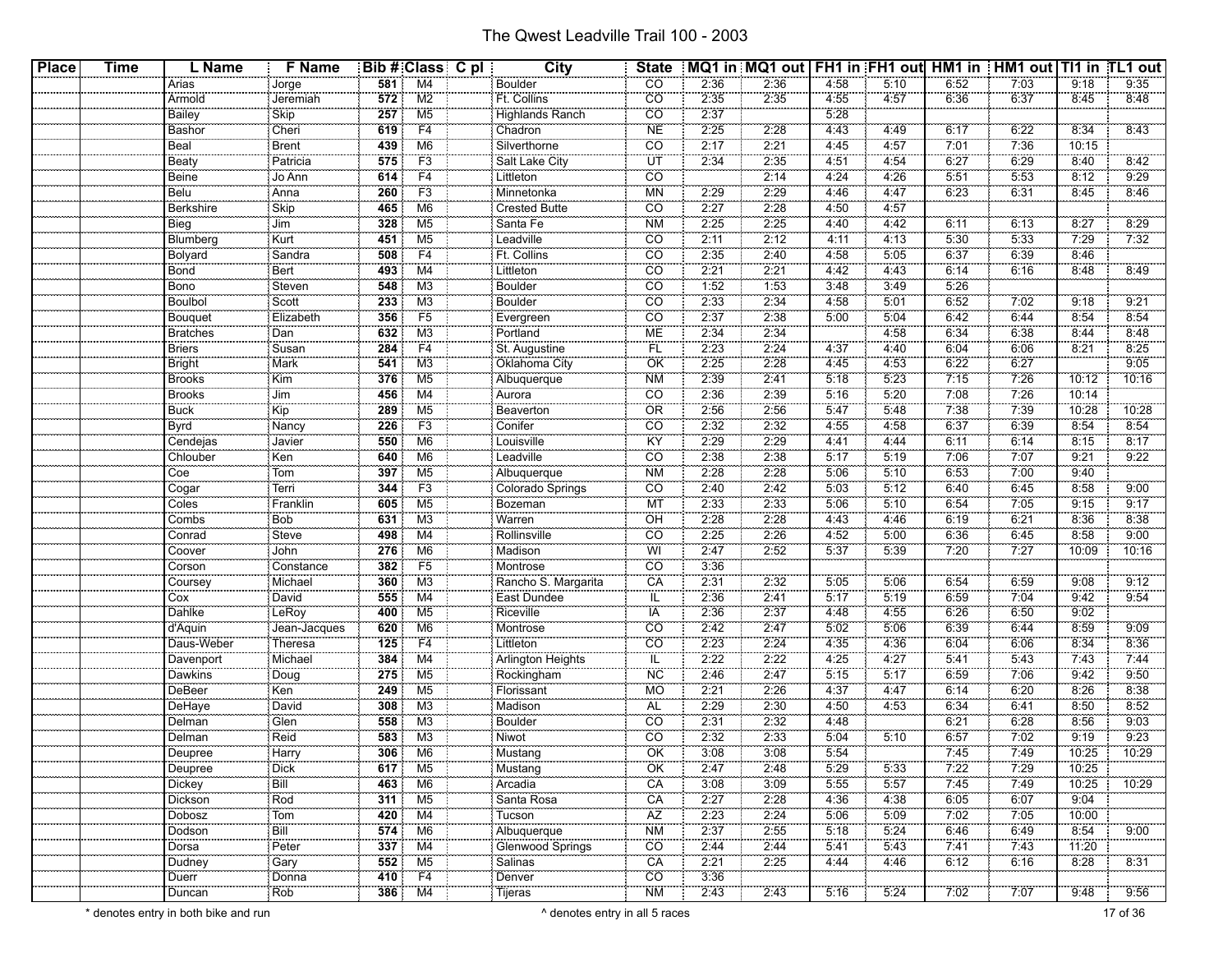| <b>Place</b> | Time | L Name           | <b>F</b> Name           |     | Bib # Class C pl          | City                     | <b>State</b>            | $HPI$ in | Win in |
|--------------|------|------------------|-------------------------|-----|---------------------------|--------------------------|-------------------------|----------|--------|
|              |      | Arias            |                         | 581 | $\overline{\mathsf{M}}$ 4 | Boulder                  | CÖ                      | 12:02    | 13:53  |
|              |      | Armold           | Jorge<br>Jorge          | 572 | M <sub>2</sub>            | Ft. Collins              | cö                      |          | 12:27  |
|              |      | Bailey           | <b>Skip</b>             | 257 | M <sub>5</sub>            | <b>Highlands Ranch</b>   | $\overline{CO}$         |          |        |
|              |      | Bashor           |                         | 619 | F4                        | Chadron                  | <b>NE</b>               | 10:42    | 12:48  |
|              |      | Beal             | Cheri<br>Brent          | 439 | M6                        | Silverthorne             | cö                      |          |        |
|              |      | Beaty            | Patricia                | 575 | F <sub>3</sub>            | Salt Lake City           | ΪÜΤ                     | 10:38    | 12:25  |
|              |      | Beine            |                         | 614 | F4                        |                          | cö                      | 10:31    | 12:20  |
|              |      | Belu             | Jo Ann<br>Anna          | 260 | F <sub>3</sub>            | Littleton<br>Minnetonka  | <b>MN</b>               | 11.08    | 13:46  |
|              |      | <b>Berkshire</b> | Skip                    | 465 | M <sub>6</sub>            | Crested Butte            | $\overline{CO}$         |          |        |
|              |      | Bieg             | Jim                     | 328 | M <sub>5</sub>            |                          | <b>NM</b>               | 10:31    | 12:21  |
|              |      | Blumberg         | Kurt                    | 451 | M <sub>5</sub>            | Santa Fe<br>Leadville    | cö                      | 9:21     | 10:54  |
|              |      | <b>Bolyard</b>   | Sandra                  | 508 | F4                        | Ft. Collins              | CÖ                      | 11:02    | 12:54  |
|              |      |                  | Bert                    | 493 | $\overline{\mathsf{M}}$ 4 |                          | $\overline{co}$         |          | 12:36  |
|              |      | Bond<br>Bono     | Steven                  | 548 | M <sub>3</sub>            | Littleton<br>Boulder     | cö                      |          |        |
|              |      | <b>Boulbol</b>   | Scott                   | 233 | M <sub>3</sub>            | <b>Boulder</b>           | $\overline{CO}$         | 12:04    | 14:36  |
|              |      | Bouquet          | Elizabeth               | 356 | $\overline{F5}$           |                          | CÔ                      | 11:14    | 13:22  |
|              |      | <b>Bratches</b>  | Dan                     | 632 | M <sub>3</sub>            | Evergreen                | <b>ME</b>               | 10:55    | 13:03  |
|              |      | <b>Briers</b>    | Susan                   | 284 | F4                        | St. Augustine            | FL                      | 10:39    | 12:37  |
|              |      | Bright           |                         | 541 | M <sub>3</sub>            | Oklahoma City            | OK                      | 11:38    | 13:48  |
|              |      | <b>Brooks</b>    | Mark<br>Kim             | 376 | M <sub>5</sub>            | Albuquerque              | <b>NM</b>               |          |        |
|              |      | <b>Brooks</b>    | Jim                     | 456 | M4                        | Aurora                   | $\overline{CO}$         |          |        |
|              |      | <b>Buck</b>      | $\overline{\text{Kip}}$ | 289 | M <sub>5</sub>            | Beaverton                | OR                      |          |        |
|              |      | Byrd             | Nancy                   | 226 | F <sub>3</sub>            | Conifer                  | cö                      | 11:07    | 12:59  |
|              |      | Cendejas         | Javier                  | 550 | M <sub>6</sub>            | Louisville               | ΪŸ                      | 10:22    | 12:17  |
|              |      | Chlouber         |                         | 640 | M <sub>6</sub>            |                          | CO                      | 12:09    | 16:10  |
|              |      | Coe              | $\frac{1}{\text{Ken}}$  | 397 | M <sub>5</sub>            | Leadville<br>Albuquerque | <b>NM</b>               | 12:07    | 14:05  |
|              |      | Cogar            | Terri                   | 344 | F <sub>3</sub>            | Colorado Springs         | $\overline{CO}$         | 11:12    | 13:03  |
|              |      | Coles            | Franklin                | 605 | $\overline{\mathsf{M5}}$  | Bozeman<br>Warren        | MT                      | 11:26    | 13:46  |
|              |      | Combs            | Bob                     | 631 | M <sub>3</sub>            |                          | OH                      | 10:49    | 12:37  |
|              |      | Conrad           | Steve                   | 498 | M4                        | Rollinsville             | <b>CO</b>               | 11:20    | 13:32  |
|              |      |                  | John                    | 276 | M <sub>6</sub>            | Madison                  | $\overline{\mathsf{W}}$ |          |        |
|              |      | Coover<br>Corson | Constance               | 382 | F <sub>5</sub>            | Montrose                 | cö                      |          |        |
|              |      | Coursey          | Michael                 | 360 | M <sub>3</sub>            | Rancho S. Margarita      | CA                      | 11:13    | 13:00  |
|              |      | Cox              | David                   | 555 | M <sub>4</sub>            | East Dundee              | iĽ                      | 12:52    |        |
|              |      | Dahlke           | LeRoy                   | 400 | M <sub>5</sub>            | Riceville                | ÏÄ                      |          |        |
|              |      | d'Aquin          | Jean-Jacques            | 620 | M <sub>6</sub>            | Montrose                 | cö                      | 11:50    | 16:10  |
|              |      | Daus-Weber       | Theresa                 | 125 | F4                        | Littleton                | CO                      | 11:15    | 16:10  |
|              |      | Davenport        |                         | 384 | M <sub>4</sub>            | Arlington Heights        | ïÜ                      | 8:33     | 11:38  |
|              |      | Dawkins          | Doug                    | 275 | M <sub>5</sub>            | Rockingham               | <b>NC</b>               |          |        |
|              |      | DeBeer           | Ken                     | 249 | M <sub>5</sub>            | Florissant               | <b>MO</b>               | 11:21    | 14:04  |
|              |      | DeHaye           | David                   | 308 | M3                        | Madison                  | <b>AL</b>               | 10:59    | 13:06  |
|              |      | Delman           | Glen                    | 558 | M <sub>3</sub>            | <b>Boulder</b>           | <b>CO</b>               | 11:13    | 12:56  |
|              |      | Delman           | Reid                    | 583 | M <sub>3</sub>            | Niwot                    | CO                      | 11:51    | 13:55  |
|              |      | Deupree          | Harrv                   | 306 | M6                        | Mustang                  | ÖK                      | 13:00    | 16:10  |
|              |      | Deupree          | Dick                    | 617 | M <sub>5</sub>            | Mustang                  | ÖK                      |          |        |
|              |      | Dickey           | Bill                    | 463 | M <sub>6</sub>            | Arcadia                  | CA                      | 13:00    | 16:10  |
|              |      | Dickson          | $\overline{Rod}$        | 311 | M5                        | Santa Rosa               | CÄ                      |          |        |
|              |      | Dobosz           | Tom                     | 420 | M4                        | Tucson                   | ÄŻ                      |          |        |
|              |      | Dodson           | Bill                    | 574 | M <sub>6</sub>            | Albuquerque              | <b>NM</b>               | 11:06    | 13:09  |
|              |      | Dorsa            | Peter                   | 337 | M4                        | Glenwood Springs         | CÖ                      |          |        |
|              |      | Dudney           | Gary                    | 552 | M <sub>5</sub>            | Salinas                  | CA                      | 10:45    | 12:35  |
|              |      | Duerr            | Donna                   | 410 | $\overline{F4}$           | Denver                   | $\overline{co}$         |          |        |
|              |      | Duncan           | Rob                     | 386 | M <sub>4</sub>            | Tijeras                  | <b>NM</b>               | 12:02    | 14:03  |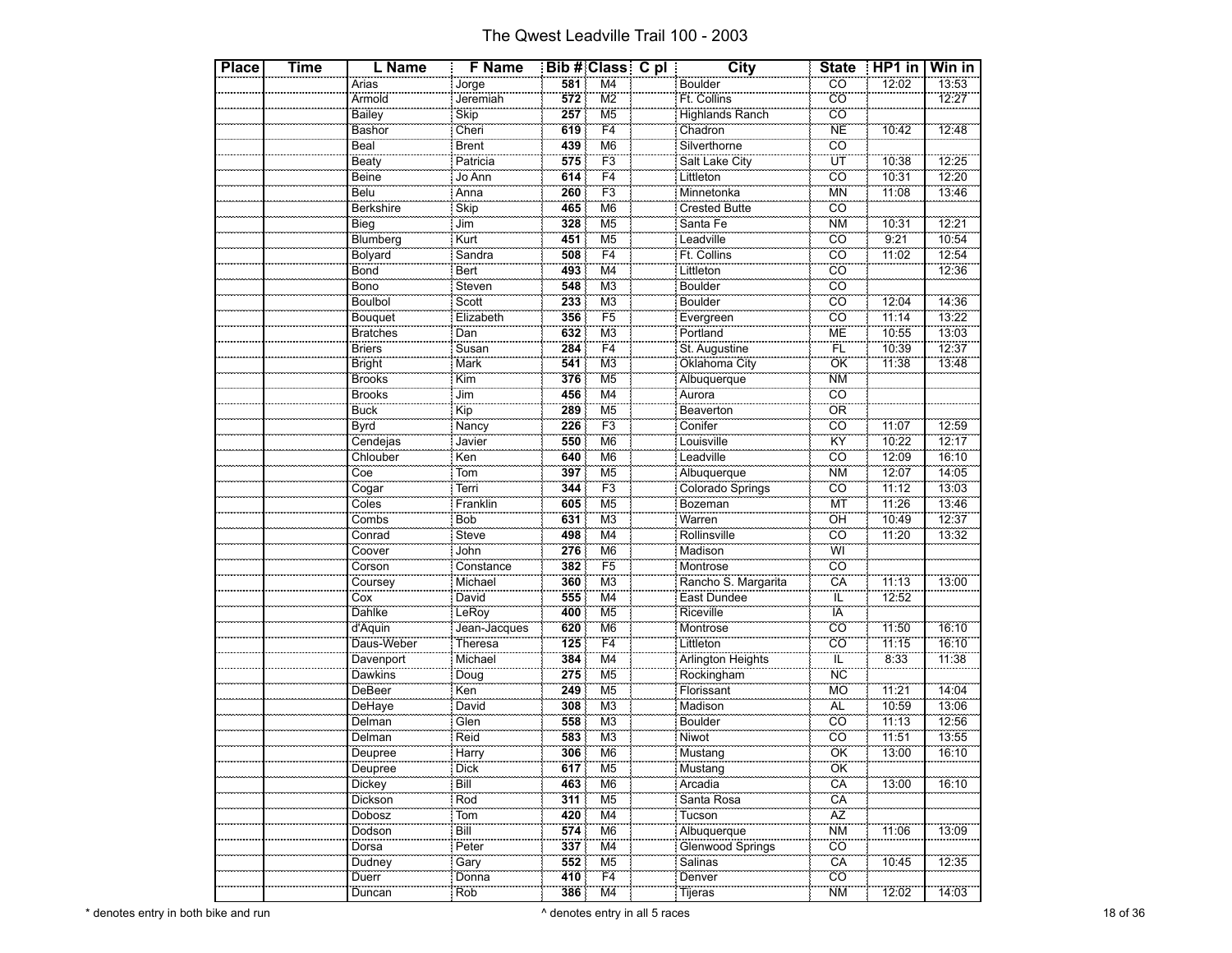| <b>Place</b> | <b>Time</b> | L Name           | F Name                |                  | Bib # Class C pl               | City                     | <b>State</b>            | Win out   HP2 in   TL2 in   TL2 out   HM2 in   HM2 out   FH2 in   FH2 out |       |       |          |       |       |       |       |
|--------------|-------------|------------------|-----------------------|------------------|--------------------------------|--------------------------|-------------------------|---------------------------------------------------------------------------|-------|-------|----------|-------|-------|-------|-------|
|              |             | Arias            | Jorge                 | 581              | M4                             | <b>Boulder</b>           | CO <sub>.</sub>         | 13:54                                                                     | 17:01 | 19:20 |          |       |       |       |       |
|              |             | Armold           | Jeremiah              | $\overline{572}$ | M2                             | Ft. Collins              | co.                     | 12:40                                                                     | 14:47 | 16:33 | $-17:08$ | 20:10 | 20:17 | 23:00 |       |
|              |             | Bailey           | Skip                  | 257              | M <sub>5</sub>                 | Highlands Ranch          | CO                      |                                                                           |       |       |          |       |       |       |       |
|              |             | Bashor           | Cheri                 | 619              | F4                             | Chadron                  | <b>NE</b>               | 13:01                                                                     | 15:17 | 17:23 |          |       |       |       |       |
|              |             | Beal             | Brent                 | 439              | M6                             | Silverthorne             | CO                      |                                                                           |       |       |          |       |       |       |       |
|              |             | Beaty            | Patricia              | 575              | F3                             | Salt Lake City           | ΪÜΤ                     | 12:33                                                                     | 14:48 | 16:19 | 16:20    | 19:22 | 19:41 | 22:10 | 23:00 |
|              |             | Beine            | Jo Ann                | 614              | F4                             |                          | CO                      | 12:25                                                                     | 15:15 | 17:14 | 17:19    | 21:30 |       |       |       |
|              |             | Belu             | Anna                  | 260              | F3                             | Littleton<br>Minnetonka  | <b>MN</b>               | 13:46                                                                     |       |       |          |       |       |       |       |
|              |             | <b>Berkshire</b> | Skip                  | 465              | M6                             | Crested Butte            | $\overline{co}$         |                                                                           |       |       |          |       |       |       |       |
|              |             | Bieg             | Jim                   | 328              | M5                             | Santa Fe                 | <b>NM</b>               | 12:23                                                                     | 14:47 | 16:09 | 16:10    | 20:46 |       |       |       |
|              |             | Blumberg         | Kurt                  | 451              | M <sub>5</sub>                 | Leadville                | co.                     | 11.05                                                                     | 13:21 | 14:38 | 14:39    | 18:02 |       |       |       |
|              |             | <b>Bolyard</b>   | Sandra                | 508              | F4                             | Ft. Collins              | $\overline{co}$         | 13:00                                                                     | 15:14 | 16:51 | 17:03    | 20:38 |       |       |       |
|              |             | Bond             | Bert                  | 493              | M4                             | Littleton                | CO                      | 12:38                                                                     | 15:14 | 17:00 | 17:16    | 21:03 |       |       |       |
|              |             | Bono             | Steven                | 548              | M <sub>3</sub>                 | Boulder                  | $\overline{CO}$         |                                                                           |       |       |          |       |       |       |       |
|              |             | Boulbol          | Scott                 | 233              | M3                             | Boulder                  | CO                      | 14:15                                                                     |       |       |          |       |       |       |       |
|              |             | Bouquet          | Elizabeth             | 356              | $\overline{F5}$                | Evergreen                | <b>CO</b>               | 13:21                                                                     |       |       |          |       |       |       |       |
|              |             | <b>Bratches</b>  | Dan                   | 632              | M <sub>3</sub>                 | Portland                 | <b>ME</b>               | 13:15                                                                     | 16:54 |       |          |       |       |       |       |
|              |             | <b>Briers</b>    | Susan                 | 284              | F4                             | St. Augustine            | FL                      | 12:44                                                                     | 15:14 | 16:38 | 16:50    | 20:03 |       |       |       |
|              |             | <b>Bright</b>    | Mark                  | 541              | ΜЗ                             | Oklahoma City            | <b>OK</b>               | 14:00                                                                     | 16:26 | 18:35 |          |       |       |       |       |
|              |             | Brooks           | Kim                   | 376              | M <sub>5</sub>                 | Albuquerque              | <b>NM</b>               |                                                                           |       |       |          |       |       |       |       |
|              |             | <b>Brooks</b>    | Jim                   | 456              | M4                             | Aurora                   | CO                      |                                                                           | 13:18 |       |          |       |       |       |       |
|              |             | <b>Buck</b>      | Kip                   | 289              | M5                             | Beaverton                | OR                      |                                                                           |       |       |          |       |       |       |       |
|              |             | Byrd             | : Nancy               | 226              | F <sub>3</sub>                 | Conifer                  | $\overline{CO}$         | 13:05                                                                     | 15:46 | 17:37 | 17:50    |       |       |       |       |
|              |             | Cendejas         | Javier                | 550              | M6                             | Louisville               | KŸ                      | 12:21                                                                     | 14:59 | 16:27 | 16:28    | 21:30 |       |       |       |
|              |             | Chlouber         | Ken                   | 640              | M <sub>6</sub>                 | Leadville                | CO                      |                                                                           |       |       |          |       |       |       |       |
|              |             | Coe              | Tom                   | 397              | M <sub>5</sub>                 | Albuquerque              | <b>NM</b>               | 14:12                                                                     | 16:35 | 18:04 |          |       |       |       |       |
|              |             | Cogar            | Terri                 | 344              | F <sub>3</sub>                 | Colorado Springs         | CO                      | 13:25                                                                     | 15:39 | 17:33 |          |       |       |       |       |
|              |             | Coles            | Franklin              | 605              | M <sub>5</sub>                 |                          | <b>MT</b>               | 13:46                                                                     |       |       |          |       |       |       |       |
|              |             | Combs            | Bob                   | 631              | M <sub>3</sub>                 | Bozeman<br>Warren        | OH                      | 12:46                                                                     | 15:13 | 16:33 | 16:43    | 19:45 | 19:56 | 21:50 | 22:12 |
|              |             | Conrad           | <b>Steve</b>          | 498              | M4                             | Rollinsville             | $\overline{CO}$         | 13:45                                                                     |       |       |          |       |       |       |       |
|              |             |                  | John                  | 276              | M <sub>6</sub>                 | Madison                  | WI                      |                                                                           |       |       |          |       |       |       |       |
|              |             | Coover<br>Corson | Constance             | 382              | F5                             | Montrose                 | $\overline{CO}$         |                                                                           |       |       |          |       |       |       |       |
|              |             | Coursey          | Michael               | 360              | M3                             | Rancho S. Margarita      | CA                      | 13:05                                                                     | 15:41 | 17:23 | 17:26    |       |       |       |       |
|              |             | Cox              | David                 | 555              | M4                             |                          | IL                      |                                                                           |       |       |          |       |       |       |       |
|              |             | Dahlke           | LeRoy                 | 400              | M5                             | East Dundee<br>Riceville | <b>IA</b>               |                                                                           |       |       |          |       |       |       |       |
|              |             | d'Aquin          | Jean-Jacques          | 620              | M6                             | Montrose                 | CO                      | 12:23                                                                     |       |       |          |       |       |       |       |
|              |             | Daus-Weber       | : Theresa             | 125              | F4                             | Littleton                | <b>CO</b>               |                                                                           |       |       |          |       |       |       |       |
|              |             | Davenport        | Michael               | 384              | $\overline{M4}$                | <b>Arlington Heights</b> | $\overline{\mathbb{L}}$ | 71:40                                                                     | 13:50 | 15:17 | 15:19    | 18:32 |       |       |       |
|              |             | Dawkins          | Doug                  | 275              | M5                             | Rockingham               | NC                      |                                                                           |       |       |          |       |       |       |       |
|              |             | DeBeer           | Ken                   | 249              | M5                             | Florissant               | <b>MO</b>               | 14:04                                                                     |       |       |          |       |       |       |       |
|              |             | DeHaye           | David                 | 308              | M <sub>3</sub>                 | Madison                  | AL                      | 13:07                                                                     |       |       |          |       |       |       |       |
|              |             | Delman           | Glen                  | 558              | M3                             | <b>Boulder</b>           | <b>CO</b>               | 13:08                                                                     | 15:41 | 17:38 | 17:39    | 20:55 |       |       |       |
|              |             | Delman           | Reid                  | 583              | M3                             | Niwot                    | CO                      | 13:55                                                                     | 17:01 | 19:15 |          |       |       |       |       |
|              |             | Deupree          | Harry                 | 306              | M <sub>6</sub>                 | Mustang                  | ÖK                      |                                                                           |       |       |          |       |       |       |       |
|              |             | .<br>Deupree     | : Dick                |                  | $\frac{1}{617}$ M <sub>5</sub> | Mustang                  | OK                      |                                                                           |       |       |          |       |       |       |       |
|              |             | <b>Dickey</b>    | Bill                  | 463              | M6                             | Arcadia                  | CA                      |                                                                           |       |       |          |       |       |       |       |
|              |             | Dickson          | Rod                   | 311              | M5                             | Santa Rosa               | CA                      |                                                                           |       |       |          |       |       |       |       |
|              |             | Dobosz           | $\sqrt{\frac{1}{10}}$ | 420              | M4                             | Tucson                   | $\overline{AZ}$         |                                                                           |       |       |          |       |       |       |       |
|              |             | Dodson           | Bill                  | 574              | M6                             | Albuquerque              | <b>NM</b>               | 13:21                                                                     |       |       |          |       |       |       |       |
|              |             | <br>Dorsa        | Peter                 | 337              | M4                             | <b>Glenwood Springs</b>  | $\overline{CO}$         |                                                                           |       |       |          |       |       |       |       |
|              |             | Dudney           | Gary                  | 552              | M5                             | Salinas                  | CA                      | 12:39                                                                     | 15:11 | 17:05 | 17:07    | 20:03 | 20:21 | 22:16 | 22:40 |
|              |             | Duerr            | Donna                 | 410              | $\overline{F4}$                | Denver                   | $\overline{CO}$         |                                                                           |       |       |          |       |       |       |       |
|              |             | .<br>Duncan      | : Rob                 | 386              | M4                             | <br>: Tijeras            | <b>NM</b>               | 14:03                                                                     |       |       |          |       |       |       |       |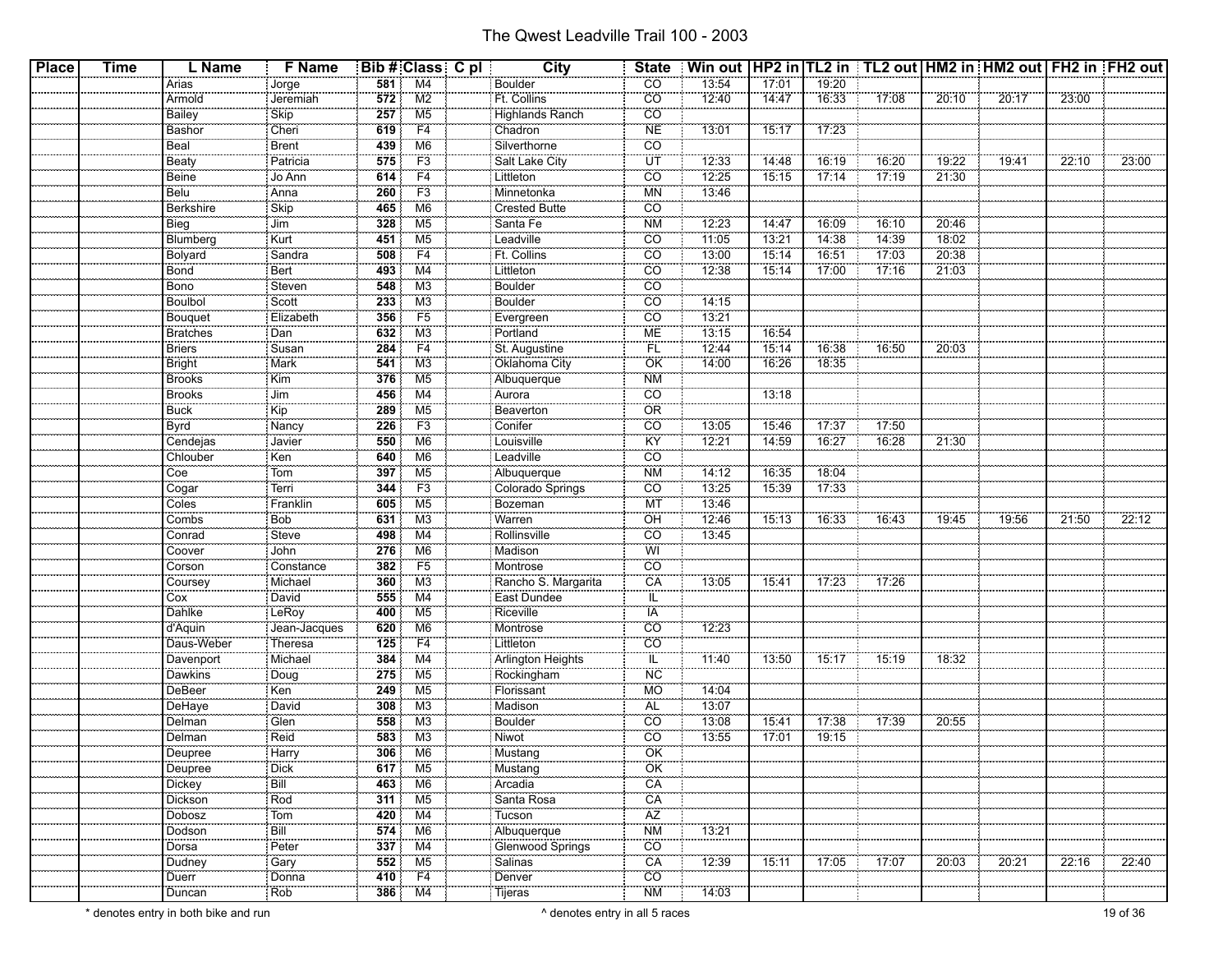| <b>Place</b> | Time | L Name                    | <b>F</b> Name           |     | Bib # Class C pl          | <b>City</b>                  |                              | State   MQ2 in   MQ2 ot |       |
|--------------|------|---------------------------|-------------------------|-----|---------------------------|------------------------------|------------------------------|-------------------------|-------|
|              |      | Arias                     |                         | 581 | M4                        | <b>Boulder</b>               | CO                           |                         |       |
|              |      | Armold                    | Jorge<br>Jeremiah       | 572 | $\overline{\text{M2}}$    | Ft. Collins                  | co                           |                         |       |
|              |      | <b>Bailey</b>             | Skip                    | 257 | M <sub>5</sub>            | <b>Highlands Ranch</b>       | $\overline{CO}$              |                         |       |
|              |      | Bashor                    | Cheri                   | 619 | F <sub>4</sub>            | Chadron                      | <b>NE</b>                    |                         |       |
|              |      | Beal                      | Brent                   | 439 | M <sub>6</sub>            | Silverthorne                 | <b>CO</b>                    |                         |       |
|              |      | Beaty                     | Patricia                | 575 | F3                        | Salt Lake City               | ΪÜΤ                          |                         |       |
|              |      | Beine                     | Jo Ann                  | 614 | $\overline{F4}$           | Littleton<br>Minnetonka      | $\overline{co}$              |                         |       |
|              |      | Belu                      | Anna                    | 260 | F <sub>3</sub>            |                              | <b>MN</b>                    |                         |       |
|              |      | <b>Berkshire</b>          | Skip                    | 465 | M <sub>6</sub>            | Crested Butte                | $\overline{CO}$              |                         |       |
|              |      | Bieg                      | Jim                     | 328 | M <sub>5</sub>            | Santa Fe                     | <b>NM</b>                    |                         |       |
|              |      | Blumberg                  | Kurt                    | 451 | M <sub>5</sub>            | Leadville                    | $\overline{c}\overline{o}$   |                         |       |
|              |      | Bolyard                   | Sandra                  | 508 | F4                        | Ft. Collins                  | $\overline{CO}$              |                         |       |
|              |      | Bond                      | Bert                    | 493 | $\overline{\mathsf{M4}}$  | Littleton                    | $\overline{c}$               |                         |       |
|              |      | <b>Bono</b>               | Steven                  | 548 | M <sub>3</sub>            | Boulder                      | $\overline{co}$              |                         |       |
|              |      | Boulbol                   | Scott                   | 233 | M <sub>3</sub>            | <b>Boulder</b>               | $\overline{co}$              |                         |       |
|              |      | Bouquet                   | Elizabeth               | 356 | $\overline{F5}$           | Evergreen<br>Portland        | $\overline{c}$               |                         |       |
|              |      | Bratches                  | Dan                     | 632 | M <sub>3</sub>            |                              | ME                           |                         |       |
|              |      | <b>Briers</b>             | Susan                   | 284 | F4                        | St. Augustine                | ΪË                           |                         |       |
|              |      | <b>Bright</b>             | Mark                    | 541 | $\overline{\mathsf{M}3}$  | Oklahoma City<br>Albuquerque | ÖK                           |                         |       |
|              |      | <b>Brooks</b>             | $\overline{\text{Kim}}$ | 376 | M <sub>5</sub>            |                              | <b>NM</b>                    |                         |       |
|              |      | <b>Brooks</b>             | Jim                     | 456 | M4                        | Aurora                       | $\overline{CO}$              |                         |       |
|              |      | <b>Buck</b>               | $\overline{\text{Kip}}$ | 289 | M <sub>5</sub>            | Beaverton                    | ÖR                           |                         |       |
|              |      | Byrd                      | Nancy                   | 226 | F <sub>3</sub>            | Conifer                      | CÖ                           |                         |       |
|              |      | Cendejas                  | Javier                  | 550 | M <sub>6</sub>            | Louisville                   | <b>KY</b>                    |                         |       |
|              |      | Chlouber                  | Ken                     | 640 | M <sub>6</sub>            | Leadville<br>Albuquerque     | $\overline{co}$              |                         |       |
|              |      | Coe                       | Tom                     | 397 | M <sub>5</sub>            |                              | <b>NM</b>                    |                         |       |
|              |      | Cogar                     | Terri                   | 344 | $\overline{F3}$           | Colorado Springs             | $\overline{CO}$              |                         |       |
|              |      | Coles                     | Franklin                | 605 | $\overline{\mathsf{M5}}$  | Bozeman                      | <b>MT</b>                    |                         |       |
|              |      | Combs                     | Bob                     | 631 | M <sub>3</sub>            |                              | OH                           | 26:02                   | 26:07 |
|              |      | Conrad                    | Steve                   | 498 | M4                        | Rollinsville                 | <u>co</u>                    |                         |       |
|              |      | Coover                    | John                    | 276 | M <sub>6</sub>            | Madison                      | wi                           |                         |       |
|              |      | Corson                    | Constance               | 382 | F <sub>5</sub>            | Montrose                     | cö                           |                         |       |
|              |      | Coursey                   | Michael                 | 360 | M <sub>3</sub>            | Rancho S. Margarita          | CA                           |                         |       |
|              |      | Cox                       | David                   | 555 | $\overline{\mathsf{M}}$ 4 | East Dundee                  | ΤĒ                           |                         |       |
|              |      | Dahlke                    | LeRoy                   | 400 | M <sub>5</sub>            | Riceville                    | ÏÄ                           |                         |       |
|              |      | d'Aquin                   | Jean-Jacques            | 620 | M6                        | Montrose                     | $\overline{CO}$              |                         |       |
|              |      | Daus-Weber                | Theresa                 | 125 | F <sub>4</sub>            | Littleton                    | $\overline{\text{CO}}$       |                         |       |
|              |      | Davenport                 | Michael                 | 384 | M <sub>4</sub>            | Arlington Heights            | ΪĽ                           |                         |       |
|              |      | Dawkins                   | Doug                    | 275 | M <sub>5</sub>            | Rockingham                   | <b>NC</b>                    |                         |       |
|              |      | DeBeer                    | Ken                     | 249 | M <sub>5</sub>            | Florissant                   | <b>MO</b>                    |                         |       |
|              |      | DeHaye                    | David                   | 308 | M <sub>3</sub>            | Madison                      | ÄĹ                           |                         |       |
|              |      | Delman                    | Glen                    | 558 | M <sub>3</sub>            | <b>Boulder</b>               | <u>co</u>                    |                         |       |
|              |      | Delman                    | Reid                    | 583 | M <sub>3</sub>            | Niwot                        | $\overline{co}$              |                         |       |
|              |      | Deupree                   | Harrv                   | 306 | M <sub>6</sub>            | Mustang                      | ÖK                           |                         |       |
|              |      | Deupree                   | Dick                    | 617 | M <sub>5</sub>            | Mustang                      | ÖK                           |                         |       |
|              |      | Dickey                    | Bill                    | 463 | M <sub>6</sub>            | Arcadia                      | CÄ                           |                         |       |
|              |      | Dickson                   | Rod                     | 311 | M <sub>5</sub>            | Santa Rosa                   | CÄ                           |                         |       |
|              |      | Dobosz<br><b>Contract</b> | Tom                     | 420 | M4                        | Tucson                       | ÄZ                           |                         |       |
|              |      | Dodson                    | Bill<br>Peter           | 574 | M <sub>6</sub>            | Albuquerque                  | $\overline{\text{NM}}$<br>co |                         |       |
|              |      | Dorsa                     |                         | 337 | M4                        | Glenwood Springs             |                              |                         |       |
|              |      | Dudney                    | Gary                    | 552 | M5                        | Salinas                      | CA                           |                         |       |
|              |      | Duerr                     | Donna                   | 410 | $\overline{F4}$           | Denver                       | $\overline{co}$              |                         |       |
|              |      | Duncan                    | Rob                     | 386 | M <sub>4</sub>            | : Tijeras                    | <b>NM</b>                    |                         |       |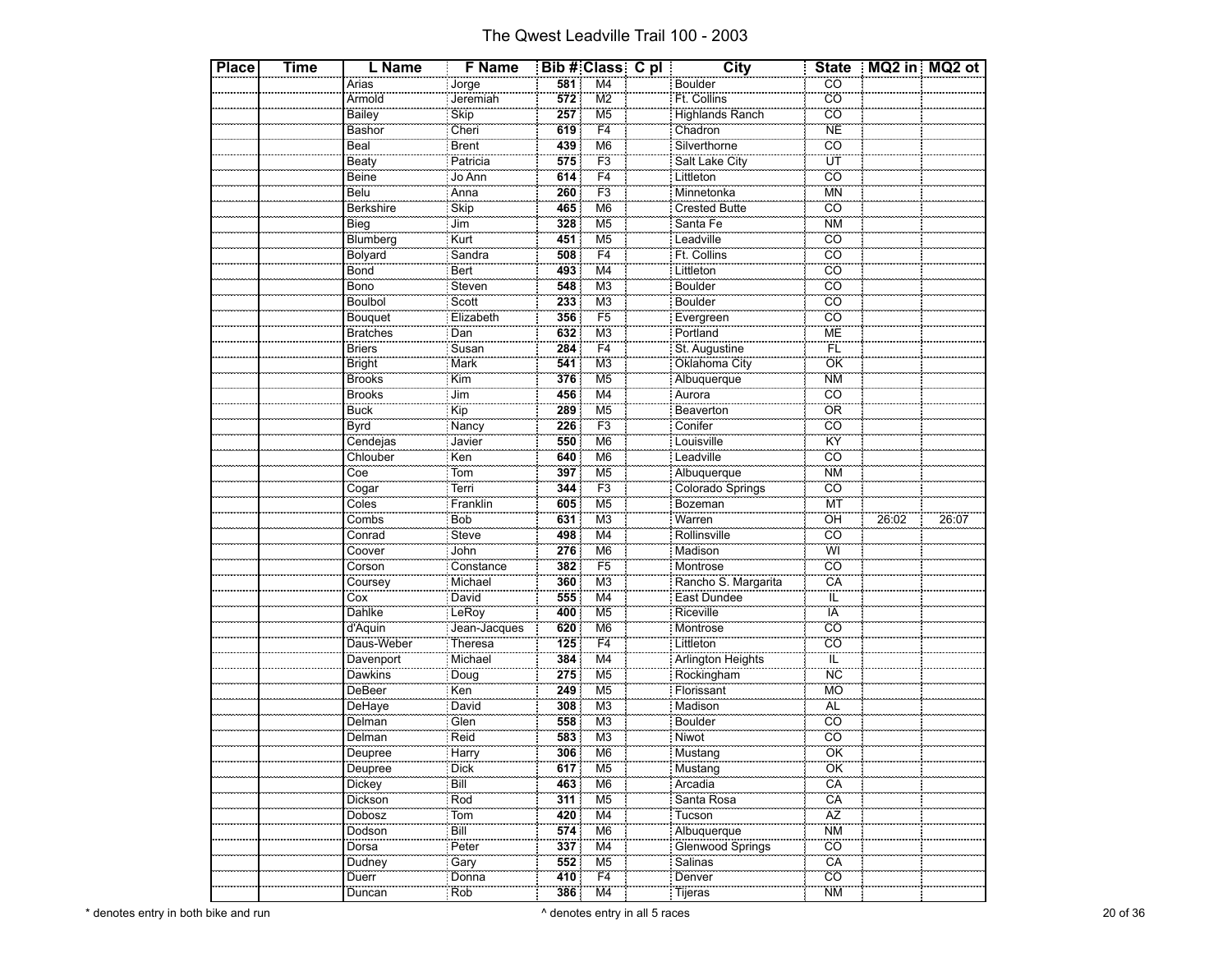| <b>Place</b> | <b>Time</b> | L Name               | <b>F</b> Name |                  | Bib # Class C pl    | City                       | <b>State</b>             |      | MQ1 in MQ1 out   FH1 in FH1 out  HM1 in   HM1 out   TI1 in TL1 out |      |         |      |      |       |       |
|--------------|-------------|----------------------|---------------|------------------|---------------------|----------------------------|--------------------------|------|--------------------------------------------------------------------|------|---------|------|------|-------|-------|
|              |             | Dunn                 | Randall       | 651              | M4                  | Parker                     | CO                       | 2:14 | 2:15                                                               | 4:17 | 4:22    | 5:50 | 5:58 | 8:25  | 8:43  |
|              |             | <b>DuPriest</b>      | Michael       | 378              | M4                  | Little Rock                | ÄR                       | 2:42 | 2:47                                                               | 5:13 | 5:14    | 6:50 | 6:58 | 9:20  | 9:28  |
|              |             | Ehrlich              | Michael       | 187              | M4                  | <b>Steamboat Springs</b>   | CO                       | 1:51 | 1:51                                                               | 3:38 | 3:42    | 4:53 | 4:59 | 6:45  | 6:47  |
|              |             | Enenbach             | Bill          | 529              | M <sub>5</sub>      | Aztec                      | <b>NM</b>                | 2:55 | 2:58                                                               | 5:28 | 5:36    | 7:19 | 7.33 | 10:15 | 10:16 |
|              |             | Erickson             | Tim           | 649              | M3                  | Littleton                  | CO                       | 2:38 | 2:41                                                               | 5:07 | 5:15    | 6:54 | 7.03 | 9:23  | 9:31  |
|              |             | Espinoza             | Josito        | 642              | M <sub>5</sub>      | San Luis                   | CO                       | 2:27 | 2:27                                                               | 5:11 | 5:27    |      |      |       |       |
|              |             | Fay                  | James         | 457              | M <sub>5</sub>      | Neenah                     | WI                       | 2:41 | 2:42                                                               | 5:22 | 5:23    | 6:53 | 6:58 | 9:19  | 9:20  |
|              |             | Fernandez            | Alex          | 469              | M4                  | Dallas                     | ΤX                       | 2:51 | 2:51                                                               |      | 5:27    |      |      |       |       |
|              |             | Feucht               | Andrea        | 423              | F <sub>2</sub>      | Cedar Crest                | <b>NM</b>                | 2:44 | 2:46                                                               | 5:17 | 5:30    | 7:10 | 7:15 | 9:39  | 9:50  |
|              |             | Fiscus               | Jason         | 478              | M <sub>3</sub>      | Bicknell                   | ÜΤ                       | 1:58 | 1:58                                                               | 3:53 | 3:55    | 5:20 | 5:29 | 7:45  | 7:47  |
|              |             | Fisher               | Jim           | $\overline{203}$ | M <sub>5</sub>      | <b>Boulder</b>             | CO                       | 2:13 | 2:15                                                               | 4:35 | 4:42    | 6:17 | 6:21 | 8:46  | 9:01  |
|              |             | Ford                 | Tom           | 240              | M <sub>6</sub>      | Mesa                       | AZ                       | 2:39 | 2:47                                                               | 5:28 | 5:35    | 7:10 | 7:17 | 10:07 |       |
|              |             | Franz                | Jeffrey       | 441              | M <sub>5</sub>      | Sierra Vista               | $\overline{AZ}$          | 2:22 | 2:24                                                               | 4:40 | 4:47    | 6:20 | 6:22 | 9:32  |       |
|              |             | Frasen               | Daisy         | 448              | F <sub>5</sub>      | St. Paul, Alb.             | Canada                   | 2:37 | 2:37                                                               | 5:06 | 5:08    | 6:43 | 6:46 | 9:12  | 9:13  |
|              |             | Fraser               | Mark          | 495              | M4                  | Houston                    | ТX                       | 2:18 | 2:23                                                               | 4:29 | 4:34    | 6:04 | 6:08 | 8:27  | 8:38  |
|              |             | French               | <b>Rick</b>   | 492              | M <sub>5</sub>      | Taylorsville               | <b>NC</b>                | 2:34 | 2:35                                                               | 5:00 | 5:02    | 6:39 | 6:43 | 9:06  | 9:10  |
|              |             | Garrity              | Russ          | 220              | M4                  | Oak Creek                  | CO                       | 2:18 | 2:20                                                               | 4:27 | 4:29    | 5:54 | 5:59 | 8:07  | 8:08  |
|              |             | Gastellum            | Rick          | 389              | M <sub>5</sub>      | Austin                     | ТX                       | 2:37 | 2:37                                                               | 5:14 | 5:19    | 6:55 | 6:57 | 9:19  | 9:24  |
|              |             | Gerber               | Carol         | 76               | F <sub>4</sub>      | Lakewood                   | CO                       | 2:20 | 2:20                                                               | 4:33 | 4:34    | 6:14 | 6:16 | 8:25  | 8:26  |
|              |             | Gibb                 | Molly         | 645              | F4                  | <b>Boulder</b>             | $\overline{CO}$          | 2:22 | 2:24                                                               | 4:51 | 4:57    | 6:36 | 6:39 | 8:58  | 9:03  |
|              |             | Glasscock            | Mike          | 519              | M <sub>5</sub>      | Amarillo                   | ТX                       | 2:52 | 2:52                                                               | 5:23 | 5:25    | 7:02 | 7:06 | 9:25  | 9:27  |
|              |             | Gnass                | Jon           | 246              | M4                  | Bend                       | <b>OR</b>                | 2:29 | 2:30                                                               | 4:40 | 4:42    | 6:05 | 6:08 | 8:27  | 8:31  |
|              |             | Gnass                | Karen         | 247              | F4                  | <br>Bend                   | ÖR                       | 2:28 | 2:30                                                               | 4:39 | 4.42    | 6:05 | 6:08 | 8:27  | 8:31  |
|              |             | Godoy                | Ellen         | 471              | F <sub>5</sub>      | Nederland                  | CO                       | 3:30 |                                                                    |      |         |      |      |       |       |
|              |             | Godoy                | Edward        | 472              | M <sub>5</sub>      | Nederland                  | CO                       | 2:43 | 2:43                                                               | 5:27 | 5:30    | 7:12 | 7:20 | 10:04 |       |
|              |             | Goldman              | Aaron         | 494              | M7                  | <br>Los Alamos             | <b>NM</b>                | 3:30 |                                                                    |      |         |      |      |       |       |
|              |             | Greer                | John          | 110              | M4                  | Goodyear                   | AΖ                       | 2:07 | 2:08                                                               | 4:00 | 4:02    | 5:15 | 5:18 | 7:16  | 7:22  |
|              |             | Griffith             | Steven        | 536              | M <sub>3</sub>      | Louisville                 | CO                       | 2:24 | 2:24                                                               | 4:28 | 4:30    | 5:53 | 5:56 | 7:56  | 7:58  |
|              |             | Gwyn                 | Kevin         | 208              | M4                  | Leadville                  | $\overline{CO}$          | 2:45 | 2:46                                                               | 5:08 | 5:10    | 6:48 | 6:51 | 9:11  | 9:18  |
|              |             | Hallows              | Gilbert       | 480              | M <sub>5</sub>      | Loa                        | ΪÜΤ                      | 2:32 | 2:33                                                               | 5:15 | 5:17    | 7:01 | 7:11 | 9:49  | 9:48  |
|              |             | Halpin               | Nancy         | 174              | F4                  | Albuquerque                | <b>NM</b>                | 2:38 | 2:40                                                               | 5:11 | 5:11    |      | 6:49 | 9:02  | 9:02  |
|              |             | Hamilton             | Tom           | 228              | M <sub>5</sub>      | Colorado Springs           | CÖ                       | 2:38 | 2:38                                                               | 5:14 | 5:15    | 7:16 | 7:25 | 9:58  | 9:58  |
|              |             | Hardacker            | Dennis        | 483              | M4                  | Cromwell                   | <b>CT</b>                | 2:38 | 2:40                                                               | 5:01 | 5:10    | 6:39 | 6:46 | 9:01  | 9:17  |
|              |             | Harris               | Gabriel       | 462              | M <sub>2</sub>      | USF Academy                | $\overline{CO}$          | 2:05 |                                                                    |      | 5:30    |      |      |       |       |
|              |             | Harrison             | George        | 653              | ΜЗ                  | Gunnison                   | CO                       | 2:20 | 2:21                                                               | 4:20 | 4:21    | 5:36 | 5:39 | 7:37  | 7:38  |
|              |             | Hasse                | Paul          | 367              | M4                  | Minneapolis                | <b>MN</b>                | 2:34 | 2:34                                                               | 4:58 | 4:59    | 6:21 | 6:21 | 8:35  | 8:36  |
|              |             | Hayes                | Amy           | 303              | F4                  | Albuquerque                | NΜ                       | 2:37 | 2:37                                                               | 4:51 | 4:53    | 6:19 | 6:22 | 8:27  | 8:28  |
|              |             | Hays                 | Harold        | 342              | M4                  | Little Rock                | <b>AR</b>                | 2:34 | 2:35                                                               | 4:49 | 4:51    | 6:25 | 6:30 | 8:44  | 8:47  |
|              |             | Heasley              | Jeff          | 241              | M <sub>3</sub>      | Gunnison                   | CO                       | 2:39 | 2:39                                                               | 5:03 | 5:04    | 6:52 | 6:57 | 8:57  | 9:00  |
|              |             | Hedgecock            | Herb          | 479              | M <sub>5</sub>      | Morehead                   | KY                       | 2:42 | 2:44                                                               | 5:15 | 5:17    | 6:50 | 6:52 | 9:21  | 9:26  |
|              |             | Heider               | Michael       | 562              | M4                  | Perrysburg                 | OH                       | 2:28 | 2:29                                                               | 4:47 | 4:50    | 6:18 | 6:20 | 8:34  | 8:40  |
|              |             | Helenek              | John          | 596              | M4                  | Haddam                     | <b>CT</b>                | 2:29 | 2:31                                                               | 4:57 | 5:01    | 6:31 | 6:58 | 9:02  | 9:18  |
|              |             | Henry                | Gary          | 310              | M4                  | Lawrence                   | <b>KS</b>                | 2:31 | 2:31                                                               | 4:54 | 4:56    | 6:26 | 6:33 | 8:37  | 8:46  |
|              |             | -lersev^             | David         | 259              | M4                  | Thornton                   | $\overline{CO}$          | 2:30 | 2:30                                                               | 4:51 | 4.55    | 6:31 | 6:35 | 9:33  |       |
|              |             | .<br>Hewitt          | .<br>Gwen     |                  | 497 F4              | Memphis                    | <b>TN</b>                | 2:28 | 2:31                                                               | 5:01 | 5:07    | 6:44 | 6:48 | 9:12  | 9:17  |
|              |             | <b>Hewitt</b>        | Loreen        |                  | $\overline{506}$ F4 | Greensburg                 | PA                       | 2:46 | 2:48                                                               | 5:41 | 5:46    | 7:42 | 7:45 |       |       |
|              |             | Houck, Sr.           | Eric          |                  | $209$ M4            | Loveland                   | $\overline{CO}$          | 2:42 | 2:42                                                               | 5:06 | $-5:09$ | 6:52 | 7:01 | 9:34  | 9:35  |
|              |             | Hughes               | Thomas        |                  | $613$ M4            | Grand Rapids               | ΜÏ                       | 2:36 | 2:36                                                               | 4:58 | 5:03    | 6:43 | 6:45 | 9:17  | 9:18  |
|              |             | Hulett               | Jeffery       |                  | $599$ M4            | Golden                     | $\overline{CO}$          | 2:30 | 2:30                                                               | 4:51 | 4:58    | 6:38 | 6:44 | 8:57  | 9:10  |
|              |             |                      | <br>Jim       |                  | $353$ M5            | .                          | $\overline{\mathsf{MI}}$ | 2:38 | 2:38                                                               | 5:07 | 5:10    | 6:51 | 6:52 | 9:16  | 9:17  |
|              |             | Ingalls<br>Ives      | Ellen         |                  | $266$ $F4$          | Muskegon<br>Salt Lake City | ÜT                       | 2:27 | 2:28                                                               | 4:52 | 5:00    | 6:29 | 6:35 | 8:53  | 8:55  |
|              |             | $\frac{1}{\sqrt{2}}$ | Carl          |                  | $\overline{82}$ M4  | Farmington                 | <b>NM</b>                | 2:32 | 2:33                                                               | 4:51 | 4:56    | 6:34 | 6:43 | 9:25  |       |
|              |             | Johnson              | 5.<br>: Alan  |                  | <b>340</b> M5       | Peyton                     | co.                      | 2:21 | 2:21                                                               |      | 4:39    | 6:13 | 6:23 | 8:40  | 9:00  |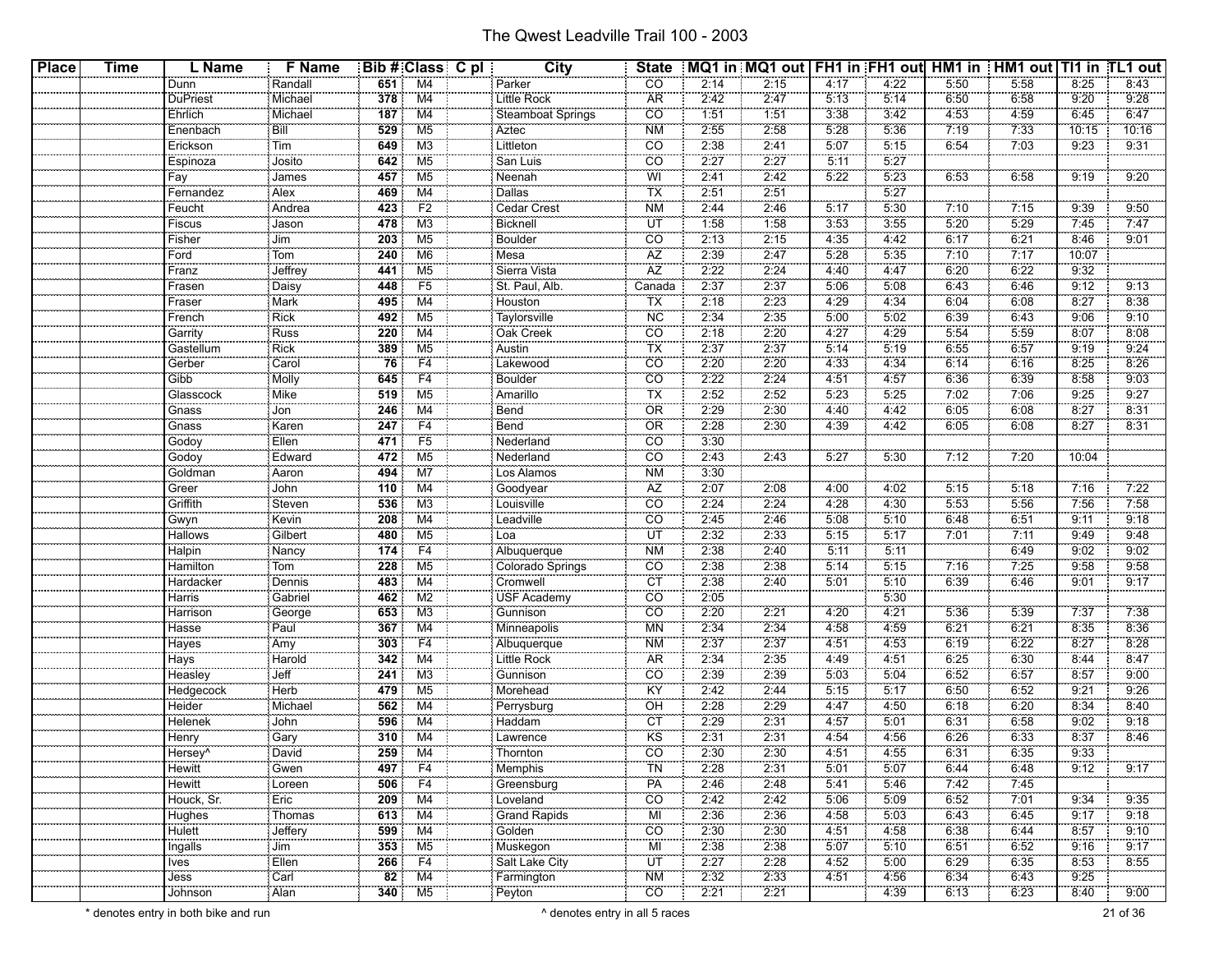| <b>Place</b> | <b>Time</b> | L Name              | <b>F</b> Name    |     | Bib # Class C pl          | <b>City</b>                  | <b>State</b>    | $HPI$ in | Win in            |
|--------------|-------------|---------------------|------------------|-----|---------------------------|------------------------------|-----------------|----------|-------------------|
|              |             | Dunn                | Randall          | 651 | $\overline{\mathsf{M}}$ 4 | Parker                       | CÔ              | 11:25    | 13:40             |
|              |             | DuPriest            | Michael          | 378 | M <sub>4</sub>            | Little Rock                  | <b>AR</b>       | 11:38    | 13:49             |
|              |             | Ehrlich             | Michael          | 187 | M4                        | <b>Steamboat Springs</b>     | $\overline{co}$ | 8:41     | 10:09             |
|              |             | Enenbach            | Bill             | 529 | M <sub>5</sub>            |                              | <b>NM</b>       | 12:27    | 16:10             |
|              |             | Erickson            | <br>Tim          | 649 | M <sub>3</sub>            | Aztec<br>Littleton           | cö              | 11:57    | 14:35             |
|              |             | Espinoza            | Josito           | 642 | M <sub>5</sub>            | San Luis                     | CO              |          |                   |
|              |             | Fay                 | James            | 457 | M <sub>5</sub>            |                              | Wİ              | 11:37    | 13:46             |
|              |             | Fernandez           | Alex             | 469 | M <sub>4</sub>            | Neenah<br>Dallas             | TX              |          |                   |
|              |             | Feucht              | Andrea           | 423 | F2                        | <b>Cedar Crest</b>           | ΝM              | 12:00    | 13:58             |
|              |             | Fiscus              |                  | 478 | M <sub>3</sub>            | Bicknell                     | ΪÜΤ             |          | 11:43             |
|              |             | Fisher              | Jason<br>Jim     | 203 | M <sub>5</sub>            | Boulder                      | cö              | 11:09    | 13:17             |
|              |             | Ford                | Tom              | 240 | M <sub>6</sub>            | Mesa                         |                 |          |                   |
|              |             | Franz               | Jeffrey<br>Daisy | 441 | M <sub>5</sub>            | Sierra Vista                 | $\frac{AZ}{AZ}$ |          |                   |
|              |             | Frasen              |                  | 448 | F <sub>5</sub>            | St. Paul, Alb.               | Canada          | 12:01    | 14:03             |
|              |             | Fraser              | Mark             | 495 | M4                        | Houston                      | ТX              | 10:53    |                   |
|              |             | French              | <b>Rick</b>      | 492 | M <sub>5</sub>            | Taylorsville                 | <b>NC</b>       | 11:36    | 13:51             |
|              |             | Garrity             | Russ             | 220 | M <sub>4</sub>            | Oak Creek                    | cö              |          | 12:08             |
|              |             | Gastellum           | Rick             | 389 | M <sub>5</sub>            | Austin                       | ТX              | 11:38    | 13:48             |
|              |             | Gerber              |                  | 76  | F4                        |                              | CO              | 10:34    | $\frac{1}{12:54}$ |
|              |             | Gibb                | Carol<br>Molly   | 645 | F <sub>4</sub>            | Lakewood<br>Boulder          | cö              | 11:27    | 13:22             |
|              |             | Glasscock           | Mike             | 519 | M <sub>5</sub>            | Amarillo                     | ТX              | 11:45    | 13:49             |
|              |             |                     | Jon              | 246 | M <sub>4</sub>            |                              | ÖR              | 10:54    | 12:31             |
|              |             | Gnass               | Karen            | 247 | F <sub>4</sub>            | Bend<br>Bend                 | ÖR              | 10:45    | 12:31             |
|              |             | Godoy               | Ellen            | 471 | F <sub>5</sub>            | Nederland                    | CO              |          |                   |
|              |             | Godoy               |                  | 472 | $\overline{\mathsf{M5}}$  | Nederland                    | $\overline{co}$ |          |                   |
|              |             | Goldman             | Edward<br>Aaron  | 494 | M7                        | Los Alamos                   | <b>NM</b>       |          |                   |
|              |             | Greer               | John             | 110 | M4                        | Goodyear                     | AZ              | 9:18     | 10:43             |
|              |             | Griffith            |                  | 536 | M <sub>3</sub>            | Louisville                   | cö              | 9:58     | 11:35             |
|              |             | Gwyn                | Steven<br>Kevin  | 208 | M <sub>4</sub>            | Leadville                    | CÖ              | 11:02    | 13:10             |
|              |             | Hallows             | Gilbert          | 480 | M <sub>5</sub>            | Loa                          | UT              |          |                   |
|              |             | Halpin              |                  | 174 | F4                        | Albuquerque                  | <b>NM</b>       | 11:15    | 13:11             |
|              |             | Hamilton            | Nancy<br>Tom     | 228 | M5                        | Colorado Springs             | CÖ              |          |                   |
|              |             | Hardacker           | Dennis           | 483 | M4                        | Cromwell                     | <b>CT</b>       | 11:33    | 13:45             |
|              |             | Harris              | Gabriel          | 462 | $\overline{\text{M2}}$    | USF Academy                  | $\overline{co}$ |          |                   |
|              |             | Harrison            | George           | 653 | M <sub>3</sub>            | ----------------<br>Gunnison | cö              | 9:26     | 10:55             |
|              |             | Hasse               | Paul             | 367 | M4                        | Minneapolis                  | <b>MN</b>       | 10:36    | 12:36             |
|              |             | Hayes               |                  | 303 | F4                        | Albuquerque                  | <b>NM</b>       | 10:31    | $\frac{1}{12:20}$ |
|              |             | <b>Hays</b>         | Amy<br>Harold    | 342 | M <sub>4</sub>            | Little Rock                  | <b>AR</b>       | 10:58    | 13:11             |
|              |             | Heasley             | Jeff             | 241 | M <sub>3</sub>            | Gunnison                     | CO              | 11:08    | 12:58             |
|              |             | Hedgecock           | Herb             | 479 | M <sub>5</sub>            | Morehead                     | KŸ              | 11:33    | 13:53             |
|              |             | Heider              | Michael          | 562 | M <sub>4</sub>            | Perrysburg                   | ÖĤ              |          |                   |
|              |             | Helenek             | John             | 596 | M4                        | Haddam                       | СT              | 11:25    | 13:27             |
|              |             | Henry               | Gary<br>David    | 310 | $\overline{\mathsf{M}}$ 4 | Lawrence                     | KS              |          | 12:47             |
|              |             | Hersey <sup>N</sup> |                  | 259 | M4                        | Thornton                     | cö              |          |                   |
|              |             | Hewitt              | Gwen             | 497 | F4                        | Memphis                      | TÑ              | 11:52    | 14:36             |
|              |             | Hewitt              | Loreen           | 506 | F4                        | Greensburg                   | PA              |          |                   |
|              |             | Houck, Sr.          | Eric             | 209 | M4                        | Loveland                     | CO              | 12:03    | 14:48             |
|              |             | Hughes              | Thomas           | 613 | M4                        | <b>Grand Rapids</b>          | MI              | 12:09    | 16:10             |
|              |             | Hulett              | Jeffery          | 599 | $\overline{\mathsf{M}}$ 4 | Golden                       | CO              | 11:29    | 13:52             |
|              |             | Ingalls             | Jim              | 353 | M <sub>5</sub>            | Muskegon                     | MI              | 11:40    | 13:37             |
|              |             | Ives<br>oocea       | Ellen            | 266 | F4                        | Salt Lake City               | UT              | 10:59    | 13:06             |
|              |             | Jess                | Carl             | 82  | M <sub>4</sub>            | Farmington                   | <b>NM</b>       |          |                   |
|              |             | Johnson             | Alan             | 340 | M <sub>5</sub>            | Peyton                       | CÖ.             | 11:19    | 13:30             |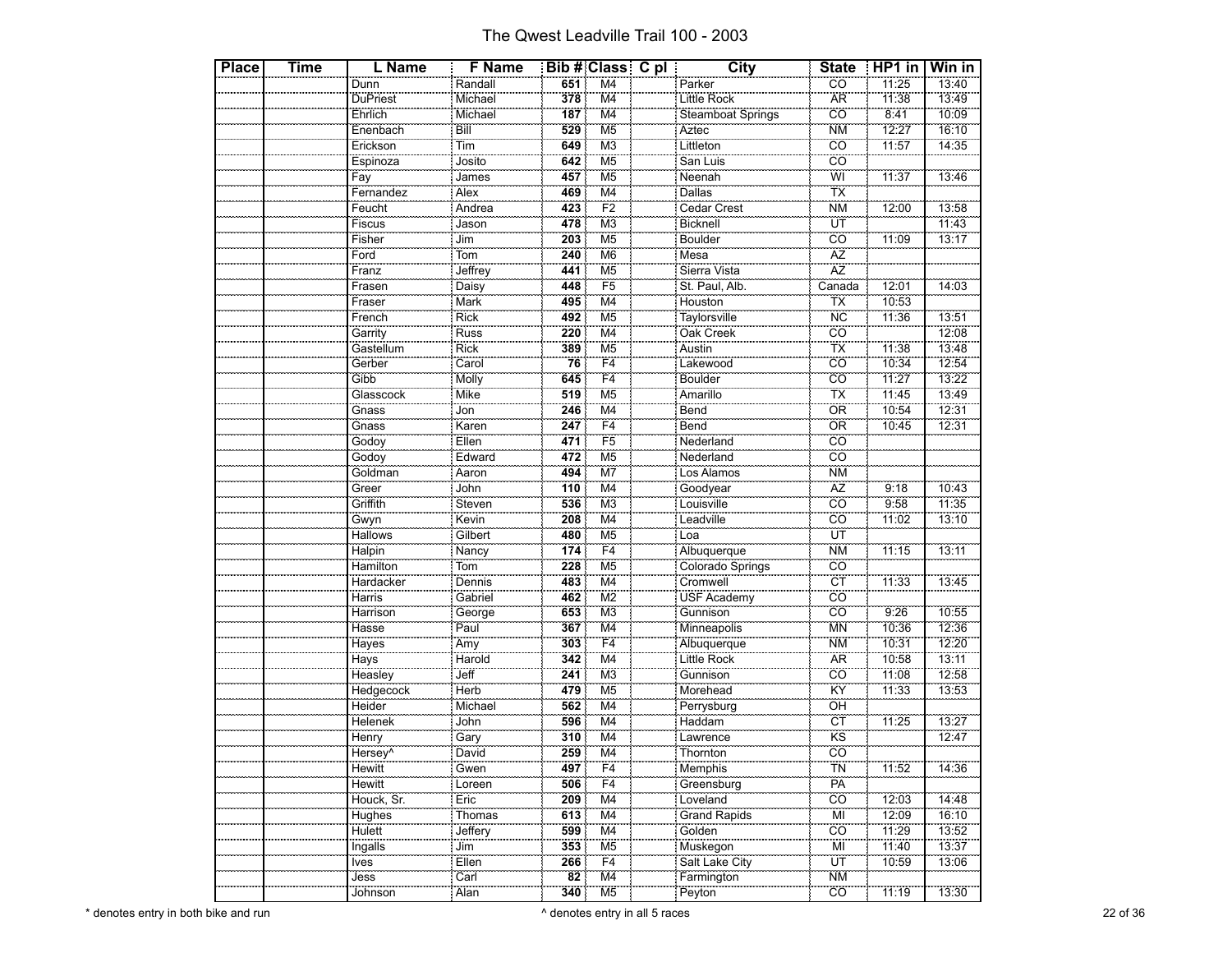| <b>Place</b> | <b>Time</b> | L Name                  | <b>F</b> Name        |                 | <b>Bib # Class C pl</b>                    | <b>City</b>                         |                          | State Win out   HP2 in   TL2 in   TL2 out   HM2 in   HM2 out   FH2 in   FH2 out |                |                |       |       |       |       |       |
|--------------|-------------|-------------------------|----------------------|-----------------|--------------------------------------------|-------------------------------------|--------------------------|---------------------------------------------------------------------------------|----------------|----------------|-------|-------|-------|-------|-------|
|              |             | Dunn                    | Randall              | 651             | M <sub>4</sub>                             | Parker                              | CO                       | 13:43                                                                           |                |                |       |       |       |       |       |
|              |             | DuPriest                | Michael              | 378             | $\overline{M4}$                            | Little Rock                         | <b>AR</b>                | 13:59                                                                           | 16:36          | 18:21          |       |       |       |       |       |
|              |             | Ehrlich                 | Michael              | 187             | M4                                         | Steamboat Springs                   | CO                       | 10:16                                                                           | 12:23          | 14:05          | 14:10 | 16:53 | 16:54 | 18:41 |       |
|              |             | Enenbach                | Bill                 | 529             | $\overline{\mathsf{M5}}$                   | Aztec                               | <b>NM</b>                |                                                                                 |                |                |       |       |       |       |       |
|              |             | Erickson                | $\frac{1}{1}$        | 649             | M <sub>3</sub>                             | Littleton                           | $\overline{co}$          | 14:00                                                                           |                |                |       |       |       |       |       |
|              |             | Espinoza                | Josito               | 642             | M <sub>5</sub>                             | San Luis                            | $\overline{CO}$          |                                                                                 |                |                |       |       |       |       |       |
|              |             | Fay                     | James                | 457             | M <sub>5</sub>                             | Neenah                              | WI                       | 13:46                                                                           | 16:26          | 18:38          |       |       |       |       |       |
|              |             | Fernandez               | Alex                 | 469             | $\overline{\mathsf{M4}}$                   | Dallas                              | <b>TX</b>                |                                                                                 |                |                |       |       |       |       |       |
|              |             | Feucht                  | Andrea               | 423             | F2                                         | Cedar Crest                         | <b>NM</b>                | 13:59                                                                           | 17:01          | 19:09          |       |       |       |       |       |
|              |             | <b>Fiscus</b>           | Jason                | 478             | M3                                         | Bicknell                            | UT                       | 12:14                                                                           | 15:09          | 17:03          |       |       |       |       |       |
|              |             | Fisher                  | $\frac{1}{\sqrt{2}}$ | 203             | M <sub>5</sub>                             | Boulder                             | <b>CO</b>                | 13:21                                                                           |                |                |       |       |       |       |       |
|              |             | Ford                    | Tom                  | 240             | M6                                         | Mesa                                | $\overline{\mathsf{AZ}}$ |                                                                                 |                |                |       |       |       |       |       |
|              |             | Franz                   |                      | 441             | M <sub>5</sub>                             | Sierra Vista                        | ÄŻ                       |                                                                                 |                |                |       |       |       |       |       |
|              |             | Frasen                  | Jeffrey<br>Daisy     | 448             | F5                                         | St. Paul, Alb.                      | .<br>Canada              | 14:00                                                                           |                |                |       |       |       |       |       |
|              |             | Fraser                  | Mark                 | 495             | M4                                         | Houston                             | TX                       | 13:43                                                                           |                |                |       |       |       |       |       |
|              |             | French                  | <b>Rick</b>          | 492             | M <sub>5</sub>                             | Taylorsville                        | <b>NC</b>                | 13:53                                                                           | 16:45          | 18:26          |       |       |       |       |       |
|              |             | Garrity                 | $\frac{1}{R}$ Russ   | 220             | $\overline{M4}$                            | Oak Creek                           | <b>CO</b>                | 12:14                                                                           | 14:22          | 16:20          | 76:21 | 19:40 | 19:51 |       |       |
|              |             | Gastellum               | Rick                 | 389             | M5                                         | : Austin                            | <b>TX</b>                | 14:00                                                                           |                |                |       |       |       |       |       |
|              |             | Gerber                  | Carol                | 76              | F4                                         | Lakewood                            | <b>CO</b>                | 13:14                                                                           |                | 14:38          |       |       |       |       |       |
|              |             | $\frac{1}{\text{Gibb}}$ | Molly                | 645             | F4                                         | Boulder                             | $\overline{co}$          |                                                                                 | 16:11          | 17:50          |       |       |       |       |       |
|              |             | Glasscock               | Mike                 | 519             | M <sub>5</sub>                             | Amarillo                            | ТX                       | 13:56                                                                           |                |                |       |       |       |       |       |
|              |             | Gnass                   | Jon                  | 246             | M4                                         | Bend                                | OR                       | 12:54                                                                           | 15:39          | 17:29          | 17:29 | 21:30 |       |       |       |
|              |             | $rac{34}{6}$            | Karen                | 247             | F4                                         | Bend                                | OR                       | 12:54                                                                           | 15:39          | 17:29          | 17:29 | 21:30 |       |       |       |
|              |             |                         | Ellen                | 471             | F <sub>5</sub>                             | Nederland                           | $\overline{CO}$          |                                                                                 |                |                |       |       |       |       |       |
|              |             | Godoy                   | Edward               | 472             | $\overline{\mathsf{M5}}$                   | Nederland                           | $\overline{co}$          |                                                                                 |                |                |       |       |       |       |       |
|              |             | Godoy<br>Goldman        | Aaron                | 494             | $\overline{\text{M7}}$                     | Los Alamos                          | <b>NM</b>                |                                                                                 |                |                |       |       |       |       |       |
|              |             | Greer                   | John                 | 110             | M4                                         |                                     | AZ                       | 10:49                                                                           | 13:01          | 14:11          | 14:21 | 17:08 | 17:10 | 19:03 | 19:23 |
|              |             | Griffith                | Steven               | 536             | M3                                         | Goodyear<br>Louisville              | $\overline{co}$          | 11:36                                                                           | 13:57          | 15:29          | 15:29 | 18:20 | 18:24 | 19:43 |       |
|              |             | Gwyn                    | Kevin                | 208             | M <sub>4</sub>                             | Leadville                           | <b>CO</b>                | 13:17                                                                           |                |                |       |       |       |       |       |
|              |             | <b>Hallows</b>          |                      | 480             | M <sub>5</sub>                             |                                     | ÜΤ                       | 12:57                                                                           |                |                |       |       |       |       |       |
|              |             |                         | Gilbert              |                 | F4                                         | Loa                                 | <b>NM</b>                | $\overline{13:11}$                                                              | 16:21          | 13:33<br>18:54 |       |       |       |       |       |
|              |             | Halpin<br>Hamilton      | Nancy<br>Tom         | 174<br>228      | M <sub>5</sub>                             | Albuquerque<br>Colorado Springs     | <b>CO</b>                |                                                                                 |                |                |       |       |       |       |       |
|              |             |                         | Dennis               | 483             | M4                                         |                                     | ÖΤ                       | 13:59                                                                           | 17:00          | 19:24          |       |       |       |       |       |
|              |             | Hardacker               |                      |                 |                                            | Cromwell<br>USF Academy<br>Gunnison | $\overline{CO}$          |                                                                                 |                |                |       |       |       |       |       |
|              |             | Harris<br>Harrison      | Gabriel<br>George    | 462<br>653      | M2<br>M <sub>3</sub>                       |                                     | <b>CO</b>                | 70:58                                                                           | 13:09          | 14:41          |       |       |       |       |       |
|              |             |                         |                      |                 |                                            |                                     |                          |                                                                                 |                |                |       |       |       |       |       |
|              |             | Hasse                   | Paul                 | 367             | M4<br>F4                                   | Minneapolis                         | <b>MN</b>                | 12:44<br>12:24                                                                  |                | 17:12          |       |       |       |       |       |
|              |             | Hayes<br>Hays           | Amy<br>Harold        | 303<br>342      | $\overline{\mathsf{M4}}$                   | Albuquerque                         | <b>NM</b><br><b>AR</b>   | 13:19                                                                           | 14:59<br>16:05 |                |       |       |       |       |       |
|              |             |                         |                      |                 |                                            |                                     |                          |                                                                                 |                |                |       |       |       |       |       |
|              |             | Heasley                 | Jeff                 | 241             | M <sub>3</sub><br>$\overline{\mathsf{M5}}$ | Gunnison                            | $\overline{CO}$<br>KŸ    |                                                                                 | 15:49          | 17:23          | 17:29 | 16:19 | 20:40 |       | 22:36 |
|              |             | Hedgecock               | Herb<br>Michael      | 479             | M <sub>4</sub>                             | Morehead<br>Perrysburg              | OH                       | 14:00                                                                           |                |                |       |       |       |       |       |
|              |             | Heider                  |                      | 562             |                                            |                                     |                          |                                                                                 |                |                |       |       |       |       |       |
|              |             | Helenek                 | John                 | 596             | M4<br>$\overline{\mathsf{M4}}$             | Haddam                              | <b>CT</b>                | 13:57                                                                           | 16:29          | 18:48          |       |       |       |       |       |
|              |             | Henry                   | Gary<br>David        | 310             | M4                                         | Lawrence<br>Thornton                | <b>KS</b><br>CO          | 13:00                                                                           | 15:17          | 17:05          | 17:06 | 20:24 | 20:28 | 22:42 |       |
|              |             | Hersey <sup>^</sup>     |                      | 259             |                                            |                                     |                          |                                                                                 |                |                |       |       |       |       |       |
|              |             | Hewitt                  | Gwen                 |                 | 497 F4                                     | Memphis                             | <b>TN</b>                | 14:15                                                                           |                |                |       |       |       |       |       |
|              |             | <b>Hewitt</b>           | Loreen               | 506             | $\overline{F4}$                            | Greensburg                          | PÄ                       |                                                                                 |                |                |       |       |       |       |       |
|              |             | Houck, Sr.              | Eric <sup>1</sup>    | 209             | M4                                         | Loveland                            | <b>CO</b>                |                                                                                 |                |                |       |       |       |       |       |
|              |             | Hughes                  | Thomas               | 613             | M4                                         | <b>Grand Rapids</b>                 | MI                       | 12:23                                                                           |                |                |       |       |       |       |       |
|              |             | Hulett                  | Jeffery<br>Jim       | 599             | M4                                         | Golden                              | $\overline{CO}$          | 14:00                                                                           |                |                |       |       |       |       |       |
|              |             | Ingalls                 |                      | 353             | M <sub>5</sub>                             | Muskegon                            | MI                       | $-13:38$                                                                        | 16:31          | 18:29          |       |       |       |       |       |
|              |             | Ives                    | Ellen                | 266             | F4                                         | Salt Lake City                      | ΪŰΤ                      | 13:18                                                                           | 15:39          | 17:24          | 17:40 | 21:30 |       |       |       |
|              |             | Jess<br>Johnson         | Carl<br>Alan         | $\overline{82}$ | $\overline{\mathsf{M4}}$                   | Farmington                          | <b>NM</b>                |                                                                                 |                |                |       |       |       |       |       |
|              |             |                         |                      | 340             | M <sub>5</sub>                             |                                     | CO                       | 73:43                                                                           | 16:13          | 77:58          |       |       |       |       |       |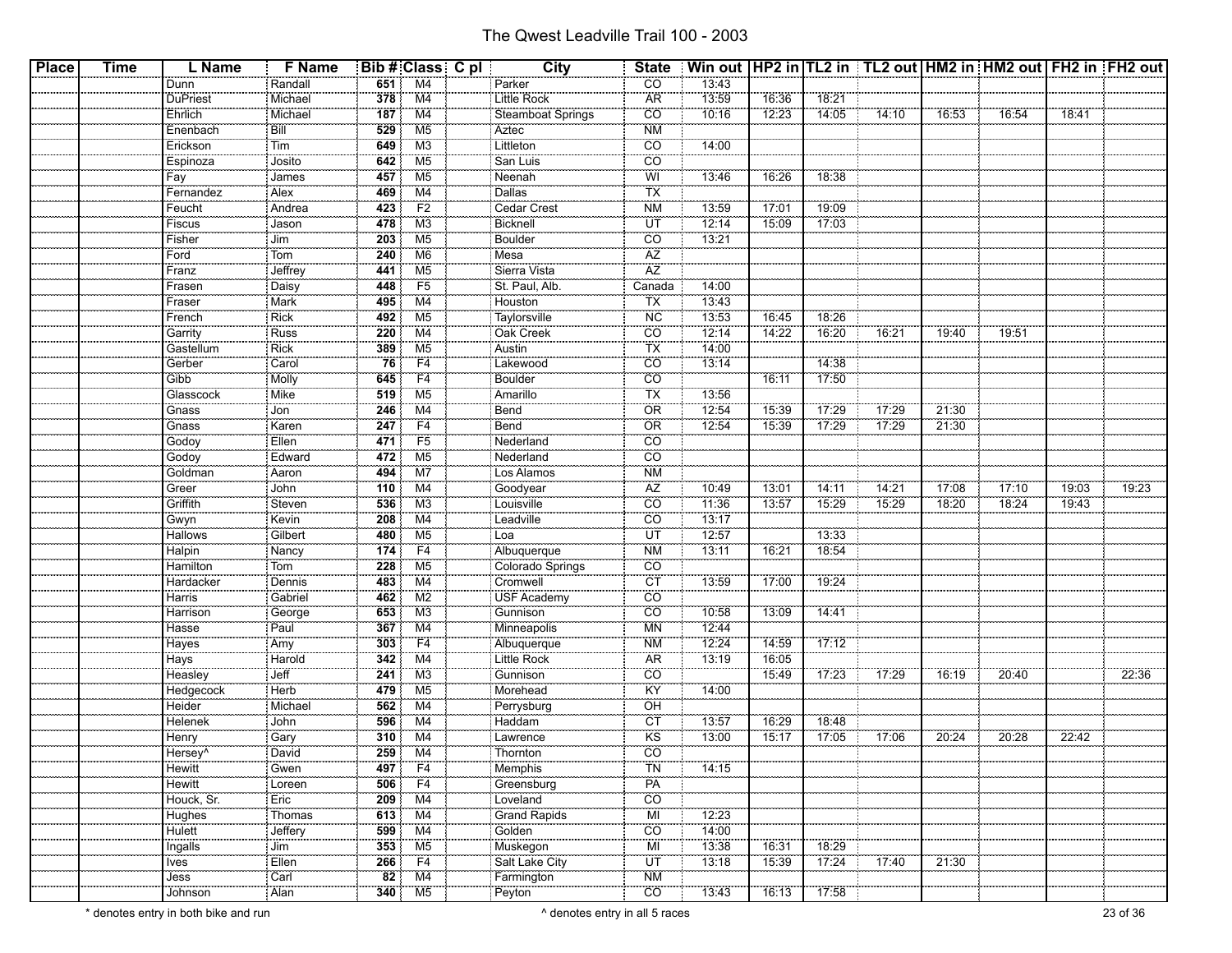| <b>Place</b> | Time | L Name          | <b>F</b> Name     |                 | Bib # Class C pl          | <b>City</b>                     |                                       | State   MQ2 in   MQ2 ot |  |
|--------------|------|-----------------|-------------------|-----------------|---------------------------|---------------------------------|---------------------------------------|-------------------------|--|
|              |      | Dunn            | Randall           | 651             | $\overline{\mathsf{M}}$ 4 | Parker                          | $\overline{CO}$                       |                         |  |
|              |      | DuPriest        | Michael           | 378             | $\overline{\mathsf{M}}$ 4 | Little Rock                     | <b>AR</b>                             |                         |  |
|              |      | Ehrlich         | Michael           | 187             | M4                        | <b>Steamboat Springs</b>        | CO                                    |                         |  |
|              |      | Enenbach        | Bill              | 529             | $\overline{\mathsf{M5}}$  |                                 | $\overline{\text{NM}}$                |                         |  |
|              |      | Erickson        | <br>Tim           | 649             | M <sub>3</sub>            | Aztec<br>Littleton              | $\overline{c}\overline{o}$            |                         |  |
|              |      | Espinoza        | Josito            | 642             | M <sub>5</sub>            | San Luis                        | <u>co</u>                             |                         |  |
|              |      | Fay             | James             | 457             | $\overline{\mathsf{M5}}$  |                                 | Wİ                                    |                         |  |
|              |      | Fernandez       | Alex              | 469             | M <sub>4</sub>            | Neenah<br>Dallas                | ΪX                                    |                         |  |
|              |      | Feucht          | Andrea            | 423             | F2                        | Cedar Crest                     | <b>NM</b>                             |                         |  |
|              |      | Fiscus          | Jason             | 478             | $\overline{\mathsf{M}3}$  | Bicknell                        | ÜŤ                                    |                         |  |
|              |      | Fisher          | .<br>Jim          | 203             | M <sub>5</sub>            | Boulder                         | cö                                    |                         |  |
|              |      | Ford            | Tom               | 240             | M <sub>6</sub>            | Mesa                            |                                       |                         |  |
|              |      | Franz           | Jeffrey<br>Daisy  | 441             | $\overline{\mathsf{M5}}$  | Sierra Vista                    | $\frac{AZ}{AZ}$                       |                         |  |
|              |      | Frasen          |                   | 448             | F <sub>5</sub>            | St. Paul, Alb.                  | $\overline{\overline{\text{Canada}}}$ |                         |  |
|              |      | Fraser          | Mark              | 495             | M4                        | Houston                         | ТX                                    |                         |  |
|              |      | French          | Rick              | 492             | $\overline{\mathsf{M5}}$  |                                 | <b>NC</b>                             |                         |  |
|              |      | Garrity         | Russ              | 220             | $\overline{\mathsf{M}}$ 4 | Taylorsville<br>Oak Creek       | CÖ                                    |                         |  |
|              |      | Gastellum       | Rick              | 389             | M5                        | Austin                          | TX                                    |                         |  |
|              |      | Gerber          |                   | 76              | F <sub>4</sub>            |                                 | $\overline{co}$                       |                         |  |
|              |      | Gibb            | Carol<br>Molly    | 645             | $\overline{F}4$           | Lakewood<br>Boulder             | $\overline{co}$                       |                         |  |
|              |      | Glasscock       | Mike              | 519             | M <sub>5</sub>            | Amarillo                        | TX                                    |                         |  |
|              |      | Gnass           | Jon               | 246             | $\overline{\mathsf{M}}$ 4 |                                 | OR                                    |                         |  |
|              |      | Gnass           | Karen             | 247             | F4                        | Bend<br>Bend                    | ÖR                                    |                         |  |
|              |      | Godoy           | Ellen             | 471             | F <sub>5</sub>            | Nederland                       | $\overline{CO}$                       |                         |  |
|              |      | Godoy           |                   | 472             | $\overline{\mathsf{M5}}$  | Nederland                       | $\overline{co}$                       |                         |  |
|              |      | Goldman         | Edward<br>Aaron   | 494             | M7                        | Los Alamos                      | <b>NM</b>                             |                         |  |
|              |      | Greer           | John              | 110             | M <sub>4</sub>            | Goodyear                        | AZ                                    |                         |  |
|              |      | Griffith        |                   | 536             | M <sub>3</sub>            | Louisville<br>Leadville         | $\overline{co}$                       |                         |  |
|              |      | Gwyn            | Steven<br>Kevin   | 208             | M <sub>4</sub>            |                                 | co                                    |                         |  |
|              |      | Hallows         | Gilbert           | 480             | M <sub>5</sub>            | Loa                             | ΪÜΤ                                   |                         |  |
|              |      | Halpin          | Nancy<br>Tom      | 174             | $\overline{F4}$           | Albuquerque<br>Colorado Springs | <b>NM</b>                             |                         |  |
|              |      | Hamilton        |                   | 228             | M <sub>5</sub>            |                                 | co                                    |                         |  |
|              |      | Hardacker       | Dennis            | 483             | M4                        | Cromwell                        | CT                                    |                         |  |
|              |      | Harris          | Gabriel           | 462             | $\overline{\mathsf{M2}}$  | USF Academy                     | $\overline{co}$                       |                         |  |
|              |      | Harrison        | George            | 653             | M <sub>3</sub>            | ----------------<br>Gunnison    | $\overline{c}\overline{o}$            |                         |  |
|              |      | Hasse           | Paul              | 367             | M4                        | Minneapolis                     | <b>MN</b>                             |                         |  |
|              |      | Hayes           | Amy<br>Harold     | 303             | $\overline{F4}$           | Albuquerque<br>Little Rock      | <b>NM</b>                             |                         |  |
|              |      | Hays            |                   | 342             | $\overline{\mathsf{M}}$ 4 |                                 | <b>AR</b>                             |                         |  |
|              |      | Heasley         | Jeff              | 241             | M <sub>3</sub>            | Gunnison                        | CO                                    |                         |  |
|              |      | Hedgecock       | Herb              | 479             | M <sub>5</sub>            | Morehead                        | KŸ                                    |                         |  |
|              |      | Heider          | Michael           | 562             | M <sub>4</sub>            | Perrysburg                      | ÖH                                    |                         |  |
|              |      | Helenek         | John              | 596             | M4                        | Haddam                          | <b>CT</b>                             |                         |  |
|              |      | Henry           | Gary              | 310             | $\overline{\mathsf{M}}$ 4 | Lawrence<br>Thornton            | KS                                    |                         |  |
|              |      | Hersev^         | David             | 259             | $\overline{M4}$           |                                 | cö                                    |                         |  |
|              |      | Hewitt          | Gwen              | 497             | F4                        | Memphis                         | <b>TN</b>                             |                         |  |
|              |      | Hewitt          | Loreen            | 506             | F4                        | Greensburg                      | PA                                    |                         |  |
|              |      | Houck, Sr.      | Eric              | 209             | M4                        | Loveland                        | CÖ                                    |                         |  |
|              |      | Hughes          | Thomas            | 613             | M4                        | <b>Grand Rapids</b>             | MI                                    |                         |  |
|              |      | Hulett          | Jeffery           | 599             | $\overline{\mathsf{M}}$ 4 | Golden                          | CO                                    |                         |  |
|              |      | Ingalls         | Jim               | 353             | M <sub>5</sub>            | Muskegon                        | Mİ                                    |                         |  |
|              |      | Ives<br>anana a | Ellen             | 266             | F4                        | Salt Lake City                  | ΪÜΤ                                   |                         |  |
|              |      | Jess            | $\overline{Carl}$ | $\overline{82}$ | $\overline{\mathsf{M}}$ 4 | Farmington                      | <b>NM</b>                             |                         |  |
|              |      | Johnson         | Alan              | 340             | M <sub>5</sub>            | Peyton                          | $\overline{CO}$                       |                         |  |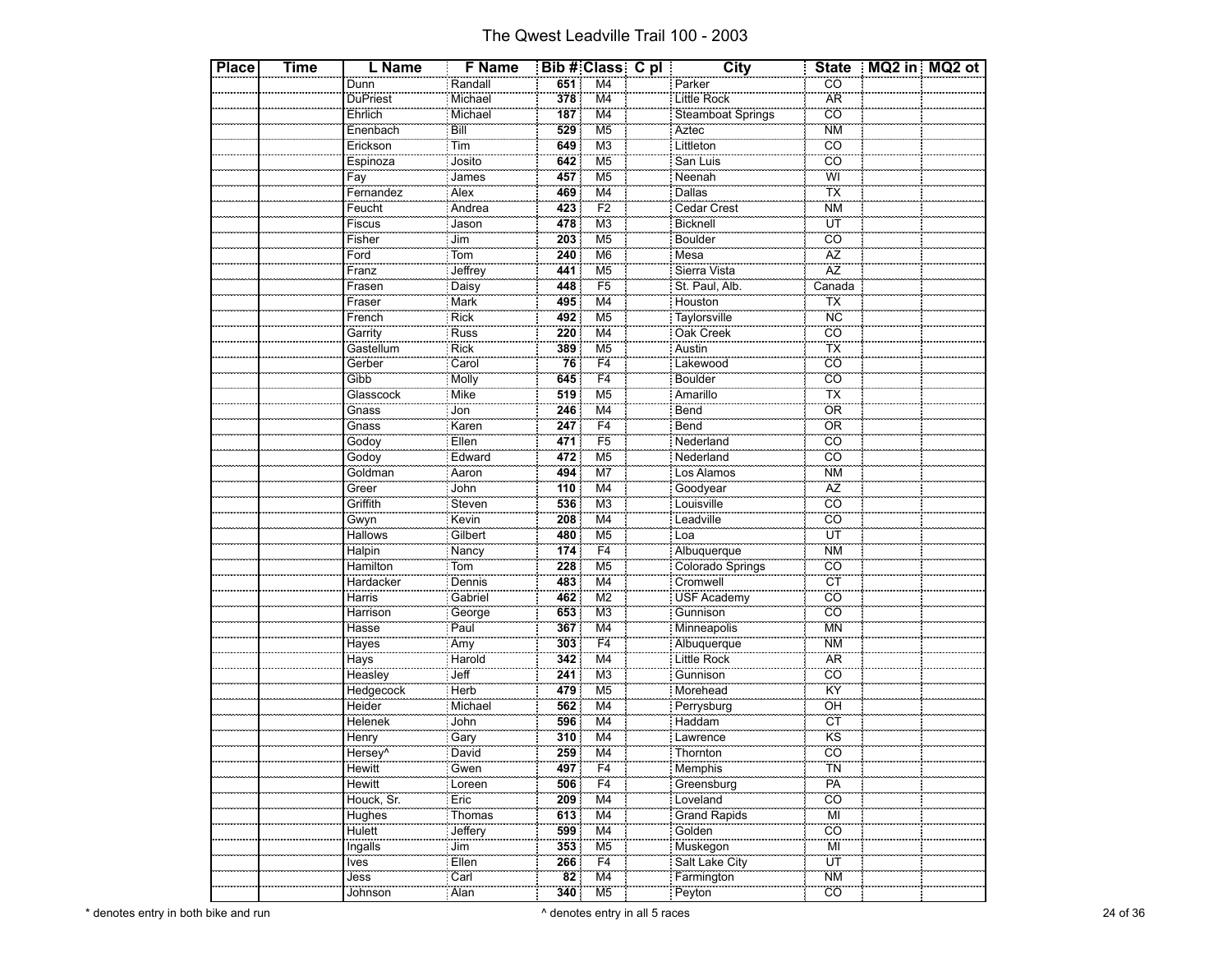| <b>Place</b> | <b>Time</b> | L Name                       | <b>F</b> Name                 |                  | Bib # Class C pl         | <b>City</b>                          | <b>State</b>    |              | MQ1 in MQ1 out   FH1 in FH1 out   HM1 in   HM1 out   TI1 in TL1 out |              |                 |              |              |               |               |
|--------------|-------------|------------------------------|-------------------------------|------------------|--------------------------|--------------------------------------|-----------------|--------------|---------------------------------------------------------------------|--------------|-----------------|--------------|--------------|---------------|---------------|
|              |             | Jones                        | Dean                          | 279              | M7                       | Leadville                            | $\overline{CO}$ | 3:21         | 3:21                                                                |              | 5:27            |              |              |               |               |
|              |             | Jordan                       | King                          | 103              | M6                       | Washington                           | <b>DC</b>       | 2:33         | 2:33                                                                | 4:57         | 5:01            | 6:38         | 6:44         | 9:00          | 9:00          |
|              |             | Josephs                      | Robert                        | 334              | M4                       | Seaside                              | CA              | 2:35         | 2:36                                                                | 5:08         | 5:10            | 7:00         | 7:10         | 10:04         | 10:05         |
|              |             | Jossi                        | Kristin                       | 375              | F2                       | Englewood                            | CO              | 2:24         | 2:25                                                                | 4:36         | 4:38            | 6:02         | 6:06         | 8:10          | 8:17          |
|              |             | Kamm                         | Ulrich                        | 627              | M <sub>5</sub>           | Arvada                               | CO              | 2:44         | 2:46                                                                | 5:11         | 5:11            | 6:54         | 7:03         | 9:28          | 9:29          |
|              |             | Kampe                        | Erik                          | 618              | M <sub>3</sub>           | Jackson Hole                         | <b>WY</b>       | 2:36         | 2:36                                                                | 4:55         | 4:56            | 6:27         | 6:29         | 8:49          | 8:49          |
|              |             | Kapke                        | Robert                        | 225              | M <sub>5</sub>           | Wilber                               | N <sub>E</sub>  | 2:23         | 2:24                                                                | 4:47         | 4:49            | 6:19         | 6:21         | 8:39          | 8:41          |
|              |             | Kinross-Wright               | Cary                          | 520              | F <sub>3</sub>           | Denver                               | CO <sub>1</sub> | 2:25         | 2:26                                                                | 4:47         | 4.52            | 6:29         | 6:32         | 8:54          | 9:01          |
|              |             | Klapthor                     | <b>Bob</b>                    | 542              | M5                       | Santa Theresa                        | NΜ              | 2:47         | 2:48                                                                | 5:18         | 5:23            | 6:59         | 7:09         | 9:37          | 9:42          |
|              |             | Klassen                      | Randy                         | 443              | M <sub>5</sub>           | Ridgecrest                           | CA              | 2:52         | 2:51                                                                | 5:33         | 5:34            | 7:28         | 7:31         | 10:19         | 10:19         |
|              |             | Kline                        | Russ                          | 630              | M <sub>3</sub>           | Tempe                                | AZ              | 2:30         | 2:31                                                                | 4:47         | 4.49            | 6:18         | 6:20         | 8:27          | 8:29          |
|              |             | Koontz                       | Gary                          | 429              | M <sub>5</sub>           | Ft. Collins                          | CO              | 2:27         | 2:27                                                                | 4:47         | 4:49            | 6:18         | 6:20         | 8:32          | 8:34          |
|              |             | Koutani                      | Pierre                        | 608              | M <sub>3</sub>           | Houston                              | TX              | 2:15         | 2:18                                                                | 4:39         | 4:46            | 6:20         | 6:34         | 8:44          | 8:53          |
|              |             | Kozma                        | Jozset                        | 517              | M <sub>4</sub>           | Tarrytown                            | <b>NY</b>       | 2:50         | 2:50                                                                | 5:21         | 5:22            | 7.07         | 7:10         | 10:21         |               |
|              |             | Krause                       | Bryan                         | 231              | M <sub>3</sub>           | Bailey                               | $\overline{CO}$ | 2:37         | 2:28                                                                | 5:15         | 5:18            | 7:06         | 7:12         | 9:55          | 10:12         |
|              |             |                              |                               | 29'              | M <sub>5</sub>           | Phoenix                              | $\overline{AZ}$ | 2:24         | 2:24                                                                | 4:45         | 4:46            |              | 6:24         |               |               |
|              |             | Kristof                      | Gabor<br>Joanne               | 422              | F4                       |                                      | CO              | 2:38         | 2:41                                                                | 5:05         | 5:08            | 6:24<br>6:39 | 6:44         | 9:03          | 9:05          |
|              |             | Larson                       |                               | 474              |                          | Louisville<br>Lincoln                | <b>NE</b>       |              |                                                                     |              |                 |              |              |               |               |
|              |             | Lefever                      | John                          |                  | M <sub>3</sub>           |                                      |                 | 1:53         | 1:53<br>2:37                                                        | 3:38         | 3:40            | 4:51         | 4:54         | 6:43          | 6:46          |
|              |             | Lewis*<br>Lloyd <sup>^</sup> | Frank<br>Chris                | 365<br>354       | M3<br>M4                 | Aspen<br>Denver                      | CO<br>CO        | 2:36<br>2:33 | 2:33                                                                | 5:00<br>5:10 | 5:07<br>$-5:12$ | 6:41<br>7.02 | 6:44<br>7:05 | 8:58<br>10:04 | 9:07<br>10:05 |
|              |             |                              |                               |                  |                          |                                      |                 |              |                                                                     |              |                 |              |              |               |               |
|              |             | Lohse                        | David                         | 554              | M4                       | Colorado Springs                     | CO              | 2:48         | 2:49                                                                | 5:13         | 5:16            | 7:12         | 7:18         | 9:54          | 10:29         |
|              |             | Lovejoy                      | James                         | 470              | M <sub>2</sub>           | Colorado Springs                     | CO              | 2:45         | 2:45                                                                | 5:17         | 5:17            | 7:12         | 7:19         | 10:08         | 10:08         |
|              |             | Lugiano                      | Joe                           | 292              | M <sub>6</sub>           | Cary                                 | <b>NC</b>       | 2:38         | 2:38                                                                | 5:25         | 5:26            | 7:11         | 7:13         | 9:43          | 9:44          |
|              |             | Lundy                        | Kevin                         | 527              | M4                       | Cool                                 | CA              | 2:16         | 2:18                                                                | 4:21         | 4:31            | 5:49         | 5:50         | 7:43          | 7:52          |
|              |             | Lundy<br>Marrs               | Diana                         | 528              | F4                       | Cool                                 | CA              | 2:16         | 2:18                                                                | 4:25         | 4:31            | 5:49         | 5:50         | 7:48          | 7:52          |
|              |             |                              | Clinton                       | 158              | $\overline{\mathsf{M4}}$ | Albuquerque                          | <b>NM</b>       | 2:38         | 2:38                                                                | 4:57         | 5:00            | 6:39         | 6:46         | 8:54          | 8:59          |
|              |             | Martinez                     | Joseph                        | 616              | M <sub>2</sub>           | Denver                               | CO.             | 2:50         | 2:59                                                                | 5:25         | 5:36            | 7:26         | 7:46         | 10:17         |               |
|              |             | Martisko                     | Les                           | 287              | M5                       | Lakeville                            | ΜN              | 2:49         | 2:48                                                                | 5:25         | 5:25            | 7:13         | 7:15         | 9:46          | 9:47          |
|              |             | Mason                        | Michael                       | 461              | M <sub>3</sub>           | Charlotte                            | <b>NC</b>       | 2:37         | 2:38                                                                | 4:50         | 4:51            | 6.18         | 6:24         | 8:36          | 8:38          |
|              |             | Mays                         | Jason                         | 78               | M <sub>2</sub>           | Amarillo                             | <b>TX</b>       | 2:17         | 2:17                                                                | 4:25         | 4:27            | 5:48         | 5:50         | 7:48          | 7:49          |
|              |             | McCormick                    | Sean                          | 655              | M <sub>3</sub>           | Cincinnati                           | OH              | 2:24         | 2:26                                                                | 4:54         |                 | 6:29         | 6:37         | 8:49          | 9:02          |
|              |             | McCurdy                      | Michael                       | 381              | M <sub>5</sub>           | Lincoln                              | <b>NE</b>       | 2:46         | 2:50                                                                | 5.42         | 5.45            |              |              | 9:26          |               |
|              |             | McKenna                      | Cindie                        | 588              | F <sub>5</sub>           | Portland                             | <b>OR</b>       | 2:25         | 2:27                                                                | 4:51         | 4:58            | 6:29         | 6:35         | 8:49          | 8:58          |
|              |             | Menard                       | Jack                          | 460              | M <sub>5</sub>           | Denver                               | CO              | 2:39         | 2:42                                                                | 5:03         | 5:08            | 6:42         | 6:48         | 9:06          | 9:12          |
|              |             | Menard                       | $frac$ Jaime                  | 621              | F4                       | Denver                               | CO <sup>T</sup> | 2:59         | 3:02                                                                | 5:55         |                 |              |              |               |               |
|              |             | Mercil                       | Bob                           | 361              | M6                       | Broomfield                           | CO              | 2:56         | 2:56                                                                | 5:30         | 5:33            | 7:10         | 7:12         | 9:44          | 9:51          |
|              |             | Meredith                     | Lawrence                      | 543              | M4                       | Glen Haven                           | <b>CO</b>       | 2:38         | 2:39                                                                | 5:09         | 5:13            | 7.07         | 7:11         | 9:50          | 9:56          |
|              |             | Metzler                      | Brian                         | 272              | M <sub>3</sub>           | Boulder                              | CO              | 2:28         |                                                                     | 4:52         | 4:55            | 6:31         | 6:35         | 8:44          | 8:45          |
|              |             | Meyer*                       | Ken                           | 373              | M <sub>5</sub>           | New Albany                           | IN              | 2:49         | 2:48                                                                | 5:41         | 5:44            | 7:27         | 7:29         | 10:10         |               |
|              |             | Mighell                      | Ed                            | 221              | M7                       | Denver                               | CO              | 2:59         |                                                                     | 5:54         | 5:55            | 7:45         | 7:49         | 10:47         |               |
|              |             | Miller                       | Morris                        | 339              | M <sub>5</sub>           | Louisville                           | KŸ              | 2:35         | 2:35                                                                | 4.49         | 4:50            | 6:20         | 6:22         | 8:35          | 8:35          |
|              |             | Monahan                      | Mike                          | 438              | M <sub>5</sub>           | Laguna Beach                         | CA              | 2:23         | 2:23                                                                | 4:46         | 4:47            | 6:17         |              | 8:25          |               |
|              |             | Monken                       | Bill                          | 352              | M4                       | Brampton, Ont.                       | Canada          | 2:31         | 2:31                                                                | 4:46         | 4:47            | 6:23         | 6:24         | 8:36          | 8:38          |
|              |             | Moortgat                     | .<br>Erik                     | 567              | M <sub>3</sub>           | College Station                      | $\overline{c}$  | 2:36         | 2:37                                                                | 4:58         | 4:59            | 6:29         | 6:33         | 8:43          | 8:44          |
|              |             | . <del>.</del><br>Morse      | <br>Toby                      |                  | 563 M4                   | . <del>. .</del><br>Snowmass Village | CO              | 2:31         | 2:31                                                                | 4:47         | 4:47            | 6:16         | 6:16         | 8:54          | 8:55          |
|              |             | Moser Cox                    | anan masa<br>Jane             | 593              | F4                       | East Dundee                          | $\mathbb{T}$    |              | 2:40                                                                | 4:56         | 4:58            | 6:28         | 6:39         | 8:47          | 8:58          |
|              |             | Moyer                        | Bill                          |                  | $418$ M5                 | Berkley                              | ΜÏ              | 2:23         | 2:23                                                                | 4:46         | 4:47            | 6:23         | 6:24         | 9:06          | 9:07          |
|              |             | Mueller                      | Jasper                        | 299:             | M3                       | Long Beach                           | CA              | 2:30         | 2:31                                                                | 5:05         | 5:08            |              |              | 7:01          |               |
|              |             |                              |                               | 509              | $\overline{F4}$          | Houston                              | TX              | 2:33         | 2:35                                                                | 4:59         | 5:00            | 6:40         | 6:46         | 9:39          | 9:43          |
|              |             | Murphy<br>Myers              | April<br>Laurel               | 487              | F4                       | Centennial                           | $\overline{CO}$ | 3:00         | 3:00                                                                | 5:37         | $-5:38$         |              |              |               |               |
|              |             | Neely                        | $\overline{\phantom{a}}$ Mike |                  | 235 M3                   | Albuquerque                          | <b>NM</b>       | 2:29         | 2:30                                                                | 5:06         | 5:10            | 6:54         | 7:00         | 10:22         |               |
|              |             | Nelson                       | 00000000<br>Jeff              |                  | $\overline{121}$ M3      |                                      | <b>NM</b>       | 2:05         | 2:07                                                                | 4:23         | 4:28            | 5:58         | 6:01         | 8:55          |               |
|              |             | Nelson                       | ,<br>, Julie                  | $\overline{544}$ | F4                       | Albuquerque<br>Layton                | UT <sup>-</sup> | 2:37         | 2:38                                                                | 5:10         | 5:24            | 7:01         | 7:08         | 9:38          | 9:52          |
|              |             |                              |                               |                  |                          |                                      |                 |              |                                                                     |              |                 |              |              |               |               |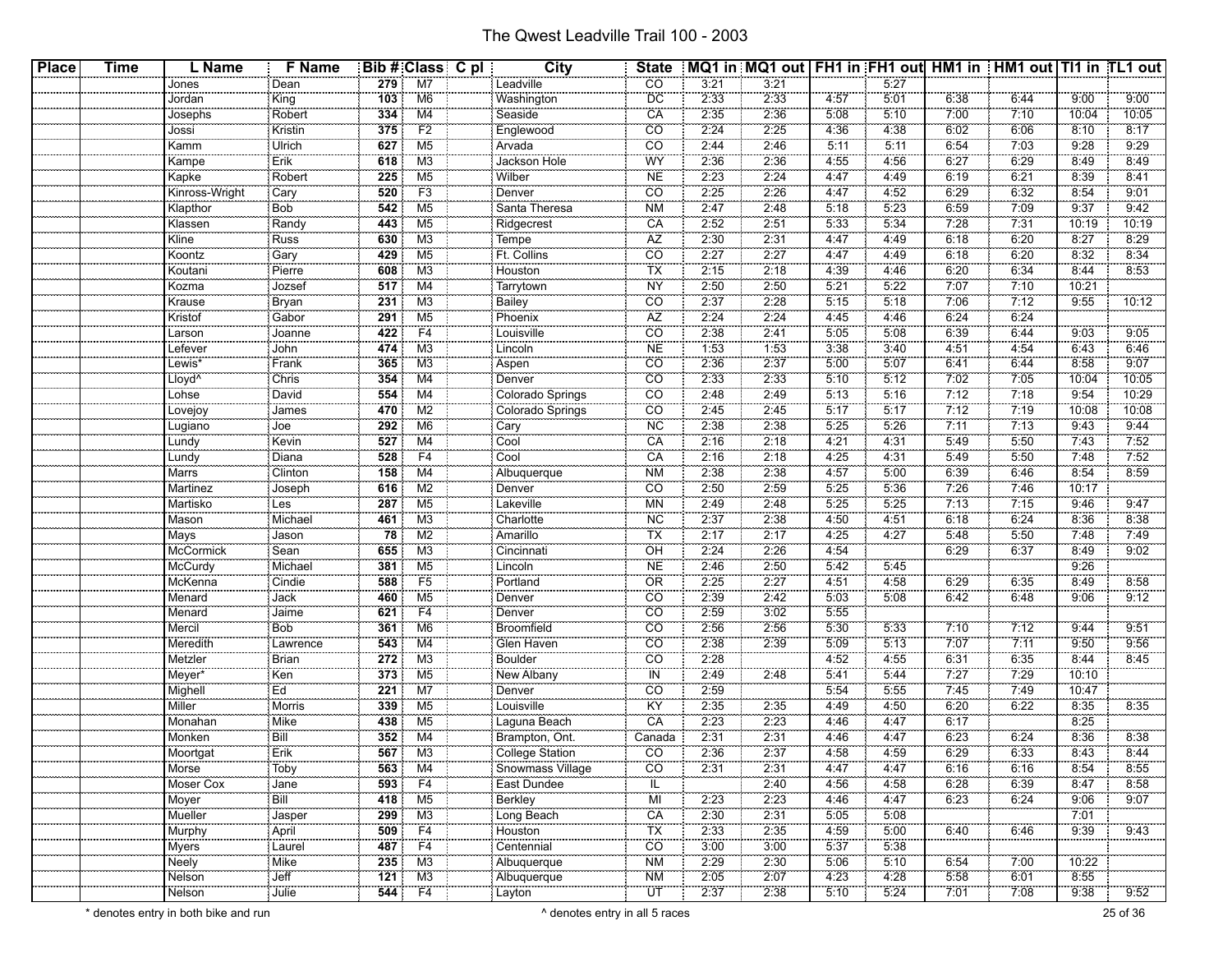| Place | Time | L Name             | <b>F</b> Name            |     | <b>Bib # Class C pl</b>   | <b>City</b>           | <b>State</b>             | $HPI$ in | Win in |
|-------|------|--------------------|--------------------------|-----|---------------------------|-----------------------|--------------------------|----------|--------|
|       |      | Jones              | Dean                     | 279 | $\overline{\text{M7}}$    | Leadville             | $\overline{co}$          |          |        |
|       |      | Jordan             | $\overline{\text{King}}$ | 103 | M <sub>6</sub>            | Washington            | DC                       | 11:16    | 13:17  |
|       |      | Josephs            | Robert                   | 334 | M4                        | Seaside               | CA                       | 13:04    | 16:10  |
|       |      |                    | Kristin                  | 375 | F <sub>2</sub>            | Englewood             | $\overline{c}$ o         | 10:22    | 13:03  |
|       |      | Jossi<br>Kamm      | Ulrich                   | 627 | M <sub>5</sub>            | Arvada                | cö                       | 11:41    | 13:51  |
|       |      | Kampe              | Erik                     | 618 | M <sub>3</sub>            | Jackson Hole          | WŸ                       | 11:14    | 13:17  |
|       |      | Kapke              |                          | 225 | M <sub>5</sub>            | Wilber                | <b>NE</b>                | 10:55    | 13:39  |
|       |      | Kinross-Wright     | Robert<br>Cary           | 520 | F <sub>3</sub>            | Denver                | cö                       | 11:07    | 13:07  |
|       |      | Klapthor           | Bob                      | 542 | M <sub>5</sub>            | Santa Theresa         | <b>NM</b>                | 12:02    | 14:36  |
|       |      | Klassen            | Randy<br>Russ            | 443 | M <sub>5</sub>            |                       | CÄ                       |          |        |
|       |      | Kline              |                          | 630 | M <sub>3</sub>            | Ridgecrest<br>Tempe   | AZ                       | 10:41    | 12:50  |
|       |      | Koontz             | Gary                     | 429 | M <sub>5</sub>            | Ft. Collins           | $\overline{CO}$          | 10:48    | 12:47  |
|       |      | Koutani            | Pierre<br>Jozsef         | 608 | M <sub>3</sub>            | Houston               | $\overline{\mathsf{TX}}$ | 11:05    | 13:03  |
|       |      | Kozma              |                          | 517 | M <sub>4</sub>            | Tarrytown             | <b>NY</b>                |          |        |
|       |      | Krause             | Bryan                    | 231 | M <sub>3</sub>            | Bailey                | CO                       | 12:45    | 16:10  |
|       |      | Kristof            | Gabor<br>Joanne          | 291 | M <sub>5</sub>            | Phoenix               | ÄŻ                       |          |        |
|       |      | Larson             |                          | 422 | F <sub>4</sub>            | Louisville            | CÖ                       | 11:21    | 13:25  |
|       |      | Lefever            | John                     | 474 | M <sub>3</sub>            | Lincoln               | <b>NE</b>                | 8:38     | 10:13  |
|       |      | Lewis*             | Frank<br>Chris           | 365 | M <sub>3</sub>            | Aspen<br>Denver       | $\overline{CO}$          | 11:32    | 16:10  |
|       |      | Lloyd <sup>^</sup> |                          | 354 | M <sub>4</sub>            |                       | $\overline{c}$           |          |        |
|       |      | Lohse              | David                    | 554 | M4                        | Colorado Springs      | CÖ                       |          | 14:36  |
|       |      | Lovejoy            | James                    | 470 | $\overline{\text{M2}}$    | Colorado Springs      | $\overline{co}$          |          |        |
|       |      | Lugiano            | $\frac{1}{\sqrt{1}}$     | 292 | M <sub>6</sub>            | Cary                  | <b>NC</b>                | 12:20    |        |
|       |      | Lundy              | Kevin                    | 527 | M4                        | Cool                  | CA                       | 9:46     | 11:29  |
|       |      | Lundy<br>Marrs     | Diana                    | 528 | $\overline{F4}$           | Cool                  | CÂ                       | 9:47     | 11:34  |
|       |      |                    | Clinton                  | 158 | M <sub>4</sub>            | Albuquerque           | <b>NM</b>                | 11:27    | 13:49  |
|       |      | Martinez           | Joseph                   | 616 | $\overline{\text{M2}}$    | Denver                | $\overline{CO}$          |          |        |
|       |      | Martisko           | Les                      | 287 | M <sub>5</sub>            | Lakeville             | MN                       | 12:03    | 13:56  |
|       |      | Mason              | Michael                  | 461 | M <sub>3</sub>            | Charlotte             | <b>NC</b>                | 10:37    | 12:28  |
|       |      | Mays               | Jason                    | 78  | $\overline{M2}$           | Amarillo              | ТX                       |          | 11:25  |
|       |      | McCormick          | Sean                     | 655 | M <sub>3</sub>            | Cincinnati<br>Lincoln | ÖĤ                       | 11:13    | 13:55  |
|       |      | McCurdy            | Michael                  | 381 | M <sub>5</sub>            |                       | <b>NE</b>                |          |        |
|       |      | McKenna            | Cindie                   | 588 | F <sub>5</sub>            | Portland              | <b>OR</b>                | 11:02    | 12:51  |
|       |      | Menard             | Jack                     | 460 | M <sub>5</sub>            | Denver                | ĊÖ                       | 11:27    | 13:40  |
|       |      | Menard             | Jaime                    | 621 | F <sub>4</sub>            |                       | cö                       |          |        |
|       |      | Mercil             | Bob                      | 361 | M <sub>6</sub>            | Broomfield            | $\overline{CO}$          | 12:21    | 14:48  |
|       |      | Meredith           | Lawrence                 | 543 | M <sub>4</sub>            | Glen Haven            | $\overline{co}$          | 12:29    | 16:10  |
|       |      | Metzler            |                          | 272 | M <sub>3</sub>            | Boulder               | cö                       | 11:21    |        |
|       |      | Meyer*             | Ken                      | 373 | M <sub>5</sub>            | New Albany            | <b>IN</b>                |          |        |
|       |      | Mighell            | Ed                       | 221 | M7                        | Denver<br>Louisville  | $\overline{co}$          |          |        |
|       |      | Miller             | Morris                   | 339 | M <sub>5</sub>            |                       | KŸ                       | 10:44    | 12:46  |
|       |      | Monahan            | Mike                     | 438 | M <sub>5</sub>            | Laguna Beach          | CÄ                       | 10:51    | 13:04  |
|       |      | Monken             | Bill                     | 352 | $\overline{\mathsf{M}}$ 4 | Brampton, Ont.        | Canada                   | 10:47    | 12:38  |
|       |      | Moortgat           | Erik                     | 567 | M3                        | College Station       | CO                       | 10:58    | 13:04  |
|       |      | Morse              | Toby                     | 563 | M4                        | Snowmass Village      | cö                       | 10:47    | 12:25  |
|       |      | Moser Cox          | Jane<br>Bill             | 593 | F4                        | East Dundee           | ΪĹ<br>ΪŴ                 | 11:01    | 12:48  |
|       |      | Moyer              |                          | 418 | M <sub>5</sub>            | Berkley               |                          | 11:58    | 14:48  |
|       |      | Mueller            | Jasper                   | 299 | ΜЗ<br>F4                  | Long Beach            | CA<br>TX                 |          |        |
|       |      | Murphy             | April                    | 509 |                           | Houston               | co                       | 13:11    |        |
|       |      | Myers              | Laurel                   | 487 | F <sub>4</sub>            | Centennial            |                          |          |        |
|       |      | Neely              | Mike<br>Jeff             | 235 | MЗ                        | Albuquerque           | <b>NM</b>                |          |        |
|       |      | Nelson             |                          | 121 | M <sub>3</sub>            | Albuquerque           | <b>NM</b>                |          |        |
|       |      | Nelson             | Julie                    | 544 | F4                        | Layton                | ÜΤ                       | 12:00    | 14:36  |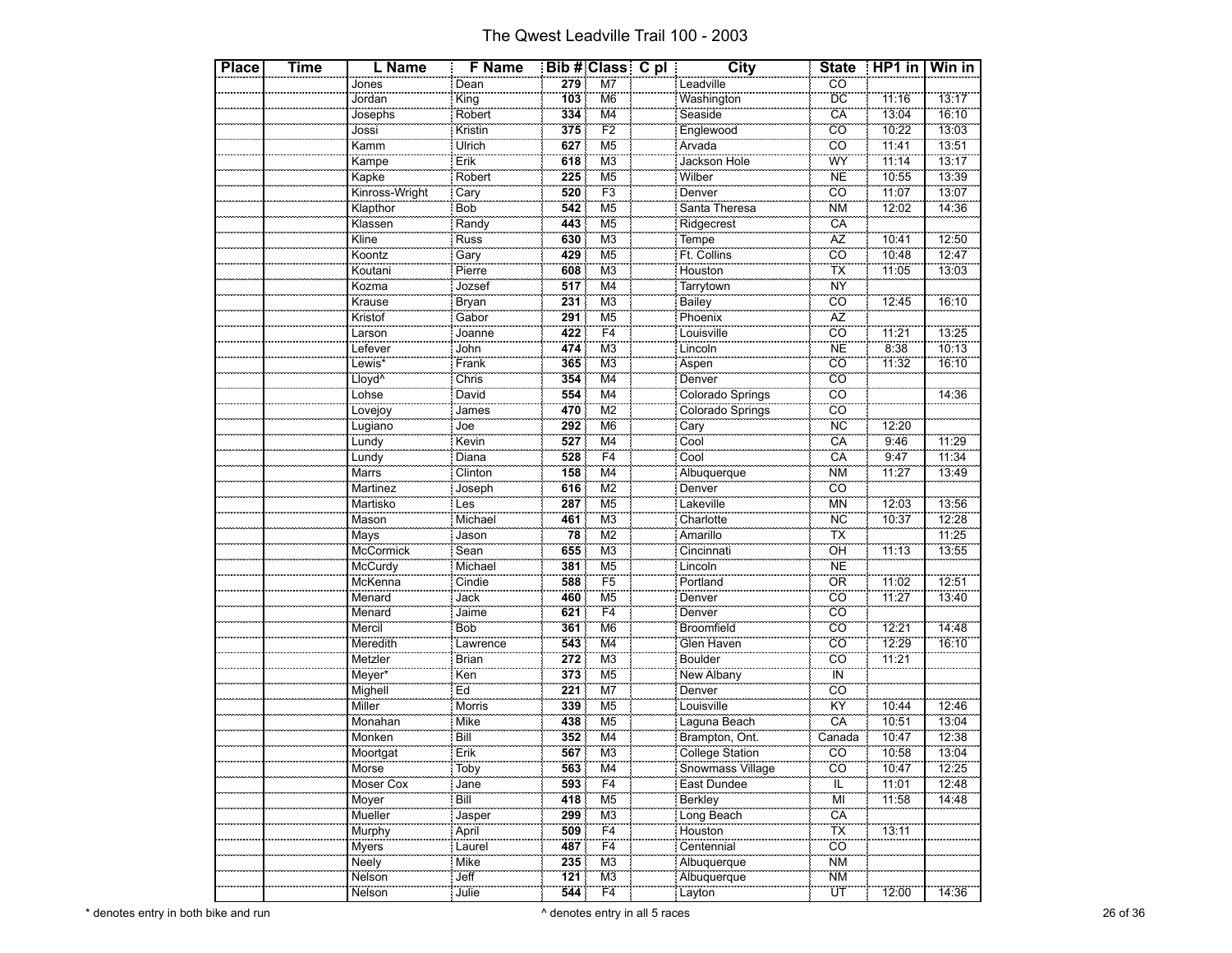| <b>Place</b> | <b>Time</b> | L Name             | <b>F</b> Name              |                  | Bib # Class C pl    | City                    | <b>State</b>             | Win out   HP2 in   TL2 in   TL2 out   HM2 in   HM2 out   FH2 in   FH2 out |       |       |       |       |       |       |       |
|--------------|-------------|--------------------|----------------------------|------------------|---------------------|-------------------------|--------------------------|---------------------------------------------------------------------------|-------|-------|-------|-------|-------|-------|-------|
|              |             | Jones              | : Dean                     | 279              | M <sub>7</sub>      | Leadville               | CO <sub>.</sub>          |                                                                           |       |       |       |       |       |       |       |
|              |             | Jordan             | King                       | 103              | M <sub>6</sub>      | Washington              | <b>DC</b>                | 13:21                                                                     | 15:47 | 17:17 | 17:26 | 20:13 | 20:22 | 22:04 | 22:11 |
|              |             | Josephs            | Robert                     | 334              | M4                  | Seaside                 | CA                       |                                                                           |       |       |       |       |       |       |       |
|              |             | Jossi              | Kristin                    | 375              | F2                  | Englewood               | CO                       | 13:56                                                                     |       |       |       |       |       |       |       |
|              |             | Kamm               | Ulrich                     | 627              | M <sub>5</sub>      | Arvada                  | $\overline{CO}$          | 13:56                                                                     | 16:40 | 18:43 |       |       |       |       |       |
|              |             | Kampe              | Erik                       | 618              | M <sub>3</sub>      | Jackson Hole            | WY                       | 14:00                                                                     | 16:27 | 17:41 | 77:41 |       |       |       |       |
|              |             | Kapke              | Robert                     | 225              | M <sub>5</sub>      | Wilber                  | <b>NE</b>                | 13:21                                                                     |       |       |       |       |       |       |       |
|              |             | Kinross-Wright     | Cary                       | 520              | F3                  | Denver                  | $\overline{CO}$          | 13:21                                                                     |       |       |       |       |       | 19:43 |       |
|              |             | Klapthor           | Bob <sup>1</sup>           | 542              | M <sub>5</sub>      | Santa Theresa           | <b>NM</b>                | 14:15                                                                     |       |       |       |       |       |       |       |
|              |             | Klassen            | Randy                      | 443              | M5                  | Ridgecrest<br>Tempe     | CA                       |                                                                           |       |       |       |       |       |       |       |
|              |             | Kline              | <b>Russ</b>                | 630              | M <sub>3</sub>      |                         | AZ                       | 13:03                                                                     | 16:08 | 17:50 | 17:51 |       |       |       |       |
|              |             | Koontz             | Gary                       | 429              | M <sub>5</sub>      | Ft. Collins             | $\overline{co}$          | 12:48                                                                     | 15:23 | 17:25 | 17:27 | 21:30 |       |       |       |
|              |             | Koutani            | Pierre                     | 608              | M3                  | Houston                 | TX                       | 13:16                                                                     | 16:02 | 17:55 |       |       |       |       |       |
|              |             | Kozma              | Jozsef                     | 517              | M4                  | Tarrytown               | <b>NY</b>                |                                                                           |       |       |       |       |       |       |       |
|              |             | Krause             | Bryan                      | 231              | M3                  | <b>Bailey</b>           | $\overline{co}$          |                                                                           |       |       |       |       |       |       |       |
|              |             | Kristof            | Gabor                      | 291              | M5                  | Phoenix                 | AZ                       |                                                                           |       |       |       |       |       |       |       |
|              |             | Larson             | Joanne                     | 422              | F <sub>4</sub>      | Louisville              | $\overline{CO}$          | 13:32                                                                     | 16:19 | 18:46 |       |       |       |       |       |
|              |             | Lefever            | John                       | 474              | M3                  | Lincoln                 | <b>NE</b>                | 10:16                                                                     | 12:37 | 14:16 | 14:19 | 17:14 | 17:24 | 19:20 | 19:37 |
|              |             | Lewis*             | Frank                      | 365              | M3                  | Aspen                   | CO                       | 12:23                                                                     |       |       |       |       |       |       |       |
|              |             | Lloyd <sup>^</sup> | Chris                      | 354              | M4                  | Denver                  | $\overline{CO}$          |                                                                           |       |       |       |       |       |       |       |
|              |             | Lohse              | David                      | 554              | M4                  | Colorado Springs        | CO                       |                                                                           |       |       |       |       |       |       |       |
|              |             | Lovejoy            | <b>CONTRACTOR</b><br>James | 470              | M2                  | Colorado Springs        | CO                       |                                                                           |       |       |       |       |       |       |       |
|              |             | Lugiano            | Joe                        | 292              | M <sub>6</sub>      | Cary                    | <b>NC</b>                |                                                                           |       |       |       |       |       |       |       |
|              |             | Lundy              | Kevin                      | 527              | M4                  | Cool                    | CA                       | 11:44                                                                     | 13:57 | 15:30 | 15:45 | 18:28 | 18:38 | 20:54 |       |
|              |             |                    | Diana                      | 528              | F4                  | Cool                    | CA                       | 11:44                                                                     | 13:59 | 15:30 | 15:45 | 18:29 | 18:38 | 20:54 |       |
|              |             | Lundy<br>Marrs     | Clinton                    | 158              | $\overline{M4}$     | Albuquerque             | <b>NM</b>                | 13:47                                                                     |       |       |       |       |       |       |       |
|              |             | Martinez           | Joseph                     | 616              | M2                  | Denver                  | CO                       |                                                                           |       |       |       |       |       |       |       |
|              |             | Martisko           | Les                        | 287              | M <sub>5</sub>      | Lakeville               | <b>MN</b>                | 13:56                                                                     | 17:00 | 19:05 |       |       |       |       |       |
|              |             | Mason              | <b>Michael</b>             | 461              | M <sub>3</sub>      | Charlotte               | <b>NC</b>                | 12:39                                                                     |       | 14:59 |       |       |       |       |       |
|              |             | Mays               | Jason                      | 78               | M2                  | Amarillo                | TX                       | 11:26                                                                     | 13:39 | 14:59 | 15:01 | 17:58 | 18:17 | 19:42 |       |
|              |             | McCormick          | Sean                       | 655              | M3                  | Cincinnati              | OH                       | 13:56                                                                     |       |       |       |       |       |       |       |
|              |             | McCurdy            | Michael                    | 381              | M <sub>5</sub>      | Lincoln                 | <b>NE</b>                |                                                                           |       |       |       |       |       |       |       |
|              |             | McKenna            | Cindie                     | 588              | F <sub>5</sub>      | Portland                | OR                       | 13:04                                                                     |       | 17:17 | 17:37 |       |       |       |       |
|              |             | Menard             | Jack                       | 460              | M5                  | Denver                  | CO                       | 13:40                                                                     |       |       |       |       |       |       |       |
|              |             | Menard             | Jaime                      | 621              | F4                  | Denver                  | CÖ                       |                                                                           |       |       |       |       |       |       |       |
|              |             | Mercil             | Bob                        | 361              | M6                  | Broomfield              | $\overline{CO}$          |                                                                           |       |       |       |       |       |       |       |
|              |             | Meredith           | Lawrence                   | 543              | M4                  |                         | CO                       |                                                                           |       |       |       |       |       |       |       |
|              |             | Metzler            | Brian                      | 272              | M3                  | Glen Haven              | CÖ                       |                                                                           |       |       |       |       |       |       |       |
|              |             | Meyer*             | Ken                        | 373              | M5                  | New Albany              | IN                       |                                                                           |       |       |       |       |       |       |       |
|              |             | Mighell            | Ed                         | 221              | M <sub>7</sub>      | Denver                  | CO                       |                                                                           |       |       |       |       |       |       |       |
|              |             | Miller             | Morris                     | 339              | M <sub>5</sub>      | Louisville              | ΪŸ                       | 12:49                                                                     | 15:41 | 17:46 |       |       |       |       |       |
|              |             | Monahan            | Mike                       | 438              | M5                  | Laguna Beach            | CA                       | 13:09                                                                     | 16:05 | 18:30 |       |       |       |       |       |
|              |             | Monken             | Bill                       | 352              | M4                  | Brampton, Ont.          | Canada                   | 12:41                                                                     | 15:13 | 16:44 | 16:45 | 19:51 | 20:01 | 22:22 | 22:36 |
|              |             | Moortgat           | Erik                       | 567              | $\overline{M3}$     | College Station         | $\overline{c}$           | 13:47                                                                     |       |       |       |       |       |       |       |
|              |             | Morse              | <u></u><br>: Toby          |                  | $563$ M4            | Snowmass Village        | CO                       |                                                                           | 14:36 | 16:27 | 16:30 | 19:34 | 19:36 | 22:06 | 22:08 |
|              |             | Moser Cox          | Jane                       | 593              | F4                  | East Dundee             | ïE,                      | 13:01                                                                     | 15:23 | 17:05 |       |       |       |       |       |
|              |             | <br>Moyer          | Bill                       | 418              | M5                  |                         | MI                       |                                                                           |       |       |       |       |       |       |       |
|              |             | Mueller            | Jasper                     | 299              | M3                  | Berkley<br>Long Beach   | CA                       |                                                                           |       |       |       |       |       |       |       |
|              |             | Murphy             | April                      | 509              | F4                  |                         | $\overline{\mathsf{TX}}$ |                                                                           |       | 15:34 |       |       |       |       |       |
|              |             | Myers              | Laurel                     | 487              | F4                  | Houston<br>Centennial   | $\overline{CO}$          |                                                                           |       |       |       |       |       |       |       |
|              |             | Neely              | Mike                       | 235              | M3                  | Albuquerque             | $\overline{\text{NM}}$   |                                                                           |       |       |       |       |       |       |       |
|              |             | Nelson             | $\overline{\mathsf{Jeff}}$ |                  | $\overline{121}$ M3 |                         | <b>NM</b>                |                                                                           |       |       |       |       |       |       |       |
|              |             | <br>Nelson         | : Julie                    | $\overline{544}$ | F4                  | Albuquerque<br>: Layton | ÜΤ                       | 14:15                                                                     |       |       |       |       |       |       |       |
|              |             |                    |                            |                  |                     |                         |                          |                                                                           |       |       |       |       |       |       |       |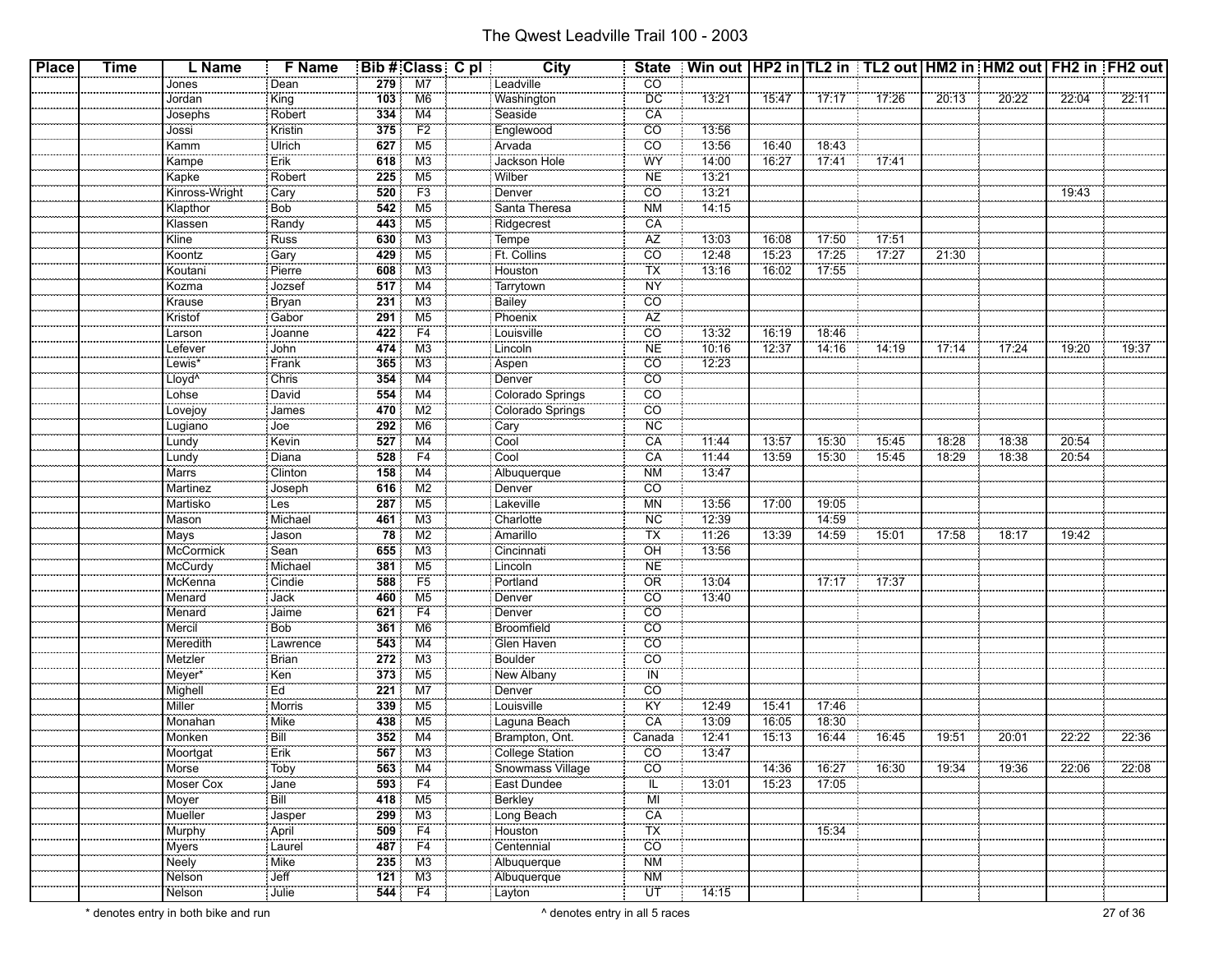| <b>Place</b> | Time | L Name                       | <b>F</b> Name            |     | Bib # Class C pl          | <b>City</b>                                           |                              |       | State   MQ2 in   MQ2 ot |
|--------------|------|------------------------------|--------------------------|-----|---------------------------|-------------------------------------------------------|------------------------------|-------|-------------------------|
|              |      | Jones                        | Dean                     | 279 | M7                        | Leadville                                             | $\overline{CO}$              |       |                         |
|              |      | Jordan                       | $\overline{\text{King}}$ | 103 | M <sub>6</sub>            | Washington                                            | <b>DC</b>                    | 26:11 |                         |
|              |      | Josephs                      | Robert                   | 334 | M4                        | Seaside                                               | CA                           |       |                         |
|              |      | Jossi                        | Kristin                  | 375 | $\overline{F2}$           |                                                       | $\overline{c}\overline{o}$   |       |                         |
|              |      | Kamm                         | Ulrich                   | 627 | M <sub>5</sub>            | Englewood<br>Arvada                                   | .<br>CO                      |       |                         |
|              |      | Kampe                        | Erik                     | 618 | M <sub>3</sub>            | Jackson Hole                                          | WY                           |       |                         |
|              |      | Kapke                        |                          | 225 | $\overline{\mathsf{M5}}$  | Wilber                                                | N <sub>E</sub>               |       |                         |
|              |      | Kinross-Wright               | Robert<br>Cary           | 520 | F3                        | Denver                                                | $\overline{co}$              |       |                         |
|              |      | Klapthor                     | Bob                      | 542 | M <sub>5</sub>            | Santa Theresa                                         | <b>NM</b>                    |       |                         |
|              |      | Klassen                      |                          | 443 | M5                        | Ridgecrest                                            | CA                           |       |                         |
|              |      | Kline                        | Randy<br>Russ            | 630 | M <sub>3</sub>            | Tempe <sup>1</sup>                                    | A <sub>Z</sub>               |       |                         |
|              |      | Koontz                       | Gary                     | 429 | M5                        | Ft. Collins                                           | $\overline{CO}$              |       |                         |
|              |      | Koutani                      |                          | 608 | $\overline{\mathsf{M}3}$  |                                                       | $\frac{1}{1}$                |       |                         |
|              |      | Kozma                        | Pierre<br>Jozsef         | 517 | $\overline{\mathsf{M}}$ 4 | Houston<br>Tarrytown                                  | <b>NY</b>                    |       |                         |
|              |      | Krause                       | <b>Bryan</b>             | 231 | M <sub>3</sub>            |                                                       | $\overline{co}$              |       |                         |
|              |      | Kristof                      | Gabor                    | 291 | M5                        | Bailey                                                | $\overline{AZ}$              |       |                         |
|              |      | Larson                       | Joanne                   | 422 | $\overline{F4}$           | Phoenix<br>Louisville                                 | $\overline{c}$ o             |       |                         |
|              |      | Lefever                      | John                     | 474 | M <sub>3</sub>            | Lincoln                                               | <br>NE                       | 23:16 |                         |
|              |      |                              |                          | 365 | $\overline{\mathsf{M}3}$  |                                                       | $\overline{co}$              |       |                         |
|              |      | Lewis*<br>Lloyd <sup>^</sup> | Frank<br>Chris           | 354 | M <sub>4</sub>            | Aspen<br>Denver                                       | $\overline{co}$              |       |                         |
|              |      | Lohse                        | David                    | 554 | M4                        |                                                       | CÖ                           |       |                         |
|              |      |                              |                          | 470 |                           | Colorado Springs                                      | $\overline{co}$              |       |                         |
|              |      | Lovejoy                      | James<br>-------<br>Joe  | 292 | M2<br>M <sub>6</sub>      | Colorado Springs                                      | <b>NC</b>                    |       |                         |
|              |      | Lugiano                      |                          | 527 |                           | Cary<br>Cool                                          | CA                           |       |                         |
|              |      | Lundy                        | Kevin                    |     | M4<br>$\overline{F4}$     |                                                       | $\overline{CA}$              |       |                         |
|              |      | Lundy                        | Diana                    | 528 | $\overline{\mathsf{M}}$ 4 | Cool                                                  | <b>NM</b>                    |       |                         |
|              |      | Marrs                        | Clinton                  | 158 |                           | Albuquerque                                           |                              |       |                         |
|              |      | Martinez                     | Joseph                   | 616 | M <sub>2</sub>            | Denver                                                | cö<br>$\overline{\text{MN}}$ |       |                         |
|              |      | Martisko<br>Mason            | Les<br>Michael           | 287 | M5                        | Lakeville<br>Charlotte                                |                              |       |                         |
|              |      |                              |                          | 461 | M <sub>3</sub>            |                                                       | <b>NC</b>                    |       |                         |
|              |      | Mays                         | Jason                    | 78  | M2                        | Amarillo                                              | ΪX                           |       |                         |
|              |      | McCormick                    | Sean                     | 655 | MЗ                        | Cincinnati<br>Lincoln                                 | ÖĤ<br>$\overline{\text{NE}}$ |       |                         |
|              |      | McCurdy                      | Michael                  | 381 | M <sub>5</sub>            |                                                       |                              |       |                         |
|              |      | McKenna                      | Cindie                   | 588 | F <sub>5</sub>            | Portland                                              | ÖR                           |       |                         |
|              |      | Menard                       | Jack                     | 460 | M5                        | Denver                                                | $\overline{CO}$              |       |                         |
|              |      | Menard                       | Jaime                    | 621 | F4                        | Denver                                                | .<br>CO                      |       |                         |
|              |      | Mercil                       | Bob                      | 361 | M <sub>6</sub>            | Broomfield                                            | <b>CO</b>                    |       |                         |
|              |      | Meredith                     | Lawrence<br>Brian        | 543 | $\overline{\mathsf{M4}}$  | Glen Haven                                            | $\overline{co}$              |       |                         |
|              |      | Metzler                      |                          | 272 | M <sub>3</sub>            | Boulder                                               | $\overline{c}\overline{o}$   |       |                         |
|              |      | Meyer*                       | Ken                      | 373 | M <sub>5</sub>            | New Albany                                            | ÏÑ                           |       |                         |
|              |      | Mighell                      | Ed                       | 221 | M7                        | Denver                                                | $\overline{co}$              |       |                         |
|              |      | Miller                       | Morris                   | 339 | M <sub>5</sub>            | Louisville                                            | KŸ                           |       |                         |
|              |      | Monahan                      | Mike                     | 438 | M <sub>5</sub>            | <u>Laguna Beach</u>                                   | CA                           |       |                         |
|              |      | Monken                       | Bill                     | 352 | M4                        | Brampton, Ont.<br>College Station<br>Snowmass Village | Canada                       | 26:58 |                         |
|              |      | Moortgat                     | Erik                     | 567 | M <sub>3</sub>            |                                                       | <b>CO</b>                    |       |                         |
|              |      | Morse                        | Toby                     | 563 | $\frac{M4}{F4}$           |                                                       | CO                           | 26:17 | 26:18                   |
|              |      | Moser Cox                    | Jane                     | 593 |                           | East Dundee                                           | IL                           |       |                         |
|              |      | Moyer                        | Bill                     | 418 | M <sub>5</sub>            | Berkley                                               | ΪŴ                           |       |                         |
|              |      | Mueller                      | Jasper                   | 299 | $\frac{M3}{F4}$           | Long Beach                                            | CA                           |       |                         |
|              |      | Murphy                       | April<br>Laurel          | 509 |                           | Houston                                               | $\frac{3}{1}$                |       |                         |
|              |      | Myers                        |                          | 487 | $\overline{F4}$           | Centennial                                            | cö                           |       |                         |
|              |      | Neely                        | Mike                     | 235 | M <sub>3</sub>            | Albuquerque                                           | <b>NM</b>                    |       |                         |
|              |      | Nelson                       | Jeff                     | 121 | M <sub>3</sub>            | Albuquerque                                           | $\overline{\text{NM}}$       |       |                         |
|              |      | Nelson                       | Julie                    | 544 | F4                        | : Layton                                              | ΪÜΪ                          |       |                         |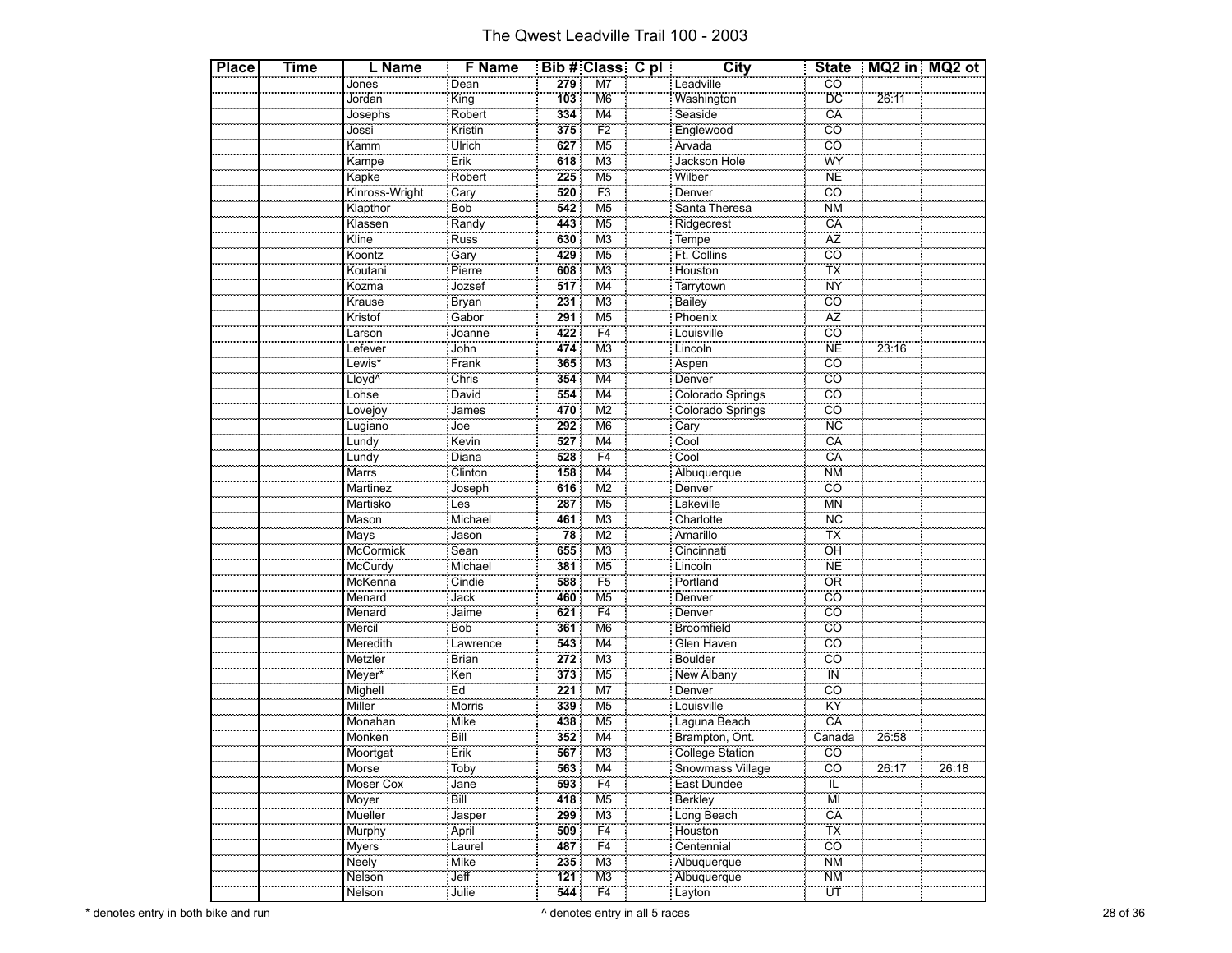| <b>Place</b> | <b>Time</b> | L Name                | F Name                    |            | Bib # Class C pl     | City                    | <b>State</b>    |      | MQ1 in MQ1 out   FH1 in FH1 out  HM1 in   HM1 out   TI1 in TL1 out |              |              |              |              |       |               |
|--------------|-------------|-----------------------|---------------------------|------------|----------------------|-------------------------|-----------------|------|--------------------------------------------------------------------|--------------|--------------|--------------|--------------|-------|---------------|
|              |             | Nelson                | <b>Brent</b>              | 609        | M4                   | Paraker                 | CO              | 2:37 | 2:38                                                               |              | 5:14         | 6:55         | 7:02         | 9:21  | 9:25          |
|              |             | Neslund               | Richard                   | 615        | $\overline{M5}$      | Louisville              | $\overline{CO}$ | 2:40 | 2:41                                                               | 5:10         | 5:12         | 6:59         | 7:01         | 9.27  |               |
|              |             | Newell                | Nate                      | 322        | M3                   | Manitou Springs         | CO              | 2:36 | 2:38                                                               | 4:57         | 5:10         | 6:52         | 7:06         | 9:30  | 9:48          |
|              |             | Newland               | Ricci                     | 504        | M <sub>3</sub>       | Austin                  | TX              | 2:33 | 2:34                                                               | 4:52         | 4:57         | 6:36         | 6:39         | 8:54  | 9:03          |
|              |             | Norwood               | s <sub>ue</sub>           | 650        | F4                   | Billings                | <b>MT</b>       | 2:49 | 2:49                                                               | 5:32         | 5:39         | 7:15         | 7:20         | 9:52  | 10:11         |
|              |             | O'Neall               | Kevin                     | 623        | M4                   | <b>Green River</b>      | WY              | 2:35 | 2:36                                                               | 5:10         | 5:16         | 6:49         | 6:54         | 9:04  | 9:07          |
|              |             | O'Neil                | Jim                       | 503        | M <sub>5</sub>       | <b>Billings</b>         | <b>MT</b>       | 2:49 | 2:49                                                               | 5:30         | 5:39         | 7:14         | 7:21         | 9:51  | 10:04         |
|              |             | Orr                   | Roberta                   | 641        | F3                   | Little Rock             | ÄR              | 2:39 | 2:40                                                               | 4:52         | 4:59         | 6:24         | 6:28         | 8:35  | 8:43          |
|              |             | Ostrom                | Jason                     | 67         | M <sub>2</sub>       | Ft. Collins             | CO              | 1:57 | 1:58                                                               | 3:36         | 3:37         | 4:38         | 4:41         | 6:21  | 6:22          |
|              |             | Panzer                | Keith                     | 232        | M4                   | Aurora                  | CO              | 2:22 | 2:26                                                               | 4:42         | 4:48         | 6:18         | 6:23         | 8:36  | 8:45          |
|              |             | Patrick               | <b>JP</b>                 | 419        | M3                   | <b>Boulder</b>          | CO              | 2:05 | 2:06                                                               | 4:09         | 4:11         | 5:43         | 5:46         | 7:58  | 8:04          |
|              |             | Payne                 | Ed                        | 318        | M <sub>5</sub>       | Lawrence                | KS              |      | 2:40                                                               | 5:08         | 5:12         | 7:12         | 7:24         | 11:11 |               |
|              |             | Pence                 | <b>Brian</b>              | 644        | M4                   | Steamboat Springs       | CO              | 2:30 |                                                                    | 4:47         | 4:49         | 6:21         | 6:24         | 8:28  | 8:28          |
|              |             | Peters                | Greg                      | 227        | M4                   | Colorado Springs        | CO              | 2:34 | 2:36                                                               | 5:02         | 5:12         | 6:49         | 6:54         | 9:44  |               |
|              |             | Pittenger             | Will                      | 535        | M <sub>5</sub>       | <b>Boulder</b>          | $\overline{CO}$ | 2:23 |                                                                    | 4:28         | 4:29         | 5:49         | 5:50         | 8:04  | 8:05          |
|              |             | Presson               | Cyndi                     | 388        | F <sub>4</sub>       | Chicago                 | ΪĽ              | 2:43 |                                                                    | 5:11         | 5:15         | 6:51         | 6:52         | 9:08  | 9:09          |
|              |             | Preston               | Larry                     | 421        | M <sub>5</sub>       | Arvada                  | CO              | 2:49 | 2:49                                                               | 5:19         | 5:21         | 7:20         | 7.24         | 10:34 |               |
|              |             | Pritchett             | Don                       | 440        | M4                   | Littleton               | CO              | 2:37 | 2:39                                                               | 5:10         | 5:19         | 7:04         | 7:18         | 10:02 | 10:04         |
|              |             | Rea                   | Martin                    | 445        | M <sub>2</sub>       | Chelmsford              | UK              | 2:06 | 2:07                                                               | 4:01         | 4:04         | 5:18         | 5:23         | 7:21  | 7:27          |
|              |             | Rideg                 | William                   | 98         | M3                   | Missoula                | <b>MT</b>       | 2:23 | 2:24                                                               | 4:35         | 4:37         | 6:01         | 6:05         | 8:06  |               |
|              |             | Roberts               | Dale                      | 589        | M4                   | Littleton               | CO              | 2:25 | 2:25                                                               | 5:23         | 5:35         | 7:17         | 7:26         | 9:55  | 10:09         |
|              |             | Robertson             | Craig                     | 458        | M4                   | <b>Helotes</b>          | <b>TX</b>       | 2:21 | 2:25                                                               | 4:26         | 4:30         | 5:47         | 5:49         | 7:51  | 7:57          |
|              |             | Robison               | Wendell                   | 481        | M5                   | Sheridan                | WY              | 2:28 | 2:31                                                               | 4:44         | 4:52         | 6:22         | 6:27         | 8:54  | 9:07          |
|              |             | Rosen                 | Tia                       | 205        | F4                   | Denver                  | CO              | 2:40 | 2:40                                                               | 5:02         | 5:04         | 6:37         | 6:38         | 8:59  | 9:00          |
|              |             | Roy                   | Tim                       | 261        | M3                   | Manchester              | <b>NH</b>       | 1:59 | 1:59                                                               | 3:46         | 3:48         | 4:59         | 5:01         | 7:00  | 7:01          |
|              |             | Roycroft              | Max                       | 58         | MЗ                   | Rowlett                 | ТX              | 2:15 | 2:18                                                               | 4:23         | 4:32         | 5:54         | 5:58         | 8:00  | 8:05          |
|              |             | Sandberg <sup>^</sup> | Darryl                    | 515        | M3                   | Leadville               | CO              | 2:31 | 2:31                                                               | 5:04         | 5:05         | 6:57         | 6:57         | 9:49  | 9:50          |
|              |             | Scheefer              | David                     | 285        | M <sub>5</sub>       | <b>Crested Butte</b>    | CO              | 2:04 | 2:05                                                               | 3:59         | 4:00         | 5:11         | 5:12         | 7:03  | 7:04          |
|              |             | Schelling             | Carolyn                   | 559        | F <sub>5</sub>       | Albuquerque             | <b>NM</b>       | 2:58 | 2:59                                                               | 5:38         | 5:40         | 7.31         | 7:32         | 10:10 | 10:10         |
|              |             |                       | Duane                     | 648        | M4                   | Littleton               | CO              | 2:15 | 2:16                                                               | 4:38         |              | 6:24         | 6:29         | 9:11  | 9:16          |
|              |             | Schulten<br>Schulz    | Robert                    | 162        | M4                   | New York                | <b>NY</b>       | 2:42 | 2:46                                                               | 4:55         | 4:41<br>4:58 | 6:18         | 6:22         | 8:28  | 8:33          |
|              |             | Sebby                 | Amy                       | 416        | F3                   | Ft. Collins             | CO              | 2:35 | 2:37                                                               | 5:13         | 5:16         | 6:41         | 6:43         | 8:54  | 8:58          |
|              |             | Shaw                  | John                      | 222        | M <sub>6</sub>       | <b>Colorado Springs</b> | CO              | 2:46 | 2:47                                                               | 5:16         | 5:23         | 7:00         | 7:04         | 9:44  | 9:49          |
|              |             |                       |                           | 486        |                      |                         | CO              | 2:23 | 2:23                                                               | 4:32         | 4:33         | 5:58         | 6:01         | 8:09  | 8:11          |
|              |             | Sheehy<br>Silcox      | Michael                   | 281        | M3<br>M2             | Breckenridge            | CO              | 2:40 | 2:41                                                               | 5:36         | 5:38         | 7.41         |              | 10:54 |               |
|              |             |                       | Jay<br>Paul               | 36         | M4                   | Lakewood                | CO              | 2:06 | 2:07                                                               |              |              |              | 7:43<br>5:28 | 7:25  | 7:25          |
|              |             | Smith                 |                           |            |                      | Colorado Springs        | <b>CO</b>       | 2:47 |                                                                    | 4:04<br>5:22 | 4:05<br>5:27 | 5:26         | 7.13         | 10:22 |               |
|              |             | Smith                 | Dan<br>Alice              | 201<br>202 | M4<br>F4             | Lakewood                | CO              |      | 2:48<br>2:49                                                       | 5:27         | 5:28         | 7:11<br>7:11 | 7:12         | 9:44  | 10:23<br>9:45 |
|              |             | Smith                 |                           | 264        |                      | Leadville               | NC <sup></sup>  | 2:49 |                                                                    |              |              |              |              | 7:47  |               |
|              |             | Smith                 | Tony                      |            | M4                   | Durham                  |                 | 2:16 | 2:17                                                               | 4:22         | 4:25         | 5:44         | 5:45         |       | 7:48          |
|              |             | Smith                 | Brian                     | 467        | M3                   | Cumming                 | GA<br>MI        | 2:35 | 2:39<br>2:22                                                       | 5:07         | 5:16         | 6:54         | 7.03<br>6:22 | 9:35  | 9:42          |
|              |             | Smith                 | James                     | 646        | MЗ                   | <b>Grand Rapids</b>     |                 | 2:22 |                                                                    | 4:35         | 4:37         | 6:21         |              | 8:44  | 9:01          |
|              |             | Sorensen              | Stuart                    | 526        | M <sub>5</sub>       | Visalia                 | CA              | 2:59 | 2:59                                                               | 5:41         | 5:43         | 7:22         | 7:28         | 10:06 | 10:10         |
|              |             | Sprague               | Jode                      | 390        | M4                   | Littleton               | CO              | 2:43 | 2:43                                                               | 5:10         | 5:15         | 6:59         | 7.05         | 9:39  | 9:44          |
|              |             | Stabler<br>.          | Mike                      | 505        | M4                   | <b>Boulder</b><br>.     | CO              | 2:37 | 2:42                                                               | 4:58         | 5:02         | 6:37         | 6:41         | 8:49  | 11:23         |
|              |             | Stavig                | <b>Bob</b>                |            | 130 M5               | Bloomington             | ΜN              | 2:23 | 2:23                                                               | 4:38         | 4:42         | 6:12         | 6:14         | 8:18  | 8:20          |
|              |             | Stone<br>Stringer     | Tammy<br>Pete             |            | $46$ F4              | Florence                | $\overline{CO}$ | 1:58 | 1:58                                                               | 3:48         | 3:49         | 4:59         | 5:00         | 6:41  | 6:41          |
|              |             |                       |                           |            | $643$ M6             | Osterville              | <b>MA</b>       | 2:39 | 2:41                                                               | 5:05         | 5:08         | 6:38         | 6:41         | 8:55  | 8:58          |
|              |             | Strong                | David                     |            | $147$ M <sub>5</sub> | Tucson                  | ÄZ              | 2:28 | 2:28                                                               | 4:50         | 4:51         | 6:21         | 6:24         | 8:34  | 8:34          |
|              |             | Sutton<br>Swainhart   | Dale                      |            | $223$ M6             | San Diego               | $\overline{CA}$ | 2:45 | 2:47                                                               | 5:10         | 5:15         | 6:46         | 6:48         | 9:01  | 9:03          |
|              |             |                       | Jeffrey                   |            | $315$ M4             | Minneapolis             | <b>MN</b>       | 2:39 | 2:43                                                               | 5:10         | 5:14         | 6:53         | 7:01         | 9:26  | 9:42          |
|              |             | Swendsen              | Vincent                   |            | $314$ M4             | Mays Landing            | <b>NJ</b>       | 2:29 | 2:31                                                               | 5:01         | 5:08         | 6:43         | 6:47         | 9:16  | 9:21          |
|              |             | Taylor<br>==          | Greg                      |            | $128$ M5             | Minneapolis             | <b>MN</b>       | 2:10 | 2:12                                                               | 4:20         | 4:22         | 5:42         | 5:44         | 7:44  | 7:46          |
|              |             | Tomada                | $\overline{\mathsf{Pat}}$ |            | <b>206</b> M5        | Denver                  | $\overline{CO}$ | 2:28 | 2:28                                                               | 5:19         | 5:22         | 6:57         | 6:58         | 9:23  | 9:28          |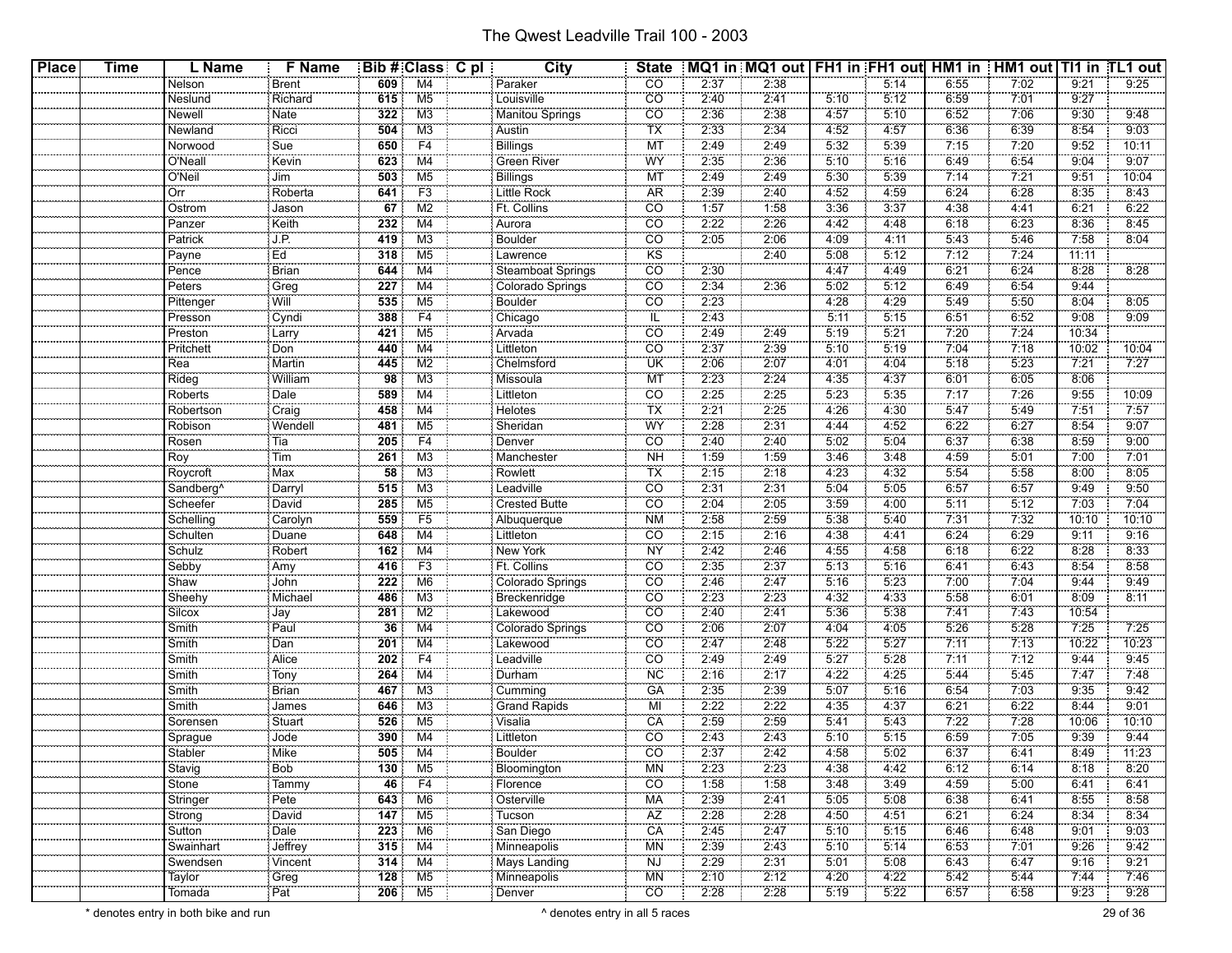| <b>Place</b> | Time | L Name                | <b>F</b> Name       |     | <b>Bib # Class C pl</b>   | City                    | <b>State</b>         | HP1 in | Win in |
|--------------|------|-----------------------|---------------------|-----|---------------------------|-------------------------|----------------------|--------|--------|
|              |      | Nelson                | Brent               | 609 | M4                        | Paraker                 | cö                   | 11:39  | 16:10  |
|              |      | Neslund               | Richard             | 615 | M <sub>5</sub>            | Louisville              | cö                   | 11:38  | 13:50  |
|              |      | Newell                | Nate                | 322 | ΜЗ                        | <b>Manitou Springs</b>  | $\overline{co}$      | 12:03  | 13:58  |
|              |      | Newland               | Ricci               | 504 | M <sub>3</sub>            | Austin                  | $\frac{1}{1}$        | 11:15  | 13:27  |
|              |      | Norwood               | Sue                 | 650 | F <sub>4</sub>            | Billings                | ΜÏ                   | 12:43  |        |
|              |      | O'Neall               | Kevin               | 623 | M4                        | Green River             | WŸ                   | 11:22  | 13:30  |
|              |      | O'Neil                | Jim                 | 503 | M <sub>5</sub>            |                         | <b>MT</b>            | 12:23  | 14:36  |
|              |      | Örr                   | Roberta             | 641 | F3                        | Billings<br>Little Rock | ÄR                   | 10:47  | 12.25  |
|              |      | Ostrom                | Jason               | 67  | M <sub>2</sub>            | Ft. Collins             | $\overline{co}$      | 7:57   | 9:19   |
|              |      | Panzer                | Keith               | 232 | $\overline{\mathsf{M}}$ 4 |                         | $\overline{co}$      | 10:51  | 13:20  |
|              |      | Patrick               | JP.                 | 419 | M <sub>3</sub>            | Aurora                  | cö                   | 10:04  | 12:05  |
|              |      | Payne                 | Ed                  | 318 | M <sub>5</sub>            | Lawrence                | <b>KS</b>            |        |        |
|              |      | Pence                 | Brian<br>Greg       | 644 | $\overline{\mathsf{M}}$ 4 | Steamboat Springs       | $\overline{c}$       | 10:29  |        |
|              |      | Peters                |                     | 227 | M <sub>4</sub>            | Colorado Springs        | cö                   |        |        |
|              |      | Pittenger             | Will                | 535 | M <sub>5</sub>            | Boulder                 | $\overline{co}$      | 10:21  | 12:21  |
|              |      | Presson               |                     | 388 | F4                        | Chicago<br>Arvada       | $\tilde{\mathbb{L}}$ | 11:09  | 13:09  |
|              |      | Preston               | Cyndi<br>Larry      | 421 | M <sub>5</sub>            |                         | cö                   |        |        |
|              |      | Pritchett             | Don                 | 440 | M4                        | Littleton               | CO                   |        |        |
|              |      | Rea                   | Martin              | 445 | M <sub>2</sub>            | Chelmsford              | ÜK                   | 9:22   | 10:59  |
|              |      | Rideg                 | William             | 98  | M <sub>3</sub>            | Missoula                | ΜÏ                   | 10:15  |        |
|              |      | Roberts               | Dale                | 589 | $\overline{\mathsf{M}}$ 4 | Littleton               | CO                   | 12:21  |        |
|              |      | Robertson             |                     | 458 | $\overline{M}$            | Helotes<br>Sheridan     | $\frac{1}{1}$        | 10:01  | 11:49  |
|              |      | Robison               | Craig<br>Wendell    | 481 | M <sub>5</sub>            |                         | WY                   | 11:17  | 13:14  |
|              |      | Rosen                 | Tia                 | 205 | F4                        | Denver                  | ĈÖ                   | 11:25  | 13:50  |
|              |      | Roy                   | $\overline{T}$      | 261 | M <sub>3</sub>            |                         | <b>NH</b>            |        |        |
|              |      | Roycroft              | Max                 | 58  | M <sub>3</sub>            | Manchester<br>Rowlett   | TX                   | 9:47   | 12:05  |
|              |      | Sandberg <sup>^</sup> | Darryl              | 515 | M <sub>3</sub>            | Leadville               | $\overline{co}$      | 13:00  | 16:10  |
|              |      | Scheefer              | David               | 285 | M <sub>5</sub>            | <b>Crested Butte</b>    | $\overline{co}$      | 8:53   | 10:21  |
|              |      | Schelling             | <u>.</u><br>Carolyn | 559 | F <sub>5</sub>            | Albuquerque             | <b>NM</b>            | 12:47  |        |
|              |      | Schulten              | Duane               | 648 | M4                        | Littleton               | ĈÖ                   | 11:51  | 16:10  |
|              |      | Schulz                | Robert<br>Amy       | 162 | $\overline{\mathsf{M}}$ 4 | New York                | <b>NY</b>            | 10:33  | 12:36  |
|              |      | Sebby                 |                     | 416 | F3                        | Ft. Collins             | <b>CO</b>            | 10:59  | 12:43  |
|              |      | Shaw                  | John                | 222 | M <sub>6</sub>            | Colorado Springs        | ĈÖ                   |        |        |
|              |      | Sheehy<br>Silcox      | Michael             | 486 | M <sub>3</sub>            | Breckenridge            | $\overline{co}$      |        | 12:02  |
|              |      |                       | Jay                 | 281 | M <sub>2</sub>            | Lakewood                | cö                   |        |        |
|              |      | Smith                 | Paul                | 36  | M4                        | Colorado Springs        | $\overline{co}$      | 9:22   | 11:36  |
|              |      | Smith                 | Dan                 | 201 | $\overline{\mathsf{M}}$ 4 | Lakewood<br>Leadville   | $\overline{co}$      |        |        |
|              |      | Smith                 | Alice               | 202 | $\overline{F4}$           |                         | cö                   | 12:02  | 14:36  |
|              |      | Smith                 | Tony                | 264 | M4                        | Durham                  | ÑĈ                   | 9:41   | 11:29  |
|              |      | Smith                 | <b>Brian</b>        | 467 | M <sub>3</sub>            | Cumming<br>Grand Rapids | GÄ                   | 11:56  | 16:10  |
|              |      | Smith                 | James               | 646 | M <sub>3</sub>            |                         | MÏ                   | 11:06  | 13:04  |
|              |      | Sorensen              | Stuart              | 526 | M <sub>5</sub>            | Visalia                 | CÄ                   | 12:20  | 14:36  |
|              |      | Sprague               | Jode                | 390 | $\overline{\mathsf{M}}$ 4 | Littleton               | CO                   | 11:50  | 13:38  |
|              |      | <br>Stabler           | <b>Mike</b>         | 505 | M4                        | Boulder                 | cö                   | 10:59  | 12:51  |
|              |      | <br>Stavig            | Bob                 | 130 | M <sub>5</sub>            | Bloomington             | <b>MN</b>            | 10:46  | 13:03  |
|              |      | Stone                 | Tammy               | 46  | F <sub>4</sub>            | Florence                | $\overline{CO}$      | 8:38   | 10:02  |
|              |      | Stringer              | Pete                | 643 | M <sub>6</sub>            | Osterville              | <b>MA</b>            | 10:56  | 72:51  |
|              |      | Strong                | David               | 147 | M5                        | Tucson                  | AZ                   | 10:45  | 12:34  |
|              |      | $\frac{3}{5}$ Sutton  | Dale                | 223 | M <sub>6</sub>            | San Diego               | CÄ                   | 11:15  | 13:17  |
|              |      | Swainhart             | Jeffrey             | 315 | M <sub>4</sub>            | Minneapolis             | MN                   | 12:02  | 14:36  |
|              |      | Swendsen              | Vincent             | 314 | M4                        | Mays Landing            | NJ                   | 11:47  | 16:10  |
|              |      | Taylor                | Greg                | 128 | M <sub>5</sub>            | Minneapolis             | <b>MN</b>            | 9:47   | 11:47  |
|              |      | Tomada                | Pat                 | 206 | M <sub>5</sub>            | Denver                  | .co                  | 11:58  | 14:36  |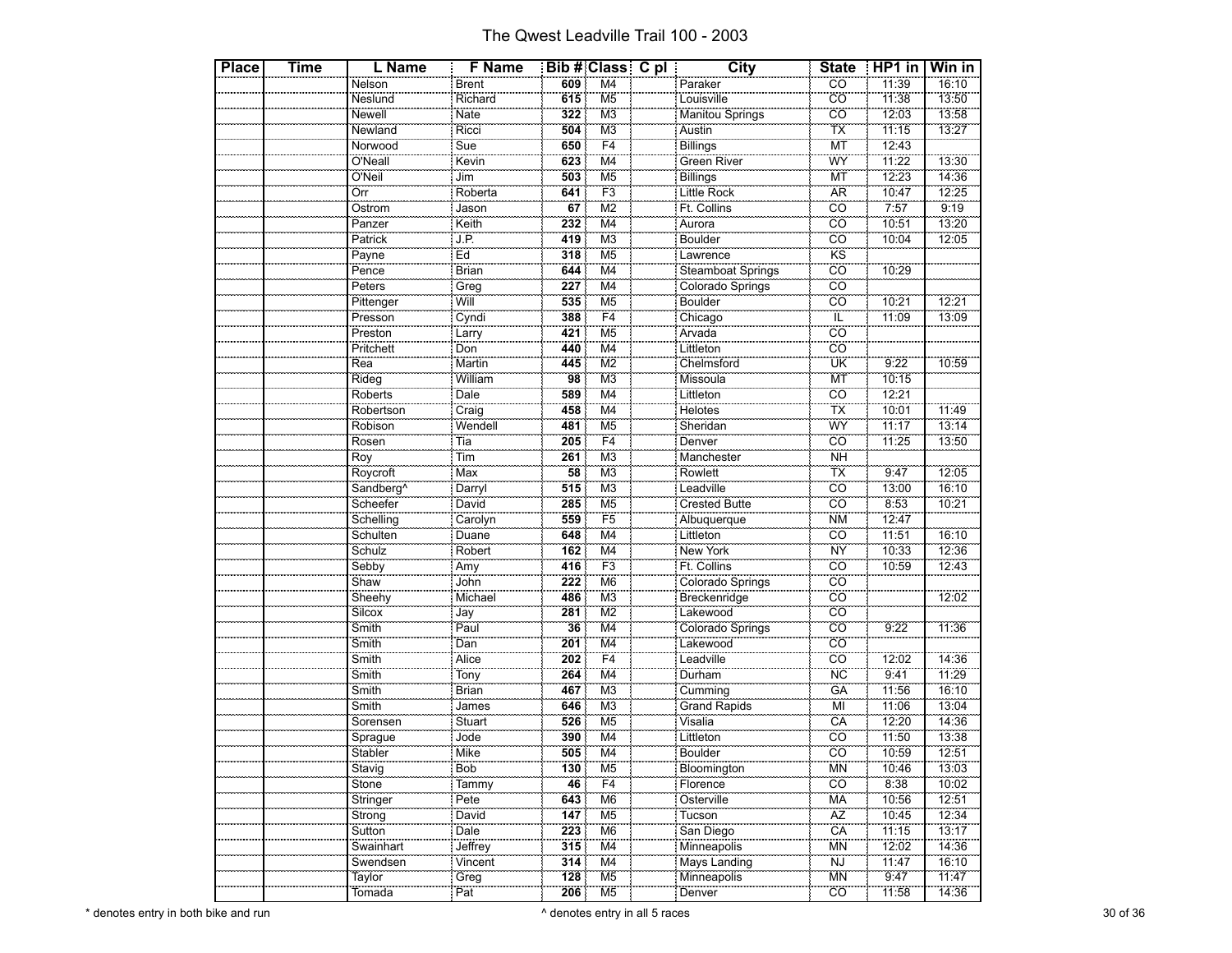| <b>Place</b> | Time | L Name                 | <b>F</b> Name     |                        | <b>Bib # Class C pl</b>  | <b>City</b>                           |                                             | State   Win out   HP2 in   TL2 in   TL2 out   HM2 in   HM2 out   FH2 in   FH2 out |                   |                |                   |       |       |       |       |
|--------------|------|------------------------|-------------------|------------------------|--------------------------|---------------------------------------|---------------------------------------------|-----------------------------------------------------------------------------------|-------------------|----------------|-------------------|-------|-------|-------|-------|
|              |      | Nelson                 | <b>Brent</b>      | 609                    | M4                       | Paraker                               | CO                                          |                                                                                   |                   |                |                   |       |       |       |       |
|              |      | Neslund                | Richard           | 615                    | M <sub>5</sub>           | Louisville                            | $\overline{CO}$                             | 13:52                                                                             | 16:15             | 18:06          |                   |       |       |       |       |
|              |      | Newell                 | Nate              | 322                    | M3                       | Manitou Springs                       | $\overline{CO}$                             | 13:59                                                                             |                   |                |                   |       |       |       |       |
|              |      | Newland                | Ricci             | 504                    | M3                       | Austin                                | TX                                          | 13:36                                                                             |                   | 18:49          |                   |       |       |       |       |
|              |      | Norwood                | Sue               | 650                    | F4                       | Billings                              | MT                                          |                                                                                   |                   |                |                   |       |       |       |       |
|              |      | O'Neall                | <b>Kevin</b>      | 623                    | M4                       | <b>Green River</b>                    | WY                                          | 73:21                                                                             |                   |                |                   |       |       |       |       |
|              |      | O'Neil                 | Jim               | 503                    | M <sub>5</sub>           |                                       | MT                                          |                                                                                   |                   |                |                   |       |       |       |       |
|              |      | $rac{1}{\text{Orr}}$   | Roberta           | 641                    | F3                       | Billings<br>Little Rock               | <b>AR</b>                                   | 12:35                                                                             | 15:14             | 17:05          | 17:23             | 21:45 |       |       |       |
|              |      | Ostrom                 | Jason             | 67                     | M <sub>2</sub>           | Ft. Collins                           | $\overline{CO}$                             | 9:21                                                                              | 11:22             | 12:25          | 12:26             | 15:08 | 15:15 | 17:41 |       |
|              |      | Panzer                 | Keith             | 232                    | M4                       | Aurora                                | <b>CO</b>                                   | 13:21                                                                             |                   |                |                   |       |       |       |       |
|              |      | Patrick                | J.P.              | 419                    | M <sub>3</sub>           | Boulder                               | $\overline{co}$                             | 12:10                                                                             |                   |                |                   |       |       |       |       |
|              |      | Payne                  | Ed                | 318                    | M <sub>5</sub>           | Lawrence                              | <b>KS</b>                                   |                                                                                   |                   |                |                   |       |       |       |       |
|              |      | Pence                  | <b>Brian</b>      | 644                    | M4                       |                                       | $\overline{co}$                             | 12:16                                                                             | 14:58             | 16:53          |                   |       |       |       |       |
|              |      | $\frac{1}{2}$ Peters   | Greg              | 227                    | $\overline{M4}$          | Steamboat Springs<br>Colorado Springs | <b>CO</b>                                   |                                                                                   |                   |                |                   |       |       |       |       |
|              |      |                        | Will              | 535                    | M <sub>5</sub>           |                                       | $\overline{CO}$                             | 12:23                                                                             |                   |                |                   |       |       |       |       |
|              |      | Pittenger              |                   | 388                    | F4                       | Boulder                               | $\overline{\mathbb{L}}$                     | 13:14                                                                             | 15:42             | 18:33          |                   |       |       |       |       |
|              |      | Presson<br>Preston     | Cyndi             | 421                    | M <sub>5</sub>           | Chicago<br>Arvada                     | CO                                          |                                                                                   |                   |                |                   |       |       |       |       |
|              |      |                        | Larry<br>Don      | 440                    | M4                       |                                       | CO <sup>-</sup>                             |                                                                                   |                   |                |                   |       |       |       |       |
|              |      | Pritchett              |                   |                        |                          | Littleton                             | ΪÜΚ                                         |                                                                                   |                   |                |                   | 17:19 | 17:33 |       |       |
|              |      | Rea<br>Rideg           | Martin<br>William | 445<br>$\overline{98}$ | M2<br>M <sub>3</sub>     | Chelmsford<br>Missoula                | <b>MT</b>                                   | 11:08<br>12:14                                                                    | 13:14             | 14:35          | 14:41<br>15:07    |       |       | 19:36 | 19:54 |
|              |      |                        |                   |                        |                          |                                       |                                             |                                                                                   |                   |                |                   |       |       |       |       |
|              |      | Roberts                | Dale              | 589                    | M4                       | Littleton                             | $\overline{CO}$<br>$\overline{\mathsf{TX}}$ | 11:59                                                                             |                   |                |                   |       |       |       |       |
|              |      | Robertson<br>Robison   | Craig             | 458                    | M4                       | Helotes<br>Sheridan                   | WY                                          |                                                                                   | 14:34             | 16:28<br>17:44 |                   |       |       |       |       |
|              |      |                        | Wendell           | 481                    | M <sub>5</sub>           |                                       |                                             | 13:25                                                                             | 16:03             |                |                   |       |       |       |       |
|              |      | Rosen                  | l Tia             | 205                    | F4                       | Denver                                | $\overline{CO}$                             | 13:47                                                                             |                   |                |                   |       |       |       |       |
|              |      | Roy<br>Roy<br>Roycroft | Tim               | 261                    | M3                       | Manchester<br>Rowlett                 | <b>NH</b>                                   |                                                                                   |                   |                |                   |       |       |       |       |
|              |      |                        | :<br>Max          | 58                     | M <sub>3</sub>           |                                       | TX                                          | 12:24                                                                             | 14:43             | 17:15          |                   |       |       |       |       |
|              |      | Sandberg <sup>^</sup>  | Darryl            | 515                    | M <sub>3</sub>           | Leadville                             | $\overline{CO}$                             |                                                                                   |                   |                |                   |       |       |       |       |
|              |      | Scheefer               | David             | 285                    | M <sub>5</sub>           | Crested Butte                         | $\overline{CO}$                             | 10:24                                                                             | 12:26             | 13:48          | 13:49             | 16:19 | 16:22 | 18:09 | 18:15 |
|              |      | Schelling              | Carolyn           | 559                    | F5                       | Albuquerque                           | <b>NM</b>                                   |                                                                                   |                   |                |                   |       |       |       |       |
|              |      | Schulten               | Duane             | 648                    | M4                       | Littleton                             | <b>CO</b>                                   | 12:23                                                                             |                   |                |                   |       |       |       |       |
|              |      | Schulz                 | Robert            | 162                    | M4                       | New York                              | <b>NY</b>                                   | 12:47                                                                             | 15:27             | 17:14          | 17:26             | 21:30 |       |       |       |
|              |      | Sebby                  | Amy               | 416                    | F <sub>3</sub>           | Ft. Collins                           | $\overline{co}$                             | 12:48                                                                             | 15:24             | 17:05          | 17:29             | 22:17 |       |       |       |
|              |      | Shaw                   | John              | 222                    | M6                       | Colorado Springs                      | $\overline{co}$                             |                                                                                   |                   |                |                   |       |       |       |       |
|              |      | Sheehy                 | Michael           | 486                    | M3                       | Breckenridge<br>Lakewood              | CO                                          | 12:14                                                                             | 14:50             | 17:06          |                   |       |       |       |       |
|              |      | Silcov                 | Jay               | 281                    | $\overline{\text{M2}}$   |                                       | CO                                          |                                                                                   |                   |                |                   |       |       |       |       |
|              |      | Smith                  | Paul              | 36                     | M4                       | Colorado Springs                      | $\overline{CO}$                             | 11:43                                                                             | 14:00             | 15:11          | 15:12             | 17:43 | 17:45 | 19:44 |       |
|              |      | Smith                  | Dan               | 201                    | M4                       | Lakewood                              | CO                                          |                                                                                   |                   |                |                   |       |       |       |       |
|              |      | Smith                  | Alice             | 202                    | F4                       | Leadville                             | $\overline{co}$                             | 14:15                                                                             |                   |                |                   |       |       |       |       |
|              |      | Smith                  | Tony              | 264                    | M4                       | Durham                                | <b>NC</b>                                   | 11:34                                                                             |                   |                |                   |       |       |       |       |
|              |      | Smith                  | Brian             | 467                    | M3                       | ------------                          | $G\overline{A}$                             | 12:23                                                                             |                   |                |                   |       |       |       |       |
|              |      | Smith                  | James             | 646                    | M <sub>3</sub>           | Cumming<br>Grand Rapids               | ΪMΙ                                         | 13:26                                                                             |                   |                |                   |       |       |       |       |
|              |      | Sorensen               | Stuart            | 526                    | M <sub>5</sub>           | Visalia                               | CÄ                                          | 14:15                                                                             |                   |                |                   |       |       |       |       |
|              |      |                        | Jode              | 390                    | M4                       | Littleton                             | <b>CO</b>                                   | 13:45                                                                             |                   |                |                   |       |       |       |       |
|              |      | Sprague<br>Stabler     | Mike              | 505                    | M4                       | Boulder                               | $\overline{co}$                             | 12:55                                                                             | $\frac{1}{15:22}$ |                | $-17:03$ $17:13$  | 20:22 | 20:25 | 22:29 | 22:31 |
|              |      | Stavig                 | Bob               | 130                    | M5                       | Bloomington                           | ΜN                                          | 13:08                                                                             |                   |                |                   |       |       |       |       |
|              |      |                        | 0000000000        | 46                     | F4                       |                                       | CO                                          | 10:02                                                                             | 12:07             | 13:11          | $\frac{1}{13:11}$ | 15:51 | 15:55 | 17:56 |       |
|              |      | Stone<br>Stringer      | Tammy<br>Pete     | 643                    | M <sub>6</sub>           | Florence<br>Osterville                | <b>MA</b>                                   | 12:57                                                                             | 15:29             | 17:46          |                   |       |       |       |       |
|              |      | Strong                 | David             | 147                    | M <sub>5</sub>           | Tucson                                | ÄŻ                                          | 12:36                                                                             | 14:46             | 16:17          | 16:17             | 19:32 | 19:38 | 21:42 | 21:44 |
|              |      |                        | Dale              | 223                    | M6                       |                                       | CA                                          | 13:21                                                                             |                   |                |                   |       |       |       |       |
|              |      | Sutton<br>Swainhart    | Jeffrey           | 315                    | $\overline{\mathsf{M4}}$ | San Diego<br>Minneapolis              | <b>MN</b>                                   | 14:15                                                                             |                   |                |                   |       |       |       |       |
|              |      | Swendsen               | Vincent           | 314                    | M4                       | Mays Landing                          | <b>NJ</b>                                   | 12:23                                                                             |                   |                |                   |       |       |       |       |
|              |      |                        | Greg              | 128                    | M <sub>5</sub>           |                                       | <b>MN</b>                                   | 11:57                                                                             | 14:16             | 15:53          |                   | 19:15 |       | 21:28 |       |
|              |      | Taylor<br>Tomada       | Pat               | 206                    | M <sub>5</sub>           | Minneapolis<br>Denver                 | $\overline{CO}$                             | 14:15                                                                             |                   |                | 15:55             |       | 19:17 |       |       |
|              |      |                        |                   |                        |                          |                                       |                                             |                                                                                   |                   |                |                   |       |       |       |       |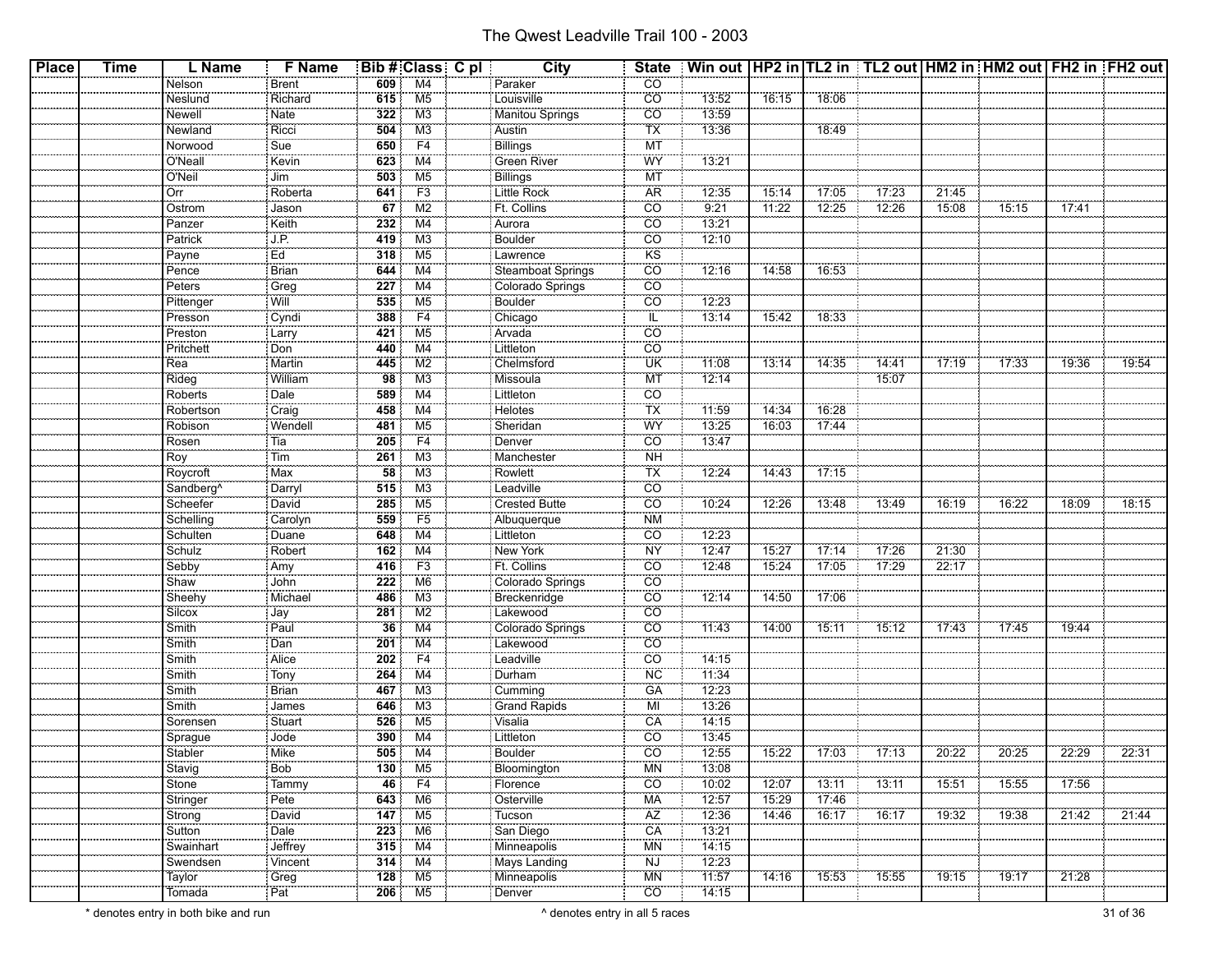| <b>Place</b> | <b>Time</b> | L Name                | <b>F</b> Name                            |                 | Bib # Class C pl                            | <b>City</b>              |                              | State   MQ2 in   MQ2 ot |       |
|--------------|-------------|-----------------------|------------------------------------------|-----------------|---------------------------------------------|--------------------------|------------------------------|-------------------------|-------|
|              |             | Nelson                | Brent                                    | 609             | M4                                          | Paraker                  | CO                           |                         |       |
|              |             | Neslund               | Richard                                  | 615             | M <sub>5</sub>                              | Louisville               | $\overline{c}$               |                         |       |
|              |             | Newell                | Nate                                     | 322             | M <sub>3</sub>                              | Manitou Springs          | CO                           |                         |       |
|              |             | Newland               | Ricci                                    | 504             | M <sub>3</sub>                              | Austin                   | <b>TX</b>                    |                         |       |
|              |             | Norwood               | Sue                                      | 650             | F4                                          | Billings                 | MT                           |                         |       |
|              |             | O'Neall               | Kevin                                    | 623             | M4                                          | Green River              | WY                           |                         |       |
|              |             | O'Neil                | Jim                                      | 503             | M <sub>5</sub>                              |                          | $\overline{MT}$              |                         |       |
|              |             | Örr                   | Roberta                                  | 641             | F <sub>3</sub>                              | Billings<br>Little Rock  | <b>AR</b>                    |                         |       |
|              |             | Ostrom                | Jason                                    | 67              | $\overline{M2}$                             | Ft. Collins              | CO                           |                         |       |
|              |             | Panzer                | Keith                                    | 232             | $\overline{\mathsf{M}}$ 4                   |                          | $\overline{c}$               |                         |       |
|              |             | Patrick               | J.P.                                     | 419             | M <sub>3</sub>                              | Aurora<br>Boulder        | CÖ                           |                         |       |
|              |             | Payne                 | $E\overline{d}$                          | 318             | M <sub>5</sub>                              | Lawrence                 | <b>KS</b>                    |                         |       |
|              |             | Pence                 | Brian                                    | 644             | $\overline{\mathsf{M}}$ 4                   | Steamboat Springs        | $\overline{c}$               |                         |       |
|              |             | Peters                | <br>Greg                                 | 227             | M <sub>4</sub>                              | Colorado Springs         | <b>CO</b>                    |                         |       |
|              |             | Pittenger             | Will                                     | 535             | M <sub>5</sub>                              | Boulder                  | $\overline{CO}$              |                         |       |
|              |             | Presson               | Cyndi                                    | 388             | F4                                          |                          | ΤĽ                           |                         |       |
|              |             | Preston               | Larry                                    | 421             | M <sub>5</sub>                              | Chicago<br>Arvada        | <b>CO</b>                    |                         |       |
|              |             | Pritchett             | Don                                      | 440             | M4                                          | Littleton                | <u>co</u>                    |                         |       |
|              |             | Rea                   | Martin                                   | 445             | $\overline{\text{M2}}$                      | Chelmsford               | UK                           | 24:30                   |       |
|              |             | Rideg                 | William                                  | 98              | M <sub>3</sub>                              | Missoula                 | <b>MT</b>                    |                         |       |
|              |             | Roberts               | Dale                                     | 589             | M4                                          | Littleton                | CO                           |                         |       |
|              |             | Robertson             |                                          | 458             | $\overline{\mathsf{M}}$ 4                   | Helotes                  | <b>TX</b>                    |                         |       |
|              |             | Robison               | Craig<br>Wendell                         | 481             | M <sub>5</sub>                              | Sheridan                 | WŸ                           |                         |       |
|              |             | Rosen                 |                                          | 205             | F4                                          | Denver                   | CÖ                           |                         |       |
|              |             | Roy                   | Tia<br>oo.<br>Tim                        | 261             | $\overline{\mathsf{M}3}$                    | Manchester               | <b>NH</b>                    |                         |       |
|              |             | Roycroft              | Max                                      | $\overline{58}$ | M <sub>3</sub>                              | Rowlett                  | TX                           |                         |       |
|              |             | Sandberg <sup>^</sup> | Darryl                                   | 515             | M <sub>3</sub>                              | Leadville                | CÖ                           |                         |       |
|              |             | Scheefer              | David                                    | 285             | M <sub>5</sub>                              | Crested Butte            | $\overline{c}$               | 22:17                   |       |
|              |             | Schelling             | Carolyn                                  | 559             | F <sub>5</sub>                              | Albuquerque              | <b>NM</b>                    |                         |       |
|              |             | Schulten              |                                          | 648             | M4                                          | Littleton                | <u>co</u>                    |                         |       |
|              |             | Schulz                | Duane                                    | 162             | $\overline{\mathsf{M}}$ 4                   | New York                 | <b>NY</b>                    |                         |       |
|              |             | Sebby                 | Robert<br>Amy                            | 416             | F <sub>3</sub>                              | Ft. Collins              | <b>CO</b>                    |                         |       |
|              |             | Shaw                  | John                                     | 222             | M <sub>6</sub>                              | Colorado Springs         | $\overline{CO}$              |                         |       |
|              |             |                       | Michael                                  | 486             | M <sub>3</sub>                              |                          | $\overline{co}$              |                         |       |
|              |             | Sheehy<br>Silcox      | $rac{1}{\text{Jay}}$                     | 281             | $\overline{\text{M2}}$                      | Breckenridge<br>Lakewood | CÖ                           |                         |       |
|              |             |                       |                                          | $\overline{36}$ | M4                                          |                          | CÖ                           |                         |       |
|              |             | Smith<br>Smith        | Paul                                     | 201             | $\overline{\mathsf{M}}$ 4                   | Colorado Springs         | $\overline{co}$              |                         |       |
|              |             |                       | Dan<br>Alice                             | 202             | F4                                          | Lakewood<br>Leadville    | <b>CO</b>                    |                         |       |
|              |             | Smith                 |                                          | 264             | M4                                          |                          | <b>NC</b>                    |                         |       |
|              |             | Smith                 | Tony                                     | 467             |                                             | Durham                   | GÄ                           |                         |       |
|              |             | Smith<br>Smith        | Brian<br><br>James                       | 646             | M <sub>3</sub><br>M <sub>3</sub>            | Cumming<br>Grand Rapids  | Mİ                           |                         |       |
|              |             |                       |                                          |                 |                                             |                          |                              |                         |       |
|              |             | Sorensen              | Stuart                                   | 526             | M <sub>5</sub><br>$\overline{\mathsf{M}}$ 4 | <br>Visalia              | CA<br>$\overline{c}$ o       |                         |       |
|              |             | Sprague<br>Stabler    | Jode<br>Mike                             | 390<br>505      | $\overline{\mathsf{M}}$ 4                   | Littleton                | $\overline{CO}$              |                         |       |
|              |             | سيستب                 |                                          |                 |                                             | <b>Boulder</b>           |                              | 26:28                   | 26:29 |
|              |             | Stavig                | Bob                                      | 130<br>46       | M <sub>5</sub><br>F4                        | Bloomington              | MN<br>$\overline{CO}$        |                         |       |
|              |             | Stone                 | Tammy                                    | 643             | M <sub>6</sub>                              | Florence                 | <b>MA</b>                    |                         |       |
|              |             | Stringer              | Pete                                     |                 |                                             | Osterville               |                              |                         |       |
|              |             | Strong                | David                                    | 147             | M <sub>5</sub>                              | Tucson                   | AZ<br>CA                     | 26:34                   |       |
|              |             | Sutton                | Dale<br>$\overline{\phantom{a}}$ Jeffrey | 223             | M <sub>6</sub>                              | San Diego                | <b>MN</b>                    |                         |       |
|              |             | Swainhart             |                                          | 315             | M <sub>4</sub>                              | Minneapolis              |                              |                         |       |
|              |             | Swendsen              | Vincent                                  | 314             | M4                                          | Mays Landing             | <b>NJ</b>                    |                         |       |
|              |             | Taylor                | Greg                                     | 128             | M <sub>5</sub>                              | Minneapolis              | <b>MN</b><br>$\overline{CO}$ |                         |       |
|              |             | Tomada                | : Pat                                    | 206             | M <sub>5</sub>                              | Denver                   |                              |                         |       |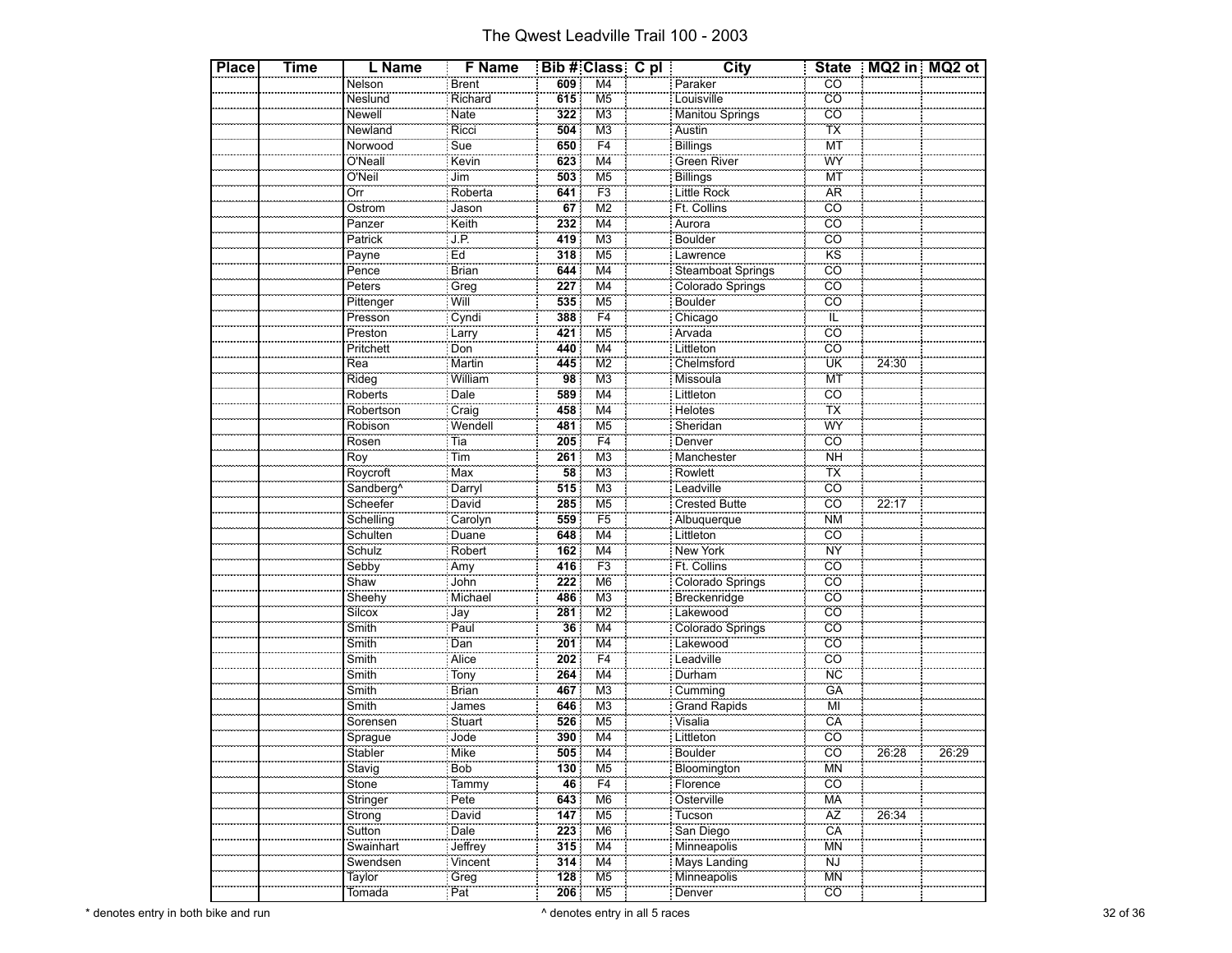| <b>Place</b> | Time | . Name       | F Name    | Bib#                     | Class          | C pl | City                   | <b>State</b>            |                          |                           |                           |          |          |                           |                           |          |
|--------------|------|--------------|-----------|--------------------------|----------------|------|------------------------|-------------------------|--------------------------|---------------------------|---------------------------|----------|----------|---------------------------|---------------------------|----------|
|              |      | Trammell     | Leslie    | 584                      | F4             |      | Oak Ridge              | ΤN                      | 2:39                     | 2:40                      | 5:13                      | 5:15     | 7:07     | 7:09                      | 9:56                      | 9:58     |
|              |      | Treece       | David     | 564                      |                |      | Zeeland                | MI                      | 3:06                     | 3:08                      | 5:54                      | 5:57     | 7:40     | 7:44                      | 10:35                     |          |
|              |      | Trenker      | Margrit   | 570                      | F5             |      | <b>Manitou Springs</b> | <br>CO                  | 2:39                     | 2:39                      | 5:01                      | 5:05     | 6:49     | 6:51                      | 9:03                      | 9:04     |
|              |      | /an Willigen | Hans      | 345                      | М6             |      | Woolwich               | МE                      | 2:29                     | 2:30                      | 4:50                      | 4:52     | 6:22     | 6:25                      | 8:35                      | 8:38     |
|              |      | Vargas       | Eddie     | 405                      |                |      | Gunnison               | <br>CO                  | <br>2:06                 | .<br>2:06                 | .<br>4:03                 | 4:04     | 5:24     | -------<br>5:26           | <br>7:25                  |          |
|              |      | Vaughan      | Wil       | 230                      | M3             |      | Durango                | CO                      | 2:33                     | .<br>2:34                 | 4:51                      | 4:58     | <br>6:32 | 6:36                      | <br>8:54                  | 8:57     |
|              |      | Vinton       | Don       | 524                      | M <sub>3</sub> |      | Titusville             | <b>CONTRACTOR</b><br>FL | 2:35                     | 2:37                      | <b>CONTRACTOR</b><br>4:54 | 5:00     | 6:28     | <b>STATISTICS</b><br>6:32 | <b>CONTRACTOR</b><br>8:50 | 8:56     |
|              |      | Voltaggio    | Sam       | 135                      | M5             |      | Austin                 | <br>гх                  | <br>2:24                 | <br>2:28                  | 4:41                      | 4:46     | 6:16     | 6:21                      | 8:36                      | 8:46     |
|              |      | Wagner       | Scott     | 244                      | M3             |      | Cottage Grove          | MN                      | 2:39                     | 2:39                      | 5:12                      | 5:14     | 7:01     | 7:03                      | 9:26                      | 9:29     |
|              |      | Walters      | Fred      | 560                      | M5             |      | <b>West Olive</b>      | MI                      | 2:51                     | 2:53                      | 5:32                      | 5:38     | 7:17     | 7:25                      | 9:57                      | 10:06    |
|              |      | Ward         | Larrv     | 430                      |                |      | Canfield               | O۲                      | ********<br>2:45         | .<br>2:45                 | <br>5:24                  | <br>5:27 | <br>7:17 |                           |                           |          |
|              |      | Watson       | William   | 149                      | M5             |      | Weston                 | <br>CO                  | 2:36                     | <br>2:36                  | 4:49                      | 4:50     | 6:23     | 6:27                      | 8:37                      | 8:37     |
|              |      | Weix         | Kathy     | 477                      | F5             |      | Duluth                 | MN                      | 2:33                     | <b>CONTRACTOR</b><br>2:33 | 4:49                      | 4:51     | 6:19     | 6:23                      | <b>CONTRACTOR</b><br>8:35 | 8:38     |
|              |      | Welze        | Miles     | 511                      | M4             |      | San Leandro            | <br>CА                  | ********<br>2:17         | <br>2:17                  | 4:31                      | 4:33     | <br>6:07 | 6:16                      | <br>8:37                  | 8:43     |
|              |      | Werth        | Dennis    | 566                      | M6             |      | Aurora                 | <br>CO                  | 2:17                     | 2:17                      | 4:24                      | 4:25     | 5:57     | 6:00                      | 7:55                      | 7:58     |
|              |      | White        | Trevoi    | 362                      |                |      | Santa Rosa             | СA                      | 2:09                     | 2:10                      | 4:09                      | 4:10     | 5:31     | 5:32                      | 7:40                      | 7:40     |
|              |      | Williams     | Mark      | <br>57                   |                |      | St. Ann                | .<br>МC                 | ********<br>2:14         | <br>2:16                  | .<br>4:24                 | <br>4:29 | <br>5:54 | .<br>5:56                 | <br>8:09                  | <br>8:18 |
|              |      | Willingham   | Stephanie | 269                      | F5             |      | Jai                    | CO                      | 2:37                     |                           | 5:15                      | 5:15     | 7:01     | <br>7:02                  | <br>9:27                  | 9:27     |
|              |      | Wise         | Len       | <b>CONTRACTOR</b><br>282 | M <sub>5</sub> |      | Ft. Rucker             | <b>CONTRACTOR</b><br>AL | 000000000<br>2:25        | .<br>2:26                 | <b>COOKING</b><br>4:45    | 4:48     | 6:27     | 00000000<br>6:33          | -------<br>9:22           |          |
|              |      | Wood         | Scott     | 499                      |                |      | <b>New Braunfels</b>   | TХ                      | 2:19                     | 2:21                      | 4:42                      | 4:49     | 6:23     | 6:29                      | 8:44                      | 8:48     |
|              |      | .<br>Wood    | <br>John  | 611                      | M5             |      | Seminole               |                         | <br>2:32                 | <br>2:35                  | <br>4:57                  | <br>5:01 | <br>6:30 | <br>6:38                  | <br>8:55                  | <br>9:04 |
|              |      | Young        | Jeffre\   | 452                      | M4             |      | Denver                 | CO                      | <b>*********</b><br>2:22 | .<br>2:22                 | .<br>4:45                 | 4:51     | 6:40     | <br>6:43                  | <br>9:13                  | 9:15     |
|              |      | Young        | Matt      | <b>MARKET</b><br>573     | ΜЗ             |      | Bailey                 | <b>CONTRACTOR</b><br>CO | 2:27                     | 0000000000<br>2:27        | 5:01                      | 5:02     | 7:12     | 7:21                      | 10000000<br>9:48          | 9:48     |
|              |      | Zadroga      | Ron       | 453                      |                |      | <b>Blue Ridge</b>      | <br>GА                  | 2:42                     | <br>2:42                  | 5:12                      | 5:13     | 7:01     | <br>7:02                  | 10:47                     | 9:39     |
|              |      | Zychowski    | Stanley   | 647                      | M5             |      | Alamosa                | CO                      | 2:47                     | 2:54                      | 5:30                      | 5:45     | 7:32     | 7:41                      | 10:26                     | 10:30    |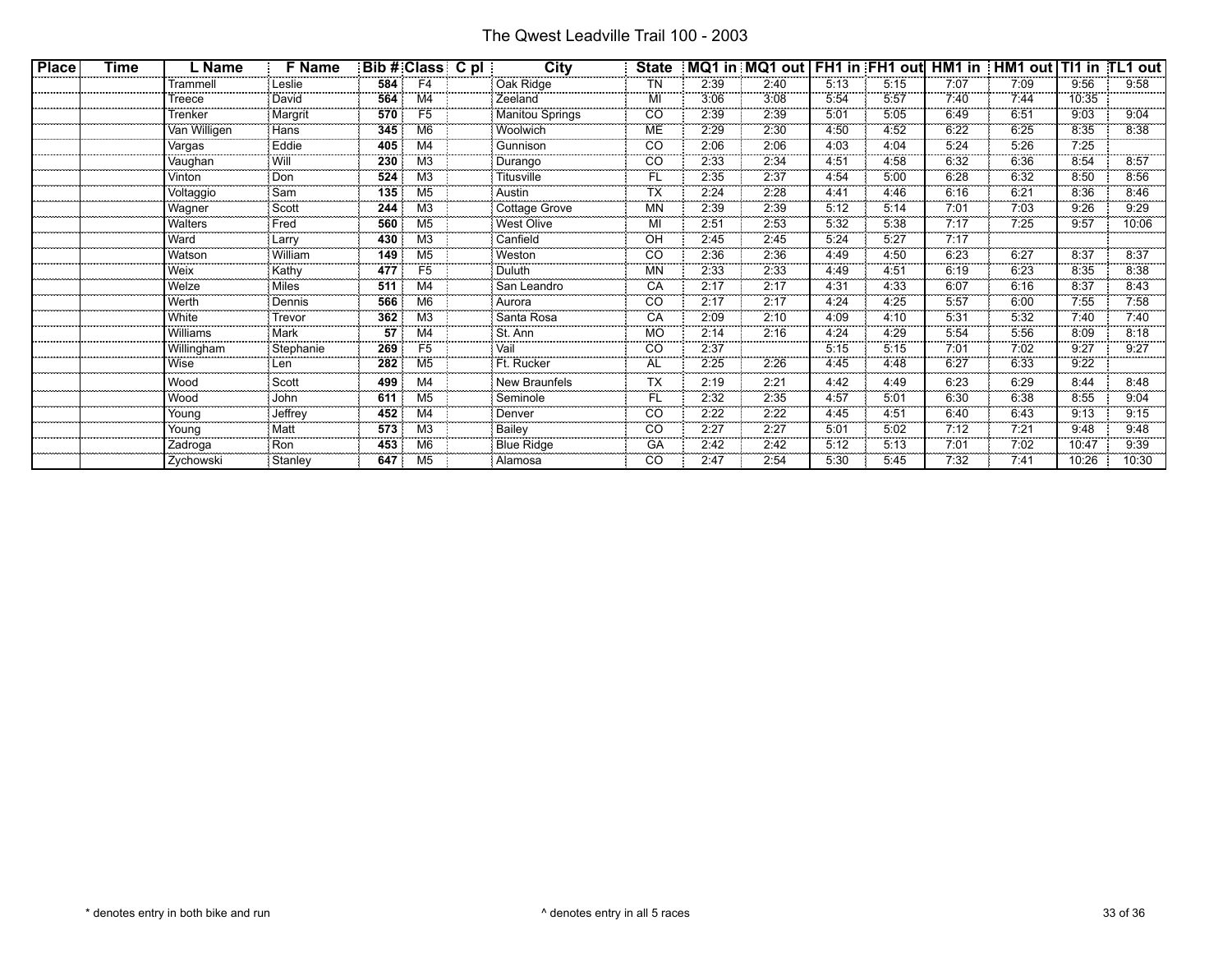The Qwest Leadville Trail 100 - 2003

| <b>Place</b> | Time | L Name       | <b>F</b> Name |     |                | City                   | <b>State</b> | HP1 in | Win in |
|--------------|------|--------------|---------------|-----|----------------|------------------------|--------------|--------|--------|
|              |      | Trammell     | Leslie        | 584 | F <sub>4</sub> | Oak Ridge              | ΤN           | 12:17  | 14:48  |
|              |      | Treece       | David         | 564 | M4             | Zeeland                | MI           |        |        |
|              |      | Trenker      | Margrit       | 570 | F <sub>5</sub> | <b>Manitou Springs</b> | CO           | 11:13  | 13:11  |
|              |      | Van Willigen | Hans          | 345 | M <sub>6</sub> | Woolwich               | ME           | 10:54  | 12:48  |
|              |      | Vargas       | Eddie         | 405 | M <sub>4</sub> | Gunnison               | CO           |        |        |
|              |      | Vaughan      | Will          | 230 | M <sub>3</sub> | Durango                | CO           |        |        |
|              |      | Vinton       | Don           | 524 | M <sub>3</sub> | <b>Titusville</b>      | FL           | 11:11  | 12:59  |
|              |      | Voltaggio    | Sam           | 135 | M <sub>5</sub> | Austin                 | ТX           | 10:47  | 13:05  |
|              |      | Wagner       | Scott         | 244 | M <sub>3</sub> | Cottage Grove          | <b>MN</b>    | 11:49  | 13:50  |
|              |      | Walters      | Fred          | 560 | M <sub>5</sub> | West Olive             | MI           | 12:19  | 14:36  |
|              |      | Ward         | Larry         | 430 | M <sub>3</sub> | Canfield               | OH           |        |        |
|              |      | Watson       | William       | 149 | M <sub>5</sub> | Weston                 | CO           | 10:45  | 12:21  |
|              |      | Weix         | Kathy         | 477 | F <sub>5</sub> | Duluth                 | <b>MN</b>    | 10:51  | 13:00  |
|              |      | Welze        | Miles         | 511 | M <sub>4</sub> | San Leandro            | CA           | 11:25  | 14:36  |
|              |      | Werth        | Dennis        | 566 | M <sub>6</sub> | Aurora                 | CO           | 10:00  | 11:49  |
|              |      | White        | Trevor        | 362 | M <sub>3</sub> | Santa Rosa             | CA           | 9:40   |        |
|              |      | Williams     | Mark          | 57  | M <sub>4</sub> | St. Ann                | <b>MO</b>    | 10:18  | 12:19  |
|              |      | Willingham   | Stephanie     | 269 | F <sub>5</sub> | Vail                   | CO           | 12:08  | 14:48  |
|              |      | Wise         | Len           | 282 | M <sub>5</sub> | Ft. Rucker             | <b>AL</b>    |        |        |
|              |      | Wood         | Scott         | 499 | M <sub>4</sub> | New Braunfels          | <b>TX</b>    | 11:05  | 13:09  |
|              |      | Wood         | John          | 611 | M <sub>5</sub> | Seminole               | FL           | 11:38  | 13:45  |
|              |      | Young        | Jeffrey       | 452 | M <sub>4</sub> | Denver                 | CO           | 11:35  | 13:38  |
|              |      | Young        | Matt          | 573 | M <sub>3</sub> | Bailey                 | CO           | 12:19  | 16:10  |
|              |      | Zadroga      | Ron           | 453 | M <sub>6</sub> | <b>Blue Ridge</b>      | GA           |        |        |
|              |      | Zychowski    | Stanley       | 647 | M <sub>5</sub> | Alamosa                | CO           | 13:07  | 16:10  |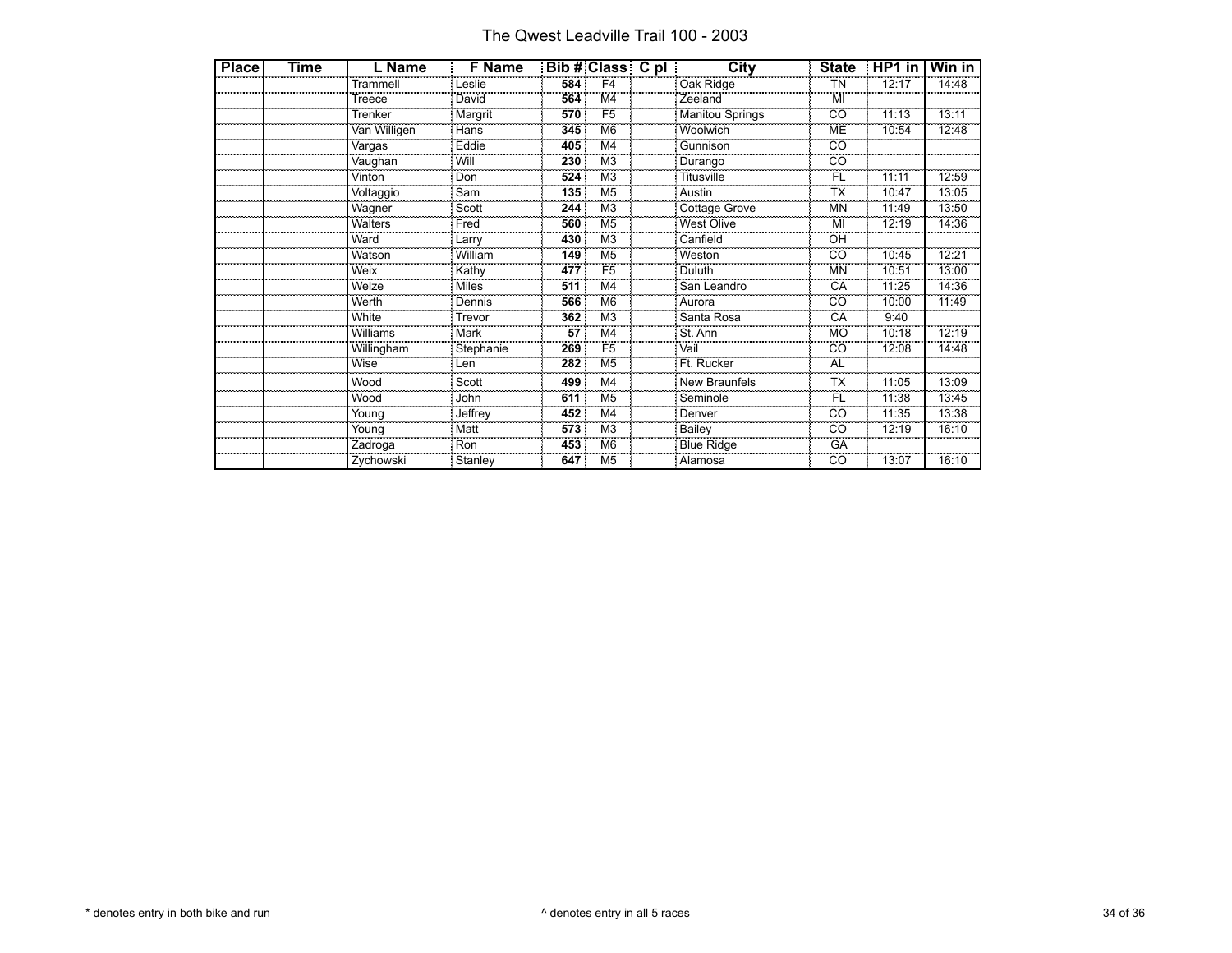| <b>Place</b> | Time | ∟ Name       | <b>F</b> Name | Bib # Class C pl         |                                          | City            | <b>State</b>            | Win out                 HP2 in  TL2 in   TL2 out                HM2 in  HM2 out                 FH2 in  FH2 out |                     |                                    |       |       |       |       |       |
|--------------|------|--------------|---------------|--------------------------|------------------------------------------|-----------------|-------------------------|-----------------------------------------------------------------------------------------------------------------|---------------------|------------------------------------|-------|-------|-------|-------|-------|
|              |      | Trammel      | Leslie        | 584                      | F4                                       | Oak Ridge       | ΤN                      |                                                                                                                 |                     |                                    |       |       |       |       |       |
|              |      | Treece       | David         | 564                      | M4                                       | : Zeeland       |                         |                                                                                                                 |                     |                                    |       |       |       |       |       |
|              |      | Trenker      | Margrit       | 570                      | F5                                       | Manitou Springs | CO                      | 13:2 <sup>.</sup>                                                                                               |                     |                                    |       |       |       |       |       |
|              |      | Van Willigen | Hans          | <b>CONTROL</b><br>345    | M6                                       | Woolwich        | ME                      | <b>CONTRACTOR</b><br>13:02                                                                                      | 15:28               | 17:05                              | 17:19 | 20:25 | 20:33 | 22:40 |       |
|              |      | Vargas       | Eddie         | <br>405                  | M4                                       | Gunnison        | CO                      |                                                                                                                 |                     |                                    |       |       |       |       |       |
|              |      | Vaughan      | Will          | 230                      | MЗ                                       | Durango         | CO                      |                                                                                                                 |                     |                                    |       |       |       |       |       |
|              |      | Vinton       | Don           | 524                      | M <sub>3</sub>                           | Titusville      | FL                      | $13:2^{\circ}$                                                                                                  |                     |                                    |       |       |       |       |       |
|              |      | Voltaggio    | Sam           | 135                      | M <sub>5</sub>                           | : Austin        |                         | 14:00                                                                                                           |                     |                                    |       |       |       |       |       |
|              |      | Wagner       | Scott<br>.    | 244<br><b>CONTRACTOR</b> | M <sub>3</sub><br><b>Concert Concert</b> | Cottage Grove   | ΜN<br>----------        | 14:54                                                                                                           | 17:01               | 18:57<br><b>Service Contractor</b> |       |       |       |       |       |
|              |      | Walters      | Fred          | 560<br>                  | M <sub>5</sub>                           | West Olive      | M                       |                                                                                                                 |                     |                                    |       |       |       |       |       |
|              |      | Ward         | Larry         | 430                      | M3                                       | Canfield        | OΗ                      |                                                                                                                 |                     |                                    |       |       |       |       |       |
|              |      | Watson       | William       | 149<br><b>CONTRACTOR</b> | M5                                       | Weston          | CO<br><b>STATISTICS</b> | 12:23                                                                                                           |                     | 15:50<br><b>CONTRACTOR</b>         | 16:06 | 19:10 | 19:20 | 21:32 | 21:33 |
|              |      | Weix         | Kathy         | 477                      | F <sub>5</sub>                           | i Duluth        | MN                      | 13:19                                                                                                           | 0000000000<br>16:07 | 17:56                              |       |       |       |       |       |
|              |      | Welze        | Miles         | 511                      | M4                                       | : San Leandro   | CА                      | 14:36                                                                                                           |                     | 15:34                              |       |       |       |       |       |
|              |      | Werth        | Dennis        | 566<br><b>CONTRACTOR</b> | M <sub>6</sub>                           | : Aurora        | CO                      | 12:01                                                                                                           | 14:09               | 15:39                              | 15:42 | 18:56 |       |       |       |
|              |      | White<br>    | Trevor        | 362                      | ΜЗ                                       | Santa Rosa      |                         |                                                                                                                 |                     |                                    |       |       |       |       |       |
|              |      | Williams     | Mark          | 57                       | M4                                       | l St. Ann       | МO                      | 13:11                                                                                                           |                     |                                    |       |       |       |       |       |
|              |      | Willingham   | Stephanie     | 269                      | F <sub>5</sub>                           | Vail            | CO                      |                                                                                                                 |                     |                                    |       |       |       |       |       |
|              |      | Wise         | Len           | 282                      | M5                                       | Ft. Rucker      | AL                      |                                                                                                                 |                     |                                    |       |       |       |       |       |
|              |      | Wood         | Scott         | 499                      | M4                                       | New Braunfels   | ТX                      | 13:25                                                                                                           | 15:59               | 17:44                              | 17:44 | 21:30 |       |       |       |
|              |      | Wood         | John          | 611                      | M5                                       | Seminole        | FI.                     | <br>13:47                                                                                                       | 16:47               | 19:04                              |       |       |       |       |       |
|              |      | Young        | Jeffrey       | 452                      | M4                                       | <b>Denver</b>   | CO                      | <br>13:21                                                                                                       |                     |                                    |       |       |       |       |       |
|              |      | Young        | Matt          | 573                      | M3                                       | Bailey          | CO                      |                                                                                                                 |                     |                                    |       |       |       |       |       |
|              |      | Zadroga      | Ron           | 453                      | M6                                       | Blue Ridge      | GA                      |                                                                                                                 |                     |                                    |       |       |       |       |       |
|              |      | Zychowski    | : Stanley     | 647                      | M5                                       | : Alamosa       | CO                      |                                                                                                                 |                     |                                    |       |       |       |       |       |